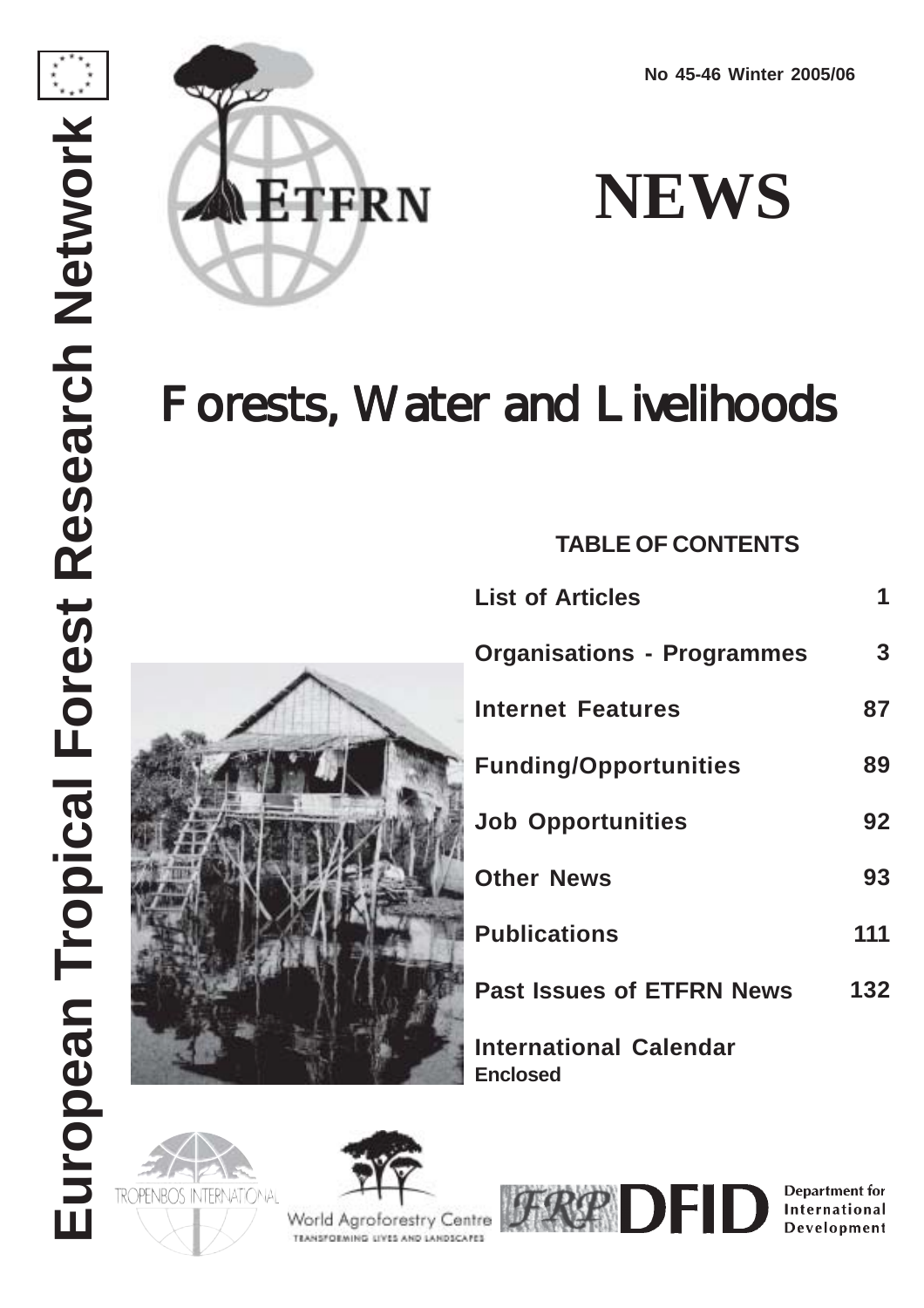Dear readers,

As 2005 is ending, we are finishing yet another double issue of the ETFRN News, dealing with the multi-faceted theme of forests and water. The United Kingdom's Department for International Development's Forestry Research Programme (DFID-FRP) commissioned this issue, and provided most of the funding, in order to widely disseminate the results of recent research, publications and debate on the links between forests and water. Meine van Noordwijk of ICRAF generously provided his time as guest editor as an in-kind contribution. It was a pleasure to work with him. Patience Mayaki, a student from Nigeria on an Erasmus mundus scholarship, spent some of her internship with Wageningen University with the ETFRN Coordination Unit working on the publication announcements. We enjoyed her cheerful and committed presence. Erika van Duijl put more time into this issue than anyone else: she did most of the editing and correspondence with authors, while Blanca Mendez assisted her with the layout. Finally, the ETFRN Coordination Unit would not have survived, and this issue would therefore not have been published without the support from Tropenbos International. I extend my warmest thanks to everyone, including all the authors, who contributed to this publication.

Finally, very best wishes for 2006!

Kindest regards,

Willemine Brinkman, ETFRN coordinator

This publication is an output from a project partially funded by the United Kingdom Department for International Development (DFID), for the benefit of developing countries. The views expressed are not necessarily those of DFID. ZF0210 - Forestry Research Programme.

| <b>ETFRN Coordination Unit</b> |
|--------------------------------|
| c/o Tropenbos International    |
| PO Box 232, 6700 AE Wageningen |
| The Netherlands                |
| Phone: + 31 317 495516         |
| $Fax: + 31317495521$           |
| E-mail: etfrn@etfrn.org        |
| http://www.etfrn.org/          |

| Editors:                              | Willemine Brinkman, Erika van Duijl |
|---------------------------------------|-------------------------------------|
| Guest editor                          |                                     |
| for this issue:                       | Meine van Noordwijk                 |
| Editorial assistance: Patience Mayaki |                                     |
| Cover photograph: Patrick Evans       |                                     |
| Layout:                               | Blanca Méndez                       |
| Printing:                             | Drukkerij Modern, Bennekom,         |
|                                       | The Netherlands                     |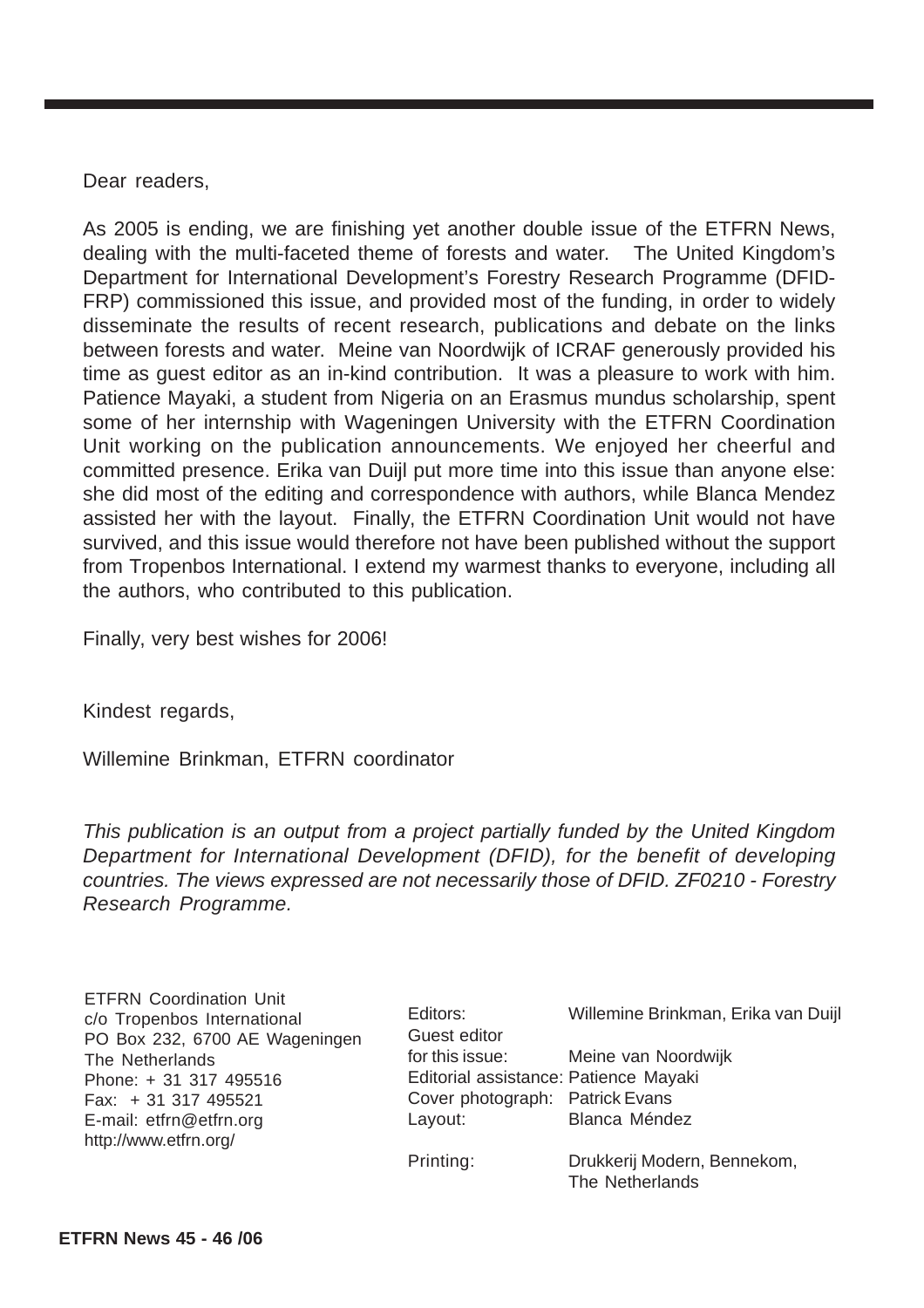# **Editorial**

| Forest, Water and Livelihoods, Meine van Noordwijk                                                                                                                                                                                                                                   | 3        |
|--------------------------------------------------------------------------------------------------------------------------------------------------------------------------------------------------------------------------------------------------------------------------------------|----------|
| Perception gaps around forest and water and multistakeholders negotiations                                                                                                                                                                                                           |          |
| From the mountain to the tap: an introduction, John Palmer                                                                                                                                                                                                                           | 5        |
| Uncertainties in the hydrology of tropical reforestation: beyond "From the mountain<br>to the tap" Nick Chappell and Mike Bonell                                                                                                                                                     | 8        |
| Questioning long-held beliefs about forests and floods<br><b>Thomas Enters and Patrick Durst</b>                                                                                                                                                                                     | 11       |
| Forests and Flashfloods, Peter Walpole                                                                                                                                                                                                                                               | 14       |
| Linkages between forests and water: a review of research evidence in Vietnam<br>Vu Tan Phuong & Jinke van Dam                                                                                                                                                                        | 16       |
| Not seeing the trees for the forest? From eviction to negotiation in<br>Sumberjaya, Indonesia, Bruno Verbist, Meine van Noordwijk, Fahmuddin<br>Agus, Widianto, Rudi HartoWidodo and Pratiknyo Purnomosidhi<br>Basin management in northern Thailand: emerging lessons, David Thomas | 20<br>22 |
| <b>Highlights in Forest Hydrology</b>                                                                                                                                                                                                                                                |          |
| Modelling tropical forest watersheds: setting realistic goals                                                                                                                                                                                                                        |          |
| <b>Nick Chappell</b>                                                                                                                                                                                                                                                                 | 25       |
| Dead leaves in the litter layer rather than live trees control water infiltration<br>Kurniatun Hairiah                                                                                                                                                                               | 29       |
| Tree phenology as determination of the net effect of trees on regional water balance<br>Catherine W.Muthuri                                                                                                                                                                          | 30       |
| Drinking water protection in forested karstic headwaters                                                                                                                                                                                                                             |          |
| Roland Koeck, Barbara Magagna and Eduard Hochbichler                                                                                                                                                                                                                                 | 32       |
| Atmospheric deposition of nutrients to the Northwest Amazonian forests<br>P. Tellez, C. Tobon and J. Sevink                                                                                                                                                                          | 34       |
| Livelihood issues and payments for environmental services                                                                                                                                                                                                                            |          |
| Are the upland poor benefiting from environmental service reward schemes?                                                                                                                                                                                                            |          |
| R.A. Hope, I.T. Porras M. Miranda, C. Agarwal and J.M. Amezaga                                                                                                                                                                                                                       | 36<br>39 |
| Action-learning in practice: fair deals for watershed services, Ivan Bond<br>Payments for watershed services and lessons learned from community                                                                                                                                      |          |
| based natural resource management (CBNRM), Ivan Bond                                                                                                                                                                                                                                 | 41       |
| Paying for environmental services in China: lessons learned from a promising                                                                                                                                                                                                         |          |
| approach, Horst Weyerhauser                                                                                                                                                                                                                                                          | 44       |
| Managing forested watershed functions and services for the benefits for the poor<br>Daniel Murdiyarso and Ulrik Ilstedt                                                                                                                                                              | 46       |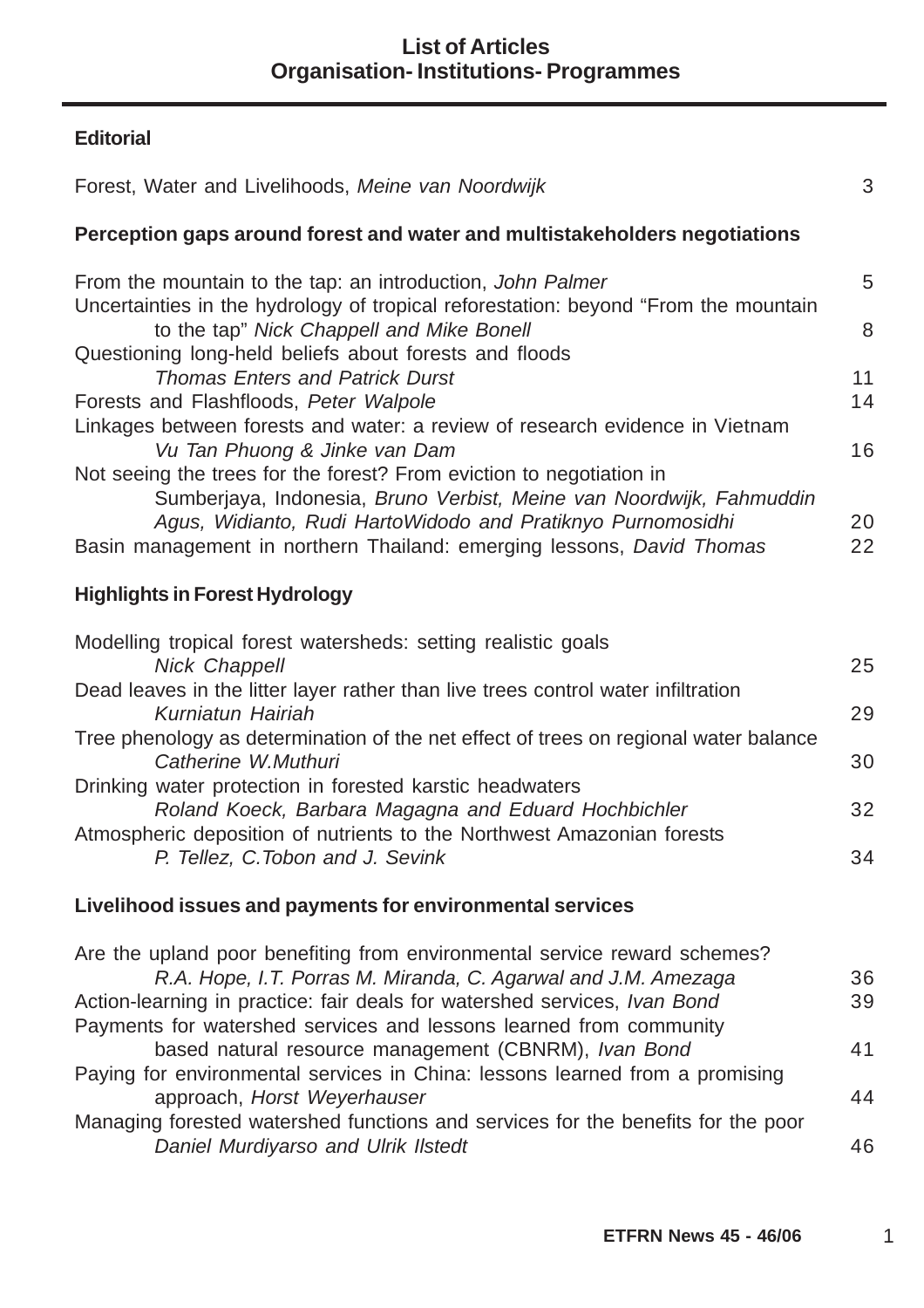| Rapid hydrological appraisal (RHA) of potential for environmental service rewards:<br>procedure and application in Lake Singkarak (West Sumatra, Indonesia)                                                                                                                                                   |    |
|---------------------------------------------------------------------------------------------------------------------------------------------------------------------------------------------------------------------------------------------------------------------------------------------------------------|----|
| Meine van Noordwijk                                                                                                                                                                                                                                                                                           | 49 |
| Forests, flowers or flamingos: what drives the water balances of Lake Nakuru, Kenya?<br><b>Brent Swallow</b>                                                                                                                                                                                                  | 52 |
| Fostering watershed governance in Visayas, Philippines<br>Rowena Soriaga                                                                                                                                                                                                                                      | 53 |
| Landscape water management in the Mediterranean: experience of the WASAMED<br>project, Bogliotti, N. Lamaddalena and A. Scardigno                                                                                                                                                                             | 56 |
| Case studies, including peat swamp forest and riperian forests                                                                                                                                                                                                                                                |    |
| Global change, urbanization and natural resource management in western Mexico,<br>Peter Gerritsen, C. Ortiz, J-C. Bolay, S. Hostettler, L.M. Martinez, E. Santana,                                                                                                                                            |    |
| S. Graf and S. Garcia                                                                                                                                                                                                                                                                                         | 58 |
| Farms or forests: conservation of the Panamanian watershed, a Bulada sub-basin<br>study, <i>Eric Flores</i>                                                                                                                                                                                                   | 60 |
| Promoting integrated water resources management practices in the Volta Basin:<br>involving local communities in restoration of river banks, Elke Verbeeten,<br>Olumide Akinsola, Kwame Odame-Ababio and Ludovic Tapsoba<br>Management strategies for forests and watersheds in the upper Yangtze river basin, | 62 |
| Sichuan, China                                                                                                                                                                                                                                                                                                |    |
| Olavi Luukkanen and Ping Zhou                                                                                                                                                                                                                                                                                 | 65 |
| Integrated ecosystem and water resources management of the upper Mekong River<br>basin in Yunnan, China, Wim Douven and Peter van der Meer                                                                                                                                                                    | 68 |
| Flood forests and community fisheries on the Tonle Sap Great Lake, Cambodia,<br><b>Patrick Evans</b>                                                                                                                                                                                                          | 71 |
| Sustainable Management of fish resources in the Yahuarcaca wetlands, Colombian<br>Amazon, Edgar Prieto and Santiago Duque                                                                                                                                                                                     | 73 |
| Peat swamp forests of South-East Asia - Do they have a future?<br>Jack Rieley and S.E. Page                                                                                                                                                                                                                   | 78 |
| Water management of peatlands in the Air Hitam Laut river basin in Indonesia,<br>Henk Wösten                                                                                                                                                                                                                  | 81 |
| Community based planning and action for sustainable peat swamp forest<br>management in Indonesia, Jolanda van den Berg                                                                                                                                                                                        | 84 |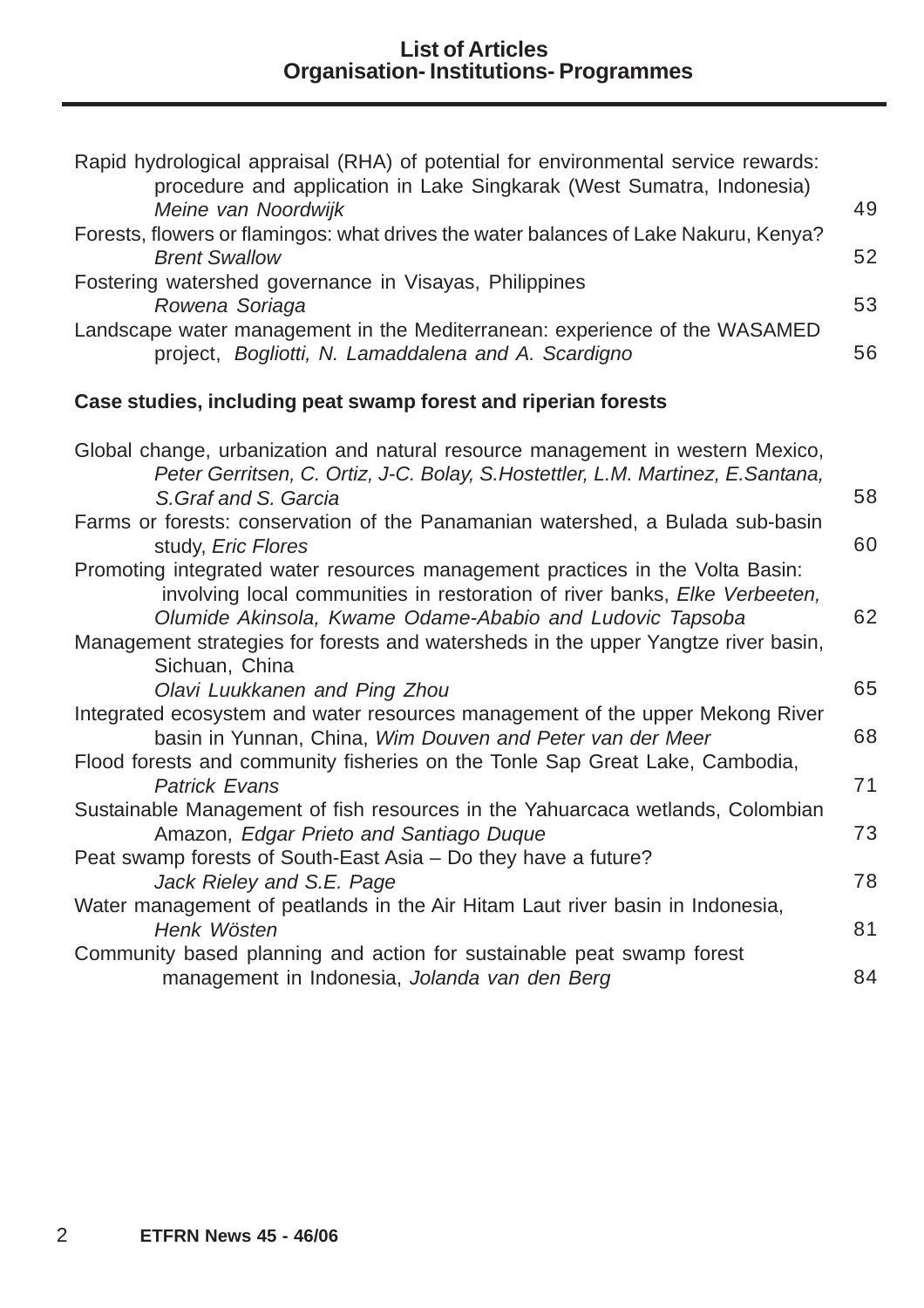# **EDITORIAL**

# **FOREST, WATER AND LIVELIHOODS**

## By Meine van Noordwijk

Forest and water issues have hit the news headlines over the past months. "Down with Trees" became one of the slogans after the release of the DFID report "From the Mountain to the Tap" and the FAO/CIFOR publication "Forests and Floods". The excitement may be brought back to the simple observations that trees use water and that heavy rainfall causes floods.

The balance of public perceptions is swinging back and forth – from exaggerated expectations of what trees and reforestation can achieve (actively promoted as part of a 'conservation' agenda) and from false attribution of any downstream problem with water flows to the 'deforestation' activities by upland land users, we may go to the other extreme of ignoring the positive values of maintaining forested landscapes and wellbuffered river systems with riparian forests and wetlands. Beyond the probably necessary shock effect of 'debunking myths', we get valid concerns over not throwing away baby trees with the bathwater. In this newsletter the different positions in this public debate are reflected.

The 'forest and water' debate is full of valid observations that are used to make generalizations at the wrong level, ignoring the effects of scale on many of the 'truths'. "Not seeing the forest for the trees" is a well recognized problem, but "not seeing the

landscape for the forests" is equally problematic: the water flows at landscape scale are influenced by the patchwork of land cover plus the drainage system, in direct response to the spatial and temporal pattern of rainfall and conditioned by geology, slopes and subsurface flow conditions. However, it is boring if flooding can only be blamed on heavy rainfall and not on logging or deforestation.

Paragraph 23 of the Millennium Declaration calls **"To intensify our collective efforts for the management, conservation and sustainable development of all types of forests."** Because clean water is essential for meeting health-related Millenium Development Goals, and Goal 7 ('Ensure environmental sustainability') clearly links environment and poverty issues; the **management of upper water catchments** deserves full attention. Poverty in the more remote upper catchments can be substantial, and part of the poverty is linked to existing rules and perceptions about what land use is and what is not compatible with the environmental service functions. Equitable systems for capture and distribution of benefit (values) resulting from good upstream forest and land management need to start from an analysis of critical thresholds in the forest – agroforestry – agriculture continuum.

The articles in this newsletter are grouped under four headings:

- 1 Perception gaps around forest and water, and multistakeholder negotiations
- 2 Highlights in forest hydrology
- 3 Livelihood issues and payments for environmental services
- 4 Case studies, including the special cases of peat swamp forests and riparian forests interacting with fish production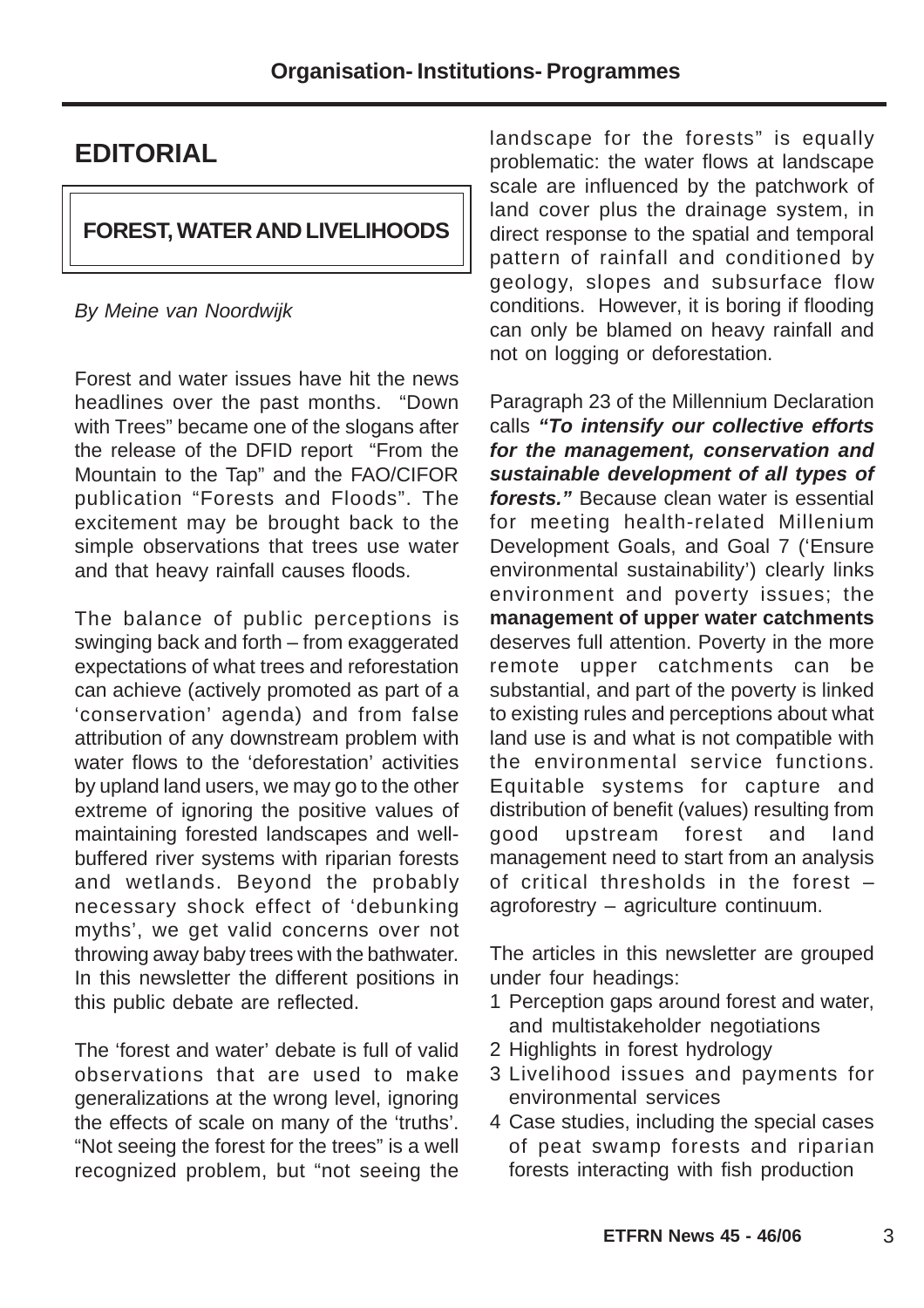Section 1 starts with a summary of DFID's synthesis 'From the mountain to the tap' by John Palmer and a 'rebuttal' by Nick Chappell, who lists the arguments for a revaluation of what reforestation can achieve for water flows on the longer run. More nuances in the debate and distinctions between areas where water demand exceeds the supply (and additional water use by trees is a problem) and wetter zones (where supply exceeds demand) is needed. For the wetter part of the world, however, the 'floods' issue is important. Thomas Enters and Patrick Durst summarize the evidence that changes in forest cover matter less than we have all been taught at school. Peter Walpole reflects on the issue from a Philippines perspective; Vu Tan Phuong reviews the evidence for Vietnam. Bruno Verbist and colleagues describe how the perception of 'essential' forests lead to conflicts in the past and how data on actual river flows help to negotiate agreements. David Thomas describes how measurement and evidence is starting to play a role in basin management in northern Thailand, replacing a 'forest' centered dialogue.

The second group of articles provides some highlights of current hydrology: Nick Chappell reviews modelling approaches, Kurniatun Hairiah and colleagues describe the importance of the litter layer as primary control over water flows and Catherine Muthuri explains how the phenology of the tree determines the net effect on storm and base flows. Roland Koeck and colleagues describe the special importance of limestone soils and the influence of tree cover on snowmelt that influences 'regularity of flow'. The approach may be transferable to the tropics, the conclusions as such definitely not… Water and nutrients interact in many ways: rainfall brings nutrients along, while water outflows lead to transfers of nutrients downstream. Tellez and colleagues provide fresh data on nutrient loading of rainfall in the Amazone, and its sources.

The third block of articles describes current thinking and progress on various forms of 'payments for environmental services' related to forests and water. Bob Hope reviews lessons from Costa Rica, Ivan Bond gives an overview of lessons learnt in the IIED network; Horst Weyerhauser relates the challenges faced by the 'sloping land rehabilitation' program in China, that was initiated after the Yangtze floods. Daniel Murdiyarso and Ulrik Ilstedt focus on the role of forests in the provision of drinking water. In a contribution from the RUPES program the emphasis is on the various steps that are needed to bridge the different perceptions, illustrated with the case of Lake Singkarak. Brent Swallow describes the 'forests, flowers or flamingo' choices that are only now beginning to be understood in Kenya. Rowena Sorriaga reviews watershed governance in the Philippines and Bogliotti the re-focus on 'demand' issues in the Mediterranean region, as there isn't much that can be done about 'supply'.

The 'case studies' group provides further local context for the issues. Peter Gerritsen describes the Ayuquila watershed in Mexico, Eric Flores discusses reforestation in Panama, Elke Verbeeten analyzes the situation in Burkina Faso, Olavi Luukkanen and Ping Zhou the Yangtze river and Wim Douven the Mekong river in Yunnan close to its origin. Further downstream, the Mekong river feeds the Tonle Sap in Cambodja, where the primary concern is, however, over the disappearance of floodplain forests and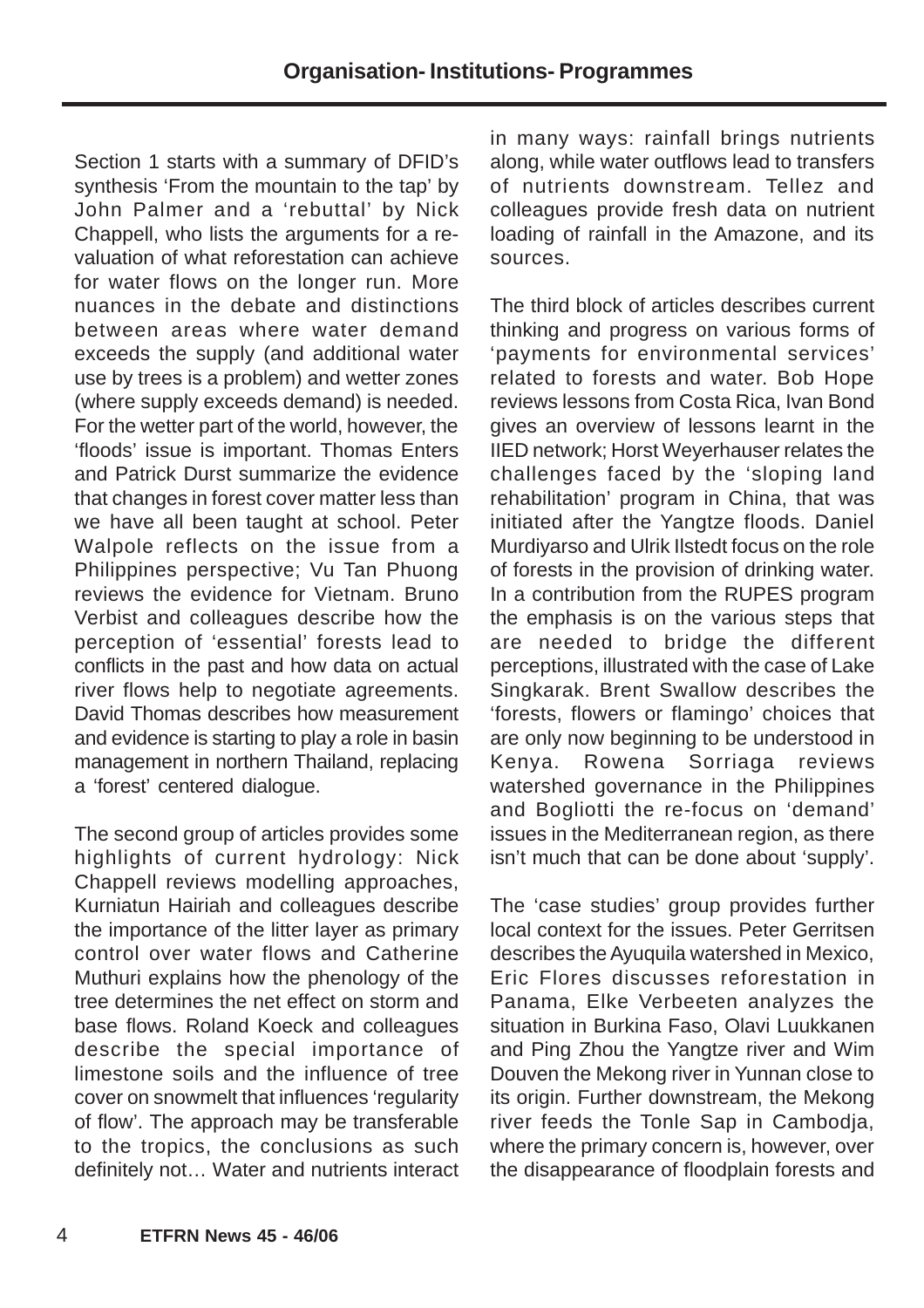its effects on fisheries, as described by Patrick Evans. Forest roles in sustaining fish is also the focus in Colombia. One step further into wetlands, three articles describe the peat swamp forests as special case: Jack Rieley provides an overview, Henk Wösten describes the situation in Berbak (Sumatra) and Jolanda van den Berg provides a socio-economic context for the approaches to conserve such wetland forests while enhancing livelihoods.

Throughout this newsletter pleas are made to go back to the collection and interpretation of data. The public debate on forests and water in many countries is highly charged with expectations of public benefits of forests and attributions of blame to upland farmers using the landscape that are not based on analysis of facts and measurements. There is a need for 'new hydrology', but also for approaches that facilitate multi-stakeholder negotiations on what combinations of restrictions and 'rewards' will lead to the continued provision of water flows of desirable quality together with land use that allows 'uplanders' to make a living. There will certainly be an important role for forests and trees in this respect, once we get the 'myth-perceptions' sorted out.

Beyond these articles, the newsletter contains information on recent publications and upcoming events in the usual way. Happy reading.

Contact information: Meine van Noordwijk World Agroforestry Centre ICRAF-SE Asia, Bogor Indonesia

E-mail: m.van-noordwijk@cgiar.org

# **"FROM THE MOUNTAIN TO THE TAP", AN INTRODUCTION**

# By John Palmer

Every day we read, watch and listen to reports of environmental, human and economic disasters, which appear to have been caused by uncontrolled deforestation and unsupervised forest degradation. Floods and landslides, sedimentation of irrigation systems and silting of hydropower dam reservoirs are often attributed to the felling of trees. But is such simple association correct?

Some national agencies, with international co-funding, are spending immense sums of money on tree planting, soil and water conservation structures and allied measures, in the belief that they are attracting rainfall and/or facilitating recharge of groundwater. These huge schemes are found especially in the watershed development programmes in states of India and in the "environmental forestry" programmes of China. Many other countries have smaller schemes, but are impelled by the same belief, which originated in the eighteenth and nineteenth centuries when there was limited understanding of global weather patterns, cycles and variation.

The advent of improved instrumentation and data-logging, plus much more powerful computer modelling and geographic information systems, now enables these beliefs to be tested. Process hydrology enables the components of the water cycle, from atmosphere through vegetation to soil and streams, and back to the atmosphere,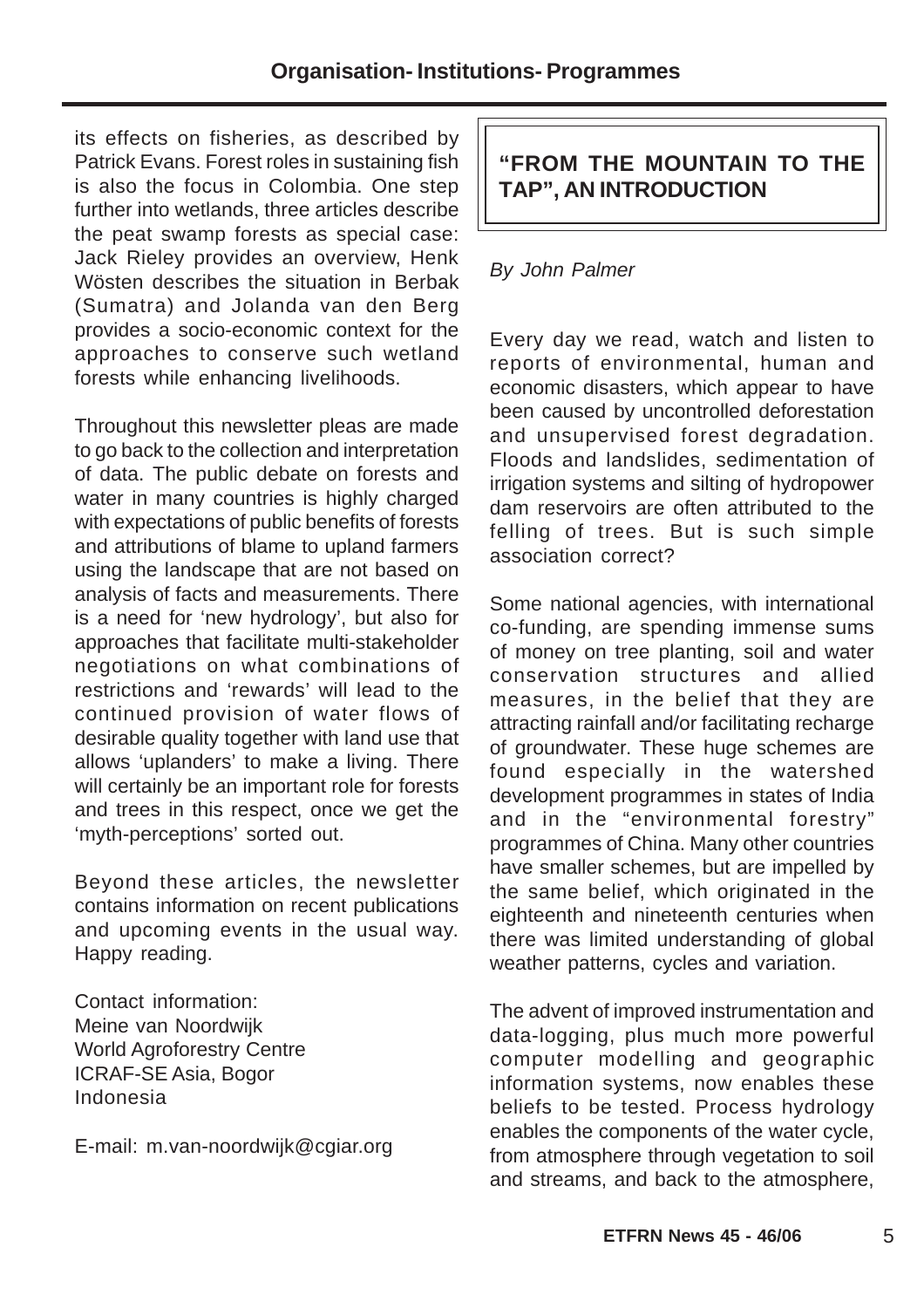to be studied in linked modules. The limitations of the previous "black box" approach, with measured input (rain) and output (streamflow) but only limited quantification of what happened to water between precipitation and river flow, have been substantially overcome.

The Forestry Research Programme of the UK Department for International Development has designed a cluster of related projects to make use of the improved instrumentation, better mathematical modelling and powerful geographic information systems to produce more reliable prediction of the association between vegetation (including forests) and dry season streamflows.

The various strands of biophysical and socio-economic research resulted into a series of lessons:

- 1 In arid and semi-arid catchments, there is no scientific evidence to support the view that forests increase or stabilise water flow
- 2 Modelling based on "green water" data is an efficient and usable means of predicting the impact of land-use change on water flow. (green water  $=$  water leaving the catchment through evaporation)
- 3 Soil degradation can cause localised flooding during rainy periods, and reduced dry season flows.
- 4 Uncertainty surrounding hydrological processes within and beneath the soil makes it difficult to quantify the amount of water provided by a specific land manager upstream to a specific water user downstream.
- 5 Integrated land and water resources management can only be achieved if governance is holistic and evidence-

based.

- 6 Water alone cannot pull people out of poverty.
- 7 Market mechanisms linking land management and watershed services do not tend to address rural poverty.
- 8 Small-scale irrigated agriculture is unlikely to reach the majority of the rural poor.
- 9 What rural people want and what policy makers think they want are not necessarily the same thing.
- 10 Pro-poor benefits should not be an afterthought.

The policy implications of these lessons are:

- 1 If water shortages are a problem in dry countries, impose limits on forest plantations, especially of fast-growing evergreen species.
- 2 Implement "green water" instruments (based on data from plant transpiration) to control levels of evaporation from upland vegetation.
- 3 If upland forests are cleared for cultivation, provide farmers with guidelines of best agricultural practice.
- 4 Any market mechanism or tax system linking land management to quantified streamflow should ensure that scientific validation is possible at the scale of the operation.
- 5 Use decision support systems to assess the impact of alternative land management options on water resources, and alternative land-use and water management and policy options on different social groups.
- 6 Ensure policy instruments are equitable in terms of livelihood benefits, not just water allocation.
- 7 Ensure that any proposed market mechanism is adequately pro-poor.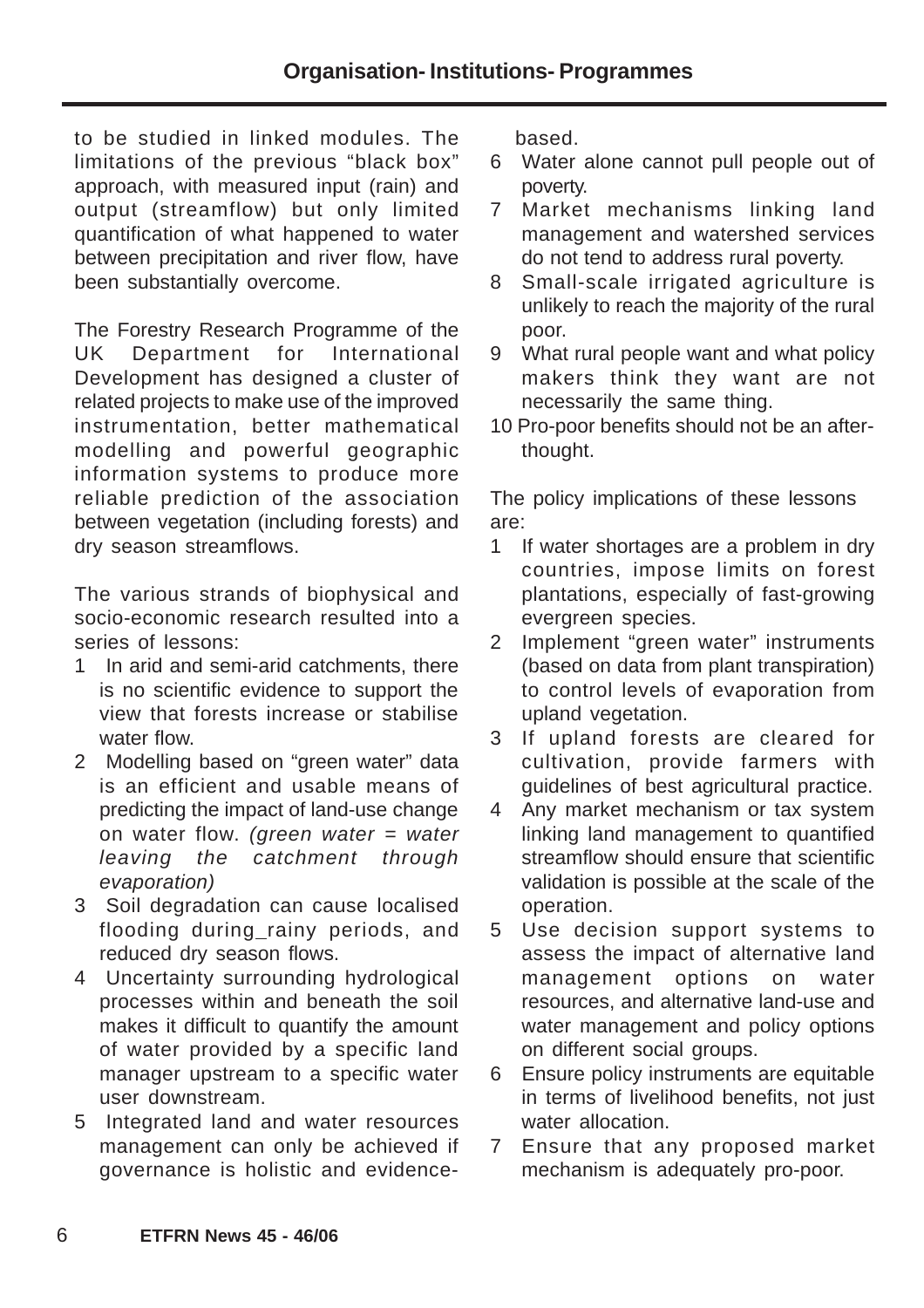- 8 Consider improvements in rain-fed farming (crop breeding, rainwater harvesting, mulching, conservation tillage, market access, capacity building) in preference to further investments in rural small-scale irrigation schemes.
- 9 Use negotiation support system techniques such as choice experiments to ascertain stakeholder preferences for policy agreements.
- 10 Tailor employment programmes to dovetail with other livelihood activities of the people which they are intended to attract.

This booklet summarises the information, some of it conflicting, which has contributed to the ten lessons. The research findings will be a disappointment to some enthusiastic promoters of schemes for payments for environmental services, which are one of the most promising avenues for putting reliable amounts of cash into the hands of upstream land managers. Unfortunately, it seems just now that models for reliable prediction of dry season streamflows in relation to the management of catchment vegetation upstream will not routinely support local payments for water services. This is because there may be too many uncertainties about the ways in which water moves through the soil and rock in any but fully leakproof catchments. So payment schemes may need to be operated on regional or national scales in order to avoid complex litigation at local scale.

The broad topic of the Forestry and Low Flows cluster is advancing with fast interactions between research and the shaping of policy. For example, by the time of publication, the debate on allocation of the benefits of water in South Africa will have moved forward significantly. These developments are affecting the livelihoods of literally tens of millions of people.

The potential implications of the research summarised in this booklet are immense, as they contradict some current treeplanting policies and environmental beliefs. Unless there is urgent action now, the looming water crisis will aggravate, and leave the most vulnerable, the rural and urban poor populations, ever more disadvantaged.

Contact information: John Palmer Manager DFID Forestry Research Programme (FRP) June 2005

E-mail: j.palmer@nrint.co.uk

The summary above is an adapted version of the foreword of the FRP publication: "From the Mountain to the Tap: how land use and water management can work for the rural poor" by Becky Hayward (2005). Please see the section "Publications" of this issue (p. 112) for more information about this booklet.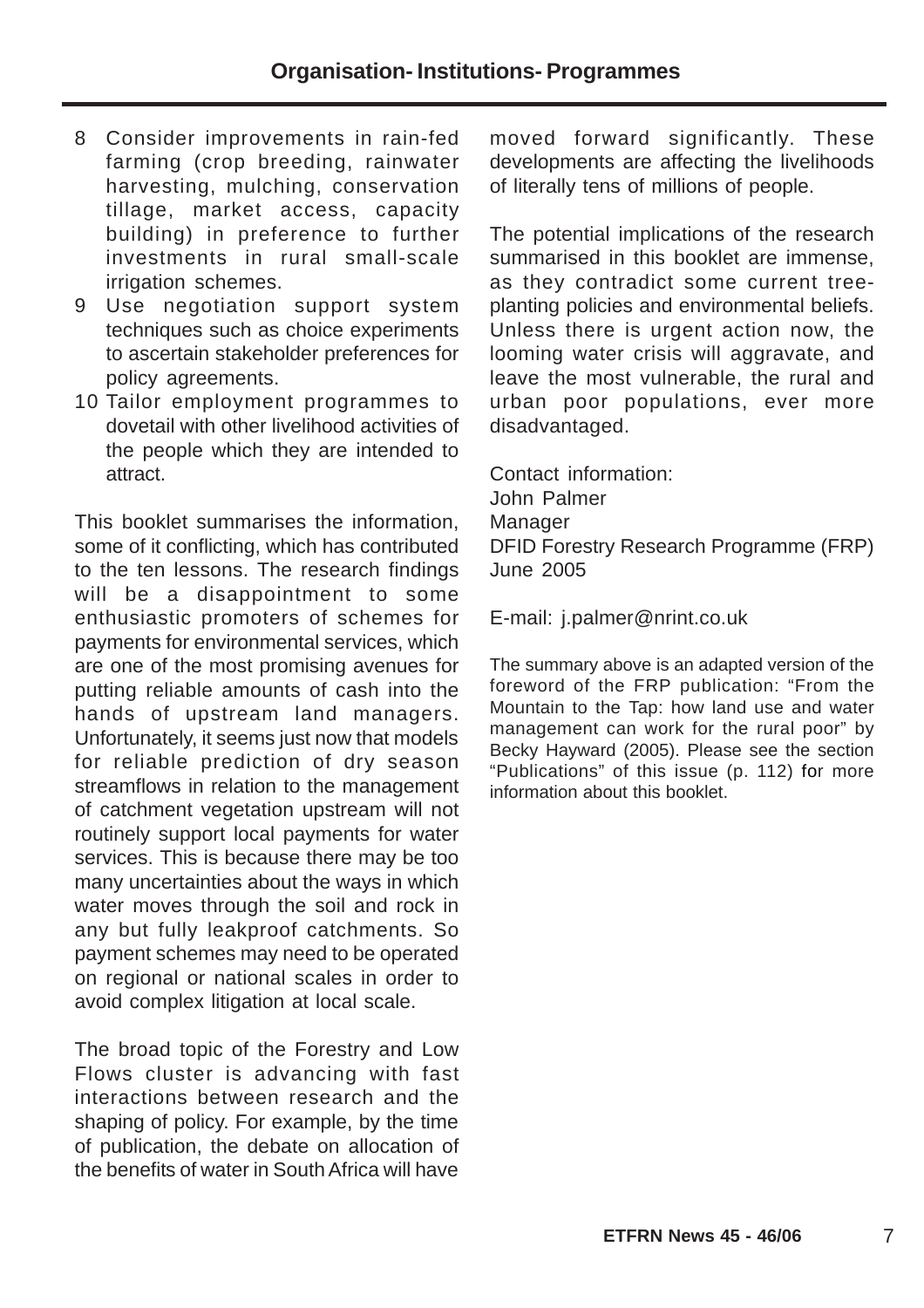**UNCERTAINTIES IN THE HYDROLOGY OF TROPICAL REFORESTATION: BEYOND "FROM THE MOUNTAIN TO THE TAP"1**

By Nick A Chappell and Mike Bonell

Large areas formerly covered by tropical forests have been cleared and remain in an unproductive, environmentally unsustainable or degraded state2. The recent synthesis 'From the mountain to the tap' and follow-on publicity suggests that reforestation of such areas would have an overriding negative impact on people and the environment. 'From the mountain to the tap' is focussed on relatively dry areas and on the effects on volume flow of water and on relatively short time frames. In contrast, we would suggest that recent research findings within meteorology, hydrology and ecology indicate the longer term impact of tropical forestation to be more likely positive, to strongly depend on climatic conditions and certainly to be much more complex than commonly presented in current debate.

## Not seeing the soil for the trees<sup>3</sup>

Ecological findings clearly show that by planting trees in degraded tropical areas, soil biodiversity is increased, which itself improves the soil physical properties thereby encouraging further biodiversity improvements4. This soil structural improvement also reduces infiltrationexcess overland flow<sup>5</sup>. This is particularly important on steep slopes which have the potential to generate high rates of overland flow6. In such areas soil improvement arising from tree planting and growth might have the potential to reduce peakflows of

streams during floods. Moreover, the reduction of overland flow certainly slows gully development<sup>7</sup>. This soil conservation benefit is further aided by avoiding the soil tillage normally associated with agriculture $8$ , and by adding a more protective vegetation canopy in comparison to some cropping systems<sup>9</sup>. The abstraction of subsurface water by trees with the resultant drying of soil and upper layers of regolith can also reduce the likelihood of landslides, particularly where the drift geology is shallow<sup>10,11</sup>. This positive surface drying effect is in addition to the beneficial effect of tree roots on soil shear strength $12$ . The overall result of a more stabilised terrain is clearly seen beneath forests planted on formerly degraded terrain in south-eastern USA or central Japan.

## **Reduced sediment load of rivers**

Once reforestation activities are complete, rivers draining from these areas show smaller sediment loads when compared to areas undergoing regular agricultural tillage or urban development<sup>13</sup>. Critically, where plantation management excludes pesticide use or downstream processing chemicals, then rivers are cleaned of the pesticide residues and industrial contaminants associated with former agricultural or industrial activities<sup>14</sup>.

# **Water budget effects of plantation forestry**

Most catchment studies in the humid tropics show that newly established tropical plantations evaporate more water directly to the atmosphere in comparison to nonforest vegetation $15,16$ . There are, however, five critical issues that mean these findings cannot be simply extrapolated across the humid tropics. These issues are:

• Reduced impact when on deep aquifers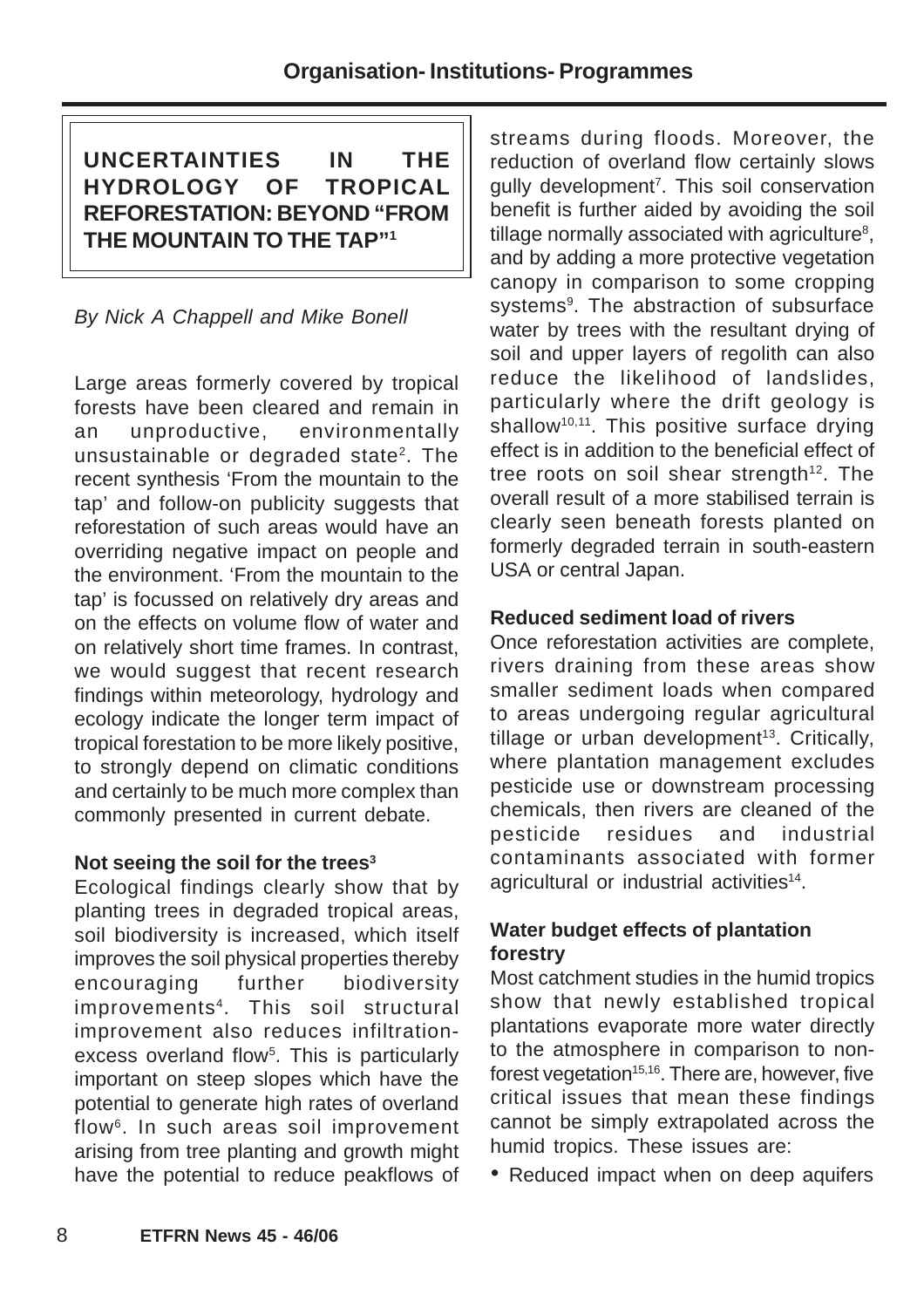- Reduced impact with forest maturation
- Comparable water demand to the climax forest vegetation
- Reduced impact at large scales due to age mosaic and lower intensity of change
- Reduced impact at large scales due to climate feedbacks

The first issue is important given that almost all of these tropical evaporation studies have been undertaken within small catchments on non-aquifer rocks. Where major aquifers are present, water can percolate to great depths of perhaps 100 to 200 m before returning to the surface to generate streamflow. Where this is the case, then the water is soon beyond the depth that trees roots can extract the water to support transpiration. As a consequence differences between trees and more shallow rooted vegetation would be much less<sup>17</sup>. Water budget studies on tropical aquifers are needed.

The second issue arises because most tropical studies examining the effect of afforestation on the water budget are undertaken over only the first few years after planting18. During the initial phase of tree growth, water use can be very high, but as trees mature, their water demand falls. For example, eucalyptus, a tree with one of the highest water uses during the initial phase of growth, had a lower water use in comparison to non-forest vegetation when mature<sup>19</sup>. More tropical water budget studies are needed that follow plantation development to maturation.

Where plantations have been established in areas formally supporting a climax vegetation of natural tropical forest, water yields of the mature plantations are often similar or only slightly greater than the natural forest<sup>20,21</sup>. This *third* issue is pertinent to the ideas of environmental sustainability, where the goal might be to minimize the environmental differences between the modified land-use and the natural, climax vegetation.

The *fourth* issue relates to the scale of investigation of most water budget studies in the tropics. In this region there are few such studies undertaken on large watersheds perhaps 1000 km<sup>2</sup> in area. If the limited large scale data is examined, then it does indicate that the effect of plantation development on water yield at this scale is insignificant when compared with the natural cycles in the riverflow or evapotranspiration caused by climatic variations<sup>22</sup>. In part, the forest effect is small because of the considerable range of stand age seen at this scale and the lower intensity of land-use change<sup>23</sup>.

The effect of scale on climate feedbacks also adds uncertainty to our extrapolations from small-scale, tropical water budget studies. When water budgets are examined at very large scales of perhaps 10,000 km2 or larger, the effect of changing vegetation cover on evapotranspiration can significantly affect the regional production of rainfall. This has been shown in recent simulations of Global Climate Models<sup>24,25</sup>. Large-scale deforestation of the West African forest region may have led to reducing rainfall<sup>26</sup>. The implication being that extensive forestation of such areas (once mature) would enhance soil-water, groundwater and riverflow through intensification of the hydrological cycle. Several studies note that the scale dependence of the forest – rainfall generation phenomena is partly related to the increasing heterogeneity of the land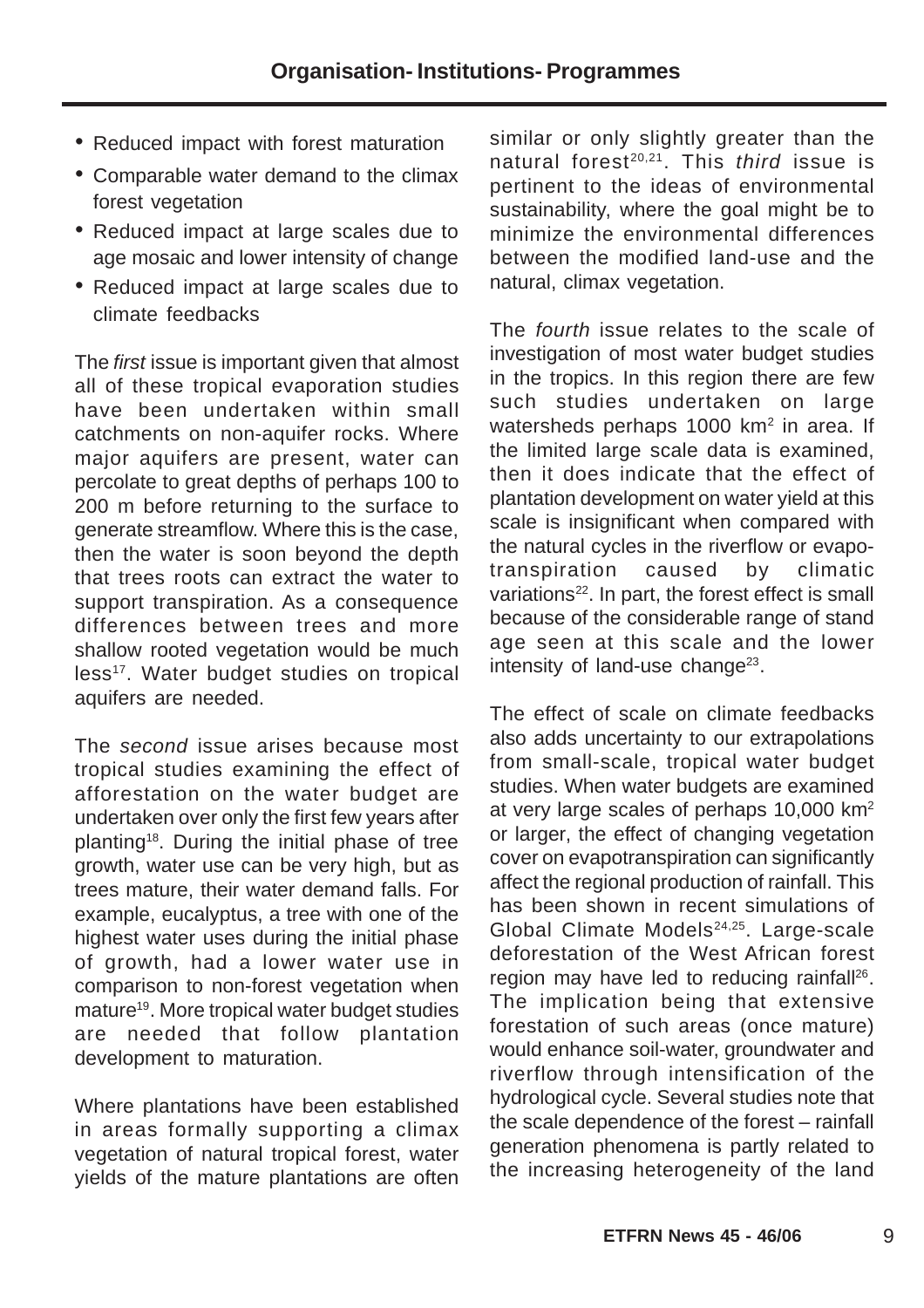## cover<sup>27</sup>.

The last hydrological benefit of plantations that we would like to highlight relates again to changes to the soil. Extensive and marked reductions in the soil permeability following industrial development, land degradation or some forms of agriculture could significantly reduce the infiltration and subsequent recharge of deeper strata, in comparison to permeable forest soils<sup>28,29</sup>. Where these soils overlie deep aquifers, then the enhancement of recharge by plantation development could be greater than the short term reductions in recharge due to a slightly greater transpiration. There are early indications that this effect is observed in the Western Ghats region of India. More aquifer recharge studies throughout the tropics are required to fully evaluate the sometimes competing effects of plantations on soil and canopy processes.

We would acknowledge that exceptions can be found to the beneficial effect of forestation cited here<sup>30</sup>. The lack of long-term and largescale analyses of the hydrological impact of tropical forestation should, however, make scientists at least, more cautious about portraying tropical forestation as either wholly negative or wholly positive.

Contact information: Dr Nick A Chappell, Lancaster Environment Centre, Lancaster University, Lancaster LA1 4YO UK

E-mail: n.chappell@lancaster.ac.uk

Dr Mike Bonell, UNESCO Division of Water Sciences, 1 Rue Miollis

## 73732 Paris Cedex 15 France

E-mail: m.bonell@unesco.org

<sup>1</sup> NR-International (2005), From the Mountain to the Tap, http://www.frp.uk.com

<sup>2</sup> Gisladottir and Stocking, 2005, Land Degrad. Develop., 16: 99-112

<sup>3</sup> Bruijnzeel, L. A., 2004. Agriculture, Ecosystems & Environment 104, 185-228.

4 Bardgett et al., 2001 Ecosystems 4: 421-429

5 Hairsine et al., 1992 Austr. J. Soil Res., 30: 249- 264

<sup>6</sup> Zaslavsky and Sinai, 1981J. Hydraul. Div., 107: 37-52

<sup>7</sup> Gardner and Gerrard, 2005 Int. J. Sustain. Dev. World Ecol., 9: 59-73

8 Kimaro et al., 2005 Soil & Till. Res., 81: 97-108

<sup>9</sup> Nearing *et al.*, 2005 Catena 61: 131-154

10 Ramsay, 1987 IAHS 167: 239-250

 $11$  Keppeler et al., 1994. in Effects of Human-Induced Changes on Hydrologic Systems

<sup>12</sup> O'Loughlin and Watson 1981 NZ J. For. Sci., 11: 183-185

13 Ismail, 1997 IAHS 245: 91-100

14 McClain, 2004 Ecohydrology, CABI

<sup>15</sup> McNaughton and Jarvis, 1983, in Water deficits and plant growth

<sup>16</sup> Bruijnzeel 1990, UNESCO; Scott et al., 2004, in Forests, Water and People in the Humid Tropics <sup>17</sup> cf. Table 35 Kirby et al., 1991 Institute of

Hydrology Report 109 18 Bruijnzeel, 1990, UNESCO

<sup>19</sup> Vertessy et al. 2003, Australian Forestry 66: 55-61

<sup>20</sup> Table 4 in Bruijnzeel, 1990 UNESCO

<sup>21</sup> Scott et al., 2004 in Forests, Water and People in the Humid Tropics

<sup>22</sup> Chappell & Tych, Adv. in Wat. Resour., in sub; Chappell et al., For. Ecol. Manage., in prep

<sup>23</sup> Vertessy et al., 2003, Australian Forestry 66: 55-61

24 Costa, 2004 in Forests, Water and People in the Humid Tropics

<sup>25</sup> Voldoire and Royer, 2004 Climate Dynamics 22: 857-874

<sup>24</sup> Zheng et al., 1999 Science 286: 1537-1540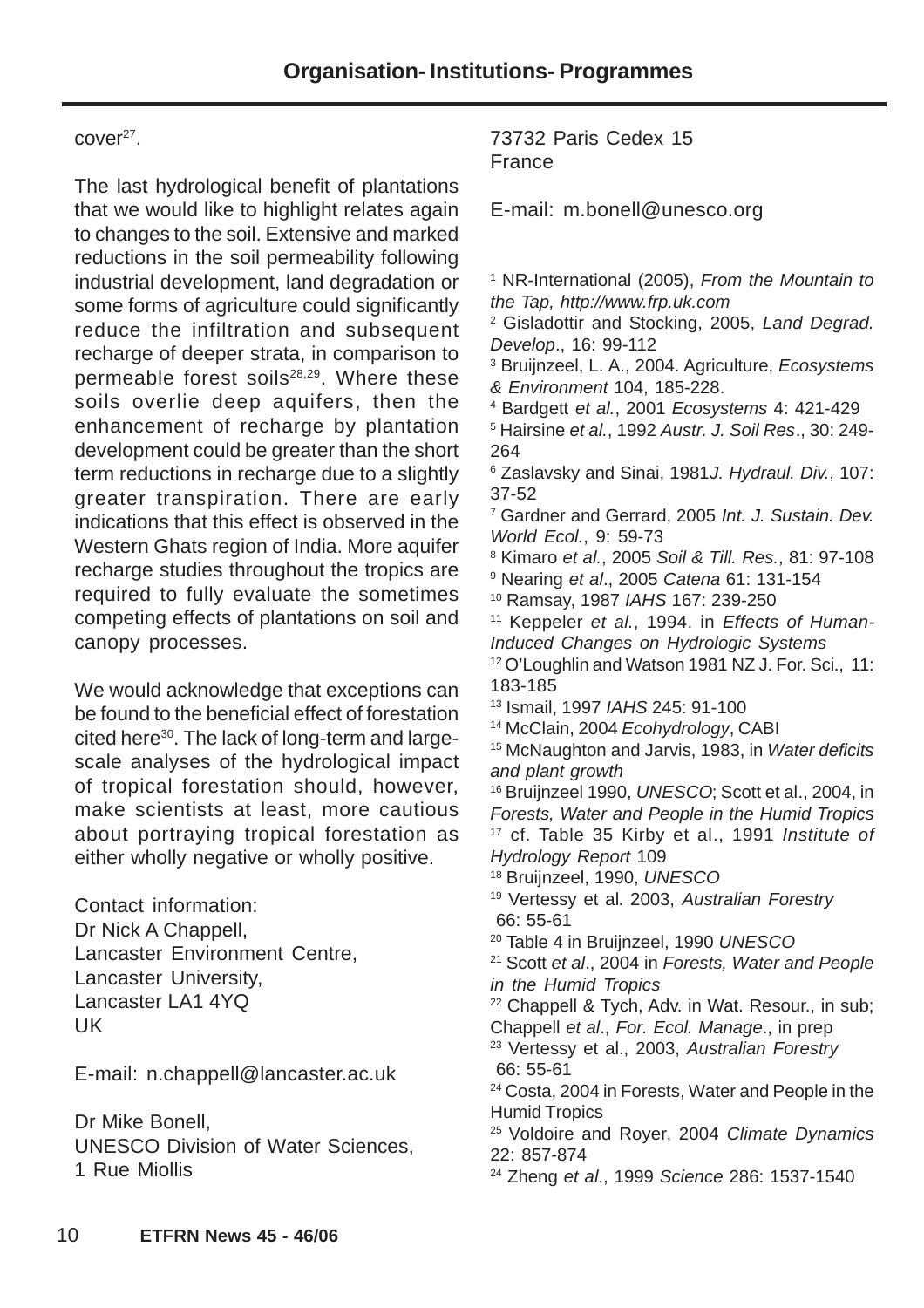25 Baidya et al., 2003 J. Geophys. Res., 108: 8854

28 FAO, 1999 Poverty alleviation and food security in Asia: land resources

29 Bonell, 2004 in Forests, Water and People in the Humid Tropics

<sup>30</sup> Bonell and Bruijnzeel, 2004 Forests, Water and People in the Humid Tropics; Chappell, 2005, Suiri Kagaku 48: 32-46

# **QUESTIONING LONG-HELD BELIEFS ABOUT FORESTS AND FLOODS**

By Thomas Enters and Patrick B. Durst

The driving force behind many environmental policies are powerful assumptions about the links between forests and water, particularly flooding. Each year, devastating floods affect the personal and economic fortunes of millions of people. Each catastrophic flood is accompanied by heart-wrenching images of shocked individuals sitting on rooftops, awaiting rescue or the receding of rampaging flood waters. Sympathetic people from all walks of life cannot help but to be moved by the stark scenes of desperation. Conscientious policy makers and politicians leap to identify and remedy the perceived causes of the devastation. Upland farmers and loggers – especially in developing countries – are typically blamed for clearing and degrading forests, which are widely believed to protect against such calamities.

In many people's minds, the use and abuse of forests in watersheds represents the main cause of massive lowland floods. The causal link between deforestation or forest degradation in the uplands and floods in the lowlands seems intuitive to many. Unfortunately, the reality of hydrological systems is far from simple and hard evidence of the link is sparse.

Hydrological systems are, in fact, extremely complex and it is difficult to disentangle the impacts of land use from natural phenomena. Although several scientific studies have been conducted on the relationship between forests and floods, the limited – sometimes also contradictory – results have often been used to make sweeping generalizations that are inappropriate, misleading, or patently wrong.

Little distinction is made between what we know and what we think we know, which greatly contributes to a general confusion on the issue. Much of this confusion has a long history and relates to the so-called "sponge theory", which appears to have been developed by European foresters at the end of the 19th century and rapidly spread to other continents.

According to this popular line of thinking, forests act as a sponge soaking up water during rainy spells and releasing it evenly during dry periods. The simplicity of the theory makes it intuitively appealing. Unfortunately, the popular theory fails the test of close scientific scrutiny. While forest soils usually have higher water infiltration and storage capacities than non-forest soils, it should be recognized that deep soils in general have higher water storage capacities than shallow soils irrespective of vegetative cover. Equally important is that much of the rain that falls on forests areas is consumed  $-$  quite extravagantly, in fact  $$ by trees and does not serve to increase low, dry-season riverflows.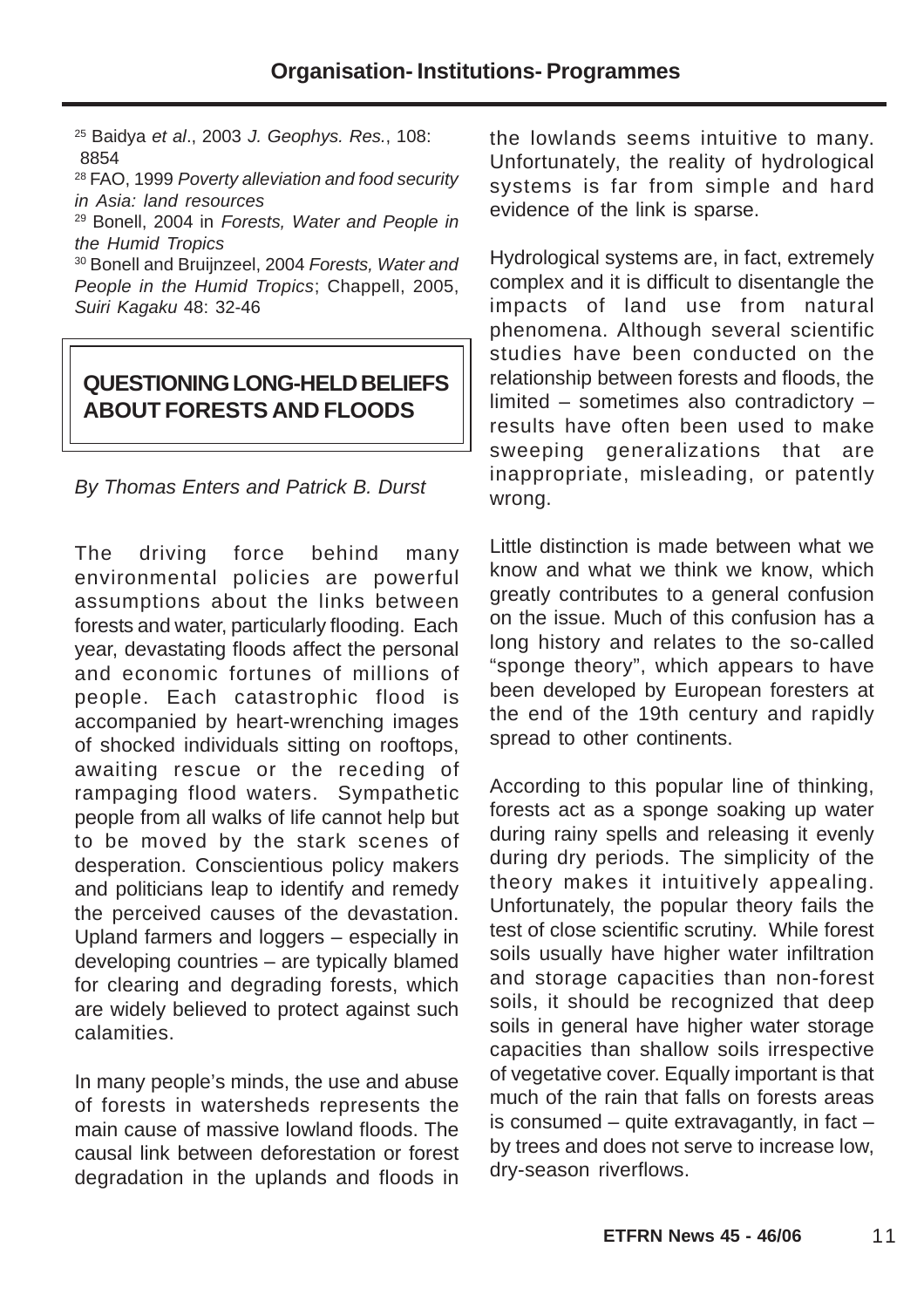This is not to say that forests are not beneficial in hydrological terms. As early as 1905, Gifford Pinchot, the "father of forestry" in America, described the "good influence" of forests in reducing the severity of floods. On a small scale – up to 500  $km^2$  – the presence of forests can indeed affect peak riverflows and thus floods (Table 1). However, even in smaller basins, the extent to which forests can absorb excess water during heavy rainfall depends greatly on forest type and management, and even more importantly, on the underlying geological and antecedent rainfall conditions. In Pinchot's own words rain water "which falls after the forest floor is saturated runs into the streams almost as fast as it would over bare ground." In large river basins, the positive effects of forests in reducing catastrophic floods are negligible.

How about the notion that flood frequencies have increased? Floods have occurred throughout the world long before deforestation was a problem. For example, Hofer and Messerli (1997) unearthed records of eight major floods in Bangladesh between 1870 and 1922, and concluded that "there is absolutely no statistical evidence that the frequency of major flooding has increased over the last 120 years." In China, the Yangtze and Yellow Rivers have broken their banks, causing huge loss of life and changing the face of the landscape for centuries. And in Bangkok the floods of 1983, which inundated parts of the city for four months, were comparable to events in 1795 and 1831 (Terwiel, 1989), when threefourths of Thailand was still covered by forests.

Similarly, there is no clear evidence that the

| Table 1. The spatial dimension of land-use effects |                               |   |                  |     |       |                |         |  |
|----------------------------------------------------|-------------------------------|---|------------------|-----|-------|----------------|---------|--|
| <b>Impact</b>                                      | Basin size [km <sup>2</sup> ] |   |                  |     |       |                |         |  |
|                                                    | 0.1                           | 1 | 10               | 100 | 1,000 | 10,000         | 100,000 |  |
| Average flow                                       | X                             | X | X                | X   |       |                |         |  |
| Peak flow                                          | X                             | X | X                | X   |       | -              |         |  |
| <b>Base flow</b>                                   | X                             | X | X                | X   |       |                |         |  |
| Groudwater recharge                                | X                             | X | X                | X   |       | $\blacksquare$ |         |  |
| Sediment load                                      | X                             | X | $\boldsymbol{X}$ | X   |       |                |         |  |
| <b>Nutrients</b>                                   | X                             | X | X                | X   | X     |                |         |  |

Legend:  $x =$  Observable impact;  $-$  = no observable impact Adapted from Kiersch (2000).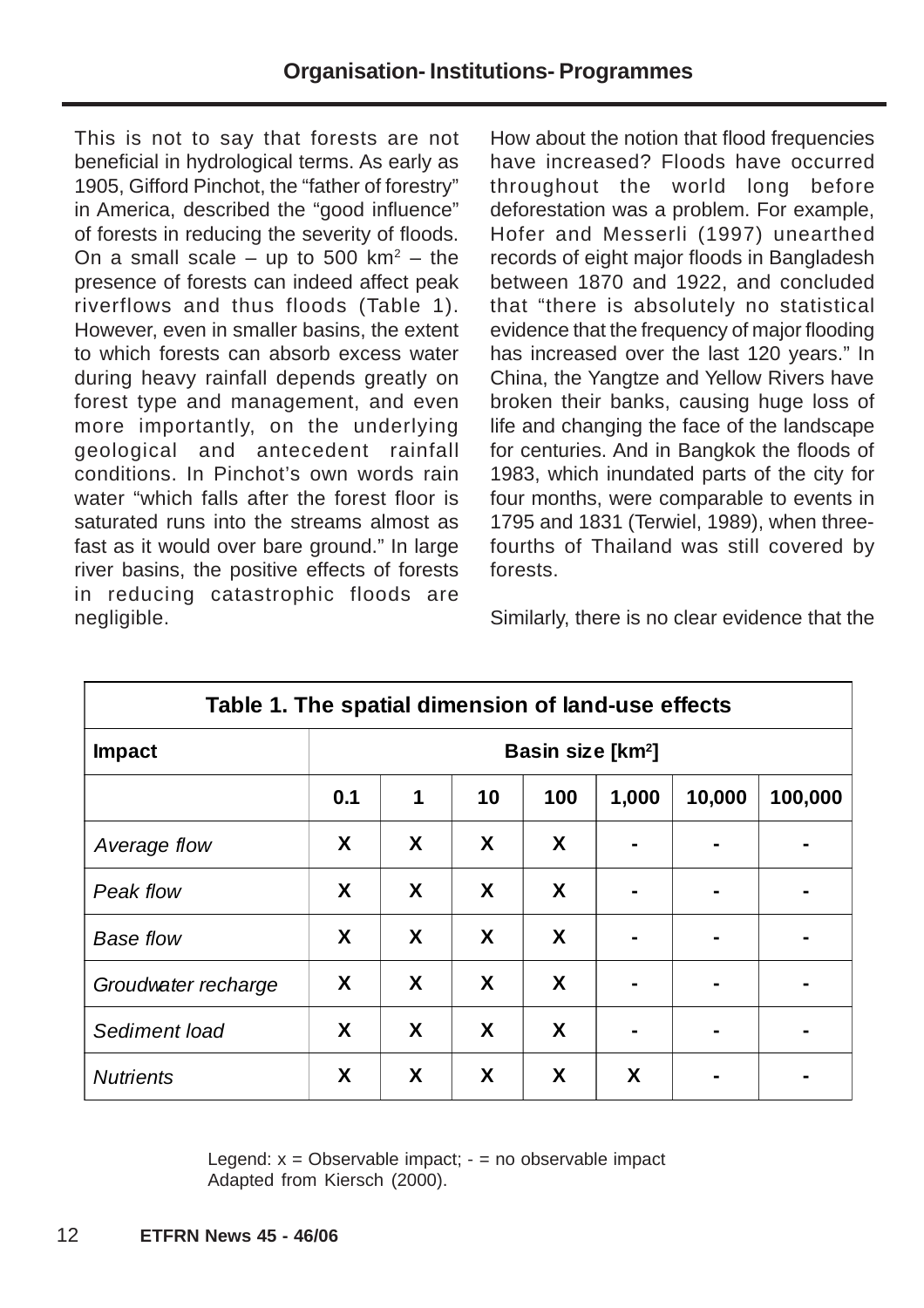intensities of floods have increased in modern times. Damage from floods, on the other hand, is greater than ever before due to economic growth, skyrocketing investment in floodplain infrastructure, a growing floodplain population, and the fact that many people and institutions have forgotten or discarded traditional approaches for coping with rivers and floods. New infrastructure development has expanded rapidly into flood-prone areas that used to be avoided, and urban sprawl has transformed formerly vegetated land into impermeable surfaces.

The science on the causes of floods and the effects of forests and good watershed management on floods admits uncertainty, imprecision and complexity. FAO and CIFOR (2005) have recently explored this issue and the scientific evidence linking floods and forests. The newly published review – entitled Forests and floods: drowning in fiction or thriving on facts? – reveals that much of the perceived wisdom cannot be substantiated by science. It is often little more than myth or is patently incorrect. In the case of massive floods, such "conventional wisdom" has often led decision makers to implement misguided policies that over-emphasize reforestation and logging bans at the expense of more holistic watershed and river-basin management.

Forests and floods distinguishes fact from fiction and recommends alternative approaches for effective watershed and floodplain management. It should appeal to everyone with an interest in escaping the quagmire of stale and dated paradigms. Ultimately, Forests and floods aims to better inform policy makers, development agencies and the media, and thus constructively contribute to the development of sound watershed and river-basin management.

## **References**

- FAO and CIFOR. 2005. Forests and floods Drowning in fiction or thriving on facts? RAP Publication 2005/03 and Forest Perspectives 2. Food and Agriculture Organization of the United Nations, Bangkok, and Center for International Forestry Research, Bogor.
- Hofer, T. and Messerli, B. 1997. Floods in Bangladesh: process understanding and development strategies. Institute of Geography, University of Berne, Berne.
- Kiersch, B. 2000. Land use impacts on water resources: a literature review. Discussion Paper No. 1. Prepared for the Land-water linkages in rural watersheds electronic Workshop 18 September to 27 October 2000. Food and Agriculture Organization of the United Nations, Rome.
- Terwiel, B.J. 1989. Through traveller's eyes: an approach to early nineteenth century Thai history. Editions Duang Kamol, Bangkok.

Thomas Enters is National Forest Programme Facilitator with the Food and Agriculture Organization of the United Nations (FAO), Regional Office for Asia and the Pacific, Bangkok, Thailand

E-mail: Thomas.Enters@fao.org

Patrick B. Durst is Senior Forestry Officer with the FAO Regional Office for Asia and the Pacific

E-mail: Patrick.Durst@fao.org).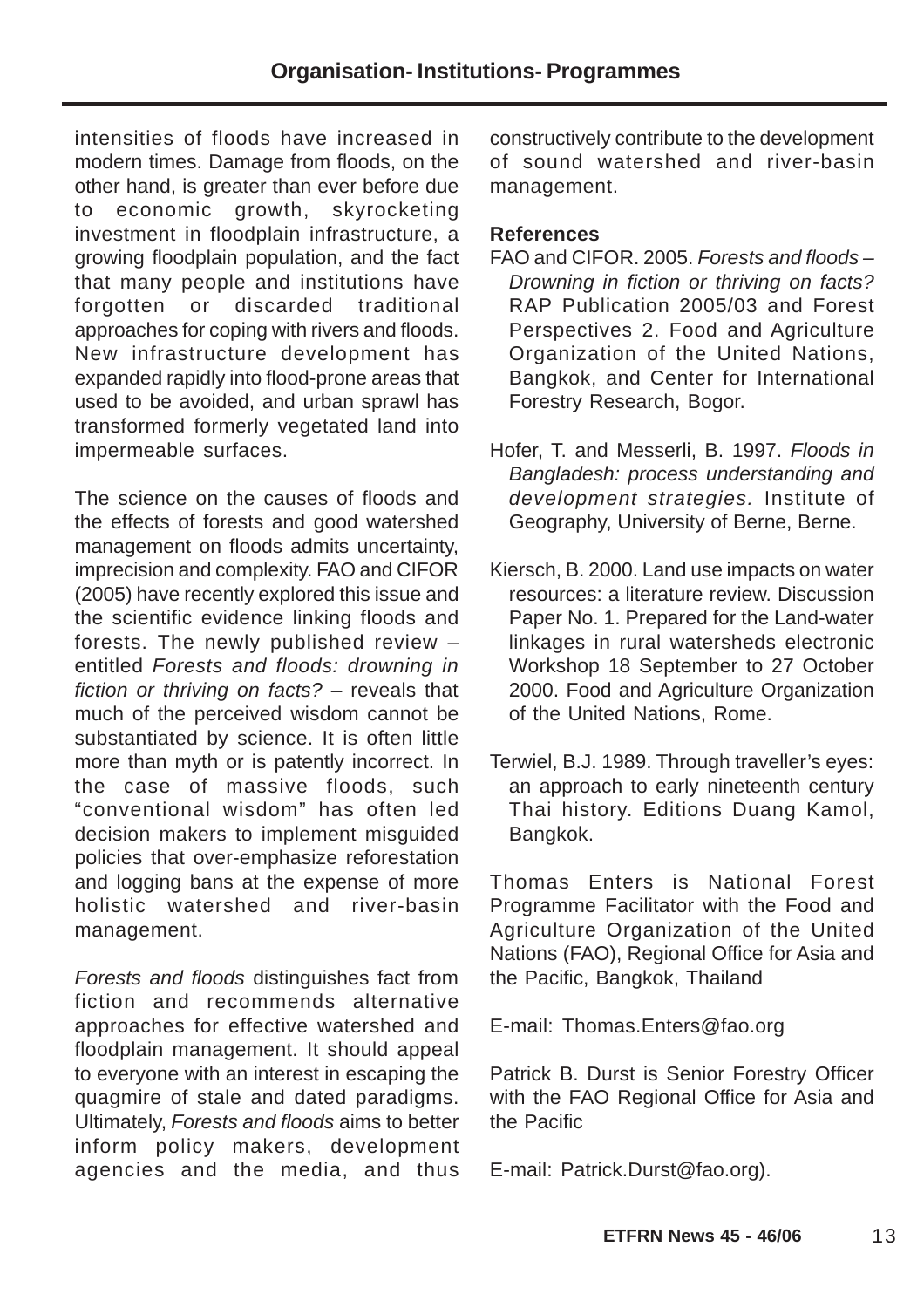For more information about the publication "Forests and Floods – Drowning in fiction or thriving on facts?" (FAO and CIFOR, 2005), please see the section of publications, page 13 in this newsletter

# **FORESTS AND FLASHFLOODS**

By Peter Walpole

In November 2004 a major flood in Eastern Luzon, Philippines turned into a disaster with over 1,500 deaths and destruction of agriculture, fisheries, property and infrastructure worth over PhP 6 billion. The public debate focused on the notion that logging was the main cause of these losses of lives and livelihoods. Local governments and politicians, riding the media blitz, believed that the disaster was due to upland farmers logging for subsistence needs and to influential traders who had ways to move logs along the Pacific coast. The debate revisited the issues raised after the Ormoc disaster on Leyte (Visayas, Philippines) 15 years ago.

In Asia, many disasters resulting from landslides and flashfloods are similarly blamed on logging. Urban society increasingly identifies illegal logging as the main culprit. Many environmental advocates use these disasters to leverage greater government action to curb logging. The Thai government responded to the widespread flooding in 1989 with a total log ban, increased area for conservation forests, and tightened control over upland community resource use. While action must be taken against the high loss of forest cover in Asia,

this will not prevent such disasters. What should be addressed is the social vulnerability of people living in (potential) flood plains and preparedness for "rare" but realistic flooding events (e.g. once-in-50 year rainfall episodes). These reoccurring "natural" events will be devastating if there is no focused action.

A recent study in the Philippines showed that 50% of the rainfall events are more intense than the current infiltration capacity of the soil. Overland flow of water causes erosion of bare soil. Flood waters carry away material from landslides and everything along channel sides and in flood plains – trees, debris, logs, soil, rocks and settlements. Major events clean up the river beds and sweep away the residue of fifty years of small events, depositing it in flood zones as alluvial fans, sand banks and in river mouths creating deltas. Logging generally exposes forest areas, even when there is no bare soil, as canopy gaps and logging residues make remaining vegetation more vulnerable, creating potential flood debris and increasing the potential for landslides, there being less hold on the soil. But with once-in-50-year rainfall events, there are major landslides even in primary forest.

The biggest problem with blaming illegal logging for disasters is that it diverts attention from addressing the security of people in high-risk areas. These people have to be relocated to lands not threatened, which requires money and a level of social redistribution of land. Governments tend to avoid such action and would rather blame poor people who will not be arrested for logging than responsibly tackle relocation.

National programs addressing illegal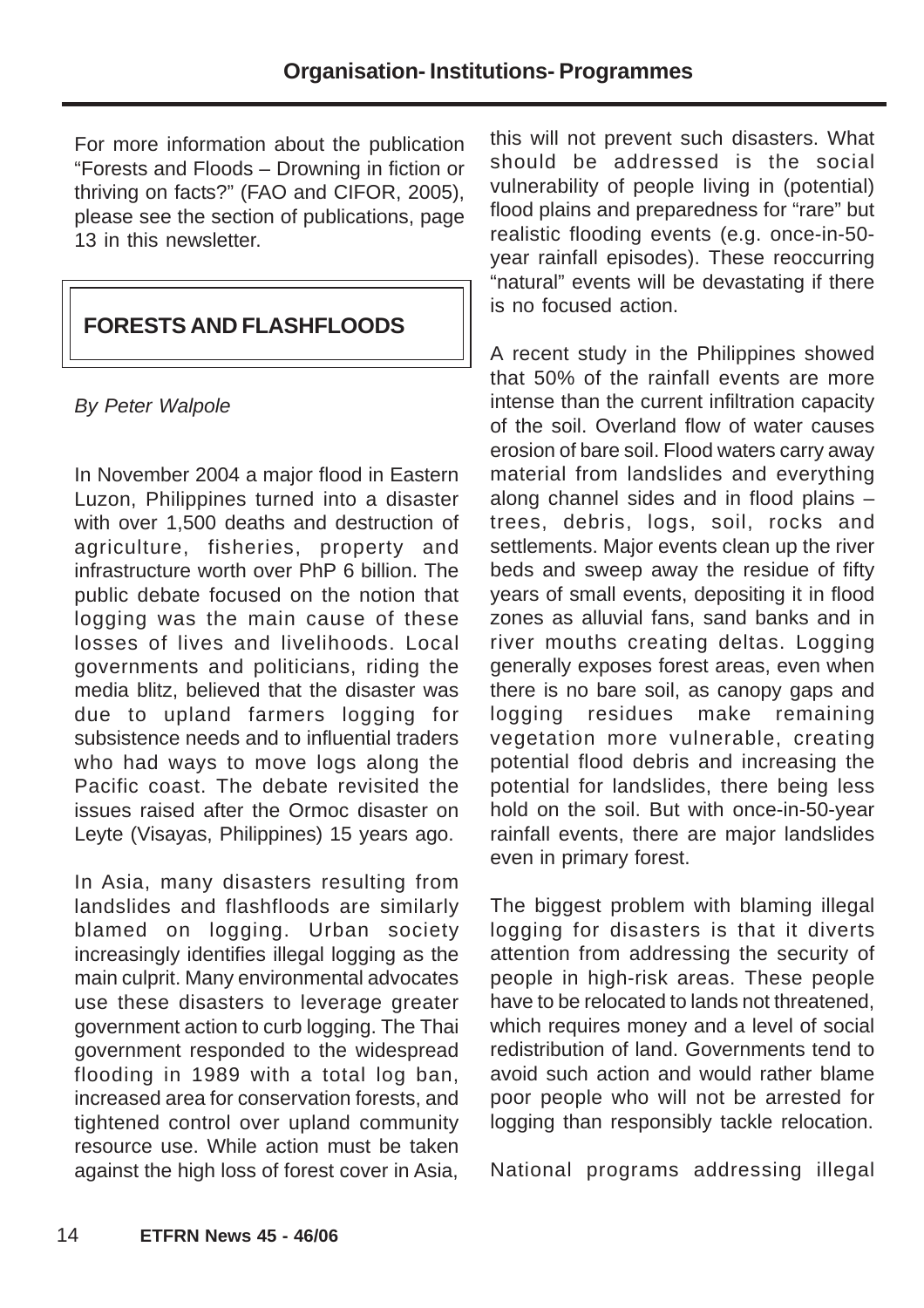logging will not prevent climatic or geological events from becoming disasters. Focussing on logging keeps the society away from taking appropriate action, such as reviewing or strengthening policies on land reallocation and development of major flood infrastructure. As a result local communities return to live in high risk areas, infrastructure that overrestricts river flows is not altered, and plantations are still being developed in flood plains. Furthermore, 'unnatural rains' are still being viewed as an act of God and not accepted as a normal returning event and political will and effective policies are still lacking for land identification for relocation. Fifteen years after the Ormoc disaster, these lessons have yet to be internalized by Philippine society.

In the region, the impact of the climate needs to be understood at three different levels to formulate an appropriate response.

# **Global Climate Change**

Although deforestation does add to atmospheric carbon and increase in soil temperature, it does not affect significantly local rainfall amounts in an archipelago like the Philippines where the surrounding ocean determines the climate. Global climate change, however, may influence rainfall dynamics, as the world has observed with a high frequency and intensity of Niño events in the '90's. Sequestering carbon as an immediate action, plantations and reforestation are the primary responses in creating new 'forest'. Any forestry activity that locks up carbon and improves processing and recycling of wood preventing its return to the environment as carbon would contribute to carbon sequestration.

## **Late or Early Rains**

In the Philippines during El Niño and the

Southern Oscillation (ENSO), the wet season is delayed if not lost, followed by an extended rainy season in the next year. ENSO increases stress on ecological services, livelihoods & biodiversity. Less water is available in the form needed, when needed. Deforestation exacerbates these effects by increasing surface water flow (as against subsurface flow), decreasing aquifer infiltration, and increasing microclimate temperature. In this context, logging natural forests has the greatest negative impact on water management. The automatic policy response in the Philippines appears to be reforestation with alien fast-growing species, sometimes including the planting of fruit trees to augment local livelihood and to reduce cutting reforested areas. The best response, however, would be assisting natural regeneration of forests, but this has been insufficiently explored. Social programs must focus on developing livelihood options addressing the economic needs of the poor.

# **Exceptional Rainfall Event**

A climate event is an "exceptional rainfall event", usually where two or more typhoons occur in an area within one week, bringing 30% to 60% of the annual rainfall. Such rainfall can liquefy and destabilize soil deeper than 10 meters (maximum forest root depth) – especially where a good soil structure allows for easy infiltration of water. The Philippines needs to recognize that these events reshape the fluvial landscape and therefore they should calculate when and where these events may occur. The government needs to recognize that flood zones are nutrient-rich and very tempting for farming communities to claim, and for squatters to settle on.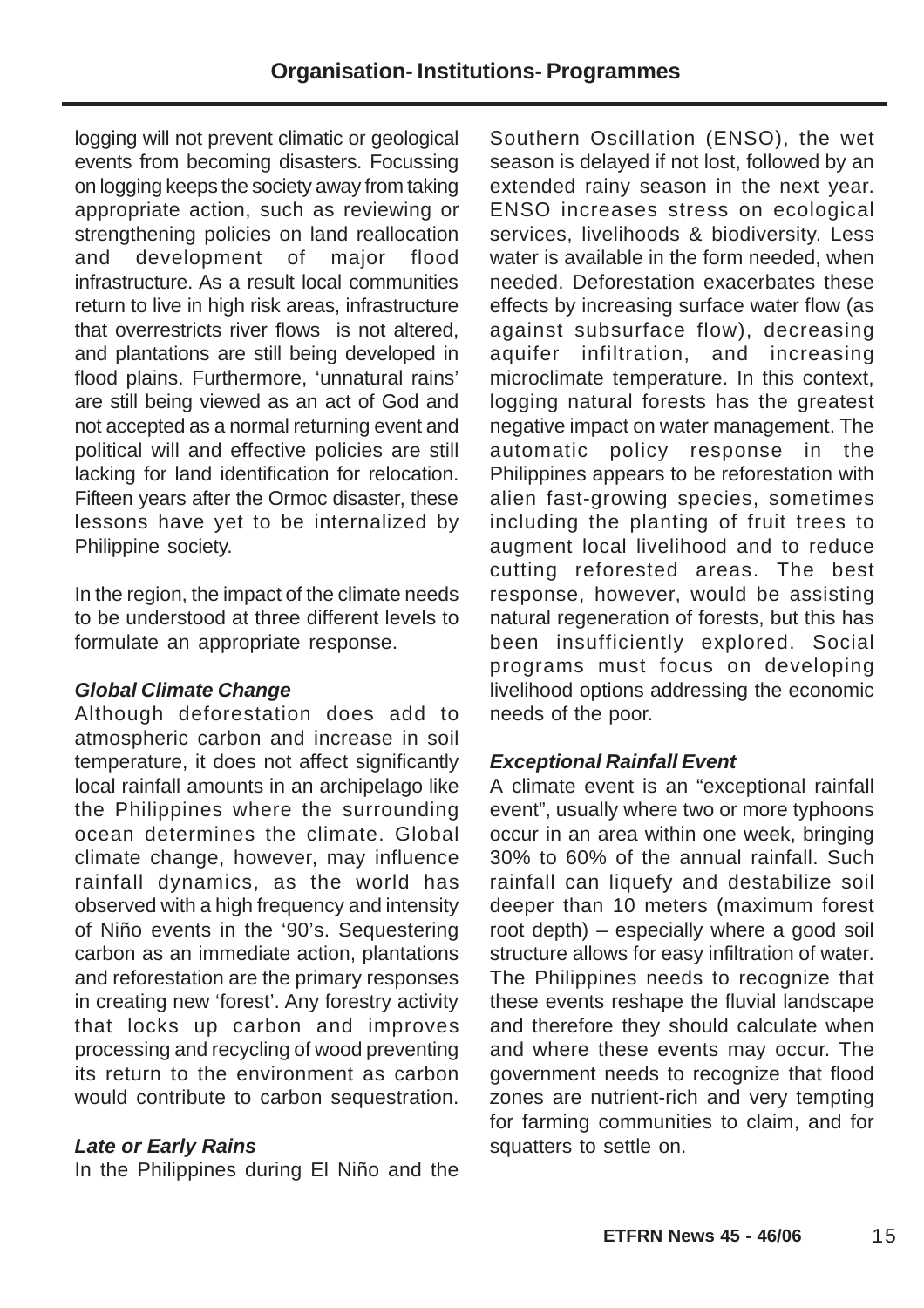#### **Actions needed**

Simply put, different problems need different responses. While many are deeply committed to saving Philippine forests, the response to each geological and climatic event should focus on the primary problem.

Changes have to be made firmly and strategically with a whole new generation of programs that seal the past constitutional and policy changes with a greater understanding of social vulnerability. It will be difficult to rectify decades of marginalizing landless either in the uplands with no connectivity to markets or basic services, or those concentrated in disasterprone urban flood zones and hillsides.

Government data are generally outdated and insufficiently accurate for the critical analysis that is needed for disaster related land management. The awareness and capacity for critical integration in governance as a whole is missing – especially at the local level. Local government, along with direct participation of the people on the land is fundamental in sustaining any lasting change. Illegal logging is an issue for biodiversity conservation, ecological services, sustainable livelihood and disaster management but to very different degrees. A whole new approach to disaster management in relation to the environment and society has to be established.

Contact information: Peter Walpole Environmental Science for Social Change 1/F Manila Observatory Building, Ateneo University Campus Loyola Heights, Quezon City The Philippines

Phone: 63-2-926-0452 Fax. 63-2-426-5958

# **LINKAGESBETWEEN FORESTS AND WATER: A REVIEW OF RESEARCH EVIDENCE IN VIETNAM**

## By Vu Tan Phuong and Jinke van Dam

In Vietnam forests still cover 36% of the country, mainly in the hills and mountains. The forested areas in the upland watershed are very important, as they supply freshwater for agriculture, industry and hydropower. Land cover in these areas plays an important role in controlling floods. The destruction of upper watershed forests is often seen as the cause of increased erosion, sedimentation as well as floods. However, evidence from studies in Vietnam, as elsewhere, indicates that the role of forests may differ from common public perceptions.

We will briefly review data from Vietnam on the effects of forests on three watershed functions: (i) Total annual water yield; (ii) Regulation of seasonal water flows; and (iii) Flood prevention. This paper is an output of the research project "Upland – lowland interaction in forest hydrology and benefits received from watershed forests", which is implemented by Forest Science Institute Vietnam (FSIV) and ITC Enschede (the Netherlands) and supported by Tropenbos International Vietnam. The project, which started in 2004, aims at formulating recommendations for watershed management based on elaborate review of existing data on the relationships between forests and water.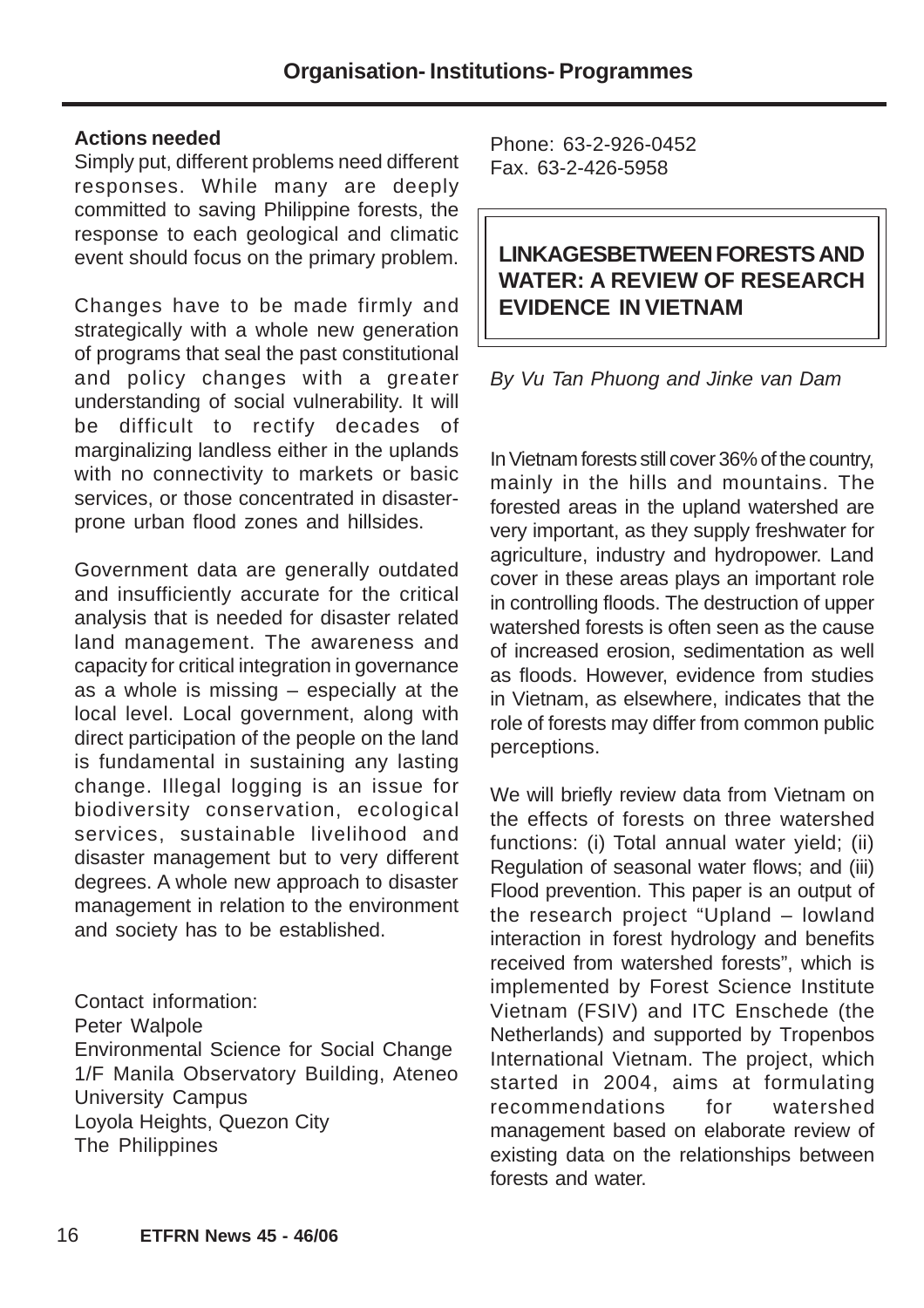#### **Forests increase annual water yield?**

The general assumption is that total water supply, or river flow, to areas downstream from forested areas is higher than from alternative land use areas. Total river flow is dependent on the balance of a large number of hydrological factors. In theory, forests may be associated with a greater capture of atmospheric moisture, especially where cloud forests are involved. Natural forests usually maintain high infiltration rates and water storage capacity of the soil which reduces river flow in the early part of the rainy season before the whole landscape becomes saturated with water.

Various studies in Vietnam showed a lower annual water yield when forest areas were compared with areas under agricultural crops with the same rainfall regime (Nguyen Ngoc Lung & Vo Dai Hai 1996; Thai Phien & Nguyen Tu Siem 1994). One study, for example, indicated that run-off under forests was 2.5 - 27 times smaller than run-off under agricultural crops (Thai Phien & Tran Duc Toan 1998). Another study showed that runoff from natural forests was 3.5 to 7 times less than the run-off measured in plantations (Vo Dai Hai 1996; Bui Nganh et al 1984).

In forested areas run-off is believed to be lower because the forest canopy intercepts rainfall. Under Vietnamese rainfall regimes, broad-leaved natural forest can intercept 15- 19% of rainfall. For regenerated natural forests interception may be only 7.5% for and for bamboo forests about 5% (Nguyen Ngoc Lung & Vo Dai Hai 1996). However, it must be noted that the ability of the forest canopy to intercept rainfall depends strongly on the daily amount of rainfall and on the rain-intensity, complicating the interpretation of short term studies (Vo Dai Hai 1996). As a next step in the hydrological cycle, the

effects of land cover on infiltration primarily influence the time course of run off; it also influences annual water yield by supporting dry-season water use by vegetation. One of the studies indicating lower run-off in forested areas measured the highest infiltration rate under a natural forest with three storeys. In this case, the infiltration rate was about 16.8 mm per minute, as compared to about 10.2 mm per minute in forests restored after shifting cultivation and about 2.1 mm per minute for bush and grass land. (Hoang Niem 1994; Vu Van Tuan 2003).

Few of these studies have established annual water yield by integration over daily flow rates across the year and there may be confusion over the time scale of effects.

**Forests regulate seasonal water flows?** Many people believe that water flow under forest cover is regulated seasonally: compared to non forested areas, forested areas have an increased water flow during dry seasons and a decreased flow during wet seasons. In Vietnam the popular belief is that forests do regulate seasonal flows (Do Dinh Sam et al 2002) Many people living in a watershed area of Vietnam mentioned that "the forest can store water in the rainy season, while the dry season becomes more severe if the forest is destroyed" (FSIV & IIED 2002).

So far, research available on the impact of forest on seasonal water flows is limited. In Vietnam the debate is ongoing and research outcomes can be contradictory. Hydrological studies conducted in the basin of areas of 4 - 125 km<sup>2</sup> revealed that the dry flow index of the forested basin is bigger than that of the non-forested area (Vu Van Tuan 2003). Research in the Da River showed that with a 20% decrease of forest cover, the rainy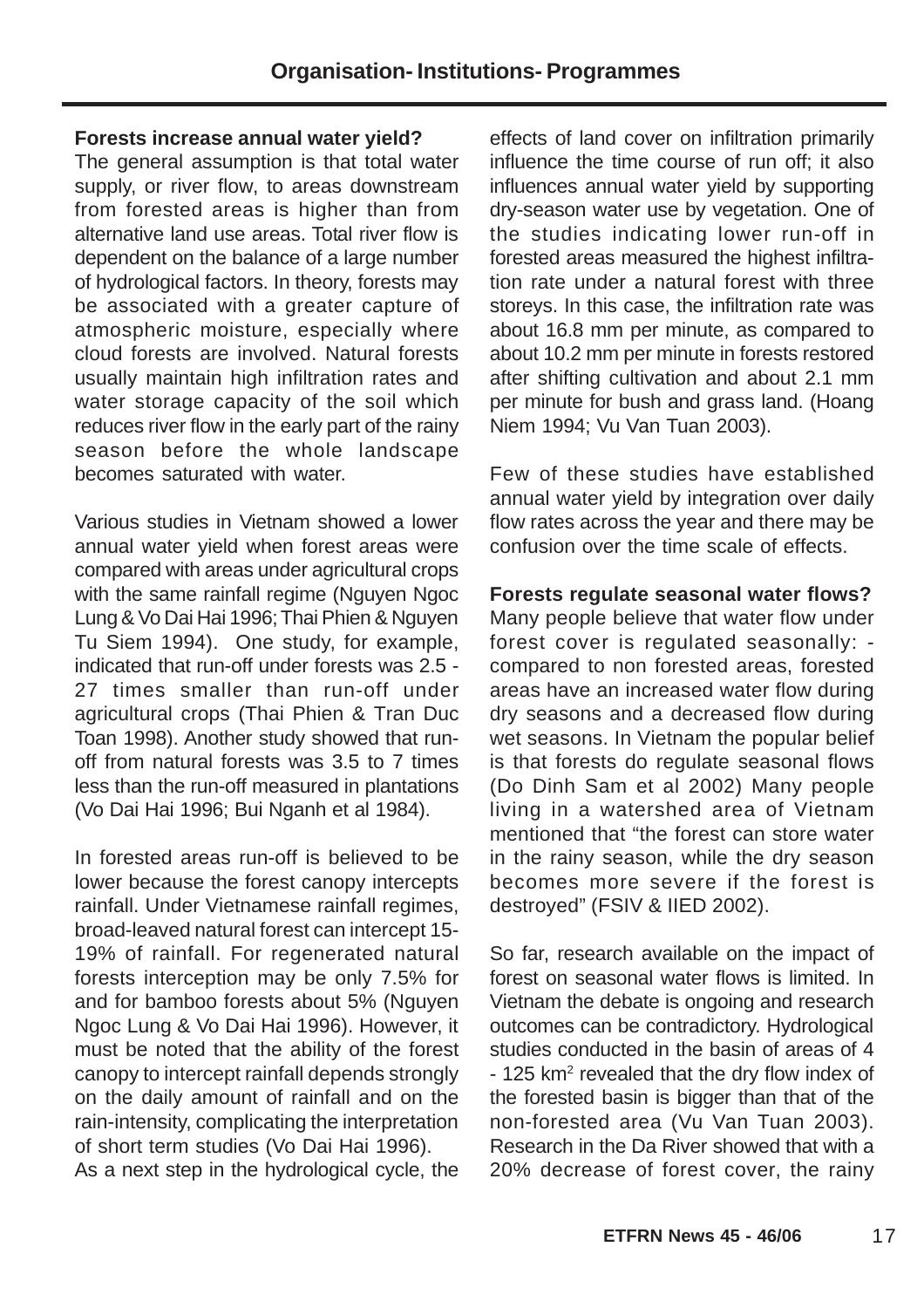season flow increased from 20 to 40%. (Vu Van Tuan & Pham Thi Huong Lan 2004). On the other hand, research in Mu Cang Chai watershed showed that when the forest cover was reduced to 20%, the rainy season flow decreased by 15%. One might conclude that forest is one of several factors affecting the process of water flow and that the influences of forests on seasonal flows depends on the site and the alternative land use that is compared to forest.

## **Forests reduce floods?**

In recent years floods have been severe and they appear to be more frequent. Deforestation is often believed to be the main cause. Generally people assume that forests contribute to reducing floods, since forest cover can regulate water flow and reduce the surface run-off. However, in Vietnam some views suggested that flooding may be linked more to weather conditions than to the existence of forests (FSIV & IIED 2002). Floods are considered to be a natural phenomenon, in which rivers discharge any excess water arising from occasional large rainfall events. The effect of land cover on the relation between rainfall and floods is expected to vary with the degree of saturation of the landscape, as higher infiltration rates are not effective in reducing surface flows if the subsoil cannot store any more water.

However, so far there has been limited evidence to substantiate these theories: the theories are still subject to an ongoing debate. In Vietnam, an important question in this debate is posed by Ministry of Agriculture and Rural Development (MARD). MARD would like to get a better insight in how much the forest cover in specific watershed areas contributes to control flooding.

Research in Vietnam conducted in the Da

River showed that about 78% of discharge from the Da River happened from June to October each year, and that regardless of changing land use, large floods occur every 8-9 years and very large floods every 23 years (Institute of Hydrology and Meteorology 1998).

For small-scale catchments, there is evidence that forest cover does indeed contribute to reducing volumes of floodwater downstream. For the largest, most damaging floods there appears to be no scientific evidence for a connection with deforestation (Tran Thuc & Huynh Thi Lan Huong 2003; Vu Van Tuan & Pham Thi Huong Lan 2004).In this context factors as climate (rainfall and rain intensity), terrain and geography are considerably more important.

## **Conclusions**

Based on these reviews, it can be said there has been not enough hydrological evidence in Vietnam to fully understand the linkages between forests and water. It is quite clear that forests do not increase annual water yield; usually forests reduce run-off, especially when the forests are in natural condition. However the role of forests in regulating seasonal water flow and controlling floods is still not certain, as it is very site specific. The occurrence of floods is more related to weather conditions, terrain and geography than forest cover. Therefore more research would be needed for a better understanding of these debates.

## **References**

- Bui Nganh,Vu Van Me, Nguyen Danh Mo. 1984. Research on erosion under different vegetation types in the North of Vietnam. Scientific report. Forest Science Institute of Vietnam, Hanoi, Vietnam.
- Do Dinh Sam, Ngo Dinh Que and Vu Tan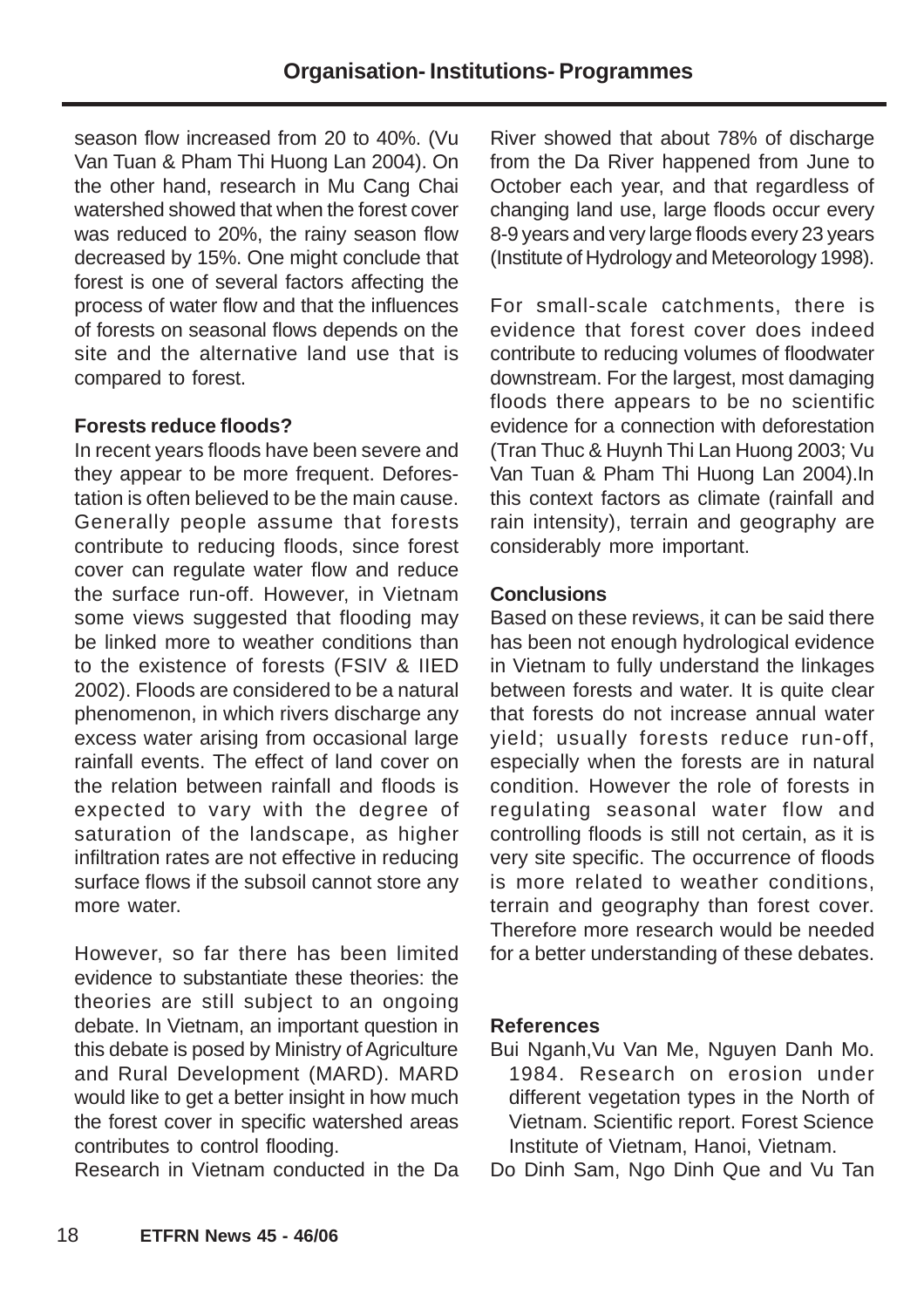Phuong. 2002. Links between land use and watershed protection in Vietnam. Paper prepared for the workshop: Links between land use and watershed protection, Hanoi, May 2002, FSIV and IIED.

- Forest Science Institute of Vietnam (FSIV) and International Institute for Environment and Development (IIED). 2002. Do forests protect watersheds? FSIV, Hanoi, Vietnam.
- Hoang Niem. 1994. Effects of forests on water run-off. Meteorology and Hydrological Newsletter, No. 7 (403)
- Institute of Hydrology and Meteorology. 1998. Selection of reports on assessment of impacts of Hoa Binh reservoir on environment. Hanoi.
- Nguyen Ngoc Lung, Vo Dai Hai. 1996. Preliminary results of research on watershed protection effects of some vegetation types and the main principles of protection forest establishment. Agriculture publishing house, Hanoi.
- Thai Phien, Nguyen Tu Siem.1994. Sustainable cultivation on sloping land in Vietnam. Agriculture publishing house, Hanoi.
- Thai Phien, Tran Duc Toan. 1998. Runoff and erosion on slope areas under different cultivation systems. Summary of scientific reports. Assessment of impacts of Hoa Binh reservoir on environment.Hanoi.
- Tran Thuc, Huynh Thi Lan Huong. 2003. Computation and evaluation of impacts of land uses changes on waterflows in Tra Khuc River. In second workshop proceedings, Volume II: Hydrology and Environment, Institute of Meteorology and

Hydrology, Hanoi, Vietnam.

- Vo Dai Hai,1996. Research on structural types of forest for rational watershed protection in Vietnam. Ph.D Thesis. Forest Science Institute of Vietnam, Hanoi, Vietnam.
- Vu Van Tuan. 2003. Using experimental method to evaluate impacts of forests on some hydrological features. In second workshop proceedings, Volume II: Hydrology and Environment, Institute of Meteorology and Hydrology, Hanoi, Vietnam.
- Vu Van Tuan, Pham Thi Huong Lan. 2004. Application of modeling to evaluate effects of forests on hydrological features in small basin areas, Meteorology and hydrological newsletter, No. 8 (524)/2004).

Further information: Mr Vu Tan Phuong Acting Director Research Centre for Forest Ecology and Environment (RCFEE) Dong Ngac – Tu Liem – Hanoi Vietnam

Phone:+844 755 0801 Fax: +844 838 9722 E-mail: fuongvt@hn.vnn.vn Website: http://www.fsiv.org.vn

Ms. Jinke van Dam Tropenbos International Vietnam 6/1 Doan Huu Trung, Hue Vietnam

E-mail: Jinke.tbi@vnn.vn Website: http://www.tropenbos.org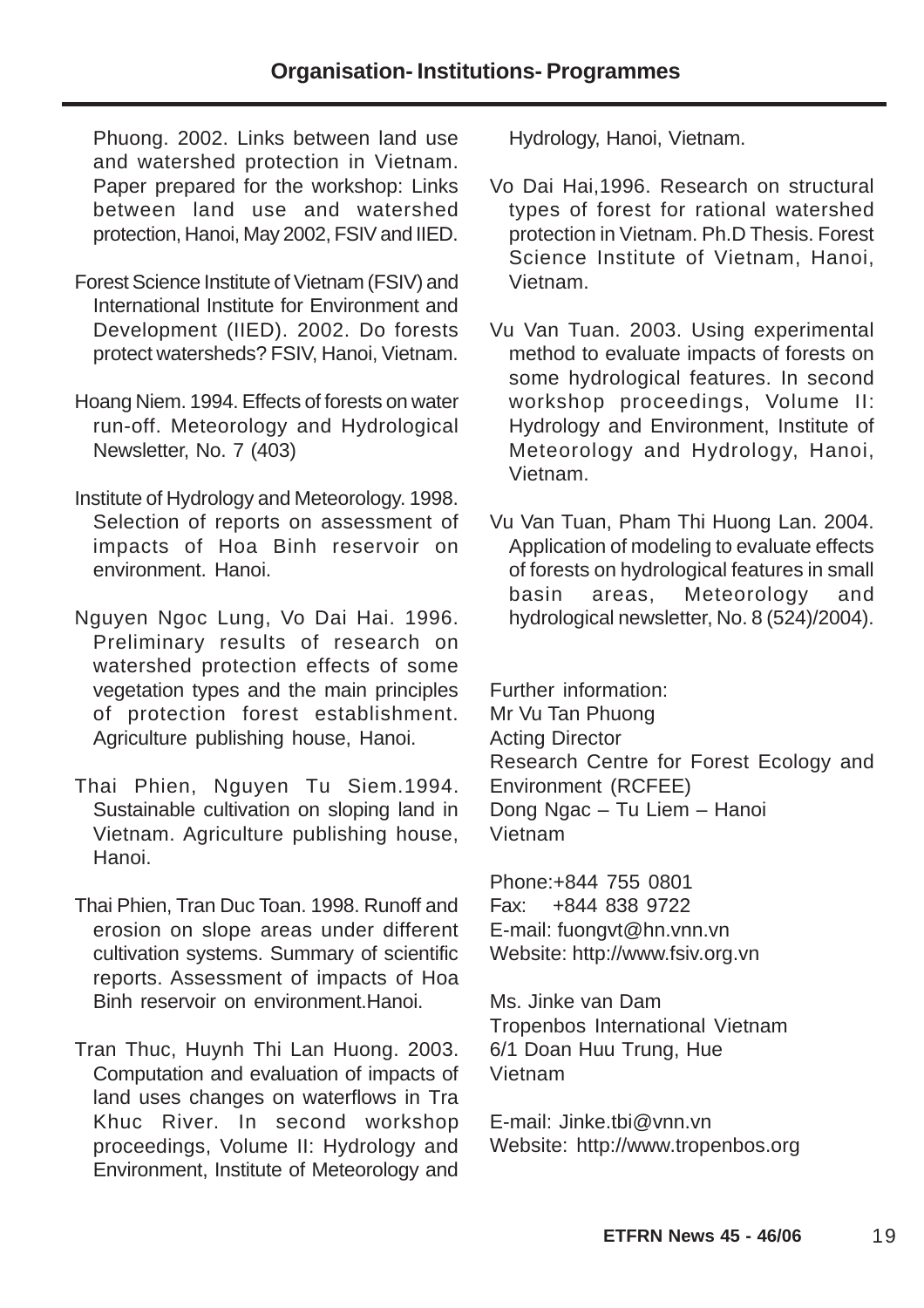# **NOT SEEING THE TREES FOR THE FOREST? FROM EVICTION TO NEGOTIATION IN SUMBERJAYA, LAMPUNG, SUMATRA, INDONESIA.**

By Bruno Verbist, Meine van Noordwijk, Fahmuddin Agus, Widianto, Rudi HartoWidodo, and Pratiknyo Purnomosidh

Land use change, especially deforestation, is often blamed for the loss of watershed functions and still leads to much conflict. The association of 'forest' and 'water' is strong in the public perception. All too often, environmental arguments are used as 'a stick to beat the dog', without a good insight into what makes a landscape - and its various elements - function properly in providing environmental services. Sumberjaya, a large caldera of about 40.000 ha in the southern part of the Bukit Barisan mountain range of Sumatra, Indonesia, has seen a lot of conflict and it may represent possible future trajectories for many other watersheds in Southeast Asia.

In 1998, before ICRAF started working in Sumberjaya, the local government and its forestry department depicted the following problems and context: "Uncontrolled deforestation and conversion to coffee on the slopes have led to a tremendous increase of erosion and reduction of discharge of the Way Besai River. This negatively impacts operation of the newly constructed Way Besai hydro-power dam. Water availability for irrigated paddy rice downstream was reduced."

The Forestry Department was worried about the rapid expansion of coffee in the

seventies, and its visible erosion. Protecting watershed functions was the main purpose to delineate "Protection Forest" in 1990. The enforcement of forest boundaries led to the eviction of thousands of farmers between 1991 and 1996. Evicted farmers were resettled on the infertile acid lowland peneplain or converted swamp forest of northeast Lampung. After the political change of 1998, farmers needing a living returned to the area, often under silent approval of the local government that needed income and was interested in economic development …

## **Integrated research**

Responding to the problems described by the local government, ICRAF and partners aimed to develop a 'negotiation support system' combining a reconciliatory negotiation process with a toolbox that could clarify the likely consequences of plausible land use change. To do this properly, the right questions had to be asked first. Many preconceptions and myths existed as some questions had not been raised before. These included the following 5 points, the results of which are summarised below.

1 How did current land tenure arrangements develop?

Forest areas indicated on a Dutch map of 1939 were almost identical to areas delineated as protection forest in 1990. However, after independence large parts of the State Forest were abolished by President Sukarno and in the 1950ies many war veterans obtained official land titles and started growing coffee on these lands. After 1965, the 'New Order' government did not recognize these land titles as 'legal' as they had other priorities, which led to the logging of most of Sumatra's forests.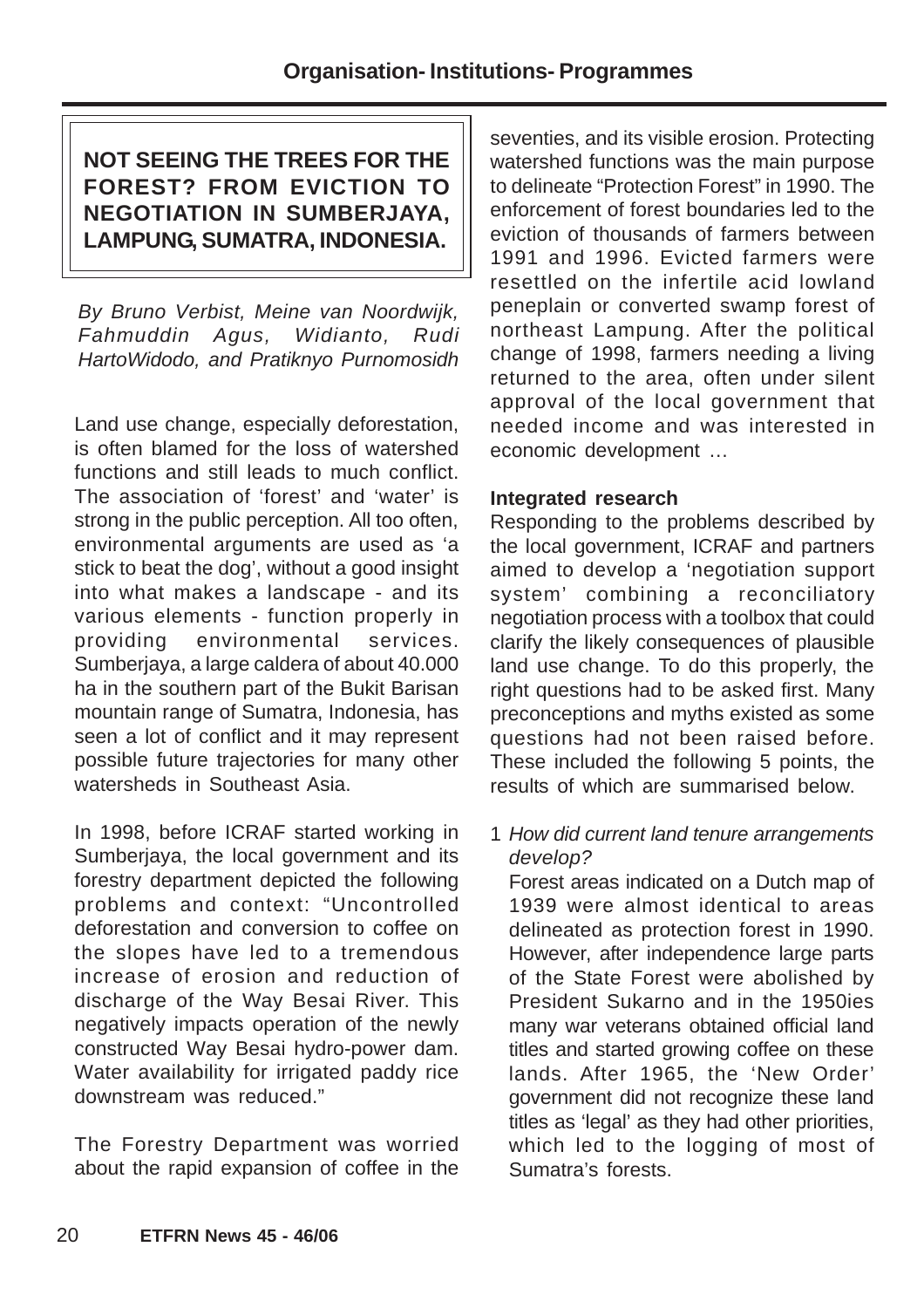# 2 What land use sequence appears after deforestation?

Deforestation in Sumberjaya was rapid, responding to peaks in global coffee prices. However, since the late 1980ies a 're-treeing' phase started whereby farmers converted much of the monoculture coffee stands into mixed shade coffee systems. Ironically, coffee farms on private land now have a higher tree cover than the contested 'forest lands'. Insecure land tenure of the forest lands discourages farmers from investing in tree planting.

3 Did river discharge decrease over the years?

A time series of daily rainfall and discharge data showed that although on average rainfall remained constant over the years, the average discharge increased. Reduced evapo-transpiration of coffee gardens compared to forest is the likely cause. Perhaps coffee farmers should receive a reward, because with the land under coffee the hydropower scheme can operate more days per year at full capacity than if the watershed would be under forest cover!

4 Did low flows decrease over the years due to land use change?

A real decrease of low flows in the Way Besai in the dry season did occur; however, the number of years with a prolonged dry season also decreased. An increase of El Niño years (1976 vs. 1991, 1994 and 1997) induced the perception that dry season flows were reduced by local land use change rather than by global climate change.

5 Under what land use types and practices is erosion problematic?

Erosion under various landuse types (forest, bare soil, coffee with different degrees of tree cover) was measured on 80 plots in two locations between 2001 and

2005. Near the area where the Forestry Department carried out erosion research in the 1980<sup>ies</sup> erosion rates between 4 ton ha<sup>-1</sup> year<sup>-1</sup> (forest) and 30 ton ha<sup>-1</sup> year<sup>-1</sup> (bare soil) were confirmed. However 6 km closer to the outflow, erosion rates ranged between 0.1 (forest) and 4 ton ha<sup>-1</sup> year<sup>-1</sup> (bare soil) under the same treatments. Thus, even bare soil plots yielded less sediment than forest plots in another area! In coffee gardens the erosion rates were in between those of bare soil and forest, depending on soil cover. Erosion was the highest in coffee gardens of 3 years old and then gradually declined as litter layers established soil cover. Discharge, turbidity and sediment concentration measurements in the Way Besai and its tributaries in 2005 showed large differences between catchments and thus confirmed the plot level research results. The old crater landscape has a high diversity of geological substrates. Even under dense forest cover some pristine headwaters can turn quite turbid. Research now focuses on the importance of roads and foot paths, and riparian filter vegetation as well as the geological background of the soils.

## **Future challenges**

Collaborative research helped debunk some of the past myths. "Negotiation" has replaced "eviction" as key word. In 2000, a Community Forestry program was set up allowing farmers to obtain land tenure in return for protecting the remaining forest and planting trees in their coffee farmers. A Water Forum has been established to facilitate communication between the various stakeholders, such as farmer communities, government agencies, and NGO's.

However, translating these research results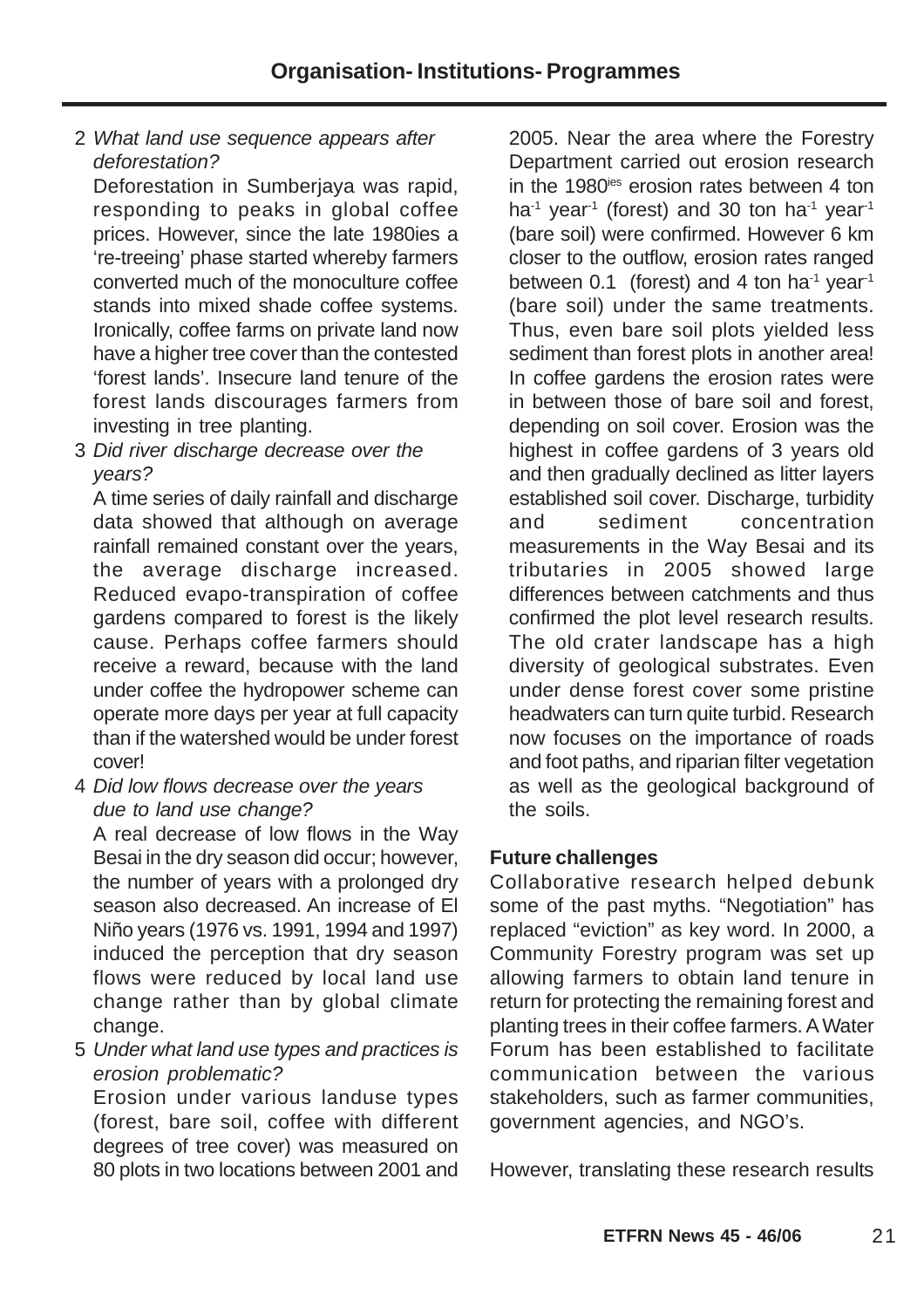into policy action takes time. It remains to be seen to what extent agencies can reinvent themselves and move from mere executors of blue prints into a mode of asking questions, looking for answers and solutions, distinguishing between symptoms and causes. Replacing the generic 'forest' concept by a set of quantifiable indicators of watershed functions will help, but this will require public support. The pool of trained people and the tool box with tested and relatively cheap methods to assess, for instance, water quality and erosion is expanding. Collaborative research between national and international institutes improves the prospects of correctly assessing the local context and opening doors to policymakers.

## **Acknowledgements**

This research was possible thanks to collaboration with staff and students of local universities (University of Brawijaya (UNIBRAW), University of Lampung (UNILA), Bogor Agricultural University (IPB) and the Center for Soil and Agroclimatic Research (CSAR). ACIAR financed most of the hydrological research.

## Full address of authors:

Bruno Verbist, Meine van Noordwijk, Rudi HartoWidodo, and Pratiknyo Purnomosidhi World Agroforestry Centre- South East Asia (ICRAF-SEA) PO Box 161, Bogor, 16001 Indonesia

Phone: +62 251 625 415 Fax: +62 251 625 416 E-mail: B.Verbist@cgiar.org

Fahmuddin Agus Center for Soil and Agroclimatic Research (CSAR)

Jalan Juanda 98, Bogor 16123 Indonesia

**Widianto** Soil Science Department Faculty of Agriculture, Brawijaya University Jl.Veteran No.1, Malang 65145 Indonesia

Bruno Verbist Institute for Land and Water Management Faculty of Bioscience Engineering Katholieke Universiteit Leuven, Celestijnenlaan 200 E 3001 Heverlee Belgium Phone: +32 16 329734

# **BASIN MANAGEMENT IN NORTHERN THAILAND: EMERGING LESSONS**

# By David Thomas

In the discussion on deforestation, reforestation and forest conversion in the tropics water always plays a prominent role. By contrast, the European water framework directive gives guidance on how the quality of surface water should be managed, without explicit reference to forests or trees. In northern Thailand similar ideas are now emerging, after many decades of a forestbiased public debate.

The EU Water Framework Directive has the following key aims:

- water management based on river basins
- expanding the scope of water protection to all waters, surface waters and groundwater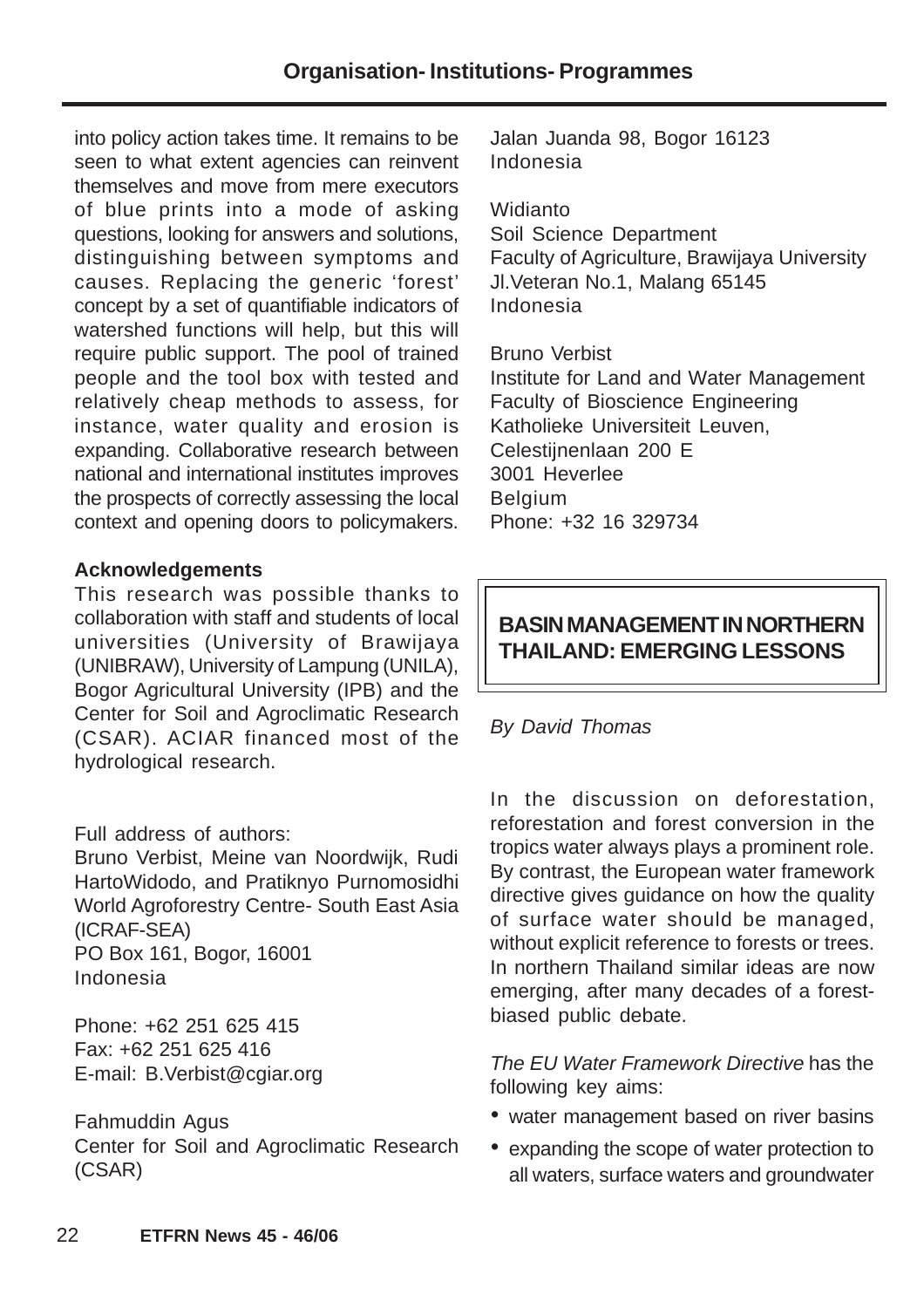- getting citizens involved more closely
- achieving "good status" for all waters by a set deadline
- "combined approach" of emission limit values and quality standards
- getting the prices right
- streamlining legislation

The directive specifies a single system of water management: River basin management. This was seen as the best model, rather than according to administrative or political boundaries. Initiatives in Maas, Schelde and Rhine river basins served as positive examples of this approach.

## **Lessons for river basin organizations**

A review of the major lessons for river basin organization (RBO) that can be learned from international experience lead to the following conclusions:

#### Absence of a "blueprint" for RBOs Scope of Integrated Water Resource Management

There is a growing amount of evidence that RBOs with relatively wide mandates are better able to attract and hold interest of major stakeholders, who feel they are involved with work that is relevant to their needs, especially in basins where there are multiple major problems.

## Subsidiarity and decentralization

Subsidiarity is based on the key proposition that, especially in complex management systems, decisions are best made at the most local level where they are possible and viable. A corollary is that where local decisions are not possible or viable, they should be raised to the next higher level in

the hierarchy, where the same principles are then applied. When decisions are made at their most appropriate levels, this favors efficiency, equity and accountability.

Stakeholder representation and roles RBOs employing integrated water resource management principles clearly function best when the full range of stakeholders is represented and actively participating.

#### Information

Virtually all studies and assessments of experience agree on the need for high quality and openly accessible information. In some societies, this can be provided from a substantial range of sources with which the RBO can develop an alliance or collaboration. In many others, however, information and data are scarce and often of dubious quality, gaps are wide, expertise is low or highly concentrated in particular agencies or stakeholder groups, and public information access is not a cultural norm.

## Coalitions and alliances

Increasingly, RBOs face a situation where they are expected to respond to broader mandates, but in a more decentralized manner. Experience confirms that, under the right conditions, this can increase stakeholder participation, accountability, efficiency and equity. But those 'right conditions' include needs for more capacity, tools, information, and other resources at local levels of distributed systems where such things are often scarce.

## **Application in the Ping river basin: confusion and uncertainty**

In reviewing the current status of the application of these concepts in the Ping river basin we noticed an overall state of confusion and uncertainty felt by most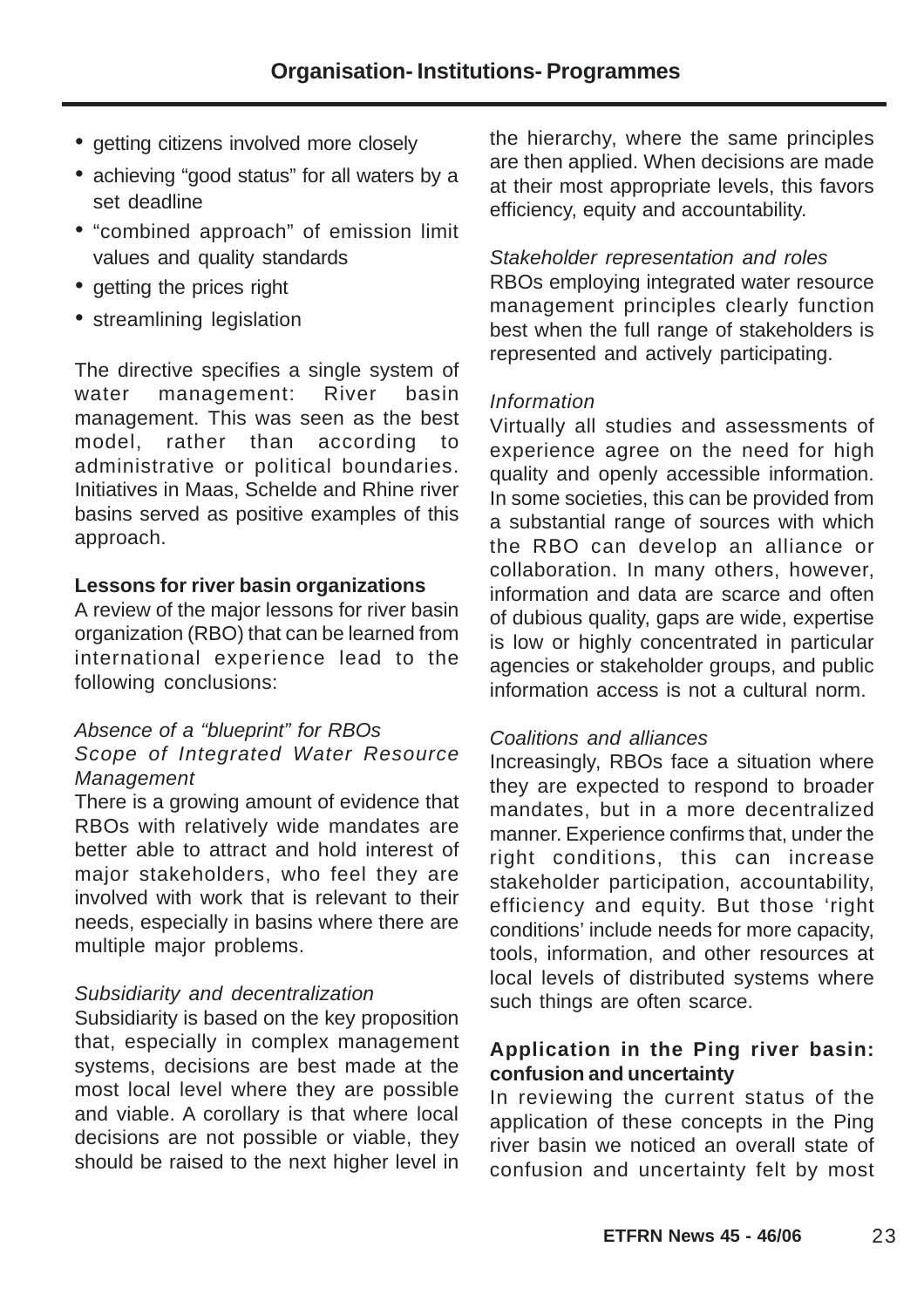stakeholders – including government agencies – about the directions of the Ping River basin program and the status of the various committees, working groups, networks and initiatives that have been formed and are under development. This is resulting in a general feeling of tension that is usually somewhere on a continuum that runs from apprehension to frustration, that appears at all levels from the Ping River Basin to local communities. Stakeholders at different levels asked "Why is there a need for this project?" This is usually followed by, "Why doesn't the government just provide some of the funds they have promised for several years, and let us get started with activities we have already planned?"

Especially in the Upper Ping, there is now considerable confusion about the apparent continuing expansion of the mandate of river basin and sub-basin organizations and planning. The first round of committees and planning seemed to be focused quite directly on water resources. Then the second round of planning seemed to shift much of the focus to forest conservation, land use, agricultural chemicals and trash. Now this new project wants to add public health and poverty cum livelihood issues. Most local communities appear to have few problems about seeing how these issues are important, linked, and affect their lives, but they feel a need to get some clarity and definition so that they can do what is required and get on with their activities and their lives without spending so much time planning and re-planning. For government agencies, concern is even stronger because of the lingering questions about who is or will be the "owner" or "patron" of this program (and its budgets), and how are they supposed to act vis-à-vis other agencies.

And at a more specific level, there is also

quite considerable confusion about the roles and status of the various existing levels of committees and working groups, as well as the plans they have already developed. A number of people have stepped forward to assume leadership roles, and some are beginning to wonder if they have been wasting their time, or if people at higher levels are for some reason not pleased with their performance. Perhaps even worse, some are wondering if the continuing lack of action in receiving support for the plans and projects they have worked to help articulate and develop will damage their credibility and social standing within their communities.

Problem identification by government officials naturally tends to be viewed through the lens of the mandate of their agency, whereas much local problem identification has been broader but unsystematic and often occurs too late to consider preventative measures. Empirical data-based analysis has generally been extremely rare, and unquestioned popularized general theories backed by emotional arguments are still featured prominently at most public discussions. Various interpretations of 'Forest' play a prominent role in these discussions. Issues often tend to be viewed as simply good or bad, rather than as involving situations where there are tradeoffs that must be made between the benefits and costs accruing to different groups. Assessments of such trade-offs, however, would also often require information, data, and analytical tools that are frequently not available to or accessible by local leaders and communities.

That being said, more quiet progress toward more dispassionate and reasoned analysis is being made in various sub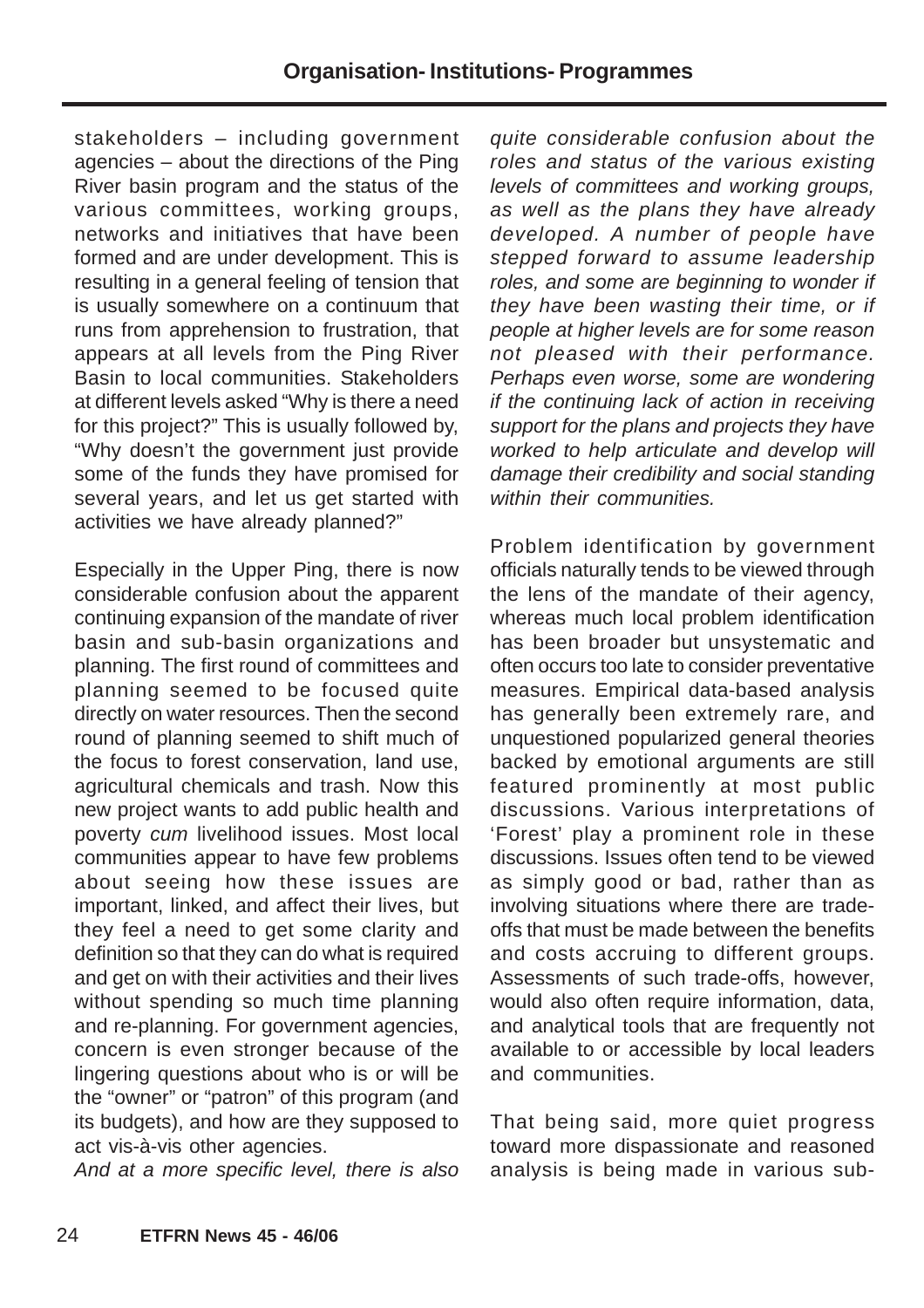basins. Local leadership, sometimes assisted by staff from government agencies or academic or civil society institutions, often features prominently in these cases.

The type of progress we have seen in some sub-basins also demonstrates local progress toward development of a "negotiation mindset" that will be required to effectively develop and implement solutions to many, if not most problems. There are usually costs and benefits associated with all potential solutions to a problem, and their distribution is frequently not even or balanced across the range of stakeholders involved. Thus, in order to achieve sufficient participation, this distribution of costs and benefits needs to be negotiated among concerned stakeholders. A negotiation mindset shifts emphasis from a focus on 'winning' or 'losing' to seeking an outcome wherein concerned stakeholders (at all levels) incur various costs and benefits that are mutually perceived as equitably distributed, as they jointly seek a 'best possible' outcome.

Further information: David Thomas ICRAF THAILAND PO Box 267, CMU Post Office, Chiang Mai 50202 **Thailand** 

Fax: +66 5335 7908 E-mail: D.Thomas@cgiar.org

For more information on the European water framework directive, please visit: http:/ /www.europa.eu.int/comm/environment/ water/water-framework/index\_en.html

**MODELLING TROPICAL FOREST WATERSHEDS: SETTING REALISTIC GOALS**

# By Nick A Chappell

Some rainforest watersheds in the tropics are natural buffers for water resources and ecology; others provide forest products, which sustain local livelihoods. The movement of waters containing chemicals and sediments needs to be known to underpin sound forest management practices; and watershed modelling is a key element in this learning process (Chappell et al., 2004b). We do, however, need to be realistic about what we can learn from these modelling results.

Forest hydrologists typically address one of four objectives when they model tropical rainforest watersheds. First, modelling can be used to test the consistency of existing theory and explore individual hydrological mechanisms in a systems context, addressing issues generic to the global hydrological community. These issues include how hydrological behaviour changes with watershed size, or how hydraulic characteristics can be measured over fieldscales. Secondly, modelling can also show the relative importance of particular controls on hydrological behaviour within a particular setting; for example, the difference between watersheds with different rainfall regimes (e.g., cyclonic vs. non-cyclonic) or subsurface storage (e.g., aquifer vs. non-aquifer geology); these results can be used to help define simple conceptual models of watershed behaviour. Thirdly, models can be used to illustrate the impacts on hydrology of changes in land cover and/or rainfall regime.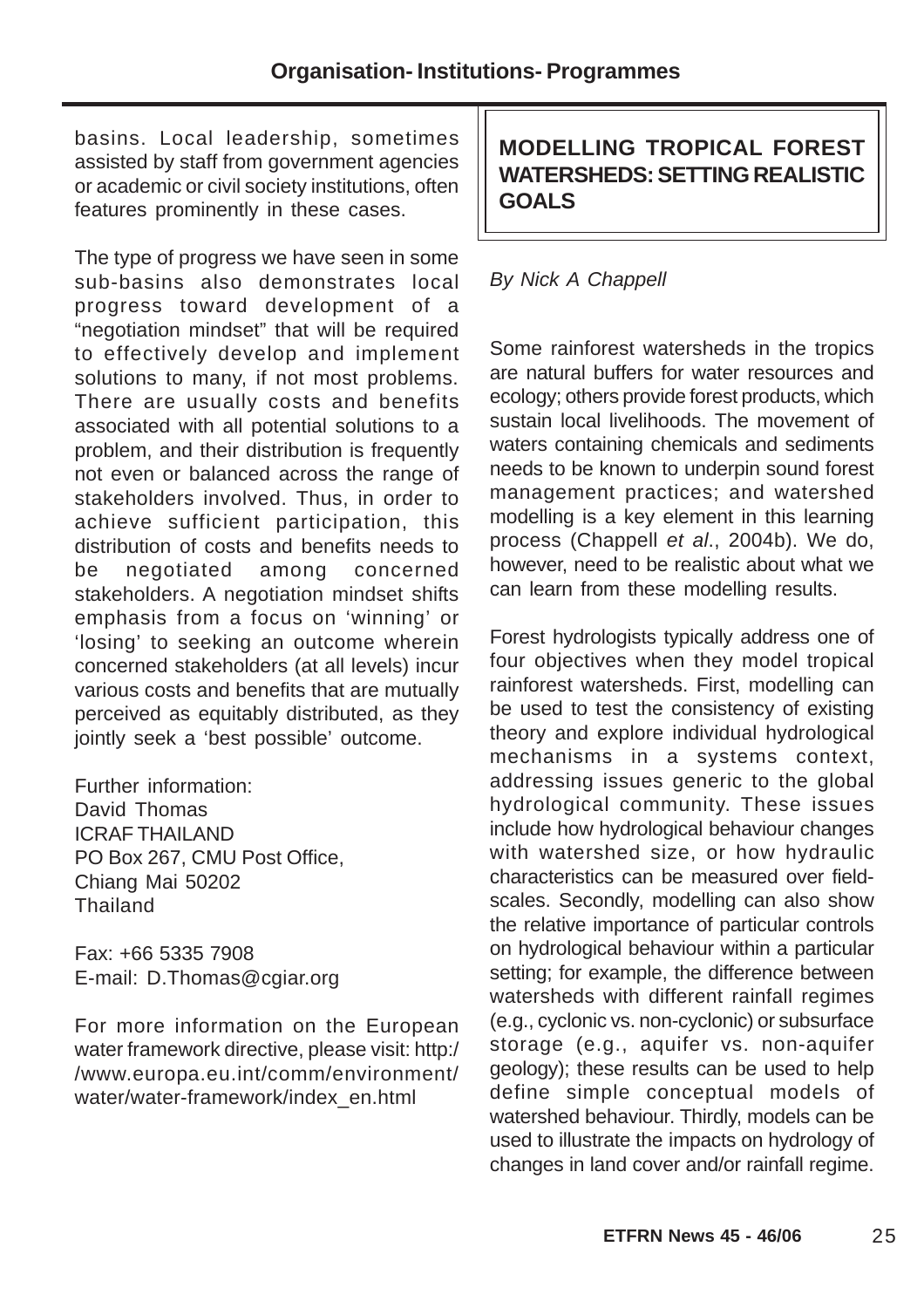Fourthly, modelling allows specific management questions to be addressed robustly; for example, how to define the width of stream buffer zones or roadside corridors. These four objectives have been addressed using a diverse (or bewildering?) range of watershed modelling approaches, each with their own advantages and limits.

Models can be 'static' being based on a longterm average behaviour; for example, the Revised Universal Soil Loss Equation (RUSLE) or NCYCLE model predict annual fluxes of sediment and nitrogen. Alternatively they can trace a daily (or shorter time-step) 'dynamic' being based on time-series measurements of frequently sampled variables such as rainfall, streamflow, transpiration or groundwater level. One might further classify dynamic watershed models in to: (i) physics-based, distributed models, (ii) conceptual, semi-distributed models, (iii) black box models, and (iv) data-based mechanistic (DBM) models.

Physics-based, distributed models are based on solving well-established hydrological 'laws' (e.g, Darcy, Chezy, Penman) while maintaining mass balance of water (and energy), and have model structures which allow measurements of distributed terrain characteristics to be utilised. Examples of these models include the Système Hydrologique Européen (SHE) model and IHDM. Given a local knowledge of the how terrain characteristics change with forest management (compaction, soil mobilization, etc) it is easy to see how such information can be incorporated within such models to simulate hydrological change. While computing power and the desire to make predictions of land-use change impact have increased over the past 20 years, we have become increasing aware that the

terrain characteristics needed for our models are different to those we can measure. For example, any physics-based watershed simulation of rainfall-runoff response, nutrient export or erosion, demands measurements of ground permeability representative of lumps of the watershed perhaps 100x100 m in surface area. Our measurements on soil and weathered rock, in contrast, only include one hundredth of this, and are not readily related to the larger scale because of non-linearities in the hydrological system. Where fracture zones, natural soil pipes and gully systems are present this problem is magnified further (Chappell et al., 1998, 2004a). One might argue that the main success of these models is that they show the severe limitations of the data-sets of terrain characteristics available for watershed simulation.

Conceptual, semi-distributed models have much simpler model structures in comparison to physics-based models. This means that they simulate hydrological dynamics much more quickly than physicsbased models and require less field data as input. These models have simple structures because they make prior assumptions about the dominant mechanisms operating and the nature of patterns of terrain characteristics. These models tend to be semi-distributed, in that the spatial distribution some terrain characteristics is incorporated (e.g., topography), while other characteristics are lumped in one or two dimensions (e.g., a single permeability profile or a two-layer subsurface model). Widely used examples of such models are TOPMODEL, BROOK, MAGIC, WEPP and HEC-HMS. The relative simplicity of such models has allowed them to be used to show the sensitivity of streamflow (or erosion or hydrochemistry) predictions to particular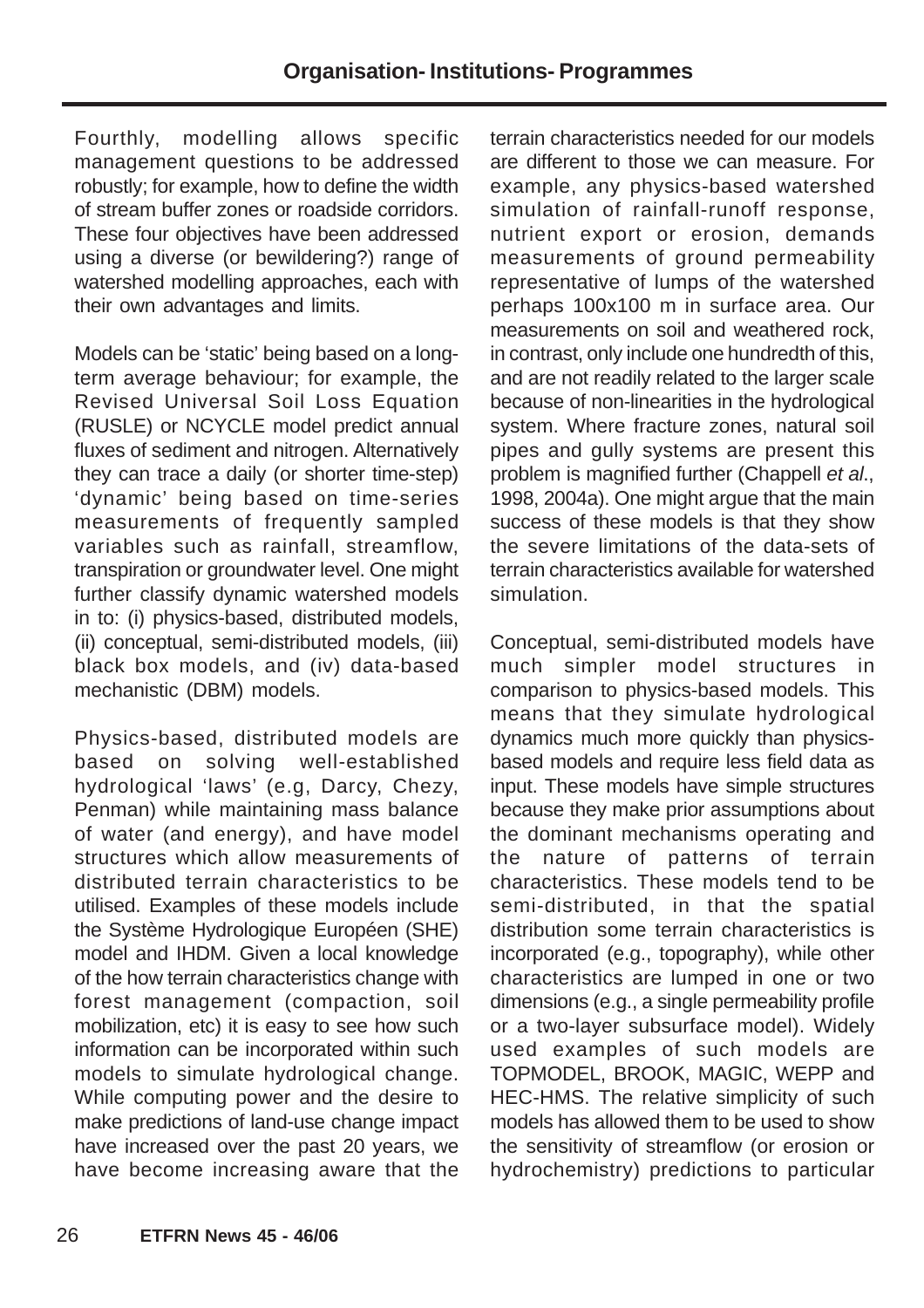controls (e.g., topographic shape) and data limitations. A key constraint on belief in the results of these models surrounds how well the model parameters (e.g., model transmissivity) and model structures (e.g., whether there is one dominant fast and slow runoff pathway) relate to the true field data. Rather than simply assuming, for example, that one dominant fast and slow runoff pathway is present, perhaps we should see if the relationship between monitored rainfall and streamflow data has two identifiable components?

Black box models are invariability statistical models which are used to obtain the most efficient hydrological predictions (outputs) from one or more inputs, notably rainfall or upstream flows. The primary aim of many of these models has been to forecast river behaviour during storm events to predict over-bank flows (floods). A good example of such models is the Unit Hydrograph model. Fully black box models do not consider the hydrological mechanisms forming the rainfall-riverflow relationship. This means that while they give some of the best (least uncertain) short-term predictions of hydrological behaviour, there is no basis to alter the internal workings of the model to represent land-use or management effects.

Data-based mechanistic (DBM) models contrast with conceptual models (and indeed with physics-based models) in that in that they do not make prior assumptions about the hydrological mechanisms or pathways (e.g., the presence of one fast and one slow runoff pathway) operating in a particular watershed. Instead, the DBM technique involves fitting a wide range of mathematical relationships (notably transfer functions) to watershed rainfall, streamflow, and other data. Some of these relationships or models

are statistically valid; these are then assessed for their consistency with the hydrological mechanisms observed to operate within the simulated watershed. This approach, therefore, seeks to obtain a model which is statistically sound, is consistent with the local hydrology and has the least number of model parameters (Chappell et al., 1999, 2004b). The latter objective constrains the uncertainty in the predictions of, for example, streamflow, stream sediment delivery or stream chemistry in comparison to physicsbased and (most) conceptual models. Secondly, the DBM modelling technique, produces possible water pathways and watershed characteristics (e.g., residence times) that allow tropical hydrologists to think about new ideas, rather than constrain themselves to the role of certain pathways (e.g., overland flow) or characteristics observed at other sites in the tropics or even in temperate climates. It, therefore, helps focus new monitoring needs, an important issue given the cost of hydrometric and water quality equipment demanded by today's scientists. Lastly, and perhaps most importantly, DBM more than any other technique, reinforces the importance of having good streamflow, rainfall, stream chemistry, etc. data on which to draw inferences after simulation. Within the tropics there are few data-series from case study sites (e.g., Babinda, Bukit Berembun, Bukit Tarek, Danum, La Cuenca, M'bé, Owena, Reserva Ducke) that allow us to generalise the natural behaviour of rainforest watersheds or quantify the impact of specific land management operations (Chappell et al., 2004b). In contrast, many other modelling approaches make very unrealistic predictions if compared with the limited number research observations that are available; sometimes giving the false impression that we fully understand the controls on tropical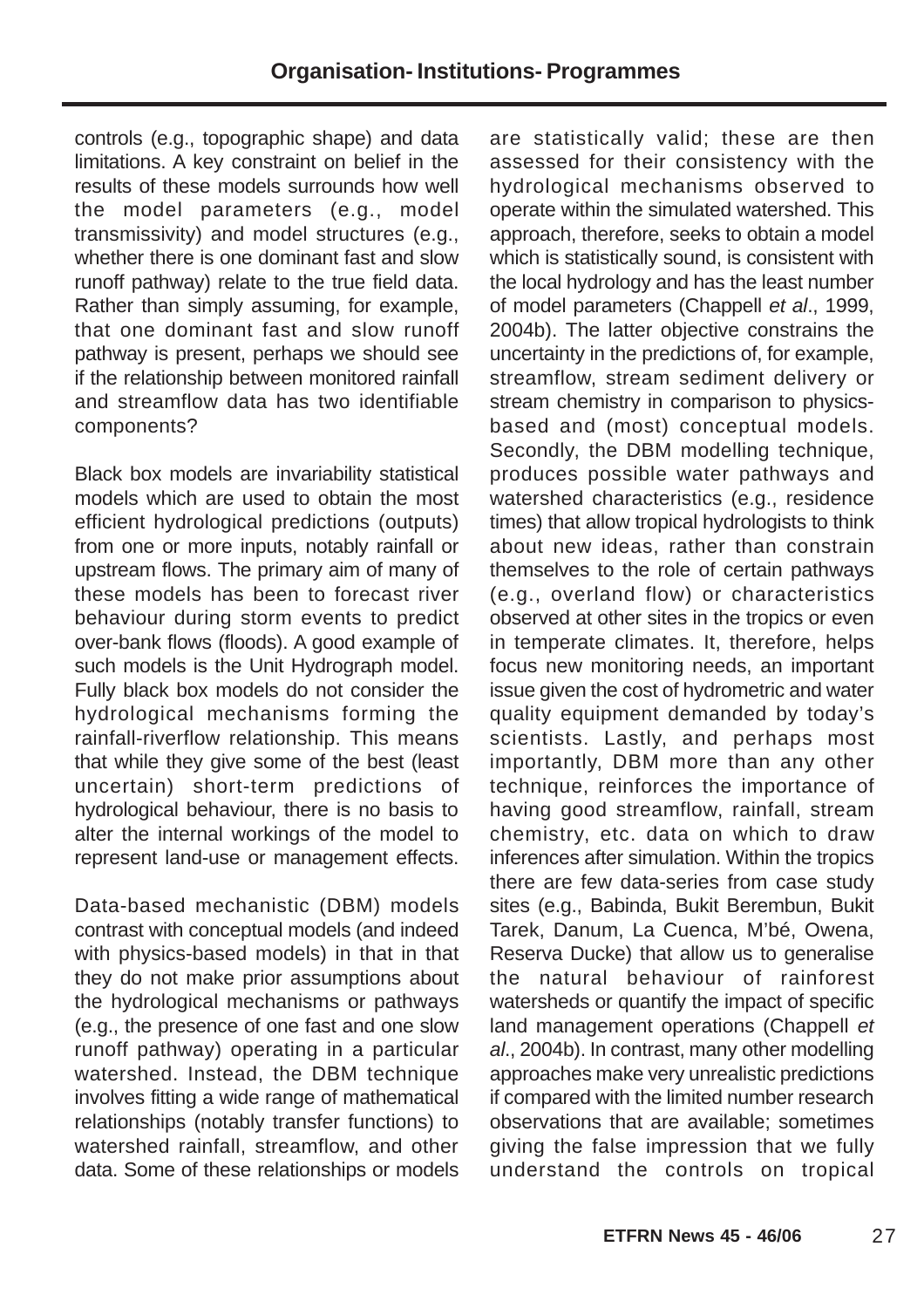hydrological mechanisms (Chappell and Sherlock, 2005) and how they change with land disturbance. While DBM model use rarely falls into this trap, DBM models do have their own limitations. Critically, to study differences between locations or management practices, case study data must be available to undertake DBM simulations. Thus where there are no case studies available covering a particular combination of location and management attributes, it is difficult and perhaps unrealistic to construct a DBM modelling scenario.

While the latest modelling technologies need to be more extensively applied to all global regions, perhaps a larger issue limiting application of hydrological science to forest management problems is the lack of case study data for tropical forests. In tropical forest regions we still lack watershed-scale data on, for example, the hydrological value of sustainable forestry, a classification of rainfall-runoff response across tropical regions, robust simulation of nutrient dynamics, and many more issues. Without these case study data from protected and managed tropical forests, quantifying those environmental impacts that threaten people's livelihoods or local environment lacks credibility. Some modelling approaches CAN be used to identify and justify data needed by scientists from academic institutions across the tropics (and the wider global hydrological community). This is a realistic goal, while complex distributed simulations in data sparse environments that purport to show clear results and solutions may not be.

Five of our papers illustrating these issues are listed below. The UNESCO review text of Bonell and Bruijnzeel (2004) Forests, Water and People in the Humid Tropics (Cambridge University Press) contains further discussion

of modelling tropical forest watersheds.

- Chappell, N.A., Franks, S.W., and Larenus, J. 1998. Multi-scale permeability estimation in a tropical catchment. Hydrological Processes, 12, 1507-1523.
- Chappell, N.A., McKenna, P., Bidin, K., Douglas, I., and Walsh, R.P.D. 1999. Parsimonious modelling of water and suspended-sediment flux from nestedcatchments affected by selective tropical forestry. Phil. Trans. Roy. Soc. Lond. B,, 354, 1831-1846.
- Chappell, N.A., Bidin, K., Sherlock, M.D., and Lancaster, J.W. 2004a. Parsimonious spatial representation of tropical soils within dynamic, rainfall-runoff models. In Forests, Water and People in the Humid Tropics, Bonell M. and Bruijnzeel, L.A. (Eds), Cambridge University Press, Cambridge. p 756-769.
- Chappell, Tych, W., Yusop, Z. N.A. Rahim, and Kasran, B. 2004b. Spatially-significant effects of selective tropical forestry on water, nutrient and sediment flows: a modellingsupported review. In Forests, Water and People in the Humid Tropics, Bonell M. and Bruijnzeel, L.A. (Eds), Cambridge University Press, Cambridge. p 513-532.
- Chappell, N.A., and Sherlock, M.D. 2005. Contrasting flow pathways within tropical forest slopes of Ultisol soil. Earth Surface Processes and Landforms, 30, 735-753.

For more information, contact: Dr Nick A Chappell Lancaster Environment Centre Lancaster University, Lancaster LA1 4YQ United Kingdom

E-mail: n.chappell@lancaster.ac.uk Website: http://www.es.lancs.ac.uk/people/ nickc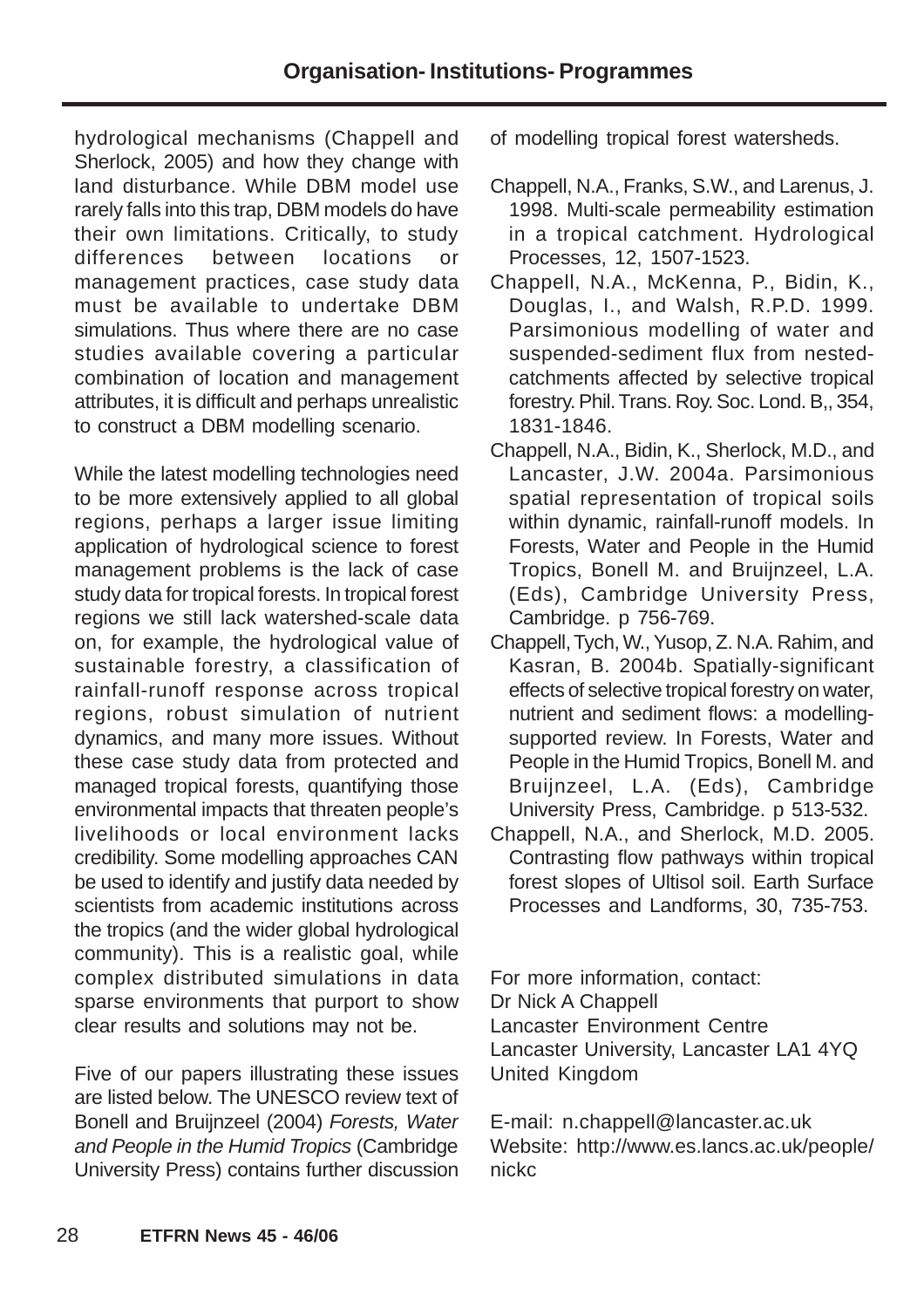# **DEAD LEAVES IN THE LITTER LAYER RATHER THAN LIVE TREES CONTROL WATER INFILTRATION**

# By Kurniatun Hairiah

In the discussion on 'forest and water' the role of trees tends to focus on the aboveground canopies (that intercept water and use it for transpiration) or on the roots (that take up water from shallow or deep layers of the soil). An important part of trees, however, influences the flows of water by covering the soil (and protecting the soil surface from slash impacts) and by feeding the soil biota that enhance or maintain soil porosity, allowing water to infiltrate into the soil. From this perspective dead leaves may be the most important part of a tree; forests are not unique in providing litter, but they usually provide more, and more diverse, litter than other vegetation.

Forest conversion to coffee-based agroforestry leads to sudden disappearance of the litter layer and a decrease in the rate of litter fall, reducing food for ecosystem engineers such as earthworms. With time, however, a new litter layer is created potentially returning to forest-like conditions at the soil surface. As part of a broader analysis of watershed functions (see Verbist et al., this issue) our research quantified litter thickness, earthworm populations and soil macroporosity in response to land use change in the Sumberjaya benchmark area (West Lampung, Indonesia). We compared: (a) remnant forest (control); (b) multistrata shaded coffee with fruit and timber trees, as well as nitrogen-fixing shade trees; (c)

shaded coffee (nitrogen-fixing shade trees, but less than 5 tree species per plot); and (d) sun coffee ('monoculture') with coffee forming more than 80% of total stem basal area. Plots were selected with tree ages of 7 - 10 years in three slope classes: (a) flat  $(0-10^\circ)$ , (b) medium  $(10-30^\circ)$  and  $(c)$  steep (> 30°). The mean standing necromass was  $6.1, 4.5, 3.8$  and  $3.0$  Mg ha<sup>-1</sup> for forest, shade coffee and sun coffee, respectively, without significant influences of slope. Fine, partly decomposed litter was 33-40% of total necromass, coarse leaf litter 14-16%, and twigs and branches comprised the remaining 43-52%. Soil organic carbon content  $(C_{\text{occ}})$  was highest in the forest. The largest annual litter input was found in the remnant forest (14 Mg ha $^{-1}$  year $^{-1}$ ), followed by multistrata, shaded and monoculture coffee systems, i.e., 9.8, 6.6 and 4.0 Mg ha-<sup>1</sup> yr<sup>-1</sup>, respectively. The population density of earthworms in the forest was 50% lower than in multistrata coffee gardens (150 individuals per  $m^2$ ), but its biomass (31 g  $m<sup>-2</sup>$ ) was twice that in the multistrata coffee gardens. The lowest population density of earthworms was found in the shade coffee system (150 individuals per m<sup>2</sup>) with a biomass of  $7 \text{ g m}^2$ . A simple model suggests that the standing litter in the various land use systems is consistent with measured litter inputs and decay rates, but that the soil organic matter content and macroporosity of the shade and multistrata systems are less than predicted. The recovery of a surface litter layer in sun coffee systems can provide protection from erosion with time, but will not be sufficient to restore macroporosity at the level of forest soils, leading to hydrologic alterations that favor overland flow.

Further information: Kurniatun Hairiah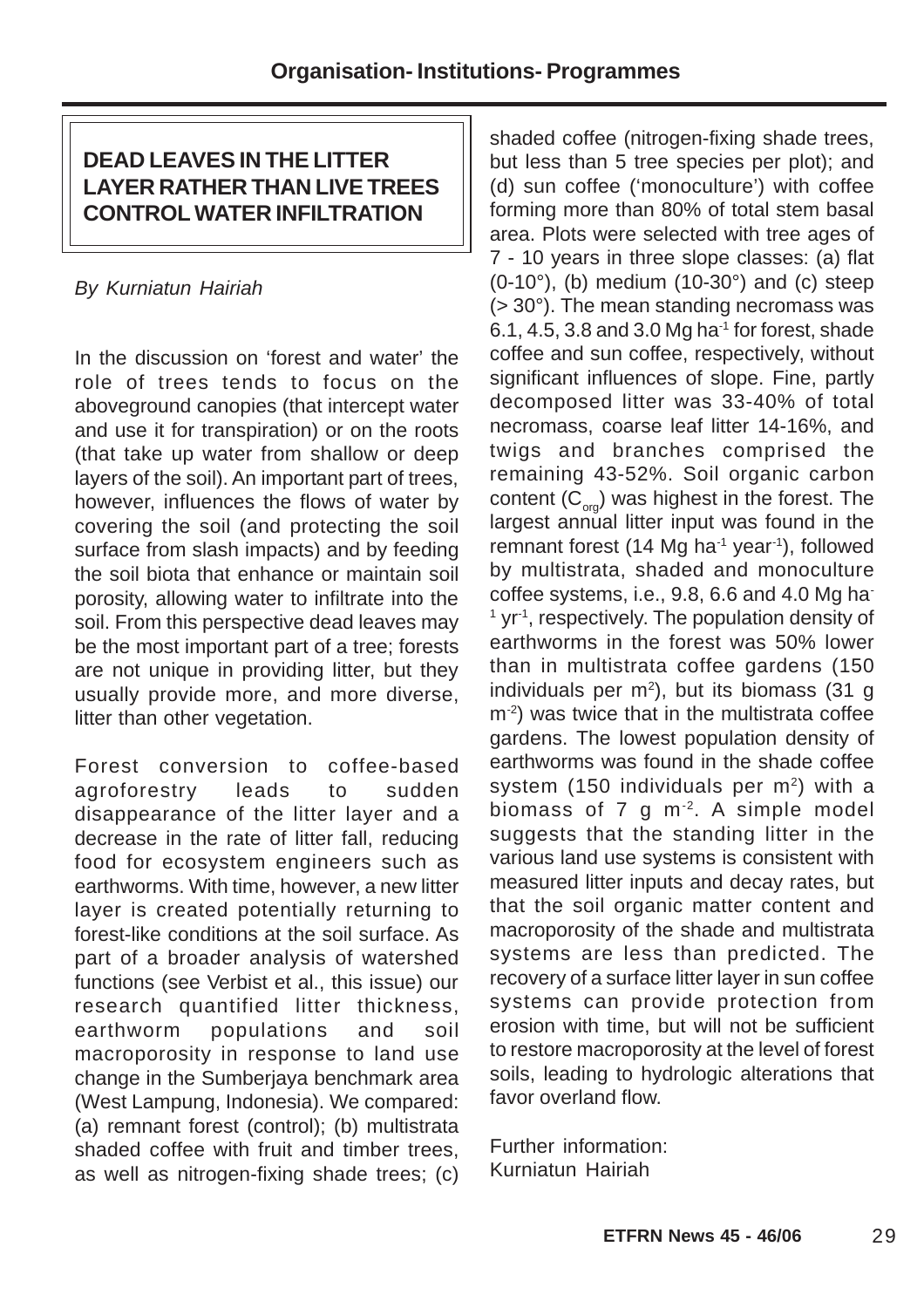Brawijaya University Faculty of Agriculture Jl Veteran, Malang 65145 Indonesia.

E-mail: Safods.unibraw@telkom.net and K.hairiah@cgiar.org.

# **TREE PHENOLOGY AS DETERMINANT OF THE NET EFFECT OF TREES ON REGIONAL WATER BALANCE**

By Catherine W. Muthuri

Two decades ago the 'Eucalyptus' debate emerged in India and other dry environments where drought tolerant, fast growing trees had been planted in a 'regreening' effort, but were found to use water. The fact that trees **use** water rather than **generate** it seems to still be a little surprising to popular and government audiences that are keen to have win-win solutions through both the local products and services that trees provide and through the presumed 'watershed services' that are generated for others. The shortfalls of the real effects of Eucalyptus were generally blamed on the fact that the tree is an '**exotic**' in the places where it is planted – not on the fact that all trees tend to use more water than shorter vegetation, the more so the faster they grow. Recent research in Kenya suggests that, apart from the growth rate, the phenology of the tree (evergreen or deciduous) has additional effects.

Increasing population pressure in Kenya and consequent shortages of arable land have resulted in considerable migration to semiarid low potential areas. This has been

accompanied by rapid clearance of natural forests to provide land for cultivation, supply timber products and meet basic community needs for commodities such as charcoal. This problem is particularly acute in the Naro Moru area west of Mount Kenya, where immigration has led to rapid changes in land use and increased demand for water. Having originated from high potential areas where water is not limiting, immigrant farmers lack knowledge of water conservation techniques. Small-scale mixed farming is the predominant form of land use, with 70% of the plots being between 0.25 and 1.6 ha; in such dry environments, these plots are too small to support a family at a sustainable level. Maize production in the area is waterlimited, resulting in frequent crop failure. Another potential concern is the introduction of tree species such as grevillea by migrant small-scale farmers as boundary markers. Boundary plantings increase tree cover, fuel wood supplies and infiltration, protect against strong winds and reduce runoff. However, the increased tree cover generates competition for water between trees and crops such as maize in areas where water resources are already insufficient to meet the needs for livestock and human consumption. Moreover, irrigated and rainfed crop production is rapidly expanding, with most of the irrigation supplies being obtained by illegal abstraction from rivers, leading to a serious decline in stream flow. Experience from South Africa shows that forest plantations characterised by evergreen canopies and deep root systems have a high potential for reducing stream flow on catchments compared to the short, seasonally dormant indigenous vegetation.

To test the hypothesis that the introduction of deciduous or semi-deciduous trees into agroforestry systems may reduce demand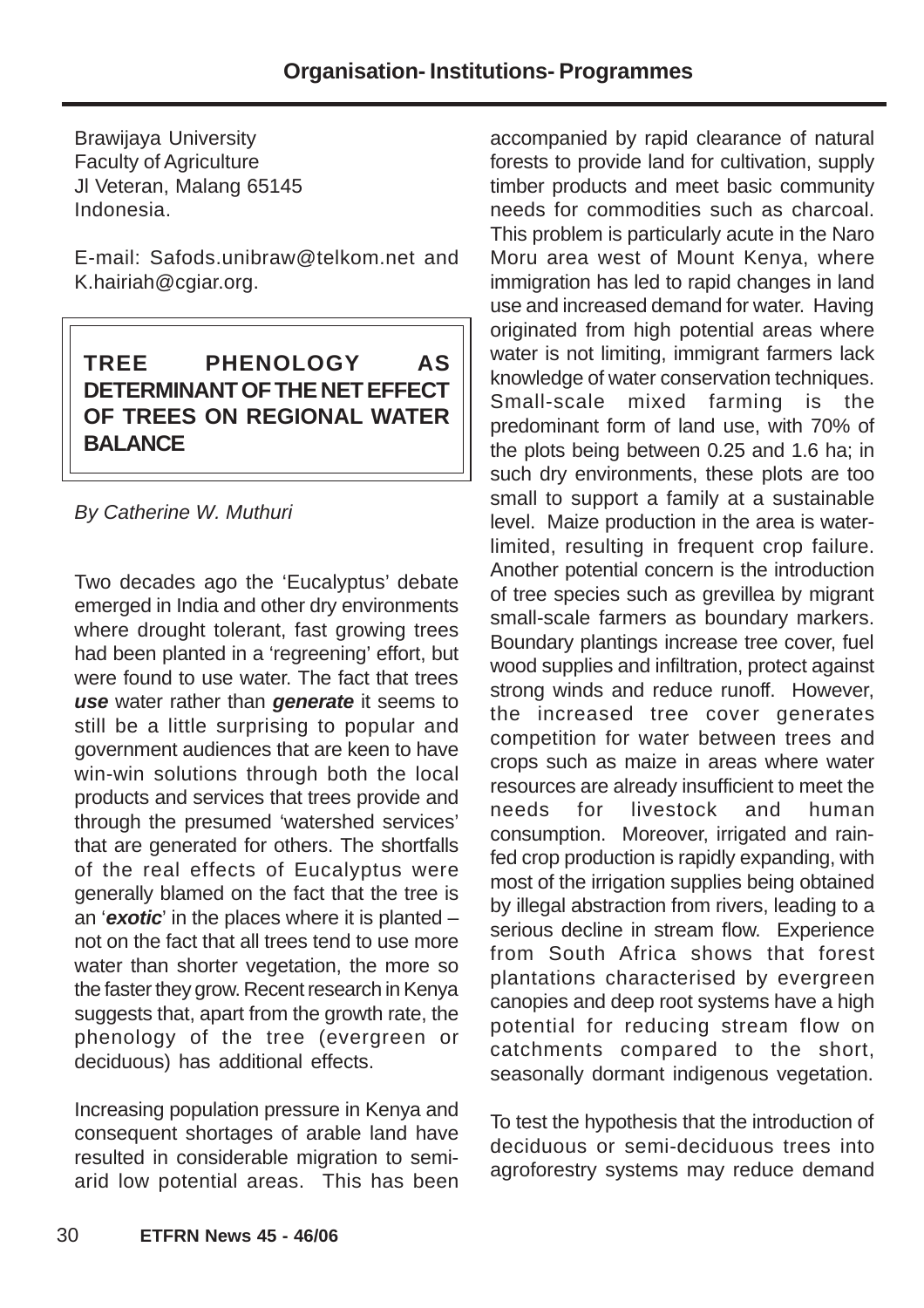for limited water supplies, the WaNuLCAS (**Wa**ter, **Nu**trient and **L**ight **C**apture in **A**groforestry **S**ystems) model was used to assess the influence of tree leafing phenology on crop performance and soil water balance. Modelling approaches are attractive because long-term studies of agroforestry systems in semi-arid environments are relatively rare due to the substantial financial, labour and time investments required. Three species with differing leafing phenologies were used; grevillea is evergreen, alnus is semideciduous and paulownia is deciduous. Elucidation of the leafing phenology of trees relative to the prevailing climatic conditions and growth periods of associated crops is essential for a full understanding of the functional aspects of agroforestry systems. The present study aimed to test the hypotheses that: 1) leafing phenology influences the water requirements of trees, the severity of competition for water between trees and crops, and hence crop growth and yield; and 2) the use of deciduous trees will greatly reduce demand for water in waterlimited environments. The objectives were to evaluate the effect of differing leafing phenologies (i.e. evergreen, semi-deciduous or deciduous) on the soil water balance and tree and crop growth using newly developed tree leafing phenology routine in WaNuLCAS.

Three agroforestry species, grevillea (Grevillea robusta), alnus (Alnus acuminata) and paulownia (Paulownia fortunei), respectively providing evergreen, semideciduous and deciduous leafing phenologies, were intercropped with maize. WaNuLCAS simulations showed that altering leafing phenology from evergreen through semi-deciduous to deciduous decreased water uptake and interception losses by the trees, but increased crop water

uptake, drainage and soil evaporation rates for systems containing all three tree species. Drainage was 17% greater in the deciduous paulownia system than in the evergreen grevillea, while evaporation was 14% greater in the former. Simulated water uptake and biomass accumulation by grevillea were more than double the corresponding values for paulownia, while crop water uptake in the grevillea and paulownia systems was reduced by 6% and 0.2% respectively relative to sole maize. The simulations imply that water use by paulownia was lower than for grevillea and suggest that leafing phenology is a key attribute affecting water use by trees. We expect that high water use during the rainy season can reduce peak flow of streams as it increases the water storage opportunities in the soil, while dry season water use by trees will tend to reduce dry season flows, except where dry season flows depend on water resources beyond the reach of tree roots.

#### **Reference**

Muthuri, C.W., Ong, C.K., Black, C.R., Mati, B.M., Ngumi, V.W. and van Noordwijk, M 2004. Modelling the effects of leafing phenology on growth and water use by selected agroforestry tree species in semi-arid Kenya. Land Use and Water Resources Research 4 (2004) 1–11 (http:/ /www.luwrr.com)

For more information: Catherine W. Muthuri Botany Department, Jomo Kenyatta University of Agriculture and Technology (JKUAT) PO Box 62000 Nairobi, Kenya

E-mail: c.muthuri@cgiar.org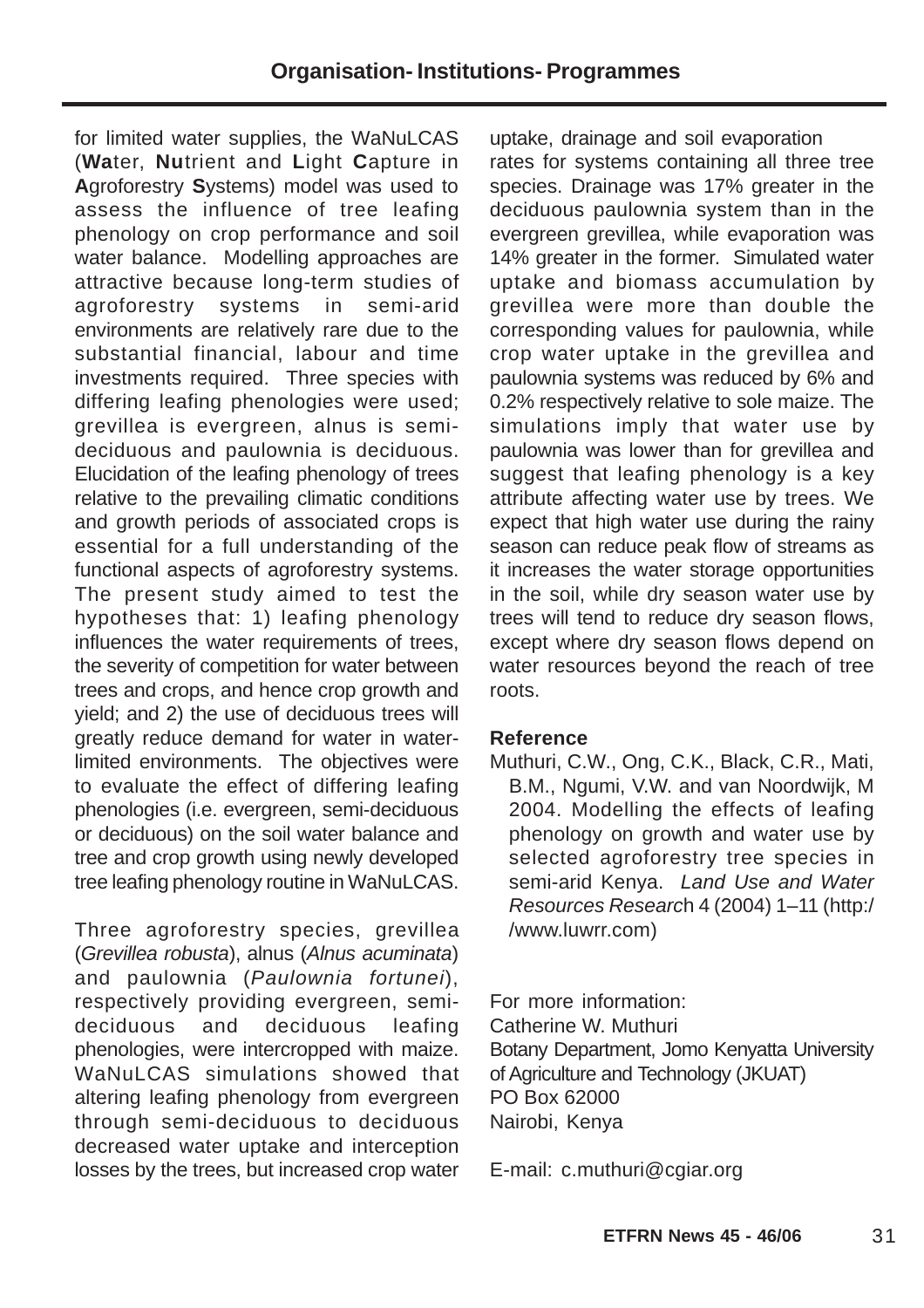# **DRINKING WATER PROTECTION IN FORESTED KARSTIC HEADWATERS**

By Roland Koeck, Barbara Magagna, and Eduard Hochbichler

Limestone or karstic areas are special. They tend to easily infiltrate water into aquifers. Up to 25 % percent of the global population are supplied with drinking water from karst water resources. The City of Vienna, for example, receives about 95 % percent of its drinking water supply from karstic springs in the northeastern Limestone Alps of Austria. Karst areas also provide drinking water in the tropics.

However, karstic areas are known for their vulnerable environment. Vegetation cover in the upland is considered to be critical for a sustainable supply of high quality drinking water and a balanced spring discharge. Forests on these soils require special attention, both because of the high levels of biodiversity associated with these soils and because of their hydrology. In the course of the KATER II project (Karst water research II, funded by the ERDF), the water protection functionality of forests was studied under the influence of silvicultural practices. The approach used may also be relevant for tropical conditions, but one part of the conclusions also refers to snow melt as a critical process. General statements in the public debate on the gradual release of water from forests may be at least partly linked to such effects which are restricted to the temperate zone.

## **Methodology**

Hydrotopes are defined as areas with

relatively similar forest-hydrological conditions. A GIS-supported system for the water protection area of the City of Vienna (32.500 ha) covers three information classes [a] geology and soils, [b] vegetation cover, [c] elevation and relief parameters. The potential natural tree species composition of each forest site could thus be determined. This can be compared to the actual tree species composition, crown cover percentage, structure of the forest stands, and vegetation cover on soil level, soil type and humus type. For each hydrotope, a silvicultural optimisation potential was analysed regarding the water protection functionality of the forest stand. The optimisation potential was based on forest hydrological knowledge based on international scientific publications and forest hydrological research activities carried out within the water protection zone of the City of Vienna. The local research activities compared different representative forest types on similar sites. In the course of these inquiries, a natural spruce-firbeech stand was compared with a homogeneous spruce plantation and a clear-cut area (caused by wind blow-down) within the montane zone. In the subalpine zone, a krummholz stand (Pinus mugo) was compared with alpine pasture (subalpine grassland). On all of these sites, soil moisture, soil temperature, air temperature, air humidity, gross precipitation, crown throughfall, stemflow and snow cover were measured beside additional parameters. The silvicultural optimisation potential regarding water protection functionality of given forest stands was used as an integral part of a spatial decision support system, which applies to the whole water protection headwaters possessed by the municipality of Vienna.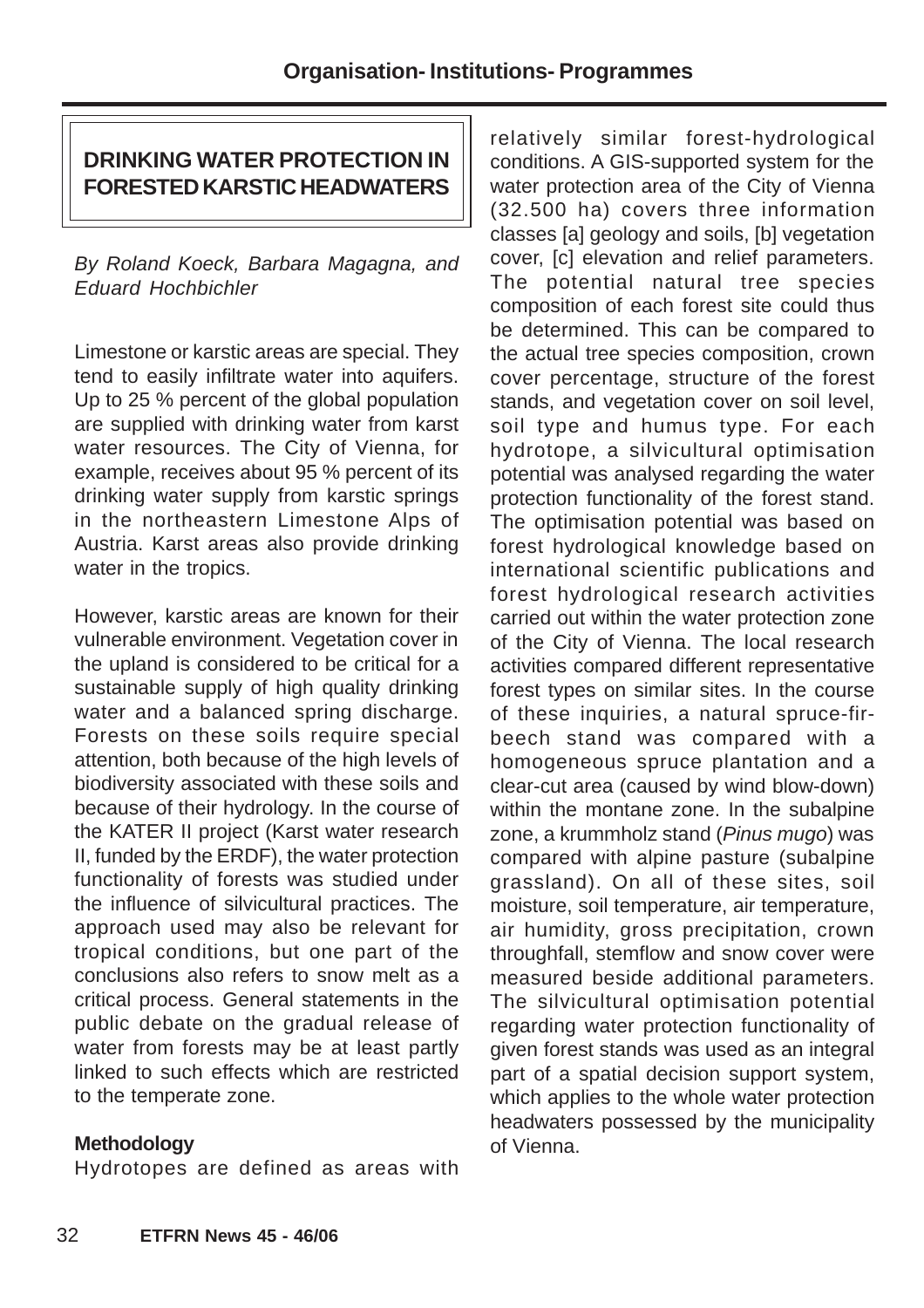#### **First results and discussion**

In the course of the local research activities, krummholz vegetation (Pinus mugo) proved to be an effective trap for snow in early winter, which could be related to the high interception capacity of pine needles for snow. The snow cover induced by this process led to a thermal isolation of the soil layers beneath krummholz vegetation, which prevented the soils in general from freezing, while on subalpine pasture areas the soils were frozen during all the winter seasons measured. During the snow ablation period in spring time, the melting water on krummholz areas could therefore easily percolate into the soil horizons, thus preventing or mitigating surface runoff on these areas. On areas of subalpine pastures, snow cover lasted longer in spring time than in krummholz areas.

Soil temperature beneath krummholz vegetation was significantly lower during summer season than on open alpine pasture areas. This could provide better water storage conditions during humid weather periods. These observations could not be compared with international research data due to lack of studies in this field.

In subalpine spruce forest communities, a natural structure (tree clusters mixed with small openings) improved the snow storage capacity of these forest stands compared with homogenous stands or schematic opened stands.

In the montane area mixed spruce-fir-beech stands appeared to have a higher percentage of net precipitation than homogeneous spruce forests. This can be attributed to the additional input of precipitation water to the soils from beech stemflow. In all seasons measured, the mixed stand with beech also had a higher soil moisture content than the spruce stand and the clear-cut area. Beech trees obviously have the capacity to take up nitrate from seepage water. This was reflected in lower nitrate concentrations in seepage water beneath the mixed stand than beneath the spruce stand. The results of the measurements in the montane zone were consistent with data published in various international hydrological studies.

The hydrotope system integrates local research data and international forest hydrological research data. In the montane zone and within the area of natural sprucefir-beech forests communities, silvicultural optimisation of forest stands should guarantee, that the tree species composition includes a high percentage of broad-leafed trees such as beech or maple. Silvicultural measures should be carried out on small areas, removing only up to 20 % of the trees of a stand and should also provide more structure for forest stands. Clear-cuts are already forbidden in the water protection zone possessed by the City of Vienna due to their disastrous effects on forest hydrology.

The subalpine spruce forest communities may be optimised by creating a more natural structure, with clusters and small openings, in artificial homogeneous stands. This can substantially increase the snow storage capacity during the winter season, thus contributing to a more balanced spring discharge throughout the year. In the subalpine zone, krummholz can prevent soil erosion on vulnerable sites, but it should be mixed with alpine pastures in order to combine positive effects on hydrology of both vegetation classes.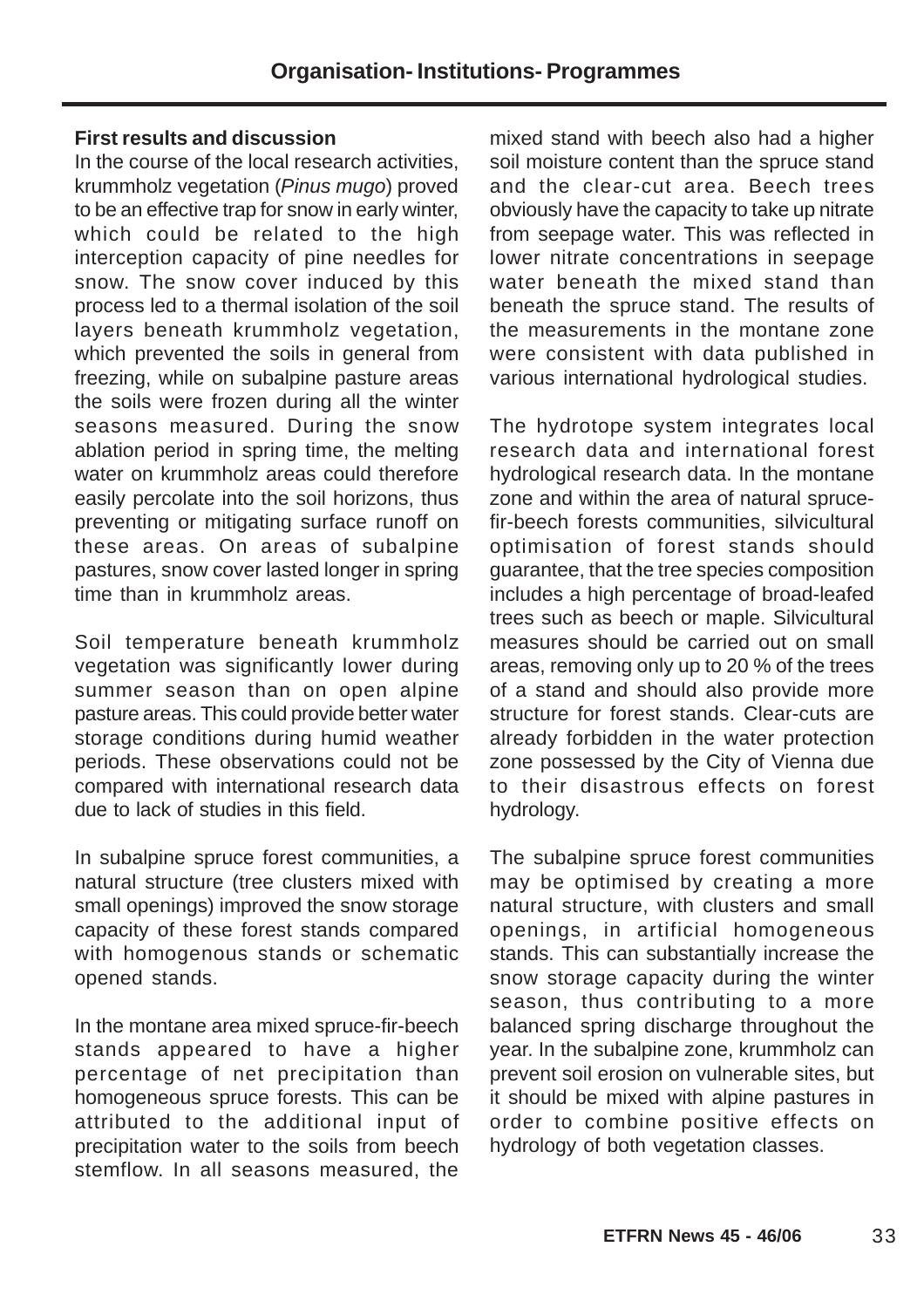## **Conclusions**

The hydrology of forests in the humid alpine area of Austria is multidimensional and has to be studied as such. By stratifying the headwaters in hydrotope areas, forest hydrological research output can be related to the specific natural forest communities. Organising of all hydrotope information in a GIS, will create a basis for a spatial decision support system. Refined silvicultural measures can further improve the functionality of forests regarding water protection, in addition to existing guidelines for an optimal water protection forestry.

A reference list and more detailed publications can be ordered from the authors:

Roland Koeck and Eduard Hochbichler University of Natural Resources and Applied Life Sciences, Vienna Department of Forest and Soil Sciences – Institute of Silviculture Peter Jordanstr. 82 1190 - Vienna Austria

E-mail: roland.koeck@boku.ac.at and eduard.hochbichler@boku.ac.at

Barbara Magagna

University of Natural Resources and Applied Life Sciences, Vienna Department of Landscape, Spatial and Infrastructure Sciences, Institute of Landscape Development, Recreation and Conservation Planning Peter Jordanstr. 82 1190 – Vienna Austria

E-mail: magagna@boku.ac.at

# **ATMOSPHERIC DEPOSITION OF NUTRIENTS TO THE NORTHWEST AMAZONIAN FORESTS**

By P. Téllez, C. Tobón and J. Sevink

Water outflows from forests are linked to nutrient outflows by leaching and sediment transport, but similarly, the inflow process is partially linked through the nutrient concentration of rainfall ('wet deposition'), complementing 'dry deposition'. There is, however, little data available for 'baseline' conditions of natural forests. Atmospheric deposition is a major source of nutrient replenishment for the Amazonian rain forest, since it grows in nutrient poor soils, with a low capacity to supply and retain nutrients, so that the vegetation has developed specific nutrient-conserving mechanisms to survive, among them the capacity to retain atmospheric nutrient inputs. Forest conversion by slash and burn may increase the nutrient loading of rainfall and may thus modify forest conditions at considerable distance. As part of a hydrological and nutrient cycling research in undisturbed forest ecosystems in Colombian Amazonian, we studied the nutrient inputs in rainfall in two sites, to analyse and provide quantitative data of atmospheric nutrient inputs and to characterize the spatial and temporal variability of rainfall solute fluxes to the ecosystems.

# **Study area and methods**

The research sites were located in the Middle Caquetá area, Colombia (latitude 0° 37' - 1º 24' S and longitude 72º 23' W - 70º 43' W). Four landscape units can be distinguished: the alluvial plain of the river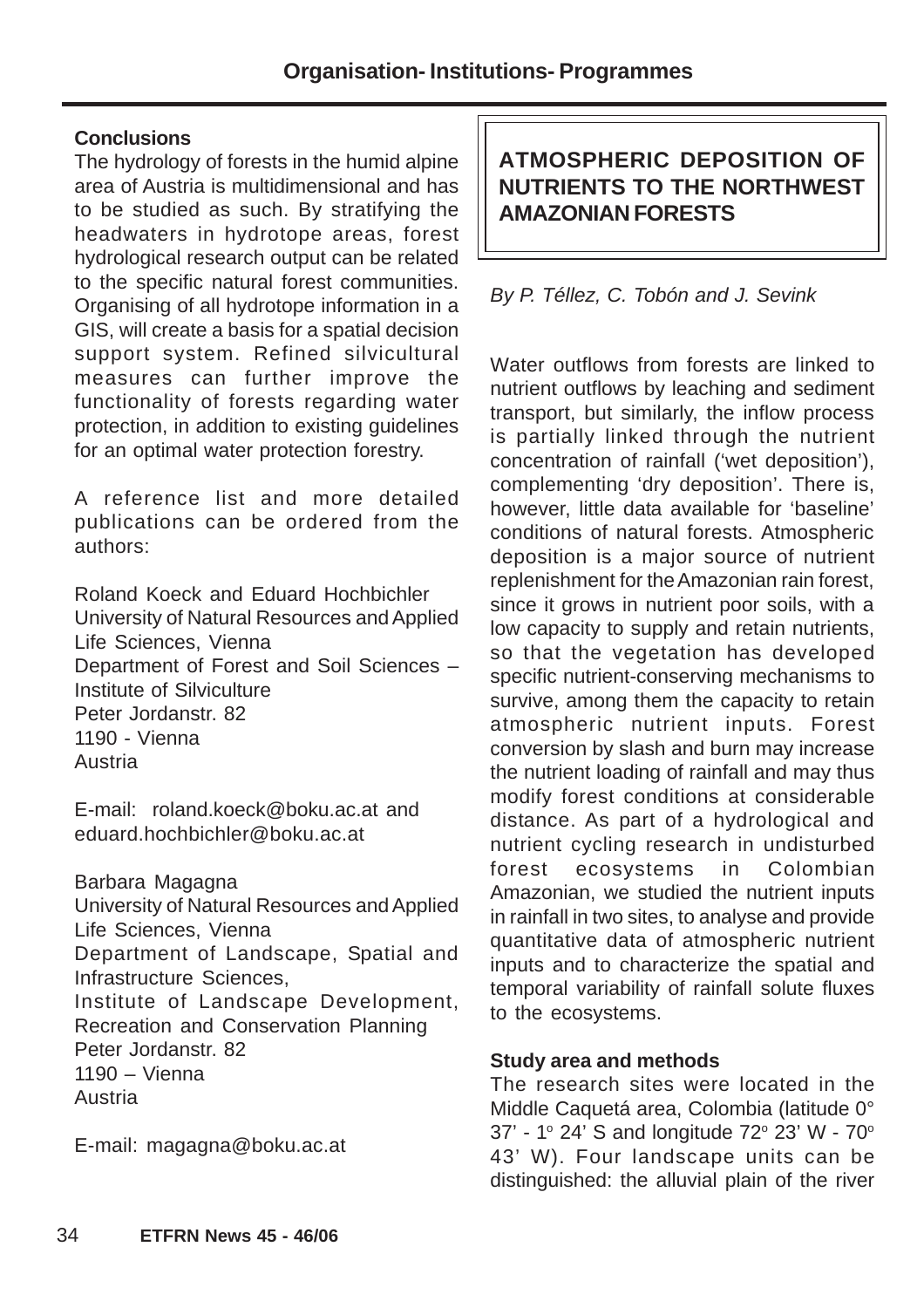Caquetá (Andean), its upland terraces (low and high terraces); the Tertiary sedimentary plain, with non to slightly consolidated, horizontally bedded clays and sands, which partly are of marine origin; and isolated units of hills and plateaus in Palaeozoic hard rocks (mostly quartzitic sandstone). The vegetation is a mature forest classified as belonging to the group of umbrophillous (i.e. shade loving) tropical forest. In the research plots the vegetation is composed by a large number of species and typical for a mature forest for the western part of the Amazon basin. Some differences in vegetation among landscape units, like the total standing biomass, species diversity and tree density occur.

Water samples were collected at two contrasting forest ecosystems during one hydrological year: the Tertiary sedimentary plain and the high terrace of the river Caquetá. A total of 34 and 30 water samples were collected and analysed from each ecosystem, respectively, during the period between January 1995 to August 1997, to determine their inorganic ion concentration (Ca, Mg, K, Na, NH $_{\textrm{\tiny{4}}}$ , H, Fe, Mn, Cl, NO $_{\textrm{\tiny{3}}}$ , ortho  $P$ ,  $SO<sub>4</sub>$ ) and dissolved organic carbon. Sources of nutrients were also determined.

#### **Results and interpretation**

Results indicated that there were no statistically significant differences in rainfall composition among landscapes. During the studied period, the sum of anion concentrations ranges from 24.0  $\mu$ molc  $1<sup>-1</sup>$ to 134.7  $\mu$ molc  $l<sup>-1</sup>$  and concentration cationic sum range from 23.7  $\mu$ molc  $l<sup>-1</sup>$  to 111.9  $\mu$ molc l<sup>-1</sup>. The SO<sub>4</sub> ion occurred in the highest concentration in the rainfall followed in descending order by Cl, Na, H, NH<sub>4</sub>, K, Ca, NO<sub>3</sub>, Mg, Si, Fe, ortho P and Mn ions. Annual deposition per ha was found to be 53.3 kg

of SO<sub>4</sub> 30.5 kg of Cl, 24.3 kg of NO<sub>3</sub> + 7 kg of NH $_4^{\,}$  and 1.15 Ortho-P. The pH mean value was 5.04, which lies in the range (4.7 to 5.7) of published Amazonian data. High temporal variability was found for most of the solutes, except for Ca, Na and Cl ions, which were relatively constant.

High Dissolved Organic carbon fluxes were present in the rainwater, according with high amount in the atmospheric boundary layer over the Amazon Basin. The dissolved organic carbon (DOC) concentrations ranged from 120  $\mu$ molc  $l<sup>-1</sup>$  to 775  $\mu$ molc  $l<sup>-1</sup>$ , with a mean value of 360.4  $\mu$ molc  $l<sup>-1</sup>$  and a variation coefficient of 43%.

Correlations between solute concentrations and rainfall amounts were not significant for any solute, indicating that the dilution effect is unimportant. Temporal variability of solute fluxes depends on temporal rainfall patterns and the differences of the volume weighted mean concentration with other locations in the Amazon basin were explained by systematic differences in rainfall distribution patterns.

Samples were collected as bulk precipitation and the funnels were exposed to the atmosphere for a period before rain, thus dry deposition also contributed to the measured concentrations. However, there was no statistically significant correlation between antecedent dry period and the solute concentrations, and we interpret this as suggesting that dry deposition does not play an important role in the chemical composition of rainfall in the areas. Wet deposition was the main factor explaining the rainfall composition.

Analysis of the possible sources for nutrients showed that first 3 axes account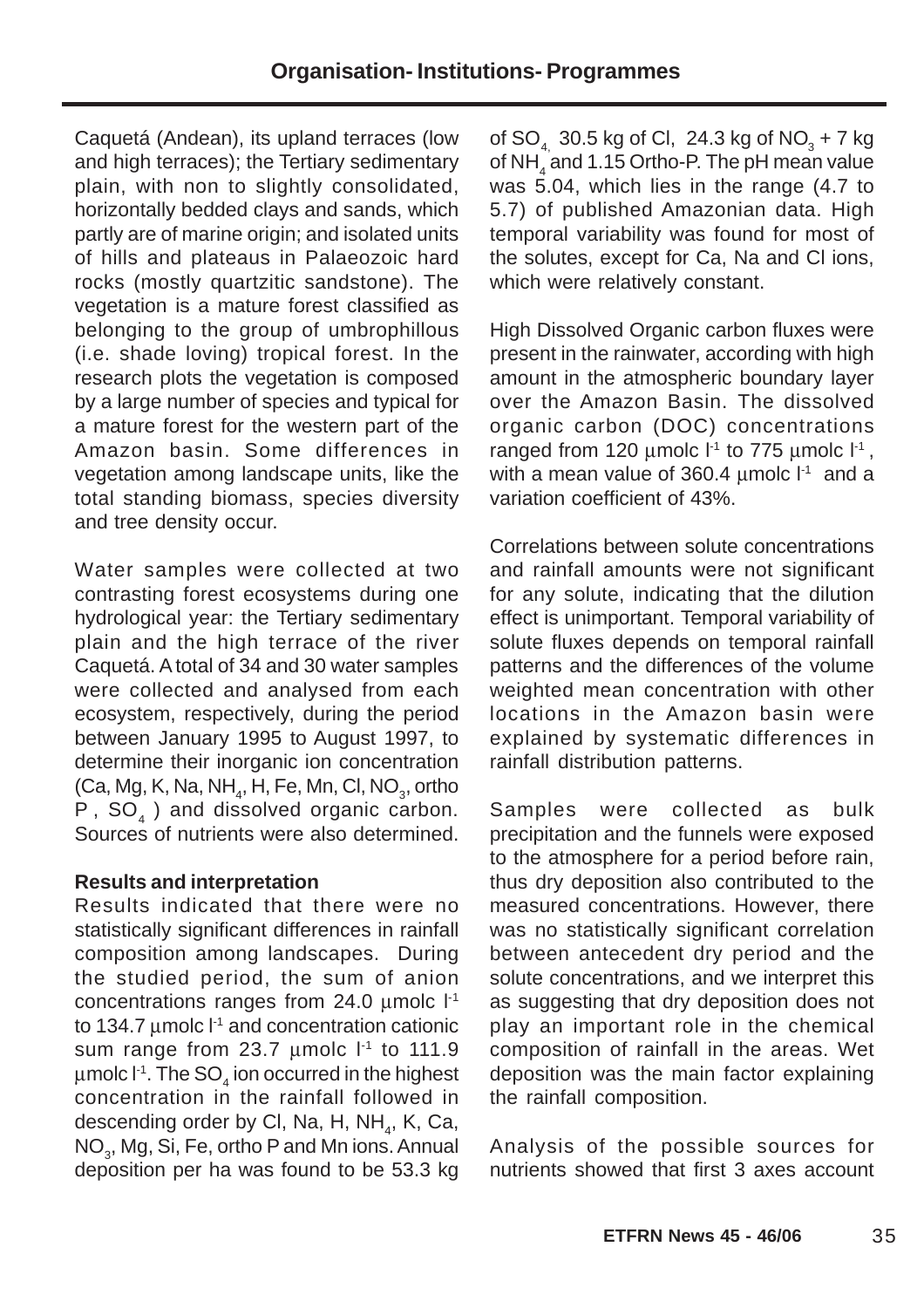for 70.1 (43.8 + 16.5 + 9.8) % of the variability of solutes in rainfall. These axes likely reflect the 3 main nutrient sources by the combination of

- 1 biomass burning and natural biogenetic emissions, which explains the presence of  $NH<sub>4</sub>$ , NO<sub>3</sub>, Ortho P and Cl;
- 2 a marine source, which mainly explains the presence of Na, Cl and Mg;
- 3 a combination from biogenetic plant emissions and soil dust particulates, explaining the presence of  $\mathsf{SO}_{4}$ , H, DOC, Si, Fe, Mn.

Biogenetic and human induced emissions, including biomass burning, were the main source of solutes in this study area.

For more information, please contact: Conrado Tobón C. Tobón Universidad Nacional de Colombia, sede Medellin. Calle 64 x Cra 65. Bloque 20, of. 208,

**Medellin** 

Colombia

Fax: +57 4 4309018 E-mail: ctobonm@unalmed.edu.co

P. Téllez

Tropenbos International (Fundación Tropenbos Colombia) Cra. 21, No. 39-35 Bogotá Colombia

J. Sevink IBED University of Amsterdam Nieuwe Achtergracht 166 1018 WV Amsterdam The Netherlands

# **ARE THE UPLAND POOR BENEFITING FROM ENVIRONMENTAL SERVICE REWARD SCHEMES?**

By Hope, R.A., Porras, I.T., Miranda, M., Agarwal, C., and Amezaga, J.M.

Payments for Environmental Services (PES) schemes are considered a potential instrument to mitigate environment and development challenges faced in many tropical countries. A strong appeal of PES is the opportunity to develop new and often local financing arrangements to contribute to biodiversity, climate change, resource management and/or poverty reduction goals. Underlining the PES approach is the role that forests, and changing forest trends, play in environmental integrity, economic growth and social development, particularly for poor, forest-dependent people. Findings from research in the Arenal area of northern Costa Rica contributes to improved understanding of the socio-economic opportunities and outcomes from PES. This work informs the development of a Negotiation Support System that will be tested in India to evaluate the replicability of more generic guidelines, methods and approaches for PES design.

# **PES and forests**

While forest benefits have been acknowledged in terms of world heritage, ecotourism and, more latterly, carbon fixation values, there has been growing interest in forest-based water services. One example is the Arenal catchment in the northern Tilaran range of Costa Rica, which is a tropical montane cloud forest zone with cascading benefits from water services to national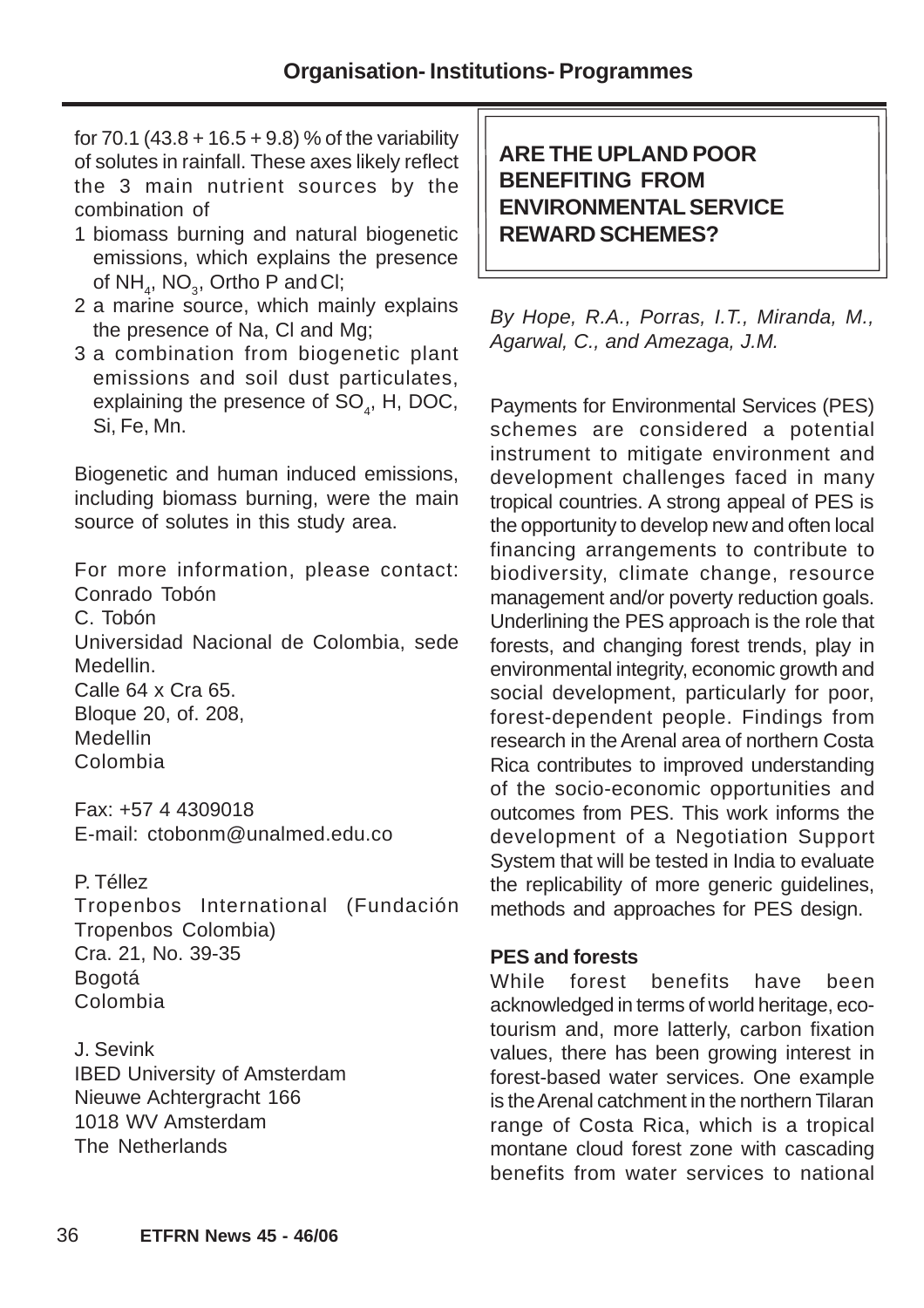hydro-electric power production, irrigation, a wetland and an important estuary fishery. The Government of Costa Rica has long recognised the ecological (and increasing economic) benefits of forests through innovative legislation to conserve its natural resources. This includes the 1996 Forestry Law, which introduce the first PES programme by recognising forest land use benefits for 1) Landscape beauty; 2) Carbon fixation; 3) Biodiversity; and 4) Watershed (or catchment) services.

However, the effectiveness of the Costa Rica PES programme is questioned by at least three issues:

- 1 biophysical evidence of forest land use impacts on increased water flows compared to agricultural conversion (e.g. pasture);
- 2 economic valuation that accurately and defensibly estimates forest land use value with downstream water demand;
- 3 social opportunities and outcomes of the PES programme, particularly for the upland rural poor.

In relation to issue 1), a sister project led by the Free University of Amsterdam has conducted detailed hydrological experiments in the study area and will report later this year. While the economic valuation study waits to be informed by the hydrological study, details of the socio-economic findings are presented here.

#### **PES and rural poverty**

One aim of the PES programme is to reduce rural poverty by:

- 1 support and outreach for small and medium farmers and landowners, and
- 2 providing income and employment generation in rural areas.

Poor people tend to be found in rural areas in most developing countries. The social impacts of the PES programme in Costa Rica offer lessons for wider replicability and design. Key findings from the socioeconomic study include:

- 1 Perceptions and beliefs of local people are that cloud forests (and lower altitude forests) increase and regulate water flows, and protect water quality;
- 2 Awareness, adoption and support of the PES programme by local people are constrained by little local presence of programme implementers and insufficient programme funds to meet demand;
- 3 Local people have significant reservations about entering into a land contract with the government, particularly a fear of losing their land;
- 4 Increasing bureaucracy and qualification criteria leads to high transaction costs this fall hardest on poorer people and those living far from towns;
- 5 Experimental scenario analysis indicates large land owners (> 10 hectares) with land titles are more likely to be able to and willing to commit to the programme;
- 6 Respondent ratings to scenario analysis of payment levels indicate higher amounts will not necessarily result in higher participation. This is partly due to high opportunity costs from alternative land uses, particularly livestock or coffee;
- 7 The programme does not benefit people without land.

#### **Lessons and policy implications**

Four lessons emerge from the socioeconomic study:

#### Lesson 1. Secure land rights are often critical to benefiting from PES schemes.

The poor and marginalised often have no or uncertain land claims in developing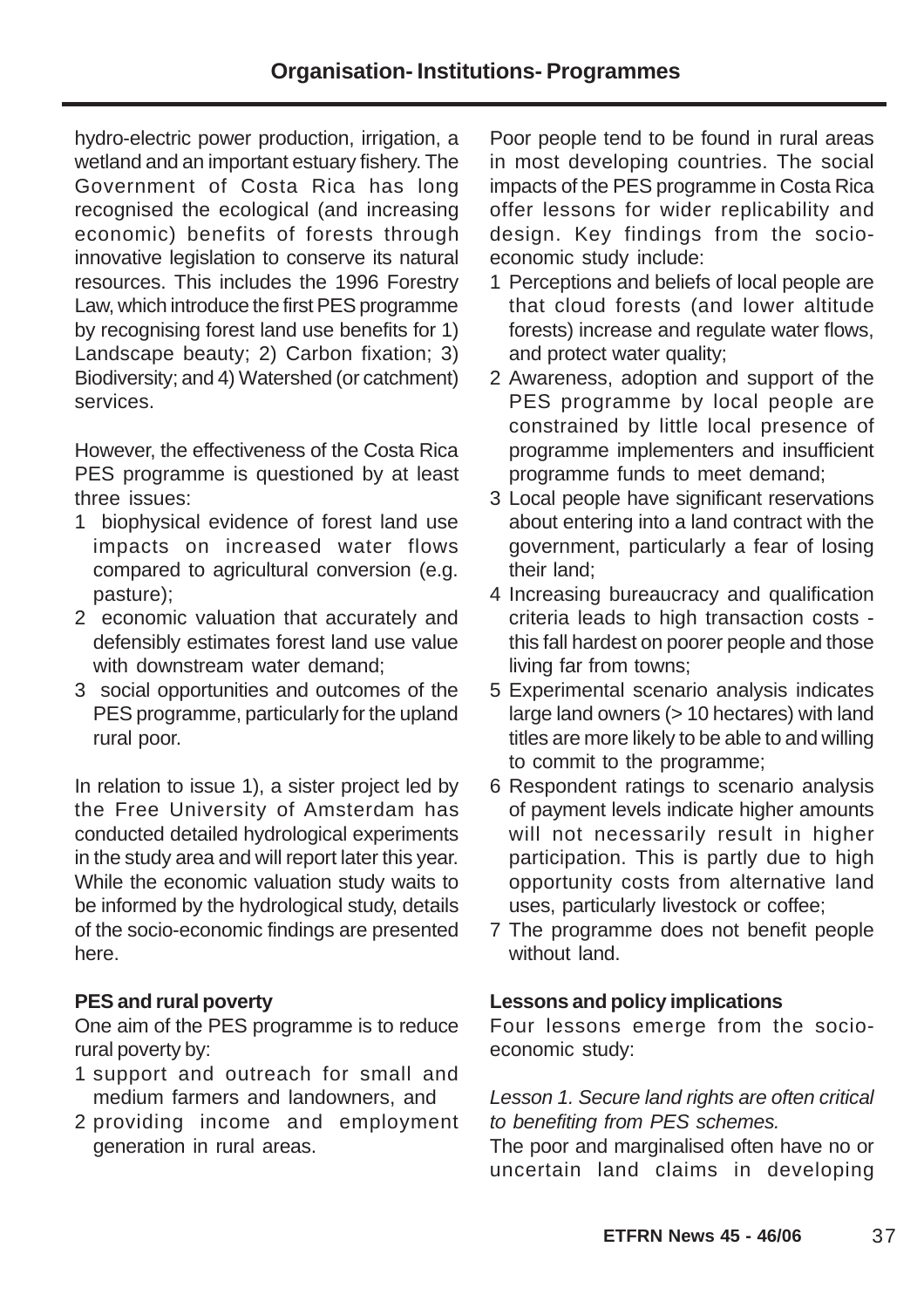countries. This weakens necessary institutional arrangements between downstream payments to upstream service providers. Examples illustrate here, and in other places, opportunistic elite groups forcibly and/or unfairly appropriating upland areas when land values increase as in the case of a new PES scheme.

Policy implication: if land tenure prevents PES benefits reaching poor groups, more integrative mechanisms should be considered such as wholesaling services from a community/zone and increasing community capacity through education with tangible benefits linked to improved access to credit and market support centres.

### Lesson 2. PES will change land use incentives: scenario analysis should be included in a design phase.

One methodological advance in the study was the use of a stated choice method (Conjoint Analysis) to explore experimental scenarios of alternative compensation mechanisms (financial and other), which revealed that land owners were less influenced by cash than broader mechanisms, such as road improvements.

Policy implication: understanding landdecision making processes of farmers in highly variable tropical climates will benefit from careful pre-project design. Stated choice methods provide a flexible and rigorous approach to evaluating alternative scenarios in an objective, inclusive and comparative framework.

### Lesson 3. Lack of trust may undermine a good PES scheme.

A clear message from qualitative studies revealed significant and wide-spread distrust of entering into any land contract with the

government. While this may not matter for local institutional arrangements under a reward framework, it presents a challenge for more regulatory approaches that are premised on small-holders entering into legal contracts with government.

Policy implication: PES scheme should attempt to build community capacity or awareness to reduce participant misunderstandings or prejudices against scheme adoption. Financial rewards are only one potential constraint to reaching marginal farmers, others include trust, transaction costs, opportunity cost of land and information.

#### Lesson 4: Be realistic about poverty reduction impacts.

There may not be a close relationship between important environmental services and poor groups. If poverty goals are 'boltedon' to attract wider donor funding poverty impacts may be limited.

Policy implication: PES schemes with a specific poverty reduction goal may include activities to directly reach the poor and landless. This may include initiatives such as 1) labour-based land management/ rehabilitation or 2) promote organic coffee farming as a high-value, labour-intensive land use that benefits the rural poor.

#### **Future research**

It is noted that these lessons are not necessarily representative of the wider national, regional or international context. To better understand the replicability of the lessons and applicability of methods, research is being conducted at the Bhoj wetlands, India, linked to IIED's Markets for Watershed Services programme. A Negotiation Support System will be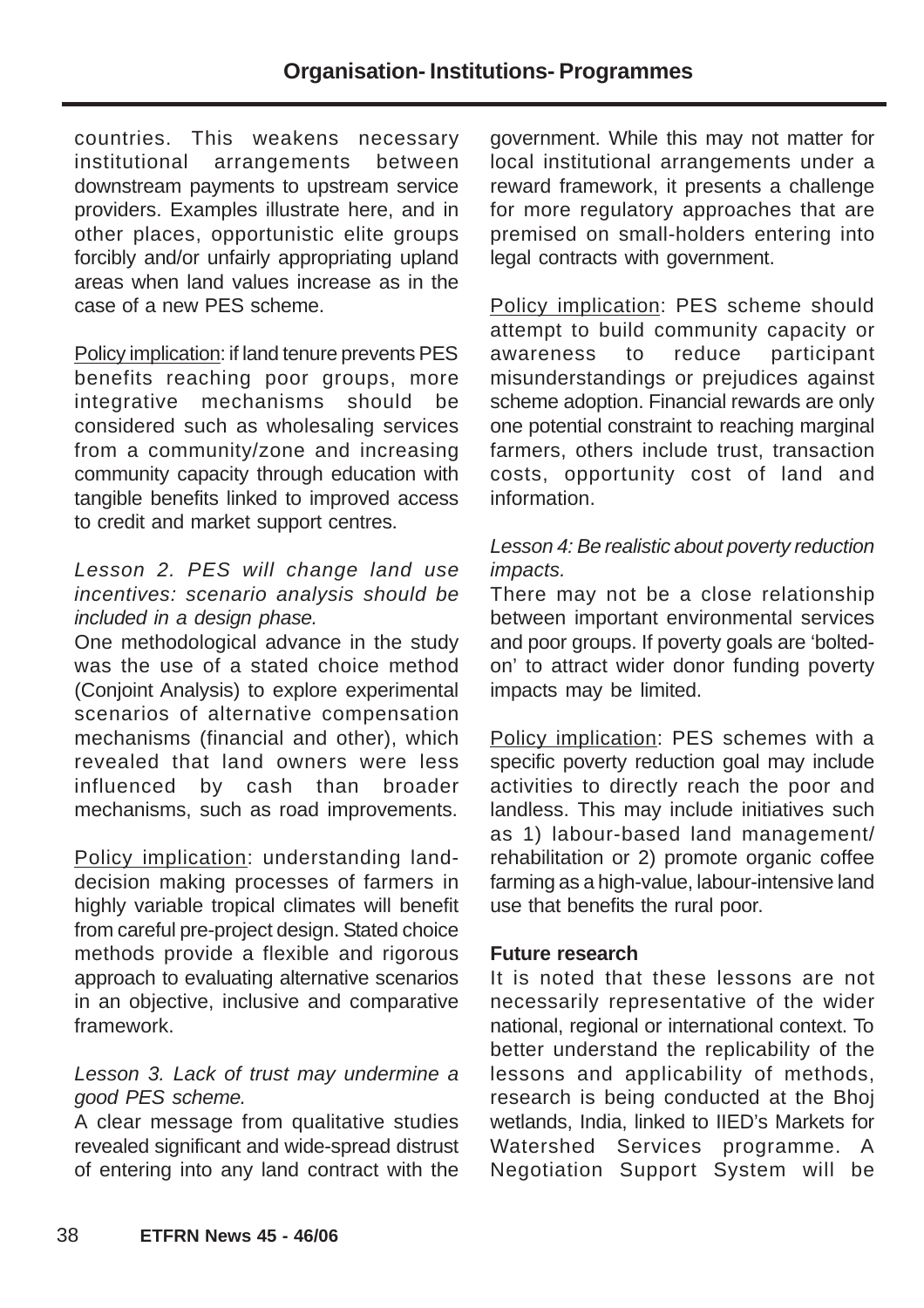developed to better understand and provide new tools and approaches for PES schemes in relation to:

- 1 Applying stated choice methods to evaluate land use decision-making processes across experimental scenarios;
- 2 Economic valuation methods for environmental services;
- 3 Guidelines for institutional arrangements for environmental service incentive mechanisms.

### **Acknowledgement**

This publication is an output from a research project funded by the United Kingdom Department of International Development (DFID) for the benefit of developing countries. The views expressed here are not necessarily those of DFID. (R8174 – Forestry Research Programme).

#### **Project documents (available on request)**

- Hope, R A, Porras, I. and Miranda, M. (2005) Can payments for environmental services contribute to poverty reduction? A livelihoods analysis from Arenal, Costa Rica. Unpublished project report.
- Hope, R.A. and Agarwal, C. (2005) Negotiating socio-economic opportunities from upper watershed environmental services – the case of the Bhoj wetlands, Madhya Pradesh, India. Project Briefing Note 1, May 2005. University of Newcastle-upon-Tyne, UK.
- Porras, I. and Hope, R.A. (2005) Using Stated Choice Methods in the design of Payments for Environmental Services Schemes. Unpublished project report.
- Porras, I. and Miranda, M. (2005) Landscapes, memories and water - Narratives, perceptions and policy-making on land and water in Monteverde, Costa Rica. Unpublished project report.

For more information, please contact Robert Hope (robert.hope@ncl.ac.uk)

Hope, R.A. and J.M. Amezaga,

Centre for Land Use and Water Resources Research, University of Newcastle UK

I.T. Porras

Environmental Economics Programme, International Institute for Environment and Development UK

M. Miranda

Centro Internacional de Politica Economica Universidad Nacional Costa Rica

C. Agarwal

Winrock International India (Delhi)

# **ACTION-LEARNING IN PRACTICE: FAIR DEALS FOR WATERSHED SERVICES**

# By Ivan Bond

Payments to farmers to maintain or enhance watershed services are attracting increasing attention as mechanism that can address poverty as well as resource management problems. From the limited experience to date, the payments for watershed services (PWS) tend to be made by governments to larger farmers with secure land title. The International Institute for Environment and Development (IIED) is working with 6 partner organisations in seven countries on a project to facilitate propoor PWS.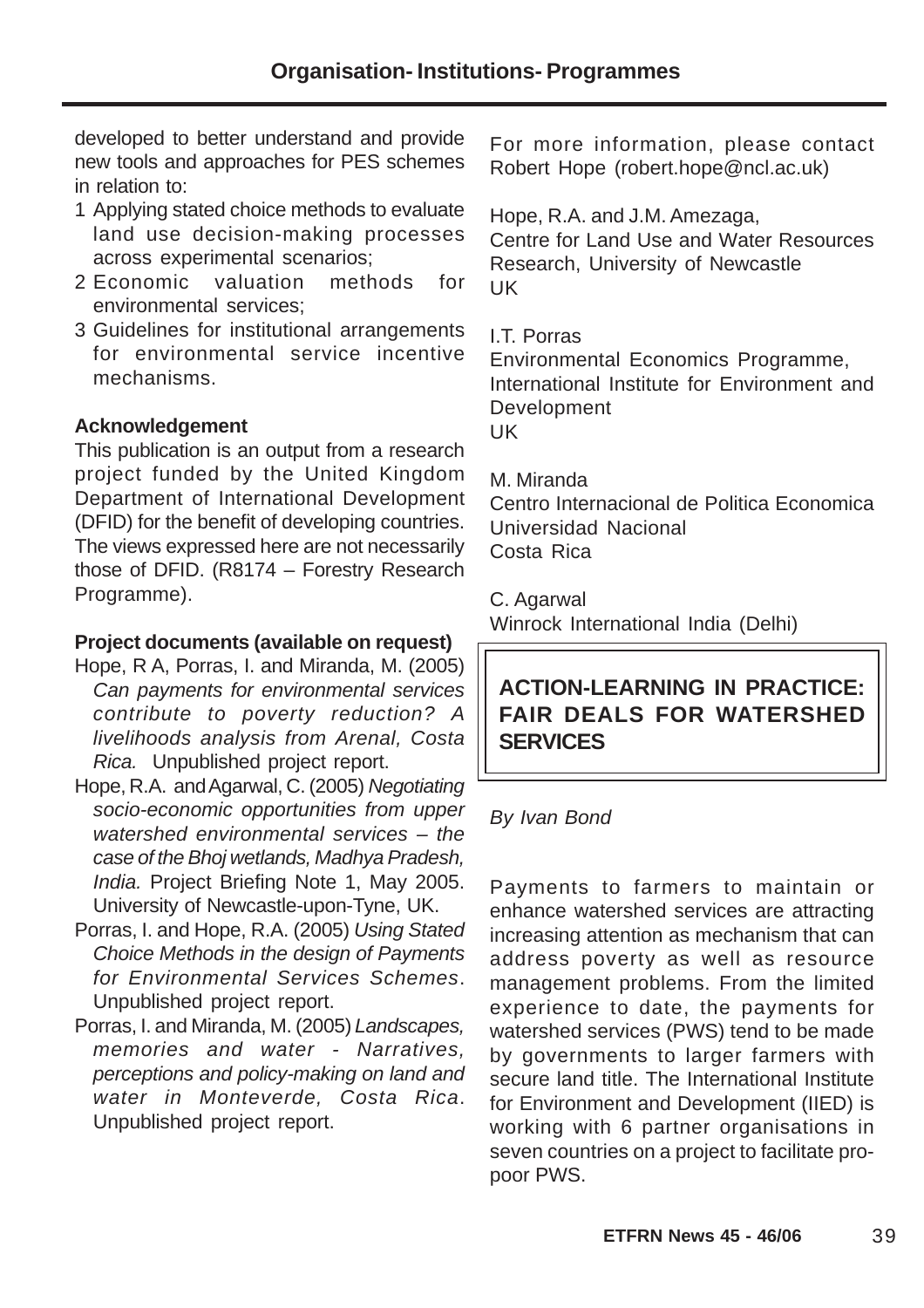The purpose of the project is to "increase understanding of the potential role of market mechanisms in promoting the provision of watershed services for improving livelihoods in developing countries". The project has three outputs, these are:

- Action learning processes for the development of equitable market mechanisms for watershed services supported in five countries (India, Indonesia, Jamaica, South Africa and St. Lucia).
- Diagnostic plans and preparedness established in two further countries (Bolivia and China) wishing to adopt market mechanisms for watershed protection
- Knowledge of market mechanisms improved through networking, development of guidance and dissemination with other countries and institutions.

The project started in October 2003 and is due to finish in September 2006. The project is being funded by the U.K. Government's Department for International Development (DFID) and coordinated by the International Institute for Environment and Development (IIED). In each country, IIED is in a partnership with locally based organisations. The approaches adopted by the teams are broadly similar, but adapted to suit local conditions and opportunities, they include:

• Facilitating payments for watershed services in at least one selected site. The sites are extremely diverse in all characteristics. They range from microcatchments in India to major watershed such as the Brantas River in Indonesia. In the larger watersheds, project partners are using pilot sites to test their innovations.

- Supporting the facilitation activities with a series of studies on landuse – hydrology relationships and livelihoods at all the project sites. These studies provide important baseline information for the research teams, serve to quantify the core problems and assist with developing options.
- Forming and facilitating "learning groups" to reflect on the lessons learned from the site level activities. Typically the learning groups are comprised of a range of interested stakeholders from government, civil society and where possible private sector partners.
- Conducting other relevant research, analysis and documentation. To support both the site level facilitation and the discussions of the learning groups, the research teams have identified key issues and problems that need to be addressed.

Through the activities of the project, two PWS like relationships have been established. At a micro-site in India (Kuhan Khas and Oach Kalan Villages, Himachel Pradesh) an agreement over abandoned lands and gazing access has been developed. This agreement is largely based on the exchange of materials and labour. In the Cidanau Watershed, a state industrial conglomerate KTI has agreed to pay a farmers group US\$17,500 per annum for three years. In South Africa a complex set of options and partnerships are developing in the Ge-Selati River, Limpopo Province that involve commercial and communal farmers, protected area managers, the working for water programme (WfW) and mining companies.

Although the work at the sites is on-going, three cross cutting lessons are beginning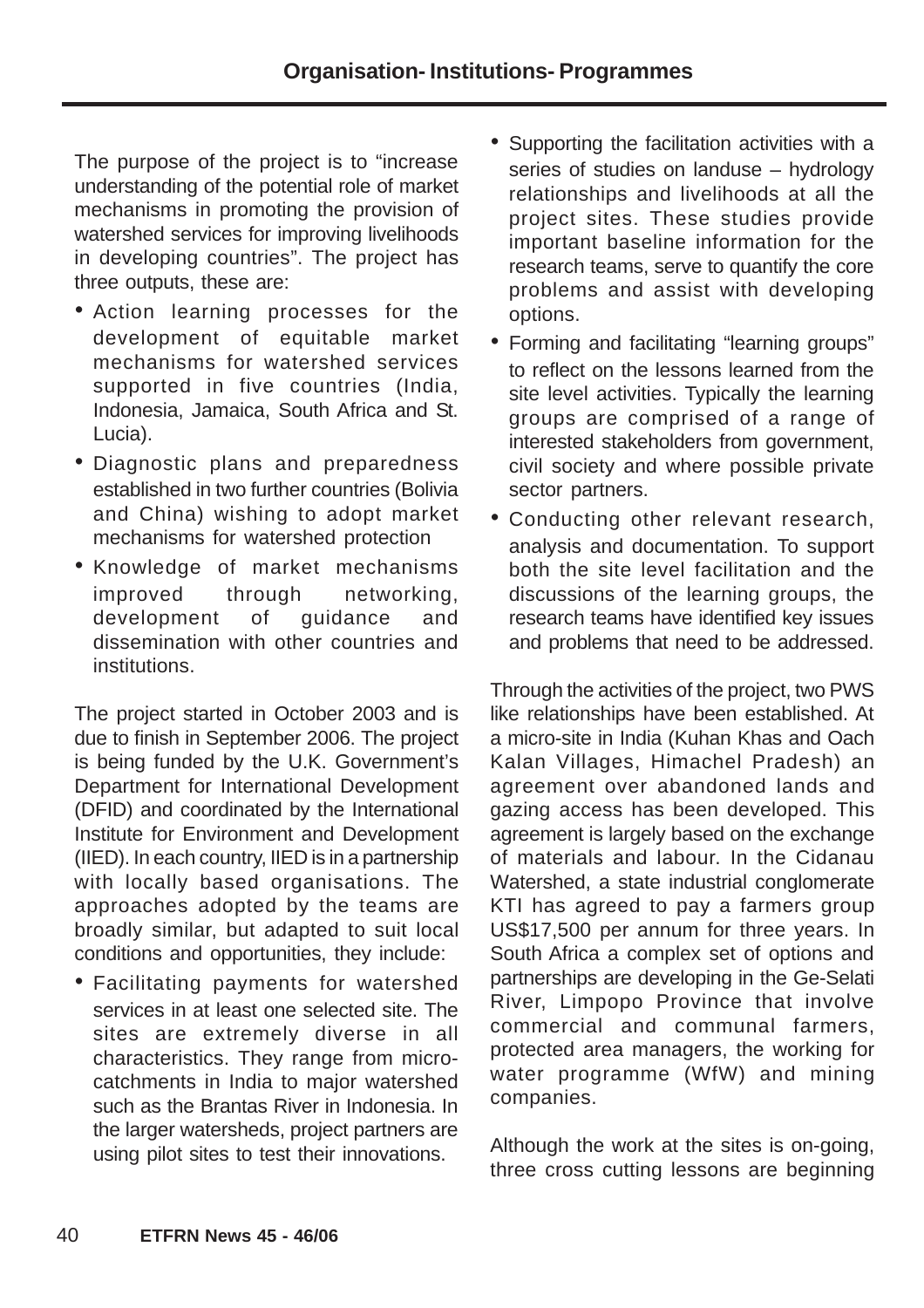to emerge from the project. These are: PWS and rural livelihoods: The relationship between poor people and the environment is important, complex and often site or resource specific. Further there are multiple drivers of poverty which very often extend beyond the immediate bio-physical environment in which poor people might live. The main livelihoods based lessons emerging from the project sites are that indirect benefits of PWS are likely to be more important than the direct economic impacts. Particularly in the Bolivian and Indonesian pilot sites, the development of PWS like mechanisms has empowered farmers and farmers groups with the confidence to engage and achieve better arrangement in other aspects of their lives.

The role of Government: Payments for Watershed Services do not take place in political or legal vacuums, but are shaped in part by prevailing legislative and administrative frameworks. The extent to which this happens depends on the nature and scope government on the one hand, and on the scale of the PWS scheme on the other. From the project sites, it appears that governments are relatively happy for stakeholders to look at local level solutions at the micro-sites (India and Bolivia). At the macro-level, there is however a tendency for governments to become both the facilitator and buyer of services (ie China). Facilitating PWS at the intermediate scale and reconciling the differences between stakeholders without a clear legal framework is greatest challenge.

Implementing PWS and transaction costs: Although paying for watershed protection services seems to be a simple concept, there is considerable complexity in implementing such schemes. Among the many implementation issues to consider the issue of transaction costs stands out. In the shortterm these can be met by outside agencies such as donors, long-term this is unsustainable. Transaction costs are high because of the uncertainties surrounding the landuse – water relationships. Developing trust amongst the stakeholders, has in cases allowed them overlook the some of the uncertainty. Secondly, adopting an adaptive approach to landuse – water relationships reduces the need for detailed understanding of the systems before a PWS relationship is developed. It also creates opportunities for greater emphasis to be placed on monitoring especially participatory monitoring.

Further information on the project can be found at: http://www.iied.org.forestry/ research /projects/water.html; alternatively contact Ivan Bond at: ivan.bond@iied.org

**PAYMENTS FOR WATERSHED SERVICES AND LESSONS LEARNED FROM COMMUNITY BASED NATURAL RESOURCE MANAGEMENT (CBNRM)**

# By Ivan Bond

It is now widely recognised that natural landscapes produce a range of 'environmental services' including carbon sequestration, the maintenance of water quality and biodiversity (Landell Mills and Porras, 2002). Indeed, the absence of any remuneration or compensation for these services is generally considered to be a contributing factor to landuse change. However, disruption to environmental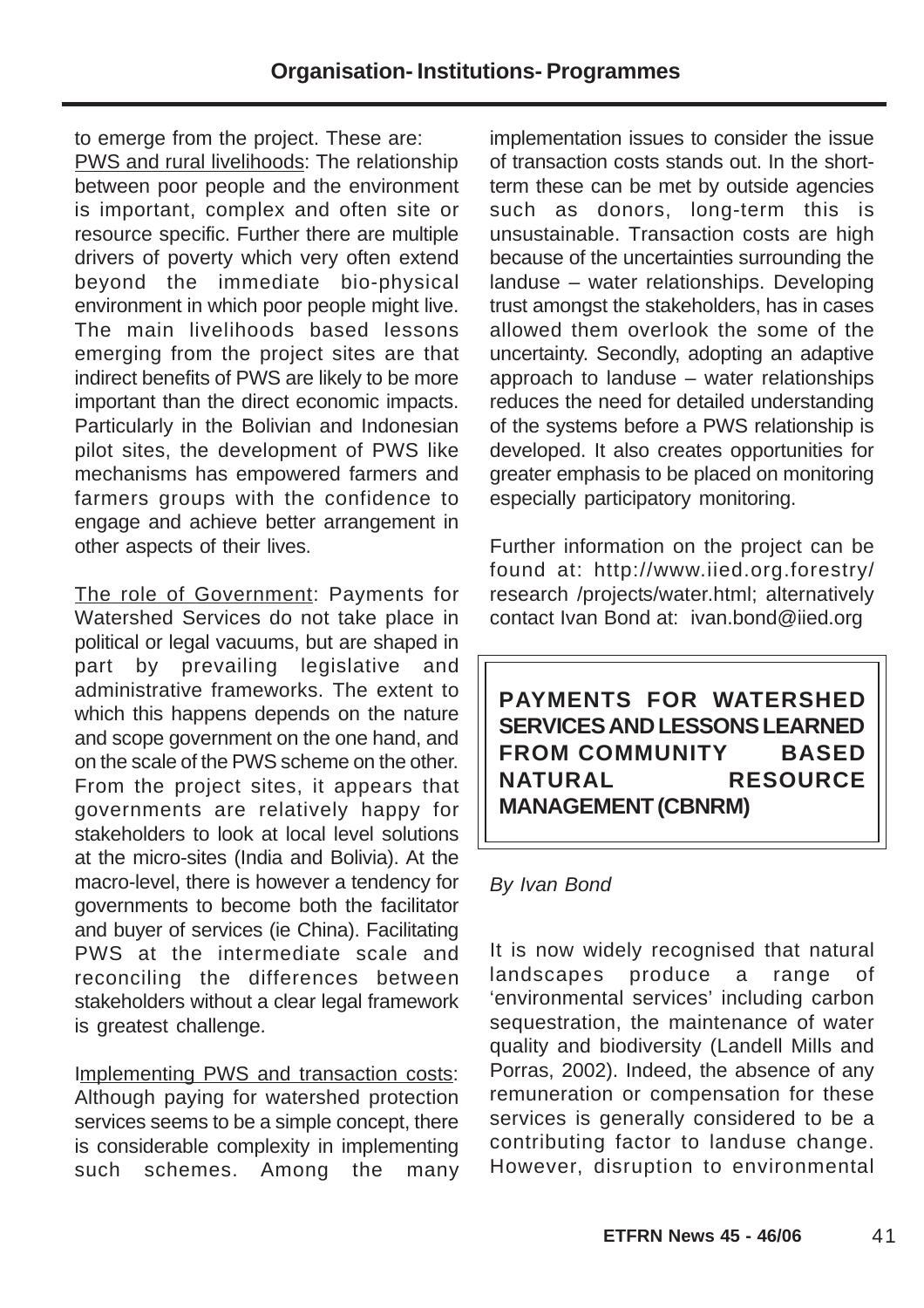services has tangible impacts, particularly on watershed services that can result in additional costs to consumers, for example through the changes in water quality. As a result there is increasing interest in generating payments for environmental services as an incentive mechanism for land management. Typically, downstream consumers of watershed services are expected to compensate upstream land managers, for either maintaining indigenous vegetation or implementing specific farming practices or on-farm conservation activities. Payments for environmental services can be publicly or privately funded. There are however many more examples of publicly funded or mixed (private and public) initiatives.

Poverty-environment linkages are highly complex and often site specific. Theoretically, pro-poor payments for environmental services can make direct and indirect contributions to the livelihoods of rural people. This potential win-win situation has led to a number of projects facilitating the development of pro-poor payments for environmental services. Examples of two current, multi country projects that both deal largely with watershed services are IIED's "Developing Markets for Watershed Protection Services and Improved Livelihoods" and ICRAF's "Rewarding Upland Poor for Environmental Services".

#### **Community based natural resource management in southern Africa**

Across southern Africa, colonial authorities expropriated both land and natural resources from indigenous farmers. Rather than protecting wildlife, this approach led to a situation where wildlife outside of protected areas had no value and was widely perceived to be a pest (Child, 2004).

Cautious governments eventually returned control of wildlife to large-scale commercial farmers, with the result that in the semi-arid rangelands of Namibia, South Africa, and Zimbabwe, wildlife evolved into a substantial and significant landuse (op. cit.). The majority of poor farmers in southern Africa live on communal or common pool lands, often located in areas of marginal agricultural potential. Since the 1980s many of the governments in the region have been experimenting with a range of community based natural resource management (CBNRM) programmes. Although these programmes pre-date the current interest in payments for environmental services they share many common features. Critically, both PES initiatives and the wildlife based CBNRM programmes in southern Africa are primarily associated with changing the economic incentives for landuse.

CBNRM's financial/economic focus potentially provides valuable lessons for the development of PES particularly on the land use impact of direct and indirect payments to farmers. The scale of some of these payments has been significant. For example in Zimbabwe under the Communal Areas Management Programme for Indigenous Resources (CAMPFIRE), 110 communities earned about US\$8 million between 1989 and 1999. This translated into a median benefit per household of between US\$2.20 and US\$5.80 annually.

There are potentially many lessons and experiences to be shared between PES and CBNRM practioners. Three of these include:

1 Process: The overwhelming lesson emerging from the CBNRM experience is that desired change is a continuous process in which flexibility and local adaptability are crucial. Although the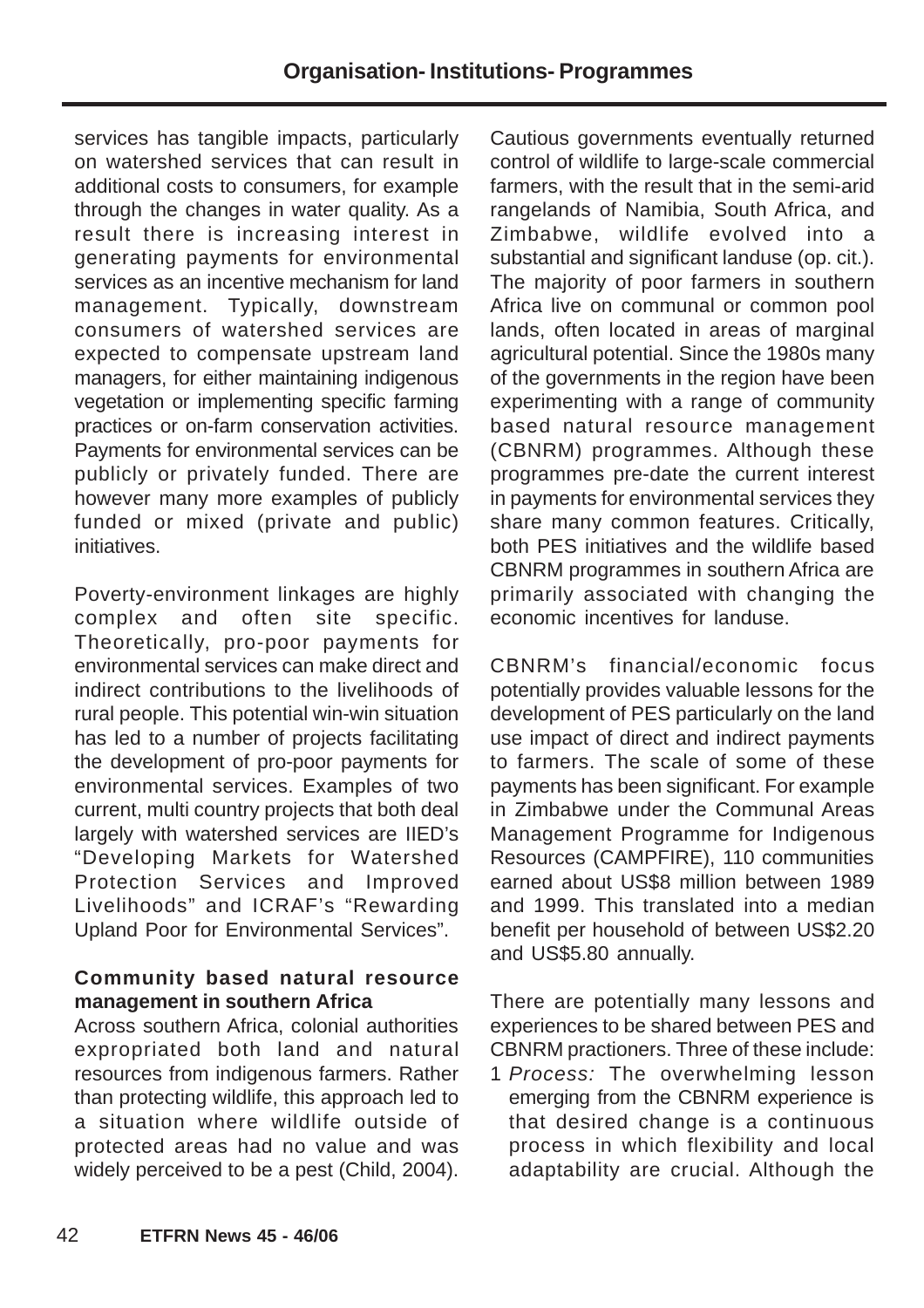desired change and the accompanying incentives to achieve this might appear very logical, changing landuse patterns especially amongst poor risk-averse farmers will always take time. Equally challenging is nurturing the necessary changes within national and local governments, which allow rural farmers to benefit directly from relatively intangible commodities such as environmental services or wildlife.

The implications for supporters and facilitators of the payments for environmental services is that changes in landuse will not be achieved in under the short time horizons (three to four years) of the typical donor funded project. Changes in land use are a process and to be effective, PWS will need to be maintained over an extended period of time. Facilitators should avoid blue-print approaches and should encourage flexibility and diversity.

2 Level of incentives: Typically, communities with sufficient wildlife and wildlife habitat have competitively tendered the user rights (tourism or hunting) to these resources to private sector partners. Prices and income are therefore market based. Local authorities recognising a ready source of income have tended to heavily tax these benefits, with the result that less than 50% may actually accrue to the landholders. However, even if the benefits were not taxed, the direct and indirect benefits are seldom a sufficient incentive for farmers to substantially alter landuse. Consequently farmers and importantly immigrants, continue to use land for settlement and agro-pastoral activities.

The important lesson for PWS initiatives is that changes in landuse will only take place if there are considerable net benefits to the land manager. PWS facilitators need to be aware that farmers will incur both direct and indirect costs as result of landuse change. Further, when land and other resources are scare farmers will allocate their land in order to maximise their net economic benefit.

3 Policy and legislation: Most of the CBNRM programmes in southern Africa only developed once a supportive legislative policy environment was in place. Generally this was a compromise that did not transfer sufficient control to communities with wildlife. Two important lessons have been learned over the last 10 to 15 years. Firstly, substantial policy change is often opportunistic and is then followed by a long period of policy inertia or at worst a process of re-centralisation. Secondly, even though policy and legislation were changed there was often considerable resistance to the changes from national land local government bureaucrats.

Currently most PWS initiatives are in a pilot phase, working in very unclear legal and policy environments. The challenges of developing any tangible initiatives under this kind of a framework are significant. It also suggests that if and when there is an opportunity to change policy and legislation, it must be fully exploited. Publicly funded PES initiatives can play a role in developing policy and providing a model that potential private sector investors can follow.

# **Conclusion**

Payments for watershed services are an attempt to compensate farmers and land managers for the services that they can provide by maintaining indigenous vegetation, re-forestation or the adoption of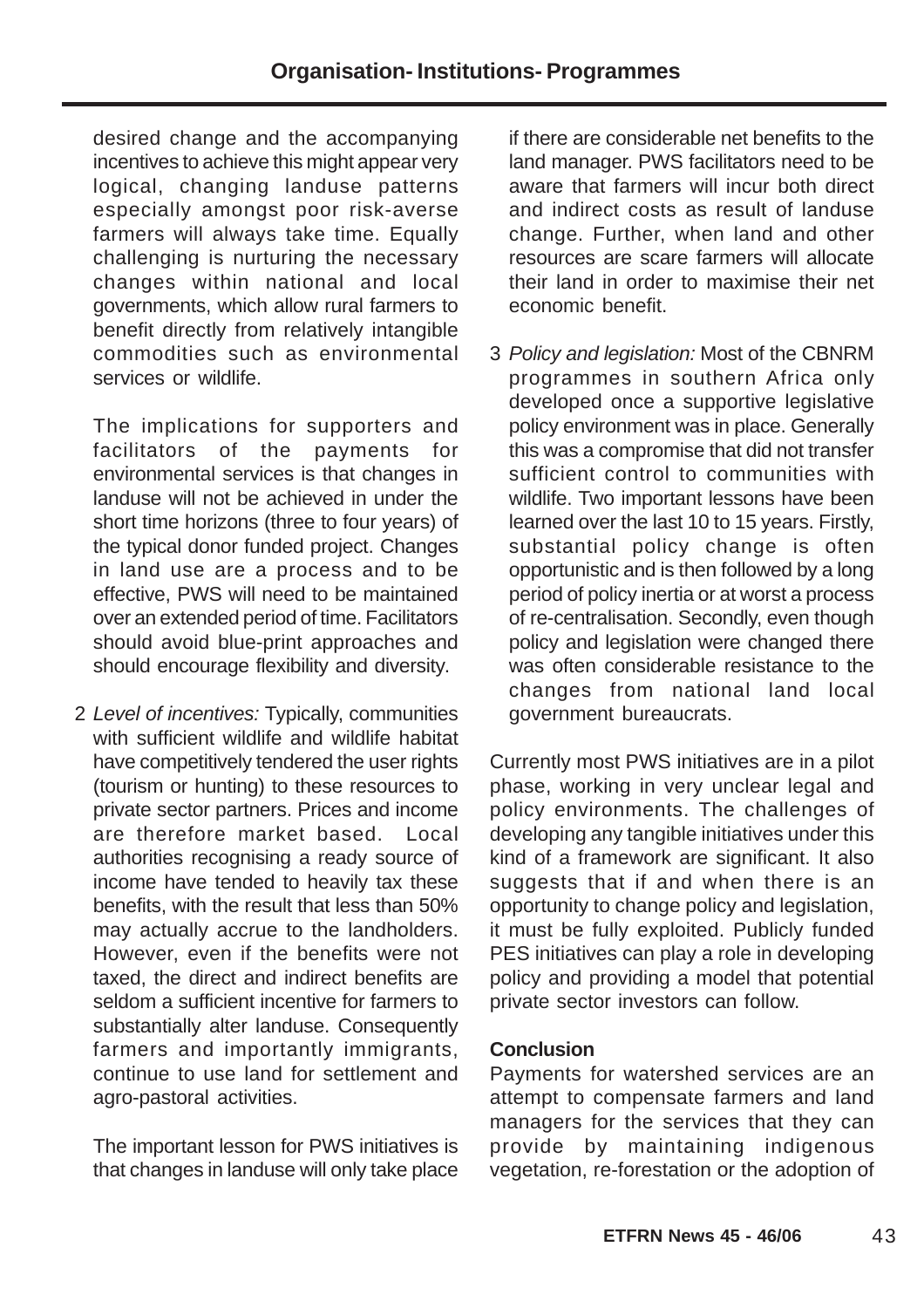specified tillage techniques. However, to date the most successful PWS initiatives appear to have been in countries with relatively small numbers of farmers characterised by secure land tenure (Costa Rica, New York City, USA,). This mirrors the adoption of wildlife as a landuse in southern Africa where initially it was the large-scale commercial farmers who substantially changed their landuse management as a result of the incentives offered.

In many cases PWS initiatives are just starting. The similarities between CBNRM and PWS process and the underlying assumptions suggest that there are important lessons and experiences that need to be exchanged. The PWS community needs to look closely at the CBNRM experience of long-term financial transfers to small-scale farmers and the resultant changes in landuse. Conversely, the CBNRM community, especially in southern Africa should consider some of the ideas emerging from PWS (such as contingency) that may serve to strengthen their own longterm initiatives.

# **References**

- Child, B.A., 2004. Principles, Practice and Results of CBNRM in Southern Africa. In: Lyman, M.W., Child, B. (Eds), Natural Resources as Community Assets: Lessons from Two Continents. Sand County Foundation, Madison, Wisconsin, pp. 19-50.
- Landell Mills N and Porras I.T. (2002) "Silver Bullet or Fool's Gold? A global review of markets for forest environmental services and their impacts on the poor." Instruments for sustainable private forestry series. International Institute for Environment and Development, London, U.K.

Ivan Bond: ivan.bond@iied.org

**PAYING FOR ENVIRONMENTAL SERVICES IN CHINA: LESSONS LEARNED FROM A PROMISING APPROACH**

# By Horst Weyerhauser

China's mountains house the headwaters of many of its greater and lesser rivers; they are also home to a majority of its chronically poor. Here the tension between watershed conservation and poverty alleviation is probably more acute than almost anywhere in the world.

This divide between upland conservation and development priorities was aggravated following China's shift from a centrally planned to a more market-oriented, decentralized economy in 1978. The costs and benefits of maintaining environmental services provided by upland forests –flood prevention, erosion control, and water quality in particular– had traditionally been borne by and accrued to a centralized state, but state withdrawal broke the direct link between producers and beneficiaries. With declining government support and without incentives for households, businesses, and local government to conserve, deforestation in the uplands became widespread.

The notion of paying and charging for specific environmental services emerged in this context. To cope with declining revenues and worsening deforestation, local officials in Qingcheng Mountain –a tourist attraction in Sichuan Province– designed a system where part of ticket proceeds were used to pay for forest protection. Forests quickly recovered, and the scheme inspired an official dialogue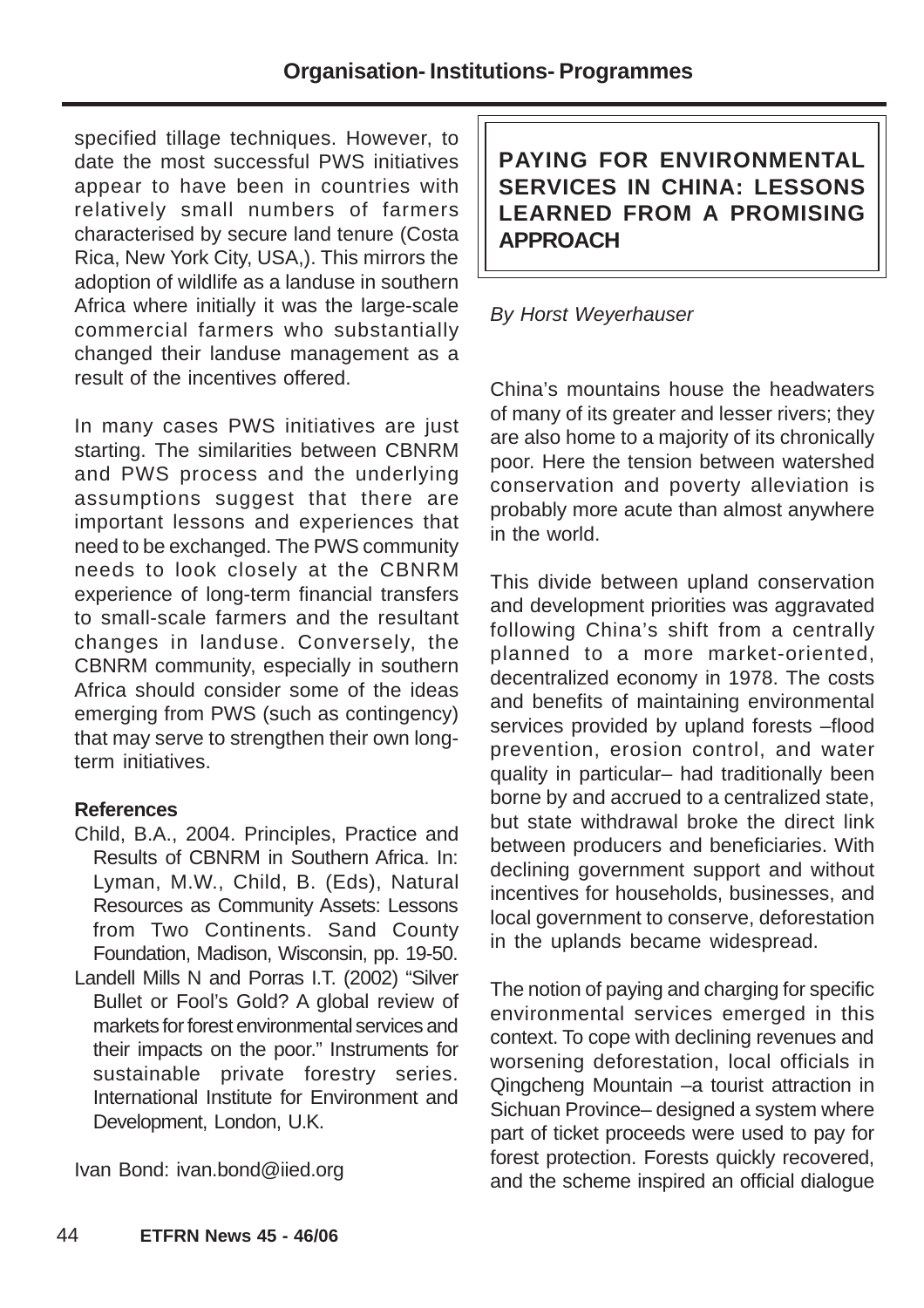on payments for environmental services from 1989 and continuing throughout the early and mid-1990s.

Severe flooding on the Yangtze and Song Rivers in 1998 accelerated the Chinese government's growing recognition of the benefits provided by upland forests, as well as of the difficulties in using regulatory approaches to control the behaviour of resource-dependent smallholder farmers. Government then developed public payment schemes to compensate farmers' investments in forest restoration and protection. China's revised Forest Law (1998) and Water Law (2002) formally recognized the importance of compensating environmental service provision.

Most payment schemes for environmental services in China have been publicly financed. Large-scale, central government initiatives are best represented by two forest conservation programmes: the Sloping Land Conversion or "Grain for Green" Programme (SLCP), which pays farmers to convert their marginal farmland to forest; and the Forest Ecosystem Compensation Programme (FECP), which compensates farmers for reforesting and protecting forests. Provincial and local schemes cover a wide range of institutional innovations, such as electricity and water consumption fees dedicated to forest conservation, and direct payments to upstream farmers from downstream hydropower facilities. As limitations in public funding become increasingly apparent, private payment schemes will increase.

China's comparatively dense upland populations make watershed conservation difficult, but payments for environmental services are a particularly promising

approach. Realizing this promise will require adequate time and resource commitments, but also high-level willingness to experiment, facilitate open and honest dialogue about the results and improve upon them. As part of this learning process, China's State Forest Administration, the Regional Development Research Center and the World Agroforestry Centre (ICRAF) examined payment schemes for environmental services in Anhui, Guizhou, Sichuan and Yunnan Provinces, and identified several principles and practices that could improve their design and operation throughout China.

### **Design: Function, Financing, and Scale**

- Reasonable incentives are key to maintaining environmental services over the longer term. Upland farmers will only change their land use practices over the medium to longer term if they expect to benefit from the change. The continued ineffectiveness of logging quota in China shows how command-and-control approaches can drive innovation in legal circumvention rather than long-term changes in land use.
- Payment schemes require adequate funding to ensure adequate levels of environmental services. Paying for forest and watershed protection requires sufficient long-term funding to cover the costs of planting high-quality trees and maintaining them, as well as the opportunity costs of different forms of forestry vis-à-vis other land uses. Where financing is inadequate or not linked to specific quality indicators, farmers often revert to agriculture or plant low-quality trees with poor economic and ecological returns.
- Clear objectives and evaluation procedures can help allocate scarce financial resources. China's large-scale,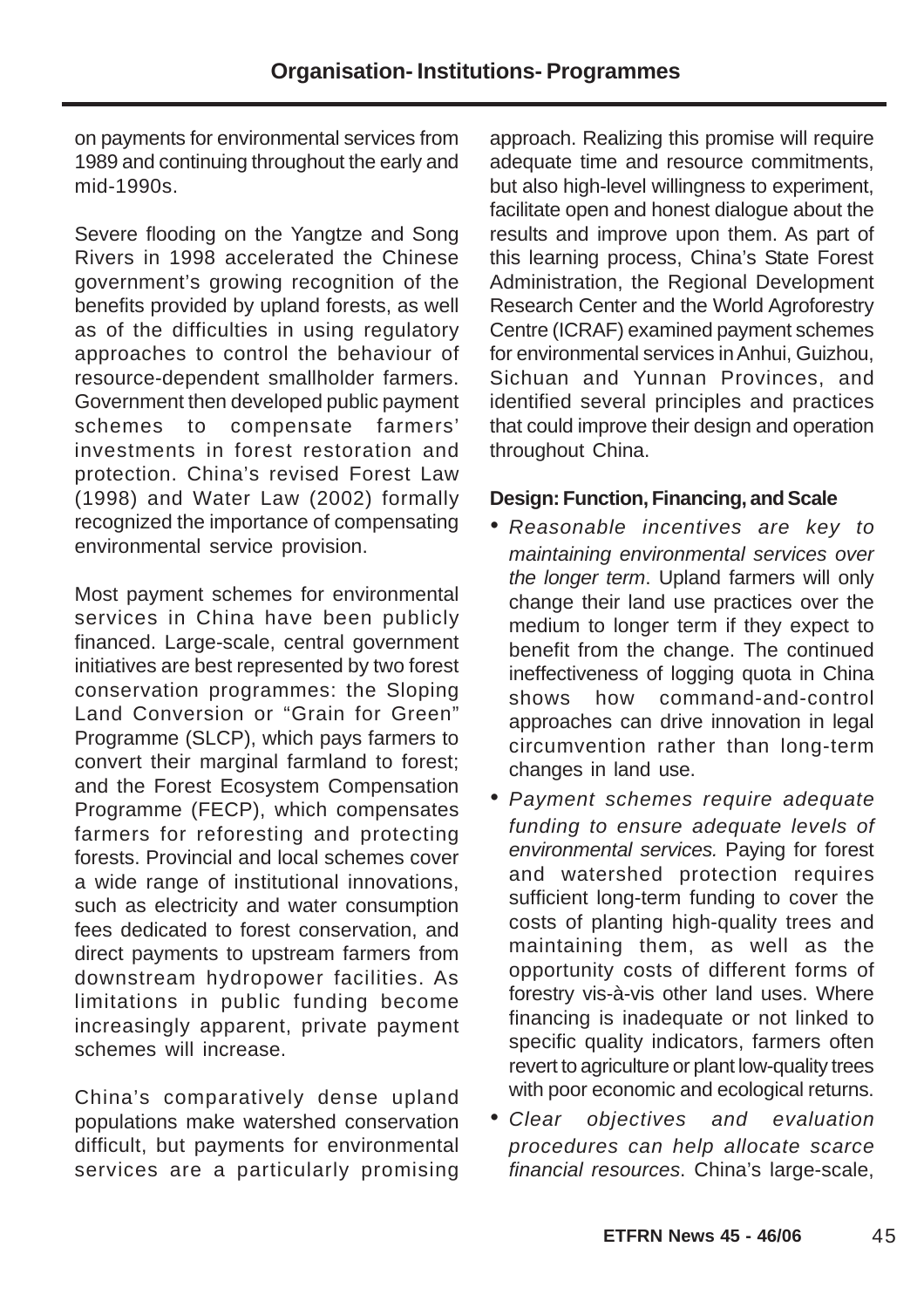national payment programmes in particular demonstrate how the lack of clear, measurable objectives and means to evaluate progress can lead to programme drift and unintended uses of funds. National and provincial programmes typically have been paying to restore forest cover on the assumption that forests will be beneficial, rather than to reward measurable environmental services. The primary criterion of programme performance has been forest cover; payments have hardly been linked with the provision of actual environmental services.

# **Operation: Governance and Institutions**

- Ensuring stakeholder participation from the beginning can improve acceptability and lower transaction costs. Despite increased overall stakeholder participation, the still limited participation by both local governments and residents in the design of payment schemes has impaired their willingness to provide and willingness to pay. Greater inclusiveness can improve programme design, strengthen linkages between producers and beneficiaries, lower enforcement costs and improve results.
- Transparency in revenue use and valuation methods is key to gaining public acceptance and maintaining the quality of environmental services. For both public and public-private initiatives, transparency in deciding how payments are calculated and how they are to be used can bolster public support and improve the links between payments and environmental service provision. Standardized, rapid means of measuring and valuing environmental services in China should be developed.
- Government agencies and local

governments should continue to play a central, facilitating role. Government is currently the core actor in China's payment schemes for environmental services, and its role will become more important as more private payment schemes emerge. In lieu of a stronger, independent legal system, Government agencies and local governments play an irreplaceable role in facilitating fairer negotiations and effective contracts between producers and beneficiaries.

More information:

Horst Weyerhauser, World Agroforestry Centre, ICRAF-China c/o Kunming Institute of Botany, Chinese Academy of Sciences Heilongtan, 650204, Kunming, Yunnan PR China

E-mail: horst@loxinfo.co.th Website: http://cmes.kib.ac.cn

# **MANAGING FORESTED WATERSHED FUNCTIONS AND SERVICES FOR THE BENEFITS OF THE POOR**

By Daniel Murdiyarso and Ulrik Ilstedt

Watersheds need to be managed to provide environmental flows, defined as flows of water regime in the rivers maintaining the ecosystems and their services. This flow is influenced by land-use decisions made by stakeholders at various levels. When scientific information is lacking, or confusing, there is a pressure to impose public perceptions of the impacts of landuse on environmental flows. Often the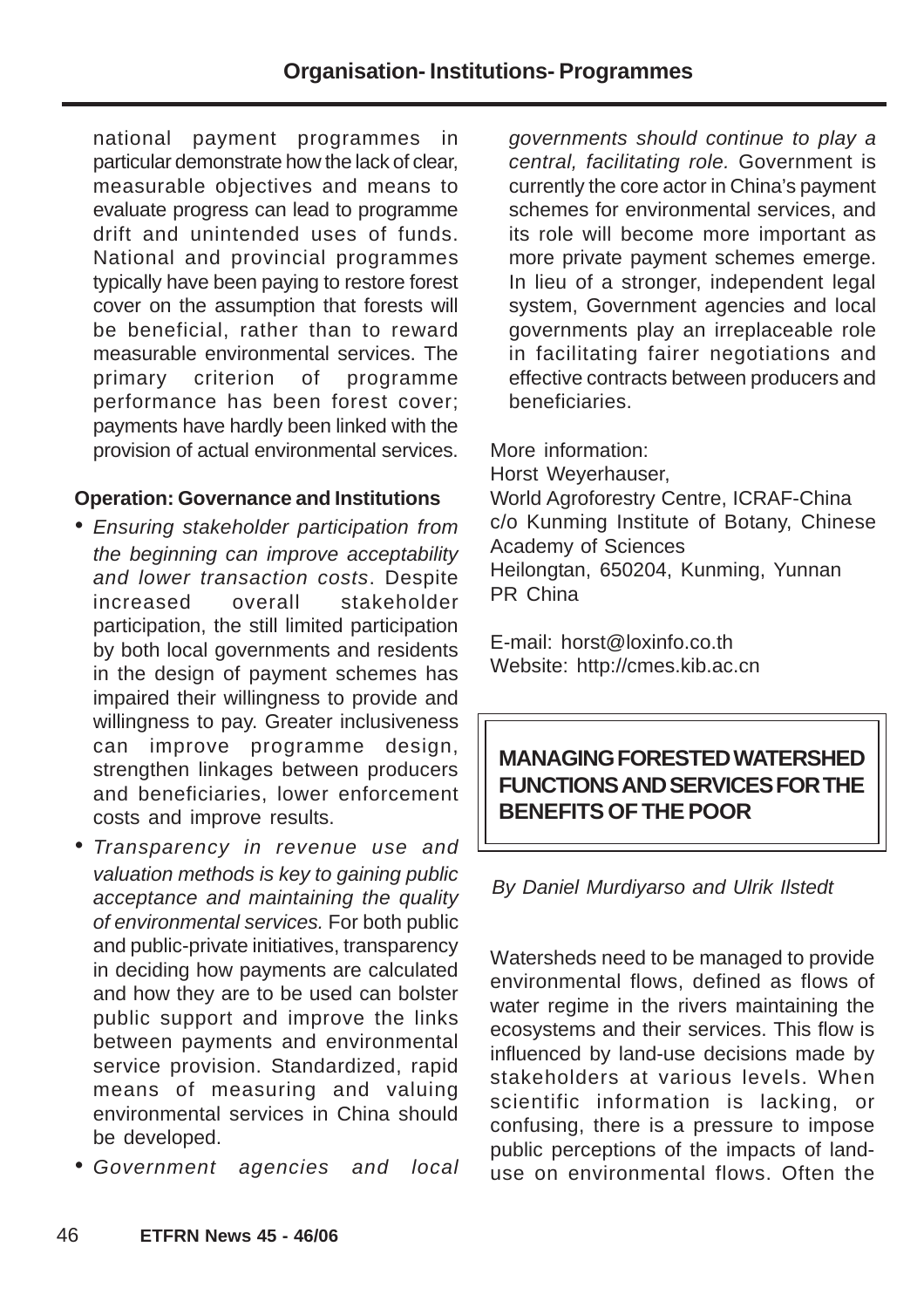perceptions become myths which should be tested against scientific evidence combined with improved communication.

In some circumstances forests might improve water yields and quality (Calder, 2003). The circumstances could be natural, man-made or combinations of both that require detailed valuation at various spatial and temporal scales. This is particularly important if public policy-making is to be scientifically sound and if, at the same time, science is to be policy relevant. New research findings need an appropriate platform for effective communication with the end-users (Bruijnzeel et al., 2004)

The rural poor are often dependent on degraded conservation areas in the upland regions for their livelihoods. Conflicts over land-use often persist and cascade to downstream water users, and the rural poor in the uplands become perfect culprits for any detrimental changes on water resources. Upstream-downstream linkages, therefore, should be understood within the context of sharing the benefits of environmental goods provided by the functioning watershed services. Conservation activities should include benefits for the poor. The biggest challenge is bringing the most marginalized group of people and their institutions into policy (research) and practical decision-making. Exclusion from the process commonly limits their access to benefits.

This article attempts to outline the challenges for the forest and water research agenda at CIFOR within the context of alleviating rural poverty. It is intended to be pro-poor conservation, which is understood as optimizing conservation and livelihood benefits. This requires improving community-science-policy dialogues.

#### **The challenges**

We are challenged by the basic human need of proper quality water, faced with many tradeoffs, for example with respect to agriculture, conservation, hydropower and industrial uses, and this without sacrificing the poor who suffer the most. It is also an opportunity to promote conservation with a "human face" through a better understanding of ecosystem functions and biophysical characteristics of forested watersheds.

Research activities should be designed to scrutinize the myths behind public perceptions and to generate sufficient knowledge and understanding for policy interventions. An option would be to seek mechanisms of payment for environmental services (PES), while facilitating the involvement of communities living in the conservation areas. The mechanisms should be context-dependent and the nonparticipating landless dwellers could be the looser (Wunder, 2005).

Besides biophysical assessment of water regimes and ecosystem services, in-depth understanding of institutional processes and regulatory frameworks governing water resource and watershed management is required. Land-use decisions should ideally reflect the environmental, social and economic sustainability of the ecosystems. The interests of investors (donors) and partners are, of course, already part of the overall design. In addition, the breadth and wealth of the regions and ecosystems should be equally represented to be able to realize the goals of sustaining and enhancing forest ecosystems and watershed functions, increasing their resilience and ability to provide environmental goods and services. The information should be shared and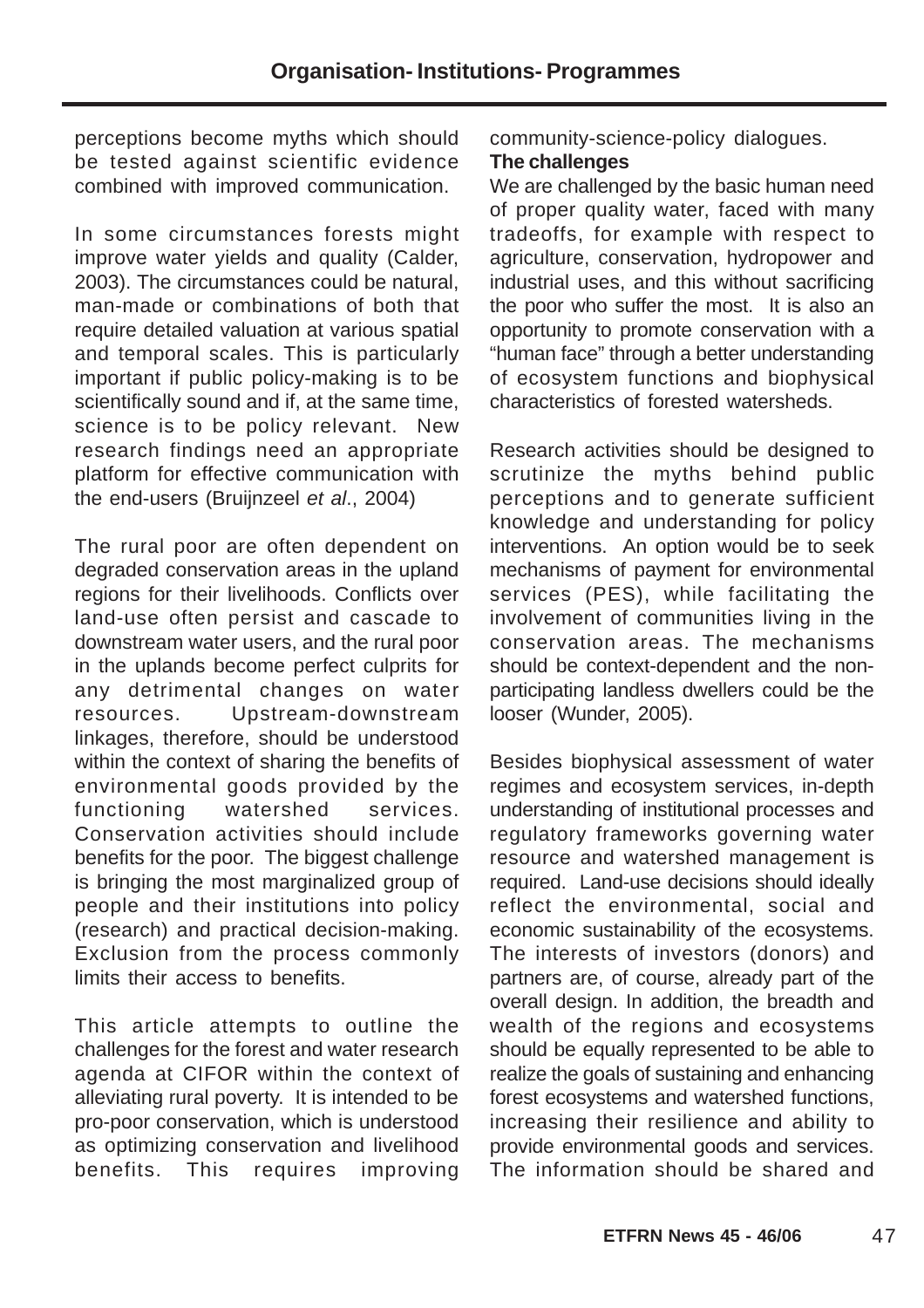communicated across stakeholders. Eventually the bargaining power of the upland community where conservation area has been determined will be enhanced (Murdiyarso, 2005).

#### **Key research questions**

The following questions may be raised to guide and integrate research activities:

• How do the "forested" upland regions determine environmental flows?

The fundamental biophysical research approach would naturally attempt to quantify basic understanding of watershed functions characterized by water regimes in terms of yields and quality and their spatial and temporal distributions. Here also development and use of appropriate indicators can play an important role. Promoting "communitybased monitoring" of key indicators may improve scientific understanding and communication between stakeholders.

• How do different stakeholders value these "flows"?

Further, socio-economic assessment would certainly help understanding how human institutions are directly and indirectly influencing water regimes. Social capital such as people's trust and participation in ecosystems management is an invaluable asset to be incorporated in the planning and implementation phases.

• What are appropriate policy responses regarding watershed functions?

Therefore, integrating biophysical and socio-politico-economic properties would eventually enhance policy responses in terms of public environmental and development policy-making. Such policy would not confine to narrow-minded perspectives but should make room to uncover upstream-downstream linkages.

Mechanisms for payment transfer?

Restricting the upland poor's access to natural resources is no longer appropriate unless alternatives for their livelihoods are provided. Likewise, direct payments are not always appropriate, especially in a situation where the custodies or land husbandries are not clearly defined. The benefits may not be enjoyed by the appropriate groups. The needs to devise and test the transfer of reward or payment mechanisms are obvious.

### **A field test**

As "Forest and Water" is a new research theme at CIFOR, we have kept the spirit of "a center without wall", and are concentrating on small, but targeted, studies carried out in cooperation with partners and students. We aim at building networks between policy makers, researchers and practitioners inside and outside the developing world.

A field test was established in Cicatih watershed (ca. 53,000 ha) in West Java, an area with an annual rainfall of almost 3,000 mm. The watershed is densely populated (more than 500 inhabitants/km<sup>2</sup>) and the competition for water use in high due to domestic, agriculture and industrial demands. During the first year of the field test, our understanding of the effects of land cover change, including reduction of forest cover, on water yields was improved. However, the "agreed" environmental flows have (could) not yet been determined without having consulted a wide range of stakeholders. This gap of understanding will be identified in the second year and a "tool" to narrow the gap will be devised as our understanding of stakeholders' views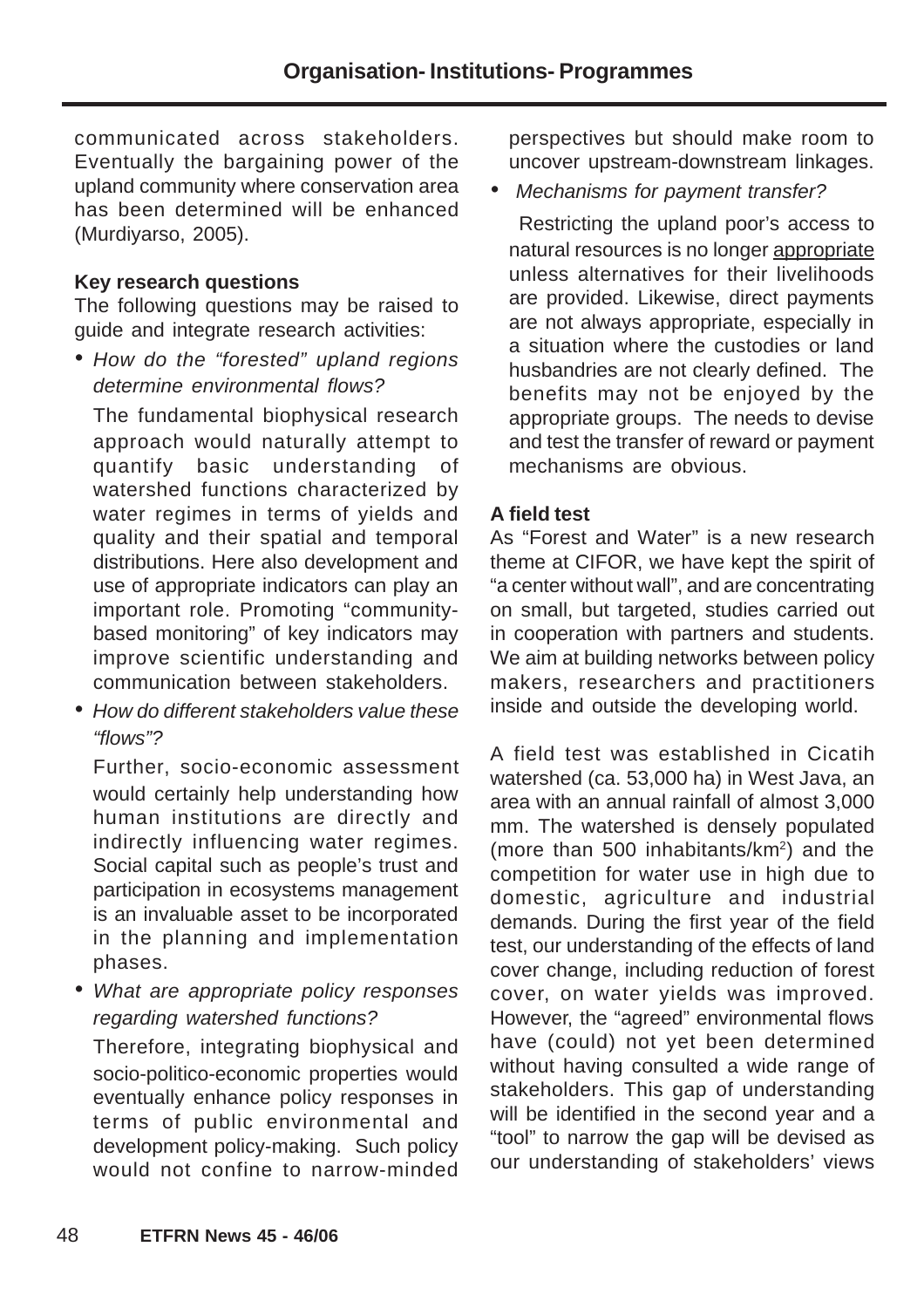on the flows is improved.

The policy response is likely to be governed by national law on Water Resource Management but local government will play a very important role as far as taxation and financial mechanisms are concerned. These issues which are related to the last two questions are scheduled for future research.

# **References**

- Bruijnzeel, L.A., Bonell, M, and Gilmour, D.A. 2005. Forest-Water-People in the Humid Tropics: An emerging view. Cambridge University Press, Cambridge.
- Calder, IR. 2003. Forests and Water Closing the gap between public and science perceptions. Stockholm Water Symposium.
- Murdiyarso, D. 2005. Water resource management policy responses to land cover change in South East Asia river basins. In: L.A. Bruijnzeel, M. Bonell, and D.A. Gilmour (eds.), Forest-Water-People in the Humid Tropics: An emerging view. Cambridge University Press, Cambridge. pp: 121-133.
- Wunder, S. 2005. Payment for environmental services: Some nuts and bolts. CIFOR Occasional Paper No. 42. CIFOR, Bogor.

Contact:

Daniel Murdiyarso and Ulrik Ilstedt

Center for International Forestry Research (CIFOR)

Jl. CIFOR, Situgede, Sindang Barang, Bogor Indonesia

Email: d.murdiyarso@cgiar.org

**RAPID HYDROLOGICAL APPRAISAL (RHA) OF POTENTIAL FOR ENVIRONMENTAL SERVICE REWARDS:** procedure and application in Lake Singkarak, West Sumatra, Indonesia

### By Meine van Noordwijk

Forest protection as part of watershed management is often (still) considered to provide downstream benefits that may well exceed the local benefits. Especially where hydro-electricity schemes derive substantial economic benefits from the continued flow of water, the concept of payments for watershed protection services has become popular. However, as other articles in this newsletter highlight, there is no shared opinion between scientists, farmers and policy makers about what these services are, how they depend on the condition of the landscape (and the amount of forest that is part of it) and how payments or rewards can be made transparent (linking reward to delivery) and robust (surviving paradigm shifts)<sup>1</sup>. To bridge the 'perception' and 'communication' gaps that are likely to exist in the way the local 'forest and water' debate has developed, a form of 'rapid appraisal' is needed to judge how far apart the potential partners in a rewards mechanism are, and to help develop a mechanism that is transparent and robust.

A recent report<sup>2</sup> presents results of such a 'rapid appraisal' during a 6-months period of the hydrological situation in the Singkarak Basin in West Sumatera (Indonesia) in the context of the development of payments for environmental services (ES) that are aimed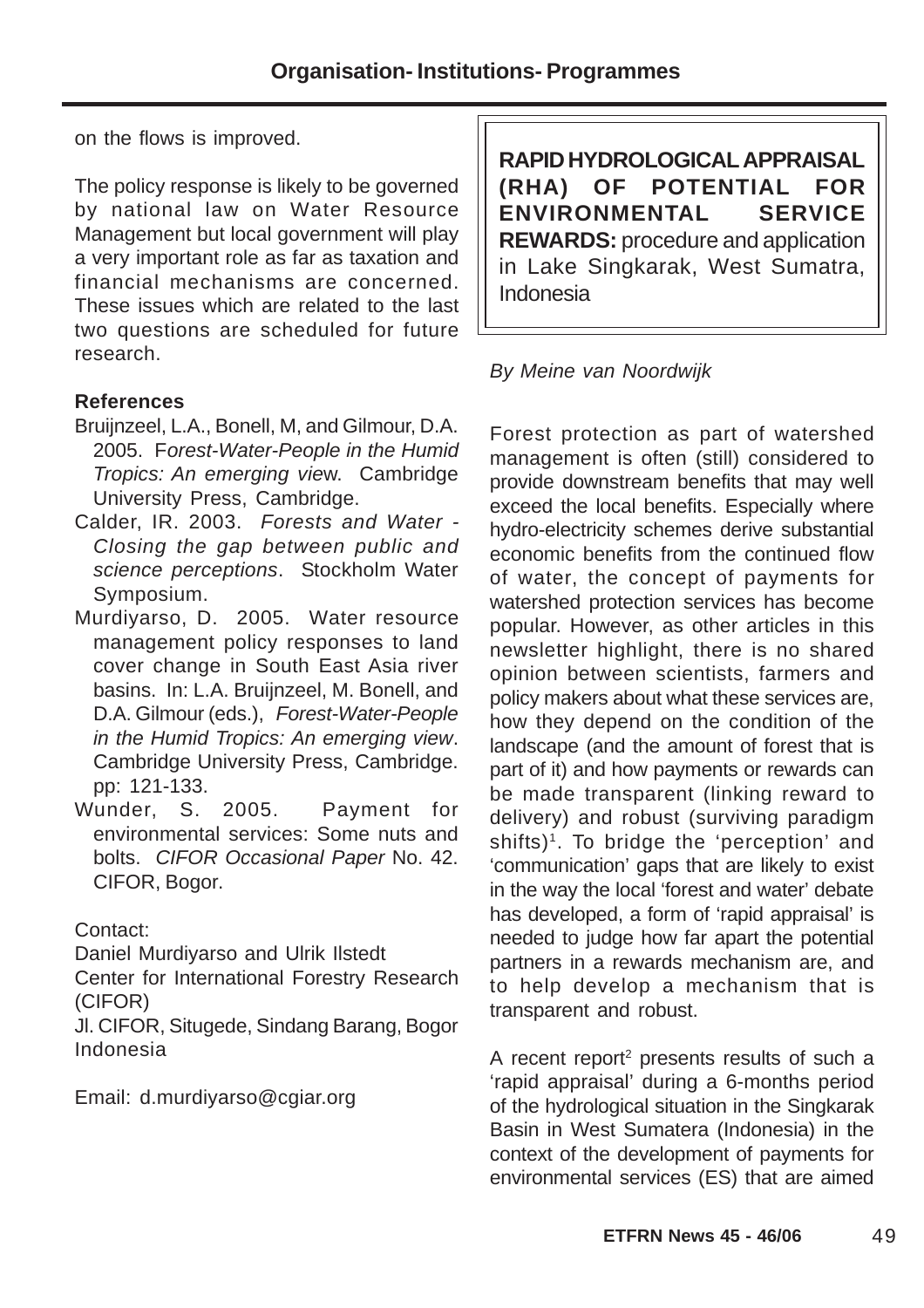at rewarding the upland poor for protection and/or rehabilitation of watershed functions. Lake Singkarak is one of six 'action research' sites of the RUPES network<sup>3.</sup>

The local government unit (Nagari) of Paningahan, almost coinciding with the most forested of the lakeside subcatchments has become an action research site for the RUPES project. The main 'issue' is the relationship between the hydro-elec-tricity project (HEPP, PLTA Singkarak), the fluctuations in the level of the lake, the water quality in the lake and the land cover of the catchment areas that contribute water to the lake. Current payments made by the PLTA to the local government can, in part, be seen as rewards for maintaining or improving environmental services.

The appraisal (with a focus on costeffectiveness) was based on five components:

- Search of the literature and web-based resources on the area and initial 'scoping' meeting with key stakeholders,
- Spatial analysis of the landscape based on remotely sensed imagery and available maps and digital data,
- Exploration of local ecological knowledge of the landscape, water movement and consequences of land use options,
- Discussions with a wide range of stakeholders and policy makers on issues of land use and hydrological functions,
- Modeling of the water balance and water use in the landscape to explore scenarios of plausible land cover change and their likely impacts on key performance indicators with the GenRiver model.

The major land cover types in the Singkarak Basin are rice fields (17%), agricultural crops (15%) and forest (15%). Rice fields occur in the lowland area, below 1000 m asl and with slopes of < 30%.

The main conclusions of the consultations are that there is broad agreement on 'objectives' such as the need to maintain a clean lake, productive landscapes on hills and irrigated plains that meet the expectations of the high population density as well as produce electricity for the provinces of West Sumatera and Riau.

There is a widely held perception that the current landscape is **not** meeting all these expectations: the PLTA is not able to provide as much electricity as was expected, the fluctuations in the level of the lake are a concern to the people surrounding the lake, the water quality of the lake is a concern, the population of the endemic fish (ikan bilih) is declining and previous efforts to rehabilitate the Imperata grassland (alang alang) in the area have not been very successful.

Much of the debate is focused on proposed solutions and especially on the relative merits of 'reforestation' and the various alternative ways to achieve 'land rehabilitation'. While for many policy makers reforestation, either using the local Pinus mer-kusii or other fast growing tree species is the main approach, villagers in Paninggahan are convinced that streams dry up in the dry season after reforestation with pine trees, while the natural forest is providing regular stream flows. The water balance model with the default parameter values for Pine tree confirmed a higher water use by canopy interception and transpiration compared to more open land-scapes, but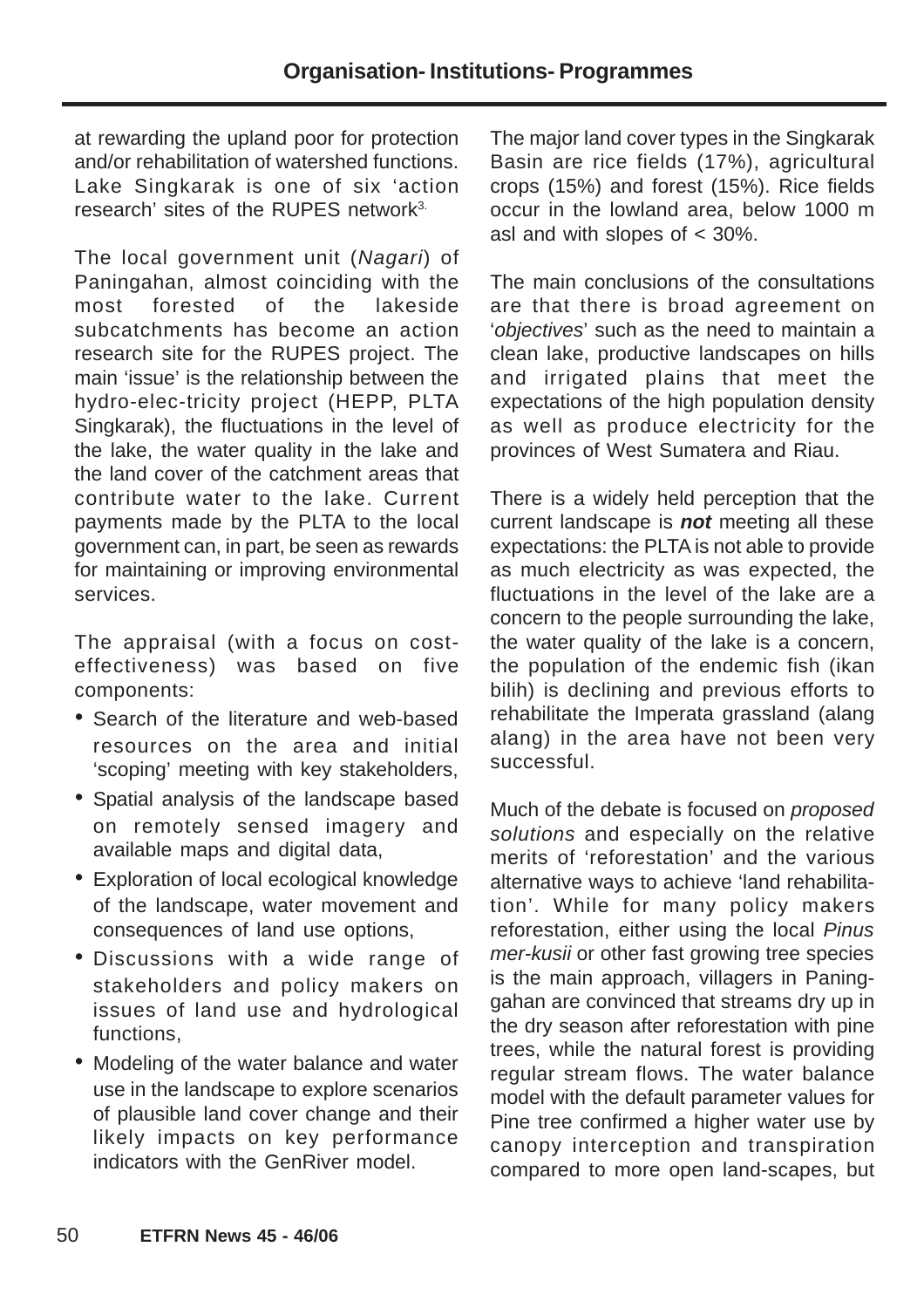no substan-tial difference with natural forest. Impacts of land cover via soil properties may need to be further tested. Further hydrological distinctions between the limestone and granite parts of the landscape are needed as well

Overall the water balance model suggested that the possible performance of the PLTA is only mildly influenced by land cover within the range of scenarios tested. Compared to the current land use mosaic an increase of 5% or a decrease of 5% of the maximum electricity production can be expected, while the variation between 'wet' and 'dry' years of the 1991-2002 period is much larger. Details of PLTA lake management matter a lot. A change in mean annual rainfall under the influence of global climate change will have a strong effect on PLTA performance. Declining water quality in the lake leading to weed infestation will offset any gains in water supply that could result from 'land degradation'. Reforestation with fast growing evergreen trees will have a mildly negative effect on water usable by the PLTA.

A basic assumption for 'payments for environmental services' is that the supply of these services does depend on activities of those 'rewarded'. For the PLTA this assumption is not supported by much evidence… Payments made by the PLTA may have various types of rationale:

- Compensation for damage caused by the HEPP project, to the farmers along the Ombilin river whose waterwheel irrigation systems are disturbed and to farmers with rice fields surrounding the lake affected by increased flooding
- Shared responsibility for maintaining the water quality in the lake as the HEPP project modified outflow rates and

increases debris accumulation

- Payments of tax to local government
- Goodwill enhancing payments to the local community
- Payments for environmental services conditional to the delivery of these services.

At this stage the evidence for the last component is relatively weak, and almost absent for the scale level of **avoided degradation** in a single nagari. Efforts of all lake-side nagari's will be needed to deal with the issues of lake water quality, while rehabilitating the other inflows to the lake need at least equal attention.

Further information:

Meine van Noordwijk,

World Agroforestry Centre (ICRAF) South East Asia.

E-mail: m.van-noordwijk@cgiar.org

#### Notes:

<sup>1</sup> Agus, F., Farida and Van Noordwijk, M. (Eds), 2004. Hydrological Impacts of Forest, Agroforestry and Upland Cropping as a Basis for Rewarding Environ-mental Service Providers in Indonesia. Proceedings of a workshop in Padang/ Singkarak, West Sumatra, Indonesia. 25-28 February 2004. ICRAF-SEA, Bogor, Indonesia <sup>2</sup> Farida, Kevin Jeanes, Dian Kurniasari, Atiek Widayati, Andree Ekadinata, Danan Prasetyo Hadi, Laxman Joshi, Desi Suyamto and Meine van Noordwijk, 2005. Rapid Hydrological Appraisal (RHA) of Singkarak Lake in the context of Rewarding Upland Poor for Environmental Services (RUPES). ICRAF Southeast Asia, Working paper 2005.

<sup>3</sup> The RUPES ('Rewarding Upland Poor for the Environmental Services they provide') consortium in which ICRAF, IFAD, IUCN, CIFOR, CI, FF, WWF and other international partners work together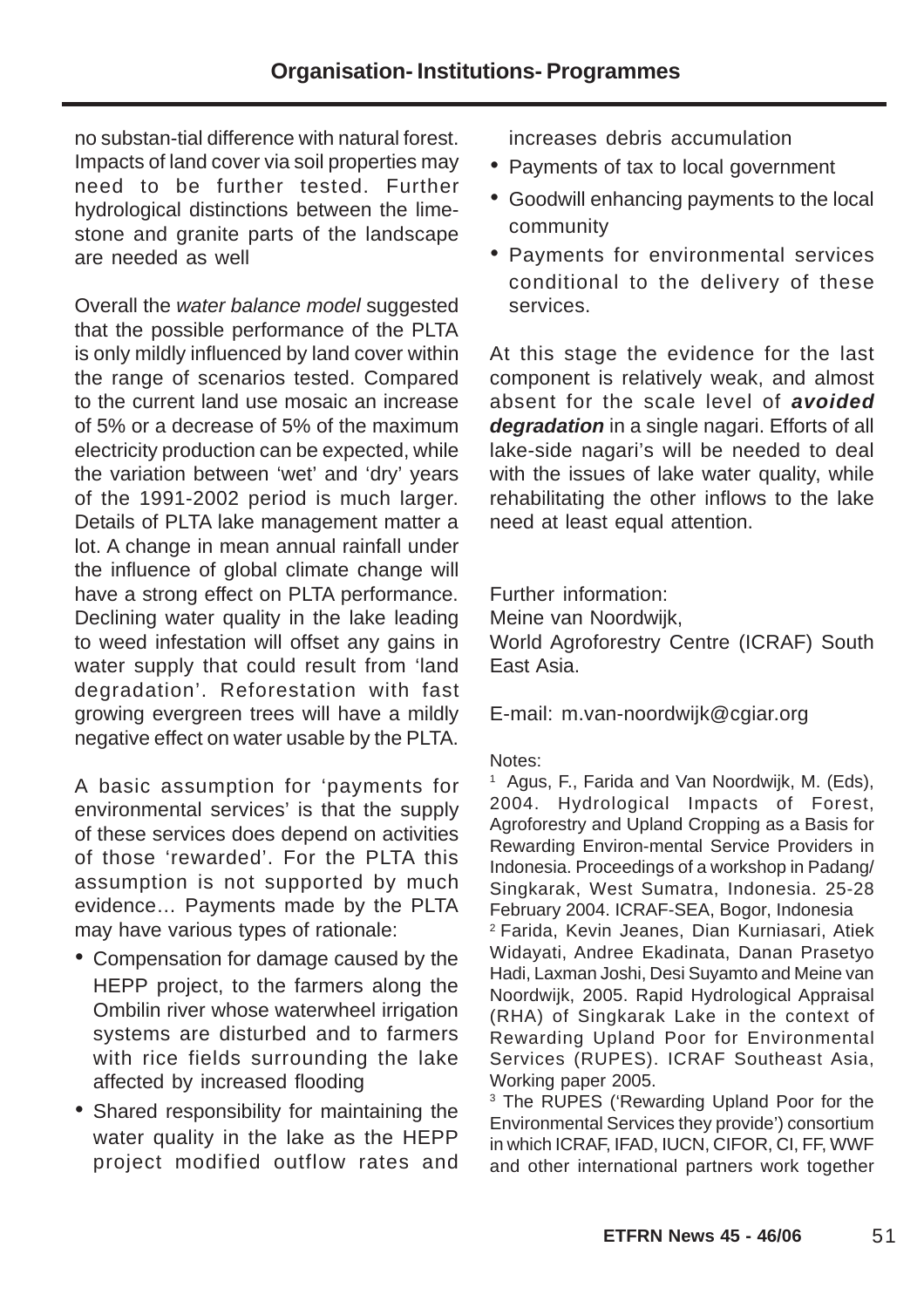with national partners in (currently) Indonesia, Philippines, Vietnam, China, Thailand, India and Nepal is supporting a network of 'action research sites' and 'national policy review' activities to facilitate such mechanisms. Specific attention is given to 'pro-poor' forms of ES reward mechanisms. Benefits to poor people can come both through the way rewards are channeled and the positive environmental impacts of the decisions they support. http://www.icraf.org/ sea/networks/rupes

**FORESTS, FLOWERS OR FLAMINGOS:** what drives the water balance of Lake Nakuru, Kenya?

# By Brent Swallow

Lake Nakuru is a very shallow alkaline lake located in Kenya's rift valley, with a surface area of 44  $km^2$  and an average depth of 2.5 meters. The Lake is fed by one permanent river (Ngosur) and four seasonal rivers (Njoro, Nderit, Makalia and Lamudhiak), with a total catchment area of  $1,800$  km<sup>2</sup>. The flamingos that give Lake Nakuru its distinctive pink shoreline are a major biodiversity and tourism resource for Kenya, with over 300,000 local and foreign holiday makers visiting the site each year. A completed fenced national park of 90 km2 surrounds Lake Nakuru, providing a habitat to a number of threatened species, including the Black Rhino. Since 1990 the lake has been designated a Ramsar wetland of international importance. However, the lake is threatened by inflows from a number of pollutants and the level of the lake fluctuates: when it is low the flamingos move elsewhere, leading to less tourists. One possible cause of the degradation of the lake waters is the largescale conversion of forest lands in the catchment, particularly in the eastern Mau forest that forms the headwaters of the Njoro River. The River Njoro flows over 60 kilometres from the eastern slopes of the eastern Mau forest to Lake Nakuru. Its catchment measures approximately 280 km<sup>2</sup> and has a population of over 300,000 people, including 30,000 who live in Njoro town and 240,000 who live in Nakuru town, including Egerton University and a growing horticultural industry. Given the general debate on 'forest and water', the recent forest conversion in the Mau forest is held responsible for, or expected to result in, a loss of flamingo-based income. Should the park pay for forest conservation?

Land use and forest cover have also changed dramatically in this catchment. It has been estimated that between 1969 and 2004, the percentage of cultivated land in the upper catchment area increased from 13% to 70%, while a corresponding fall in woodland and grassland cover of 87% to 30%. Major changes in hydrology have been noted: the Njoro River has become seasonal instead of permanent and major boreholes have dried up. Annual rainfall in the 1980's and 1990's has been about 10% below the preceding decades, with shifts in the monthly pattern. Water abstraction for flower production is increasing around Lake Nakuru, as the export industry has exploited all water and land resources accessible at the nearby Lake Naivasha.

Nakuru is an '**endorheic**' system, as there is no outflow from the lake and in the long run all rainfall is lost by evapotranspiration in the catchment area. The lake is only a temporary storage, bridging between relatively wet and relatively dry periods. Increased demand for water in the middle reaches of the streams and forest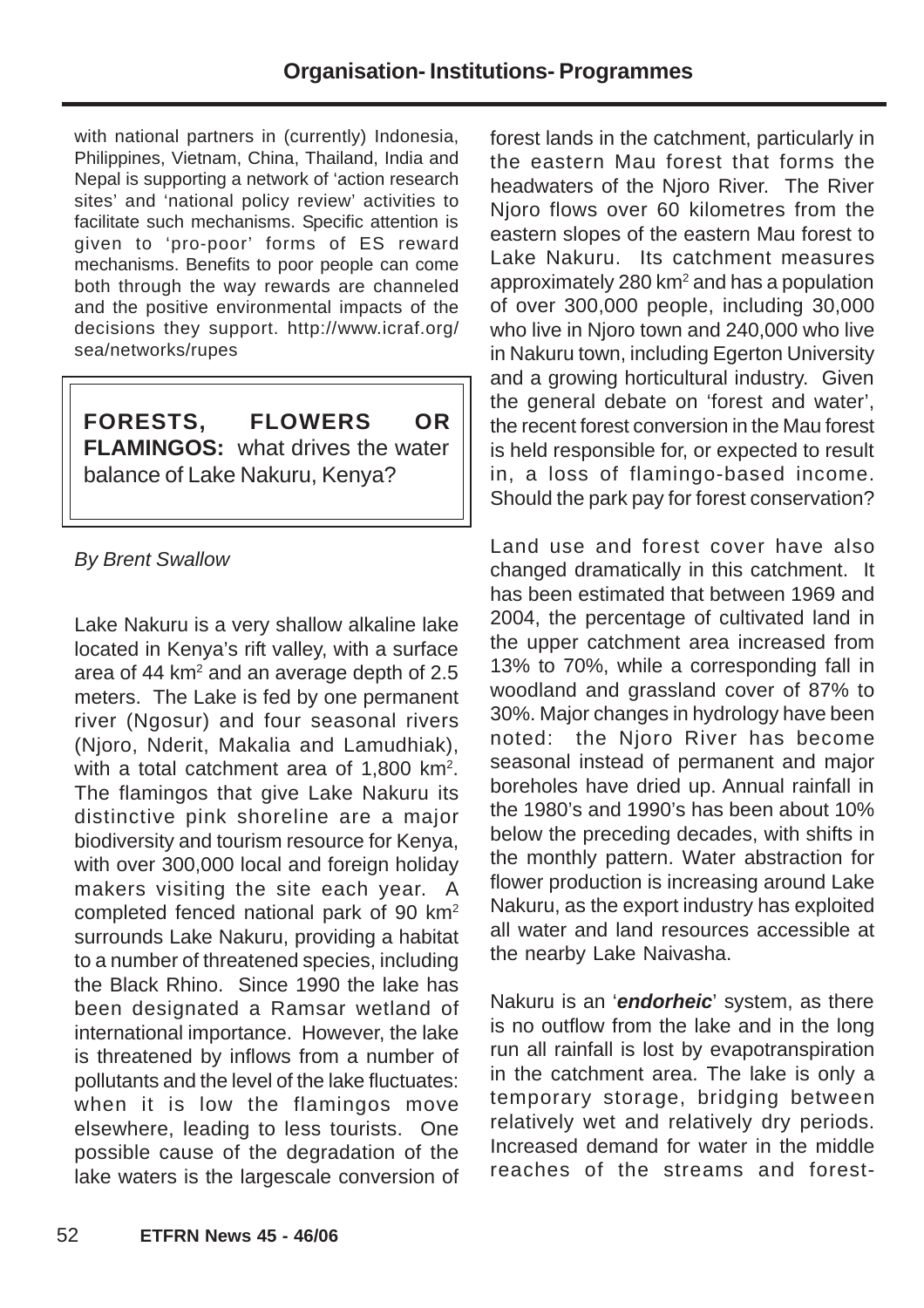dependent people in the upper reach in the Mau forest will directly influence the level of the lake.

No consistent water balance has been constructed that accounts for variations in inflow to the lake and the resulting lake levels, flamingo numbers and tourist income. The SUMAWA-CRSP (Sustainable Management of Watersheds Collaborative Research Support Project, co-led by Egerton University and the University of Wyoming) was initiated in 2002 to address this situation in the Njoro catchment, especially to demonstrate improved and integrated management of water and environmental resources in the Njoro catchment through local participation and action supported by scientific information and analysis. To date the project has provided scientific analyses but has not been able yet to move beyond differences in perceptions between stakeholders of possible solutions. The team at Egerton University and the World Agroforestry Centre (ICRAF) hope to start a new project on communication and perception gaps. A 'rapid hydrological appraisal' (see article on Lake Singkarak, Indonesia) is expected to clarify the various perceptions and to help obtain a shared understanding of the role of forests, rainfall and flower production in the provision of water to the lake and its flamingos.

Further information: Brent Swallow World Agroforestry Centre (ICRAF), PO Box 30677 Nairobi,Kenya

E-mail: B.Swallow@cgiar.org

SUMAWA-CRSP project at Egerton University: Dr. Francis Lelo and Dr. Maina Gichaba, Egerton University, Nakuru, Kenya. http://www.sumawa.org.

Ramsar Wetlands Database: http://www.wetlands.org/RDB/Ramsar\_Dir/ Kenya/ke001D02.htm

LakeNet Directory of World Lakes: http://www.worldlakes.org/ lakedetails.asp?lakeid=8383

# **FOSTERING WATERSHED GOVERNANCE IN VISAYAS, PHILIPPINES**

### By Rowena Soriaga

The Philippines was one of the first nations in Asia to enact policies decentralizing management authority over some natural resources to local governments. The Local Government Code of 1991 authorizes municipal governments to develop land use plans and levy fines to protect and manage resources. Also, community forest management has been adopted as a national strategy for sustainable forest management.

Water is a resource that needs to be managed by natural rather than political units. Unlike in many mainland countries, the watersheds on the islands in the Philippines do not face national boundary issues. Especially in the Visayas islands (central Philippines) the small sizes of watersheds allow local people to observe their watershed from the mountains to the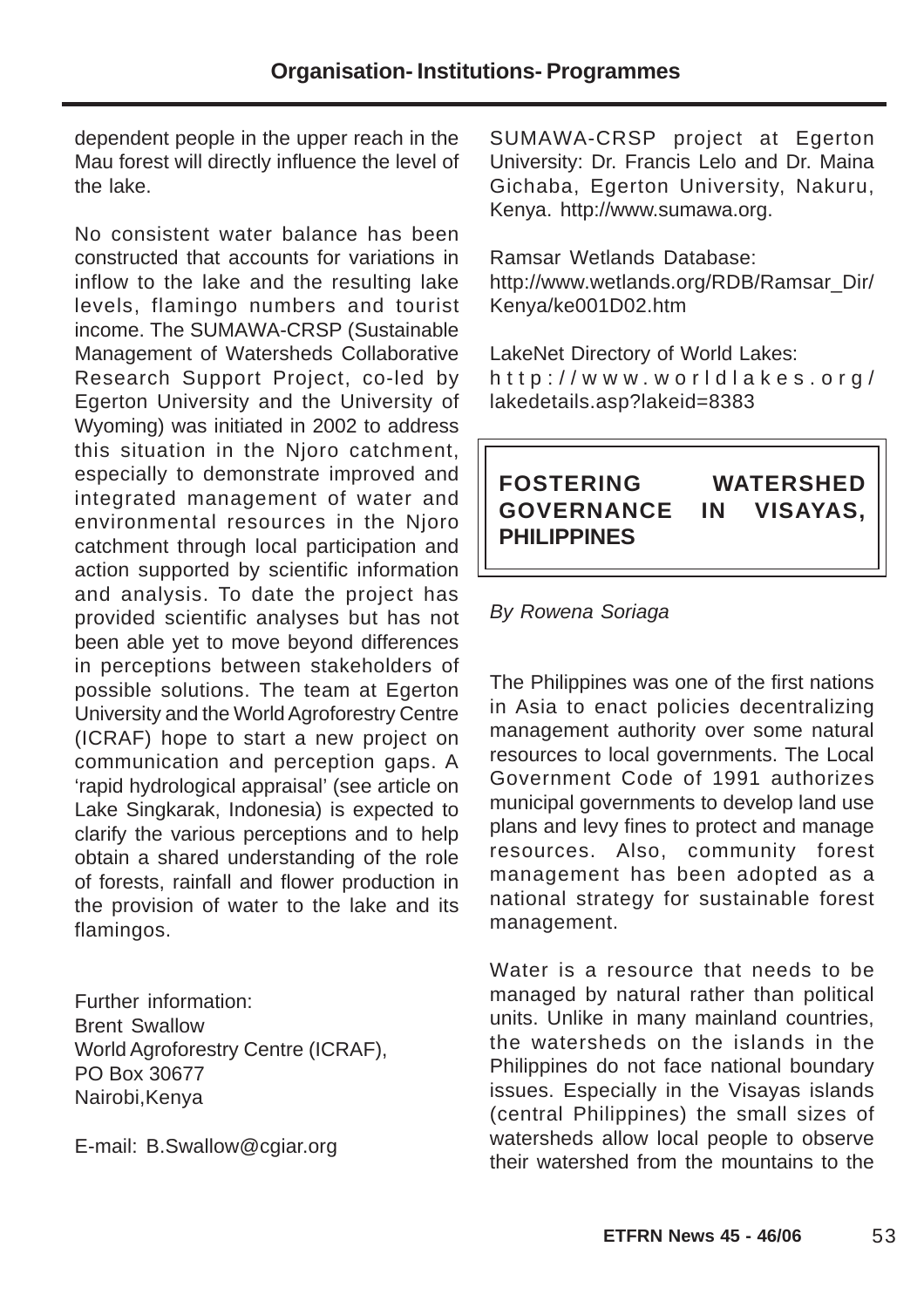coast, perceive it as a possible unit of management and discuss concerns and options for its resource base. Municipal governments have started to develop land use plans and enact ordinances for natural resource management, but much should still be done to harmonize plans and policies within and between municipalities as well as with national initiatives.

The Visayas region includes six main islands covering 5.6 million hectares administered by 16 provincial governments. The Visayas have a porous, predominantly limestone base with occasional volcanic intrusions, so the soils are poorly suited to wetland rice and have limited water retention and capacity for sedentary cultivation. Poor soils, lack of available water, and steep slopes in many parts of the Visayas have made it necessary for people to grow a dryland crop as their staple. The eastern islands, Samar and Leyte, are greatly affected by typhoons and lack of a dry season, and have the highest forest cover. The central islands, Bohol and Cebu, under Vitex parviflora forests in past centuries, have much lower rainfall and a dry season. The western islands, Panay and Negros, have a long dry season and large grassland areas, sugar plantations and commercial crops. Visayas is the major region for mangrove and nipa palms (Nipa fruticans) in the Philippines, and has extensive coral reefs.

There are several watershed studies and management initiatives in the Philippines, but often the sites selected are in 'proclaimed' watersheds, areas seen by government as critical to the national interest –where the watershed has major infrastructure downstream. 'Local' watersheds -that do not necessarily figure

in the national development agenda, but are critical to local sustainability– have hardly been studied.

Maasin and Carood are two typical degraded watersheds in the Visayas. Maasin (6 378 ha, parts of three mucicipalities) on Panay Island is the headwaters of the Tigum-Aganan watershed, with Iloilo City at the Jaro river mouth. Government proclaimed it as a critical watershed in 1923, put up a perimeter fence and got people to vacate the area. In contrast, Carood –the fifth largest watershed on Bohol Island, 20 472 ha in six municipalities–, is not known as a watershed. It is not seen to have any important resource that can be shared with a larger population in society, being mainly agricultural without major economic activities, with coastal fishing towns along Cogtong Bay near the river mouth.

After centuries of centralized natural resource management, the transition to stakeholder engagement in Maasin and Carood presents several major challenges: 1 The term 'watershed' evokes fear and insecurity in upland dwellers because government has traditionally used it in proclamations restricting resource access to an area by social exclusion and community displacement. Both Maasin and Carood have gone through a long history of conflict and resistance if not rebellion in parallel with town development and trade since the 1800s. Communities in such places have experienced tenure insecurity, dislocation, impoverishment and landscape degradation for generations. Many people and some local governments believed that an area cannot be called a watershed unless declared as such by the forest department.The communities now are the intended beneficiaries of the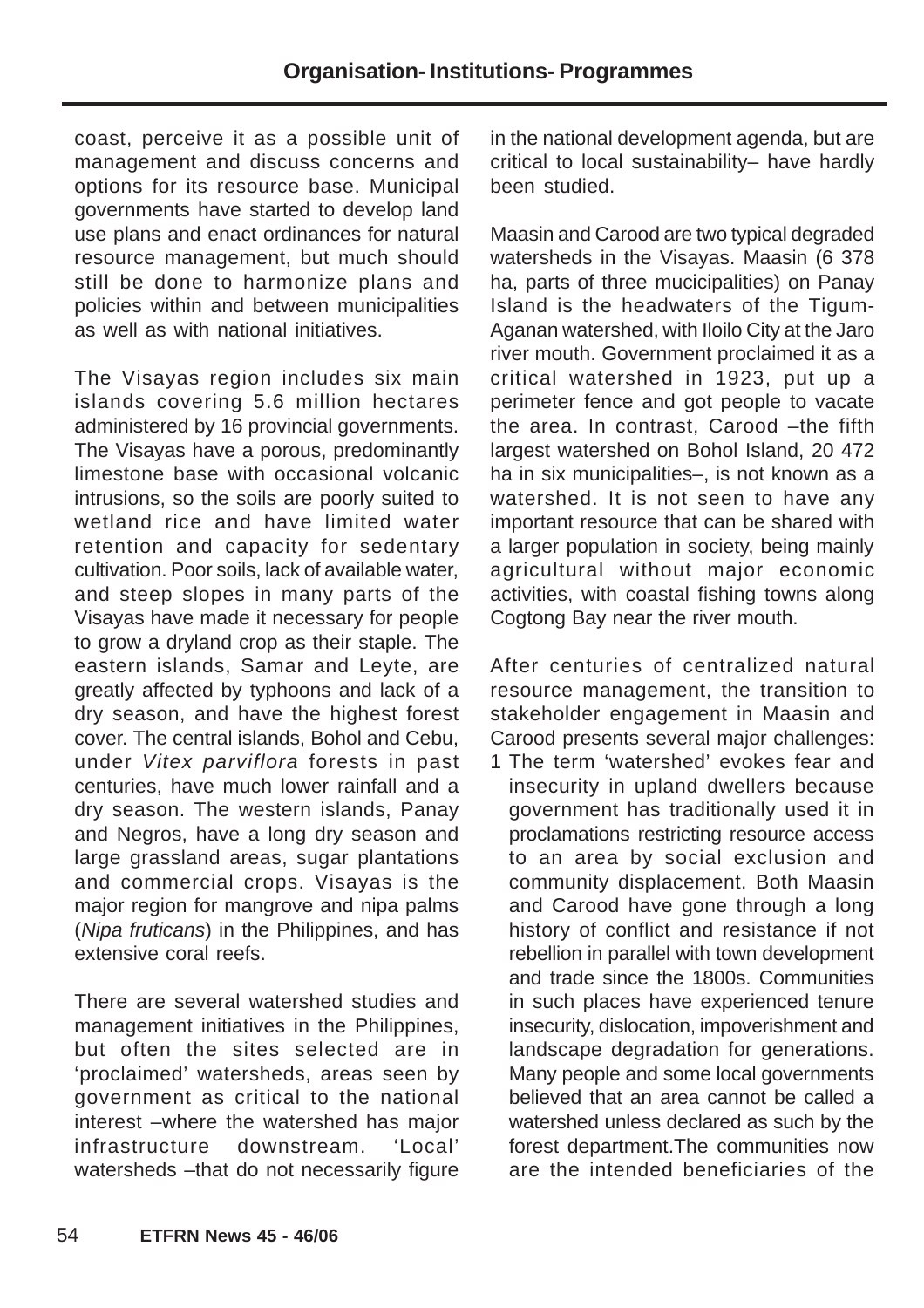national policy on CBFM.

- 2 Marginal upland areas belong to the lowest-income municipalities in the Philippines, inadequately reached by basic education, health and water services. It is difficult for local governments with such limited resources to look beyond their administrative boundaries and economic considerations when planning land use.
- 3 Reforestation has been the automatic response to enhancing watershed functions, but it remained unclear whether reforestation of barren areas was for production or for conservation. Agroforestry and natural regeneration have yet to figure more broadly in management discussions. With the policies on decentralization and community forest management in place, the main issues are no longer rights and tenure security (except for areas with tenure overlaps) but rather implementation responsibilities and management capacities.

These are some of the challenges being worked out by stakeholders in Carood and Maasin. Carood has an informal working group composed of mayors, planning officers, agriculturists, local legislators, academics, village heads, people's organizations, provincial government and line agency representatives. They have been getting together for the past four years and recently sought formal recognition from the provincial governor. Maasin has a federation of upland farmers who found new vitality in their management when a CBFM Agreement was awarded to them in 2002.

Important changes are taking place in the way people perceive their responsibilities and roles in resource management. Dealing with governance in a watershed context is helping stakeholders situate

concerns over their resource base within land-water relations. With the increasing sense that declining ecological services somehow impact on local livelihoods comes a greater recognition of the need to find ways to stabilize local environments within available human and financial resources. This is providing the basis for a broader appreciation of how policy decisions, program actions and management practices impact on land use and the local economy. The working group and the federation are serving as a mechanism for broadening participation, improving transparency, and fostering accountability beyond administrative boundaries. The plight of people in remote upper catchments becomes more easily understood in political centers, often located downstream, when it is linked with water and livelihood. This growing understanding is enabling communities to take action and engage local governments in pooling and managing their resources to reverse the decline of their watersheds. Fostering watershed governance holds promise of de-politicizing land use decisions and improving harmony among land use plans in a way that contributes to the improvement of ecological services.

The stories of Carood and Maasin have been captured in Communities in Watershed Governance in Visayas, produced as part of the publication series on Community Forest Management Trends in Southeast Asia supported by the EU Tropical Forest Budget Line. The network report illustrates how meaningful interactions between concerned communities and local governments can foster watershed governance for terrestrial and aquatic resource use and protection.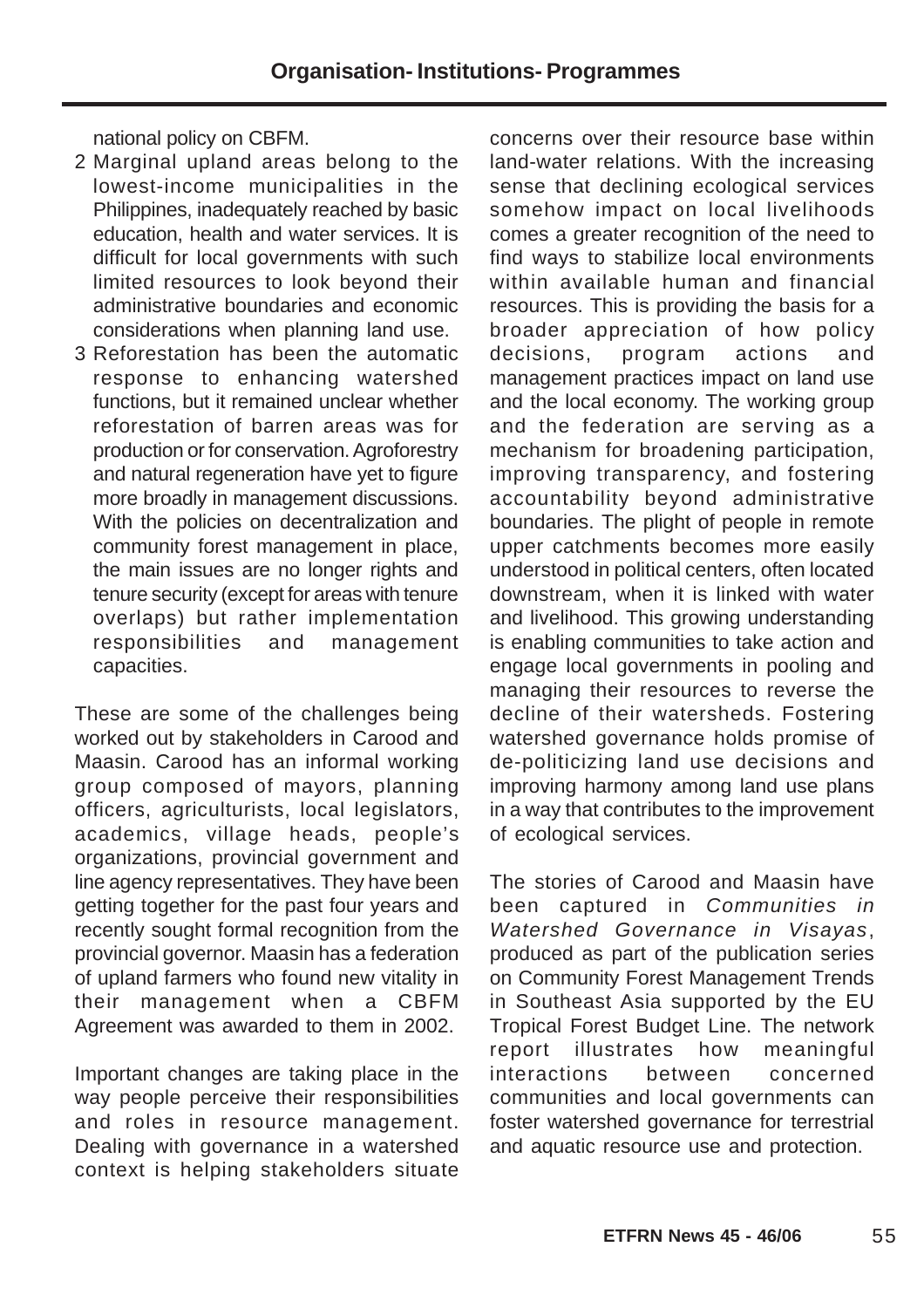Contact information: Rowena Soriaga Asia Forest Network 2/F Gallares Main Bldg. Galler Court Tagbilaran City 6300, Bohol **Philippines** 

E-mail: afn@asiaforestnetwork.org Website: http://www.asiaforestnetwork.org

# **LANDSCAPE WATER MANAGEMENT IN THE MEDITERRANEAN: EXPERIENCE OF THE WASAMED PROJECT**

By C. Bogliotti, N. Lamaddalena, and A. **Scardigno** 

In Mediterranean landscapes water is a scarce resource which requires careful management of supply and demand. The WASAMED (Water Saving in Mediterranean Agriculture) project funded by the EU has explored options of managing water in arid and semi-arid area conditions. The Mediterranean basin is a very complex system due to its high diversity (environmental, economic and societal) throughout the Northern and Southern regions and the Middle-East countries. Water scarcity is a very complex issue, which is presently at the forefront of discussions on global sustainability and food security. The current pattern of water resources management in the Southern Mediterranean region is not sustainable and is dramatically affecting all dimensions of life. All this is a constraint for the future development of the entire basin and for Europe. During the last decades research and policies in the water sector have been

very much oriented to the **supply** side in exploring new water resources to meet the increasing demand, in assessing water related natural hazards (drought and floods) and in monitoring water quality to protect the functional and structural characteristics of the ecosystem. Less research and policy analysis has addressed the **demand** side of integrated and sustainable management of the limited water resources, and the concepts of efficiency and performance in water management. However, the Mediterranean heritage includes considerable knowledge on the use of productive landscapes with limited water resources. There is not much that trees and forests can do to increase supply of water, so the key is in adjusting demand.

Water saving is an important water management option in scarce resource conditions. Although the concept of "water saving" is also extended to the civil and industrial sectors, in the Mediterranean context the management of limited water resources is strictly related to agriculture. The latter is considered to be the major cause of pressure on quality and quantity of natural water bodies. In relation to agricultural water management, existing research and experience provide information on local small- to medium-scale projects and assessment of different water saving opportunities such as: to improve water efficiency through agronomy, physiology, plant breeding and soil management; to ameliorate irrigation system performance; to provide incentives for use of unconventional water sources through experimentation on the re-use of recycled urban water, saline water, groundwater, drainage water and runoff water; to promote participatory approaches and socio-economic analysis.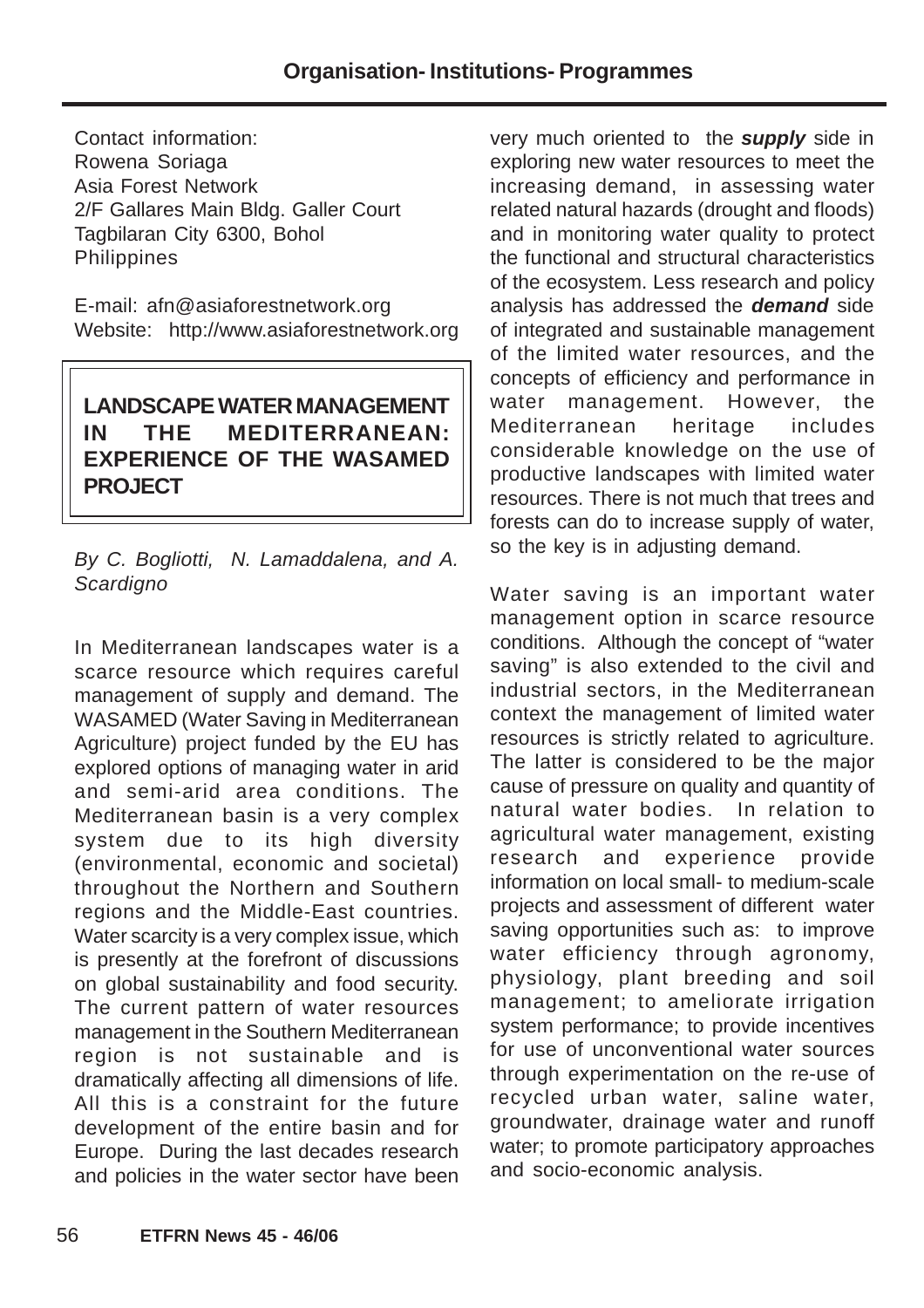Regardless of the type of water saving pathways, there is a clear need for more integrated efforts in water saving. The Mediterranean domain has few rivers and very few cross-border ones, but there still are cross-border issues in water management. Supported by national institutions and both regional and international organizations an integrated water resources management should focus on the following points: establishment and application of water management policies coherent with the emerging need of ensuring sustainable development; developing coherent national policies and regional strategies; improving public and private awareness and the efficiency of public administration at the local and central level; overseeing the promotion and enforcement of national legislation and guidelines for practices; appraising water saving actions from the point of view of the public health, socio-economics, environment; setting new and more coherent water pricing mechanisms. The participation of key stakeholders and appropriate incentive or income generating water saving is necessary to ensure the sustainability of the regional water management. Unfortunately, water management interventions (research, policies, methodologies, information, etc.) are fragmented in the Mediterranean, due to the difficulties of networking and communication among partners of the different countries.

#### **WASAMED**

The WASAMED project incorporates all these issues in its various work packages and intends to constitute a tool and a contribution to reduce pressure on natural waters through an improved and

sustainable balance between water demand and water supply. It is a practical Mediterranean dialogue aiming to identify and share common objectives, approaches and strategies to integrate, technical and non-technical water saving options. The Network is built on a wide participatory base. It has a relevant critical mass of partners in terms of "category", "profile" and "provenience" (20 research institutions, 11 decision-policy making institutions, 11 end-users) for a total of 42 Partners coming from 16 Mediterranean Countries (Algeria, Cyprus, Egypt, Germany, Greece, Italy, Jordan, Lebanon, Malta, Morocco, Palestine, Portugal, Spain, Tunisia, Turkey, Syria) (see also http:// wasamed.iamb.it for the efforts of intradiscipline and intra-sector integration). Further, it is worth mentioning that the identification of alternative water saving options/strategies is pursued under the wide range of agro-climatic, technical and socio-economic conditions prevailing in the Mediterranean Region and in the context of different long-term socio-economic and climatic scenarios. Social, economical and environmental "costs" and "benefits" of such water saving options/strategies are evaluated in order to shape them out into policy guidelines. WASAMED is expected to give strong visibility to the work done within the Region (capitalizing on the existing knowledge); to build a comprehensive reference framework to address water saving under the different perspectives (…physical, biological, social, economical, environmental, …); to account for the aspects of scale (spatial and temporal); to reconcile the "site-specific" and "regional" dimensions of "water saving"; to handle "complexity".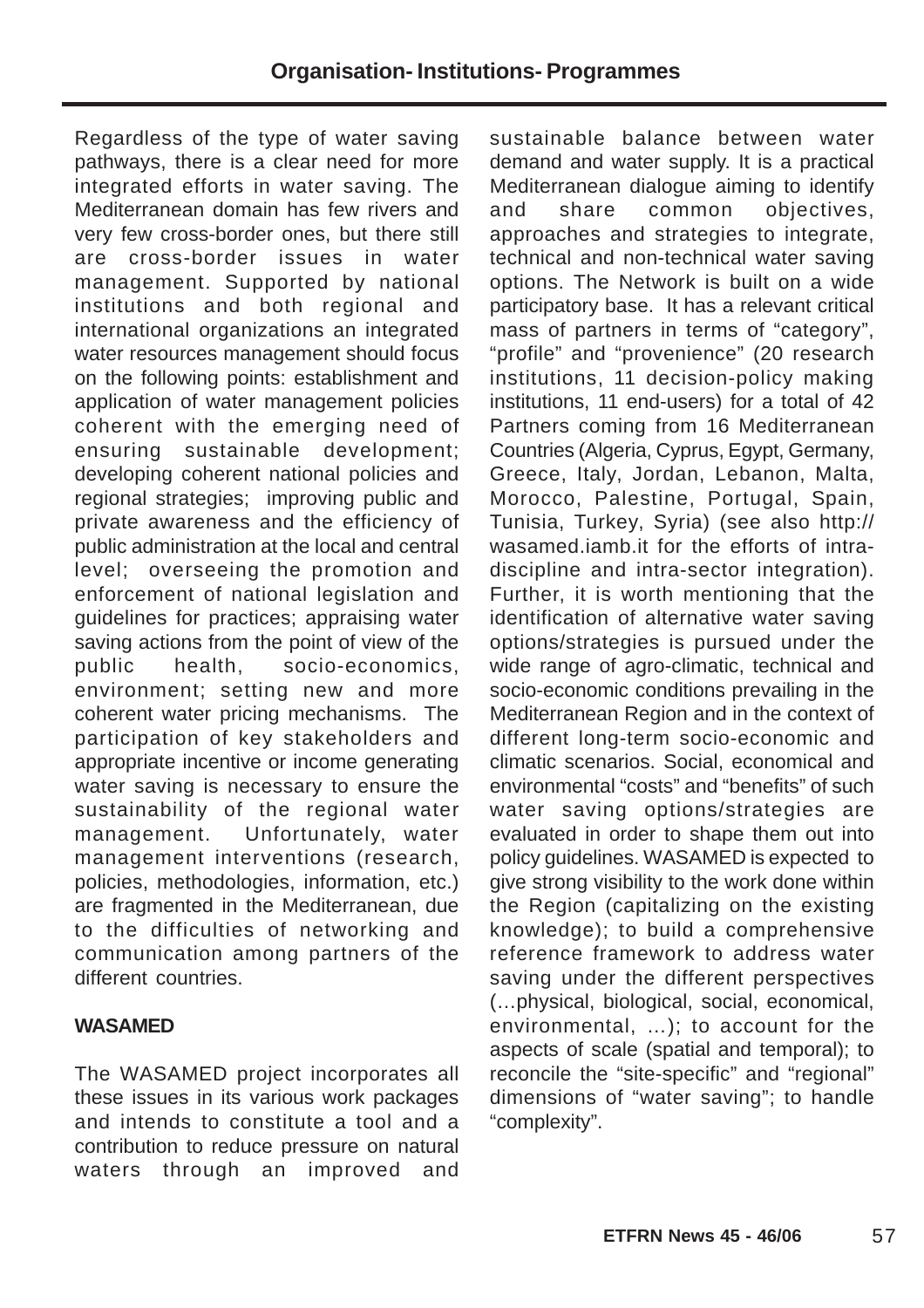#### **First results**

During the workshops held so far, an interesting effort has been made by all partners to reach a consensus on goals and indicators to be used to assess the contributions that the different technical and non-technical water saving strategies and options can give to enhance the general objective of a sustainable water saving in Mediterranean agriculture. Wasamed partners agree that widespread adoption of participatory irrigation management, an improvement in the irrigation system performance and a spreading of non conventional water use can exercise an effective positive impact on sustainable water saving through: the reduction of conflict on resources; the improvement in the stakeholders' participation and local empowerment and awareness; the improvement of resource productivity; the introduction of more transparent mechanism of cost benefit sharing. At the same time some of these factors, such as the identification of a new model of governance and the adoption of new water pricing policies, are considered as more critical issues for achieving a sustainable water saving in Mediterranean agriculture. The key to landscape scale water management is thus on the demand side, adjusting to and accepting the uncertainties of supply.

For more information, contact: Alessandra Scardigno CIHEAM-IAM.B Mediterranean Agronomic Institute of Bari Via Ceglie, 9 70010 VALENZANO (BARI) Italy

E-mail: scardigno@iamb.it

**GLOBAL CHANGE, URBANIZATION AND NATURAL RESOURCE MANAGEMENT IN WESTERN MEXICO**

By Gerritsen, P.R.W., C. Ortiz, J.-C. Bolay, S. Hostettler, L. M. Martinez, E. Santana, S. Graf and S. Garcia

Studying the local effects of global change has become increasingly relevant as the world's socio-environmental problems continue to grow. Moreover, the need for a multi-disciplinary perspective has become generally accepted.

In October 2002, a transdisciplinary research project was initiated to understand and develop strategies to mitigate the effects of global change on the livelihoods of people living in the Ayuquila watershed in western Mexico. This project was a collaboration between the Department of Ecology and Natural Resources-IMECBIO of the University of Guadalajara, Mexico and the Laboratory of Urban Sociology of the Federal Institute of Technology in Lausanne (EPFL), Switzerland. It is part of the research activities on social practices and empowerment in urban societies of the international research program of the Swiss National Centre of Competence in Research - North South (NCCR North-South). In Mexico, it is part of a local initiative to implement a sustainable regional development approach in the Ayuquila watershed that has been on-going for over a decade (Martínez et al., 2002).

The project contributes to the local initiative by implementing applied sociological and ecological action research, focussing on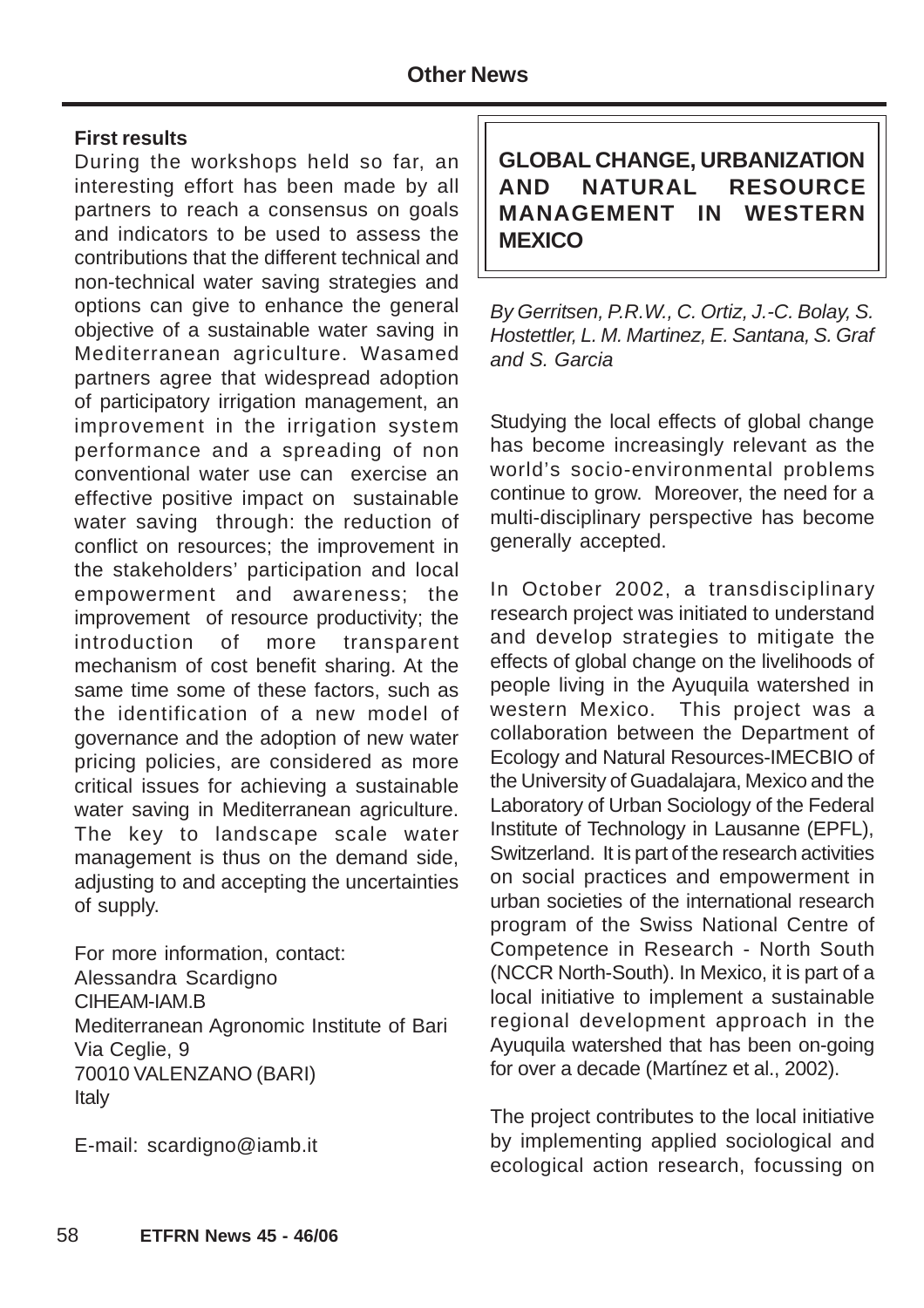urbanization and natural resource management. The project is innovative as it is explicitly developing an integrated ruralurban research approach focusing on the perceptions and strategies of local actors towards urbanization and natural resource management.

#### **Urbanization, Natural Resources and Watershed Management**

With the process of urbanization, we refer to the very rapid growth of urban settlements in developing countries with its spatial, material, social, ecological and economic impact (Bolay, et al., 2000). This impact consists of unplanned extension of built territories, fragmentation of spaces following social characteristics, informality of economic activities, a lack of basic infrastructure and service distribution, and, more generally, changing social practices. In turn, this may lead to a reconfiguration of rural-urban interactions with their economic, ecological, political and social dimensions (Tacoli, 1998). The overall effects of these changes in rural and urban use and management of natural resources within a given institutional context is of special interest in the Ayuquila watershed. Since the early 1990s, attempts were made to conserve the ecosytem, by involving, amongst others, both intermediate cities and rural communities within the watershed; a multi-level stakeholder approach was considered essential. The ongoing analysis of various decision-making platforms on natural resource management is of particular interest, as they appear to play a key role in the development and implementation of sustainable regional development strategies.

#### **The Ayuquila Watershed**

The Ayuquila watershed is one of the 43

most important watersheds in Mexico, because of its biodiversity, drinking water production, irrigation surface and the presence of the Sierra de Manantlán Biosphere Reserve (IMECBIO, 2000).

The watershed is home to several mediumsized towns and a large number of rural communities. In addition to water demands of irrigated agriculture, the towns also require increasing amounts of water, and they are responsible for increasing water pollution due to the absence of water treatment plants. This trend strongly affects the surrounding rural communities who depend directly on the natural resource base. This constitutes one of the most obvious negative urban-rural interactions in the study area. On the other hand, the towns provide economic opportunities, better education and health services.

Rural areas represent a cultural richness, due to both the presence of indigenous groups and rural communities each with their own traditions and the isolated and dispersed nature of many settlements. In general, conditions of poverty and marginalization prevail in rural areas. Maize cultivation continues to be important, but market prices have been low during the last decades. Other important crops include sugarcane, chili peppers, agaves (for the mezcal and tequila production), and tomatoes. Except for sugarcane, the crops are mainly grown for export. Cattle breeding has become more important since the 1970s and is considered today as one of the more important driving force of land-use change in the watershed (ibid.).

#### **State of the Art**

The current research project has produced new information contributing to a better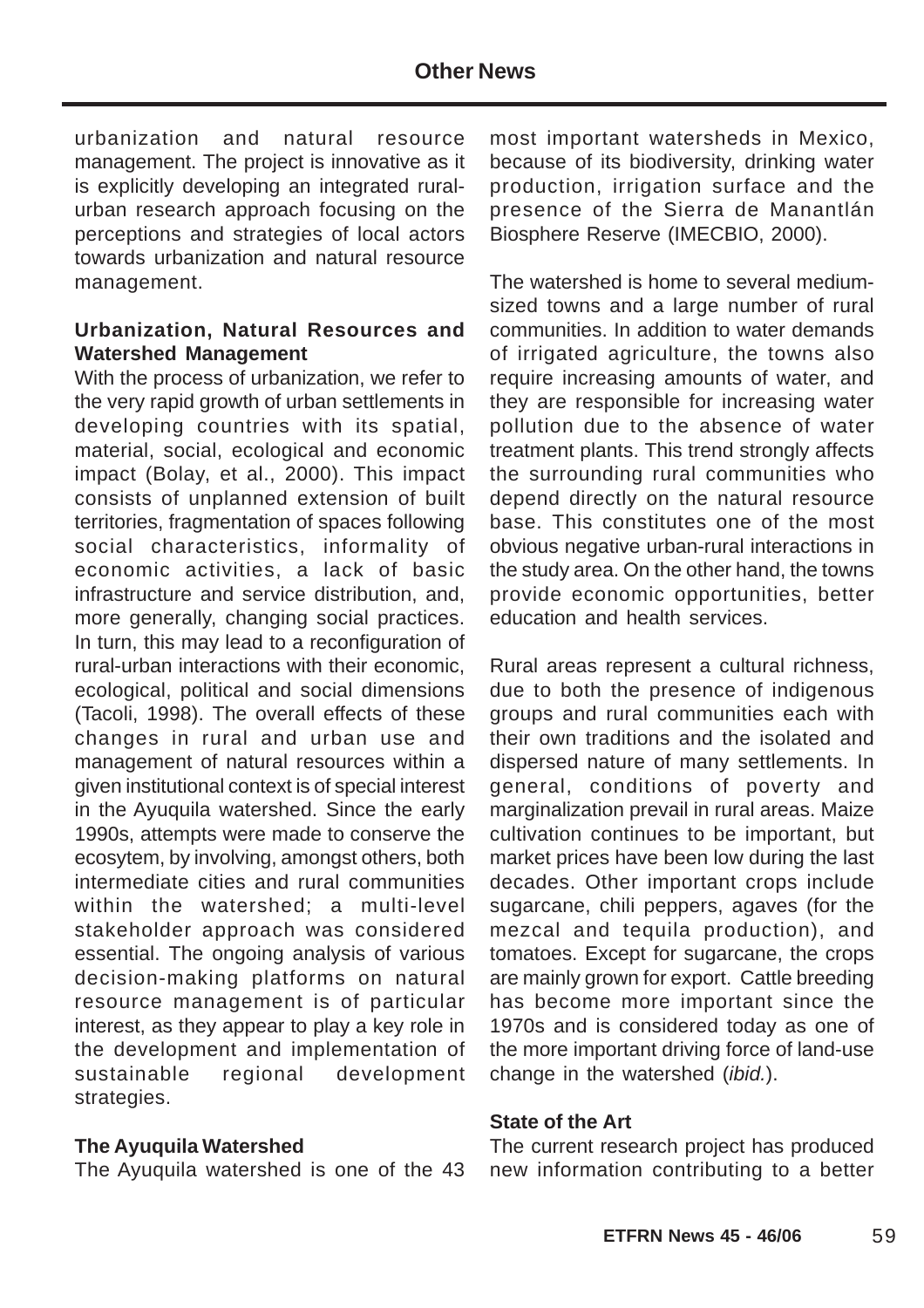understanding of rural-urban interactions in the context of global change. Mitigation strategies will be developed in order to strengthen the ongoing watershed and natural resource management activities at the regional and municipal level.

So far, results suggest that globalization is a very advanced process in the study area, profoundly affecting urban and rural livelihood strategies and urban-rural interactions. Nonetheless, a number of new strategies can be identified to counteract the negative effects of globalization. Organic agriculture plays a key role in most of these new strategies. Despite the influence of globalization, the region is very heterogeneous regarding the different livelihood strategies. Broadly speaking, the municipalities can be divided into three groups according to the degree of urbanization: predominantly urbanised, intermediate and marginalised municipalities. Information on the types of livelihoods and the municipalities are valuable inputs for the design of new strategies for regional sustainable development. However, these strategies will only become relevant, when they are accepted into the on-going action agenda of the local Ayuquila watershed initiative.

#### **References**

- Bolay, J.-C., Y. Pedrazzini , and A. Rabinovich (2000). Quel sens au "développement durable dans l'urbanisation du tiersmonde? In Développements et coopération. Les annales de la recherche urbaine n° 86, Paris.
- IMECBIO (Instituto Manantlán de Ecología y Conservación de la Biodiversidad) (2000b).Programa de desarrollo regional sustentable, región Manantlán, México. Mexico-City: SEMARNAP, INE.
- Martínez R., L.M., E. Santana C. and S. Graf. M. (2002) Una visión del manejo integrado de cuencas. Curso Manejo Integrado de Ecosistemas. Colegio de Posgraduados. Montecillos, Mexico. 25 Febrero – 1 Marzo.
- Tacoli, C. (1998). Bridging the divide: ruralurban interactions and livelihood strategies. Gatekeeper Series no. 77.

For further Information: Dr. Peter R.W. Gerritsen Department of Ecology and Natural Resources (DERN) – IMECBIO University of Guadalajara P.O. Box 64 48900 Autlán, Jalisco, **Mexico** 

E-mail: petergerritsen@cucsur.udg.mx

# **FARMS OR FOREST: CONSERVATION OF THE PANAMANIAN WATERSHED, A BULADA SUB-BASIN STUDY**

By Eric E. Flores De G.

The Panama Canal represents huge economic interests, but every ship that passes through the locks costs water. The water supply to the canal in dry periods can no longer keep up with increased demand for transport.

One of the main priorities of Panamanian Environmental Law (ANAM, 1998) is the protection, conservation and management of upland watersheds. The goal is to maintain the natural water resources for future generations. To fulfill this goal,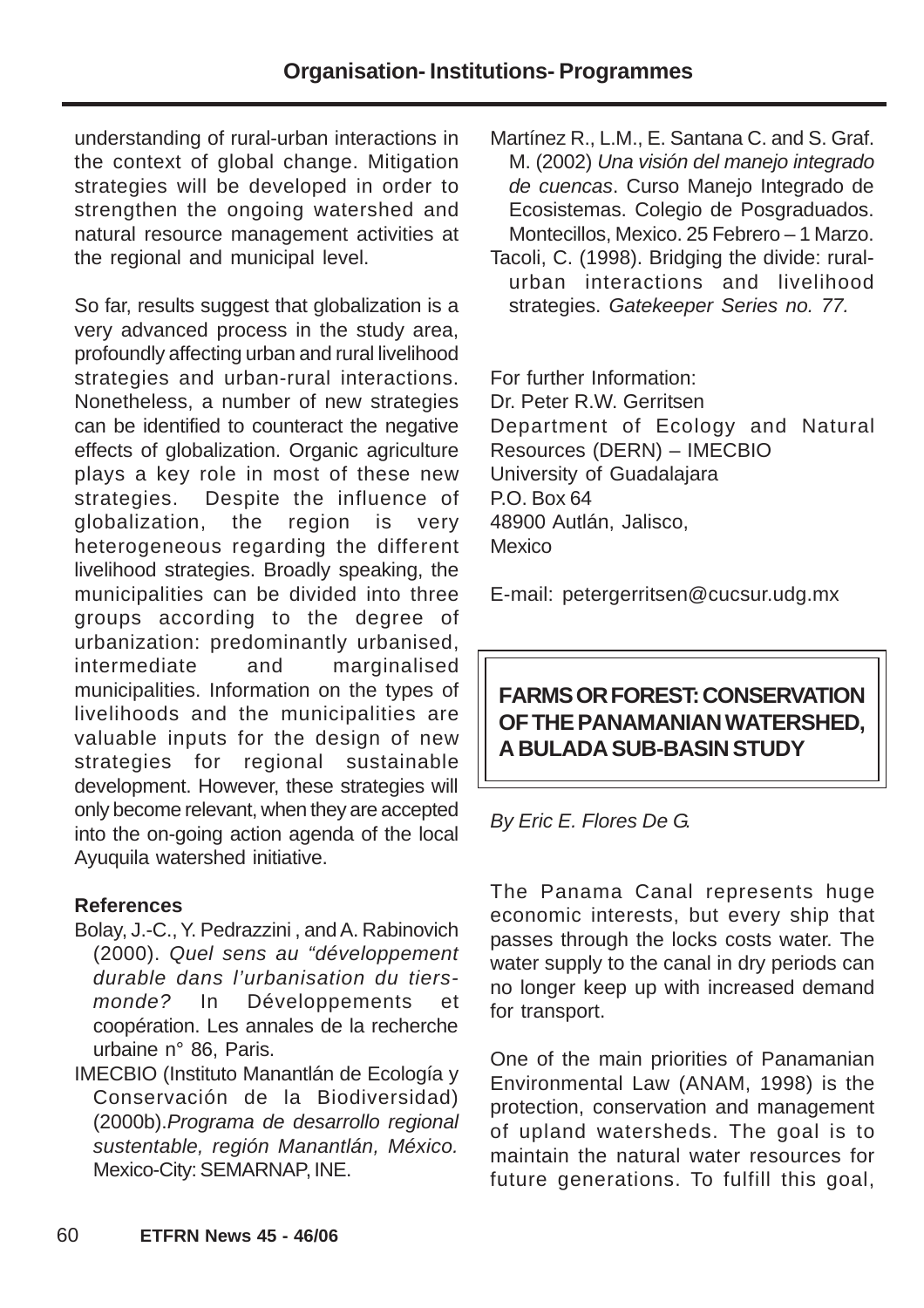management plans have to be developed based on an assessment of the natural, socio-economic and cultural features of each watershed. Important is the participation of all stakeholders (e.g. public institutions, local watershed committees) in the surveys and plan development.

The present study focuses not only on the water resources but also on the local livelihoods values. This approach should be considered when big reforestation plans are addressed to prevent lack of water supply in different basins, like in the Panama Canal Watershed. Dredging costs that result from the continous inflow of sediment are an issue that justifies active management of the agricultural landscape.

#### **Study site**

Based on this framework, an assessment was conducted of the Bulaba river subbasin (BSB), located at 8° 32´ N, 81° 06´ W. The Bulaba River is part of the Santa Maria River Watershed, which is one of the most important watersheds in Central Panama. There are two types of climates: 'tropical moist' and 'highlands temperate very moist'. The sub-basin is located within the Talamanca Forest Eco-region, a region considered to be a global hot spot for biodiversity (ANAM 2000; Angehr, G.O 1998). The BSB contributes the highest volume of water per square kilometer to the Santa Maria River Watershed. According to UNDP-Panama (2002), the human development index for this area is one of the lowest in the country. Most of this area is part of the Santa Fe National Park (MEF, 2001). The park was created mainly to maintain the remaining forests and for the conservation of water resources. The settlement in this region dated from 1558, when Spanish colonists founded the Santa Fe village for the exploitation of gold mines.

#### **Materials and methods**

We compiled meteorological data, historic documents, maps, aerial photos, census, etc. A field survey designed for biodiversity surveys (Sheil et al. 2000) was adapted to a focus on watershed functions, local use of natural resources and legal aspects of land tenure. Maps on the delimitation of the subbasin, hydrographic features, forest cover, relief, roads, villages, life zones, soils, administrative division were generated using Arc View GIS v3.2.

### **Results**

The subbasin (total area 85  $km<sup>2</sup>$ ) has 2 principal rivers and 23 streams with a total length of 95 km. The mean flow rate is 8.09 m3 /s, which corresponds with 8.2 mm/day or 3000 mm/year. In long dry periods, associated with ENSO events, flow is considerably less. While the maximum altitude is 1518 m above sea level (Saro Hill), 26% of the sub-basin has elevations between 600-750 m, with 72% of the territory on very steep slopes (15-40%). Forest cover is virtually restricted to the Santa Fe National Park which covers 66 % of the sub-basin. There are 3 villages inside the Park limits. Between 1992 and 2000 mature forest decreased by 4% (342 ha). In 1982 forest cover still represented 71% and shrubs/ pasture 28% of the land area. In 2000, there were 18 villages with on average 582 inhabitants; this population was stable for 2004. Since 1980 population increased in the north-east side of the BSB, mostly by influx of migrants. Smallholder agriculture is the principal source of income (corn, cassava, coffee and fruit trees). The majority (65%) of people consulted used steep slopes to cultivate. The main local soil management used is a fallow-crop rotation with slash and burn land clearing (without soil tillage) and a three year fallow period.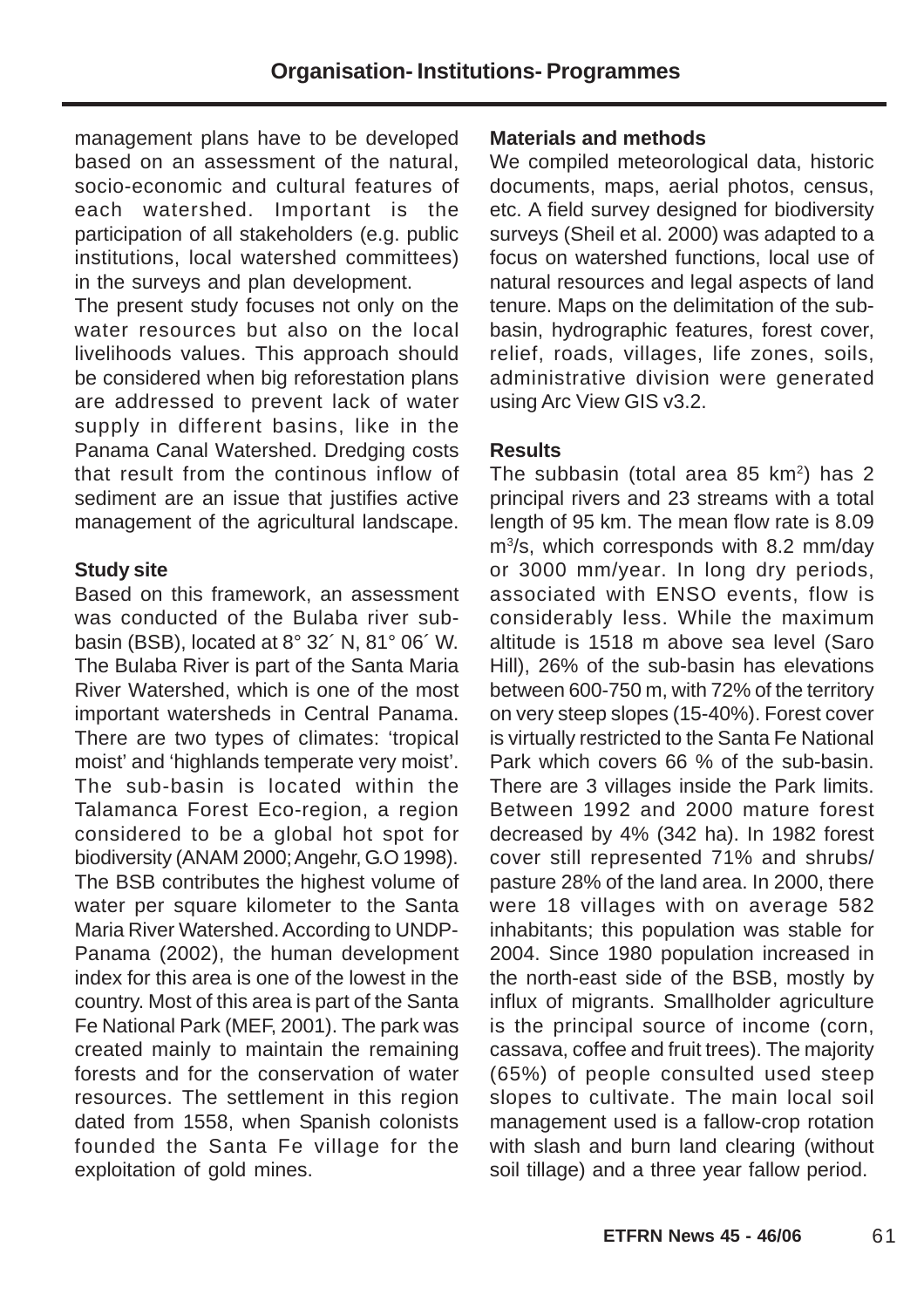#### **Discussion and recommendations**

During ENSO episodes, water flow decrease dramatically. Infiltration is the key to a future integrated water resource management. Most of the local farmers use limited soil management practices. At 7 villages, it is urgent to develop soil and water conservation programs for the coffee and citrus culture. Creating local conservation commitees in these villages is desirable. The expectation is that by targeted interventions in the sub-basin, erosion in the existing 'hot spots' can be reduced. This way, local livelihoods can be maintained instead carrying out big reforestation programs only. The savings on dredging cost justify a considerable public investment in support for local soil conservation.

#### **Acknowledgements**

This study was financed by APRODEC (NGO) with the collaboration of CATHALAC (Water Center for the Humid Tropics of Latin America and the Caribbean) and the support of the National University of Panama (Veraguas Regional branch). Special thanks to Mr. Edgar Toribio (local environmentalist in Santa Fe), Dr. Luitgard Schuwedenman (University of Göettingen).

#### **References**

- ANAM. 1998. General Law on Environment. Panama.
- ANAM. 2000. National Biodiversity Strategy. Panama.
- Angehr, G.O. 1998. Directory of Important Bird Areas in Panama. Panama. 56p.
- MEF. 2001. Executive Decree number 147, December 11 2001, by means of it is created the Santa Fe National Park in Santa Fe district, Veraguas province. Panama.
- Sheil Douglas et al. 2002. Exploring biological diversity, environment and local people´s perspectives in forest landscapes. Center for Internacional Forestry Research (CIFOR), Indonesia
- UNDP-Panama. 2002. National Inform on Human Development. Panama.

Contact:

Eric E. Flores De G. Associated researcher CATHALAC, GITEC, President, Environmental Activist, Consultant

E-mail: sailax1@yahoo.es

**PROMOTING INTEGRATED WATER RESOURCES MANAGEMENT PRACTICES IN THE VOLTA RIVER BASIN: INVOLVING LOCAL COMMUNITIES IN RESTORATION OF RIVER BANKS**

By Elke Verbeeten, Olumide Akinsola, Kwame Odame-Ababio and Ludovic Tapsoba

The West African Volta River Basin remains one of the main transboundary watercourses in Africa without an international treaty. The countries Burkina Faso and Ghana depend on the water from the Volta Basin for electricity production, irrigation and municipal water supply. In the past years, the number of hydraulic and irrigation infrastructures has increased significantly. Since the late 1990s, there has been a growing debate in the basin on several issues including the magnitude and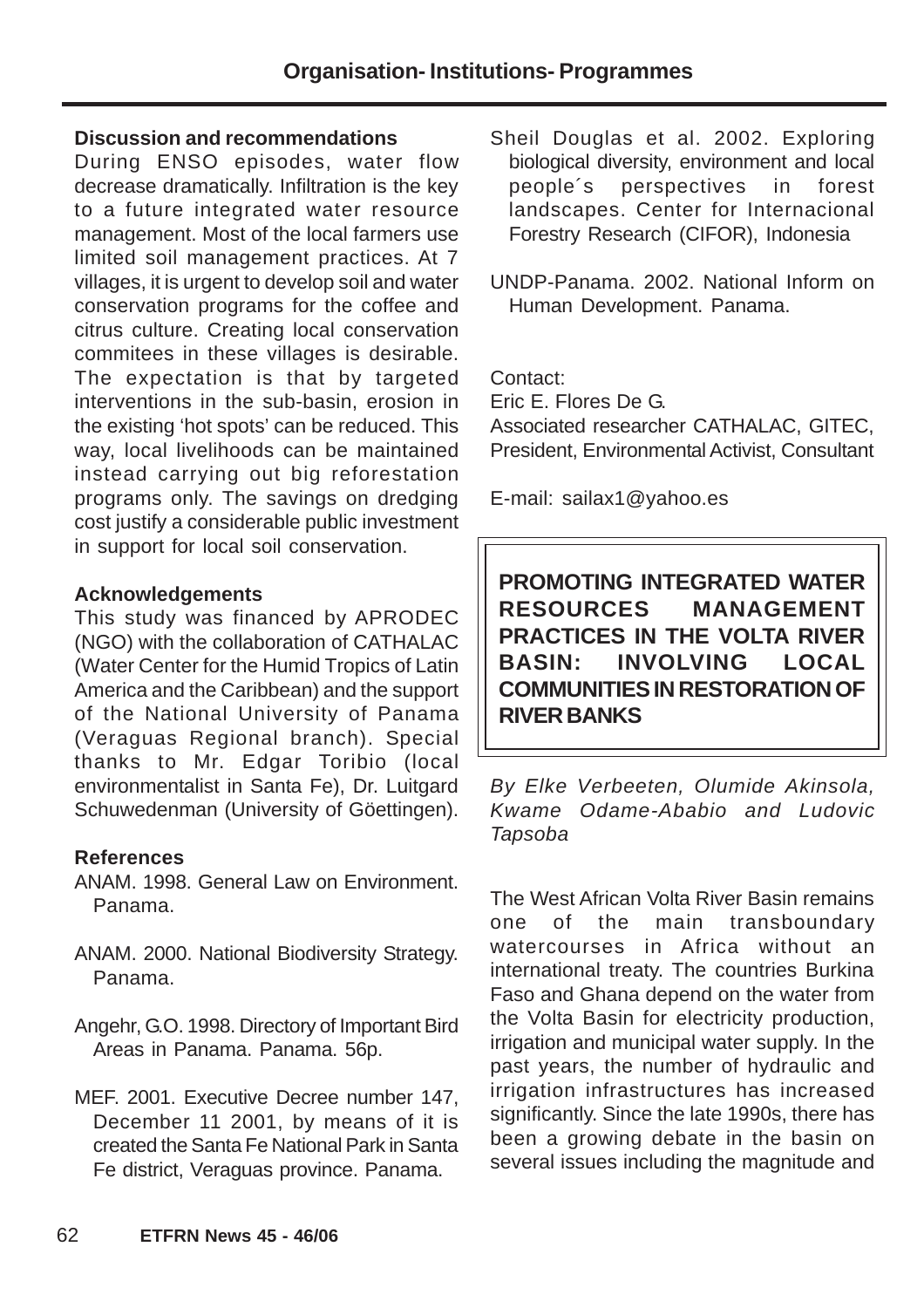causes of water deficits affecting the lower reaches of the river system and resulting in severe shortages downstream. Also water pollution, proliferation of aquatic weeds and high incidence of water-related diseases are issues of concern in the basin.

The IUCN (World Conservation Union) and Global Water Partnership (GWP), together with Ghana's Water Resources Commission (WRC), Burkina Faso's Direction Generale de l'Inventaire des Ressources Hydrauliques (DGIRH) and local partners have initiated a project to improve water governance in the Volta River Basin. The project activities include: (a) developing a decision-support knowledge base comprising water management options, (b) developing and implementing multi-stakeholder pilot Integrated Water Resources Management (IWRM) interventions together, resulting in a better understanding of the basin water resources and trans-border problems, and (c) promoting policy and institutional change.

#### **Pilot interventions**

The pilot interventions aim to promote IWRM water policies and co-operation between the two countries. The proposed interventions should also reduce tensions between the two countries and different communities.

Pilot interventions envisaged will: (a) contribute to institutional support and capacity building for DGIRH and WRC; (b) establish a stakeholder forum at the level of the targeted transboundary sub-basin; and (c) implement river bank restoration and re-vegetation to decrease erosion and siltation rates of the river channels. The selection of the pilot sub-basin was based on the following criteria: a high or increasing pressure on existing water resources; a large hydraulic infrastructure in the upstream; and local authorities and communities willing to cooperate.

## **Characteristics of the sub-basin**

The above criteria informed the selection of a transboundary sub-basin of the White Volta River Basin, called the Nakambe in Burkina Faso. The selected sub-basin on the Burkina side extends from the Bagré dam southwards to Bitou and Zabré towards the Ghanaian border.

Since the existence of the Bagré dam small irrigated areas have been developed along the river banks of the Nakambe. Often these irrigation practices are very inefficient and tend to accelerate erosion and sedimentation in many parts of the river and flood plains. Increased erosion and sedimentation reduce infiltration and impede the recharge of the groundwater level. Recurrent bush fires also contribute to erosion through destruction of the vegetative cover.

Increased usage of chemical fertiliser and pesticides in agriculture aggravates this problem and also contributes to water pollution. As areas near the river banks are increasingly used for agriculture, the impact of the level of chemicals in the river on water for agriculture and domestic use downstream is becoming a point of concern. Since water is becoming a scarce resource, access to water is becoming an important potential conflict. In addition, during exceptional raining periods, extensive flooding occurs resulting in loss of farmlands (especially near the river banks), animals and sometimes human lives. Therefore, immediate actions are required to stop these negative developments.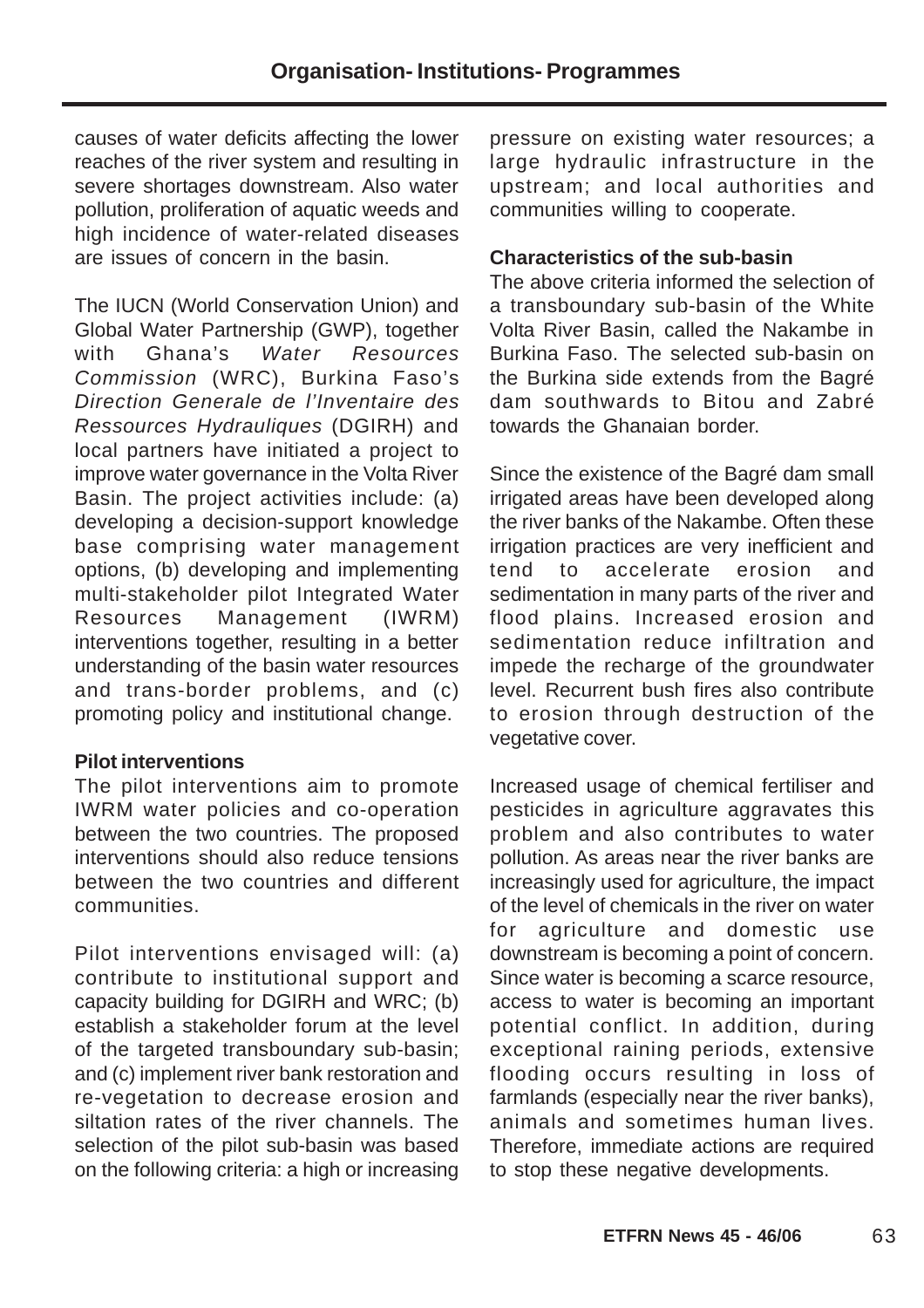Restoration of the riverbanks is an activity which requires commitment from both countries. In Burkina, it is forbidden by law (Code de l'Environnement 1997) to cultivate within a zone of 500 meter along the river banks. The law is often not enforced: people do cultivate these lands. The buffer zones should be restored to reduce siltation and pollution downstream. When people move out of this zone with potential for erosion, it would have the added benefit of diminishing the chances of river blindness infection.

#### **Proposed activities**

In order to proceed with the restoration of the buffer zones, the proposed areas will be delineated. Agricultural activities should be moved out of these zones. The government will be encouraged to reallocate new land to farmers as compensation for the loss of land.

It is envisaged that these buffer zones will be replanted with local arboriculture trees, improving the livelihoods of the local communities. To be successful, tree species will be selected through a participatory approach with the local communities. While some communities may prefer fruit trees of economic interest, others may consider firewood species more important. For firewood, species such as Detarium microcarpum and Combretum species will be considered.

The overall success and participation of the local communities of the Nakambe will depend on how well-informed the communities are about the need for river bank protection. For example, they need to be aware of the relationship between the siltation upstream and the flow of the river downstream. Rapid rural appraisals are carried out to inform local communities, identify their problems and needs, and to propose solutions and work out action plans. Village committees were formed to implement these activities.

A dialogue has been initiated between relevant technical experts, local government institution representatives, water users associations, farmers groups, women groups and community organizations. In this initial phase, the project aims to gain the trust of the communities including all stakeholder groups in the community. The stakeholders will be identified and represented to the committees so that their interests, which may include multiple uses of the buffer zones, are taken into account by river basin decision makers. The stakeholder's consultative forum will act as a platform to disseminate information on different issues affecting the communities in the White Volta sub-basin.

### **Issues for reconsideration during project implementation**

A major issue is developing activities that will respect stakeholders' opinions and needs and at the same time reduce erosion and not increase water consumption. Stakeholders may very well understand the local situation, but to what extent are they aware of the implications of their actions for communities downstream? Therefore, a good information flow is important, especially concerning erosion and water use of certain types of land use.

A species of economic interest may not be the best species to prevent erosion. To reduce erosion, species allowing reasonable undergrowth are preferred. Equally, economically interesting species might not have the most economic water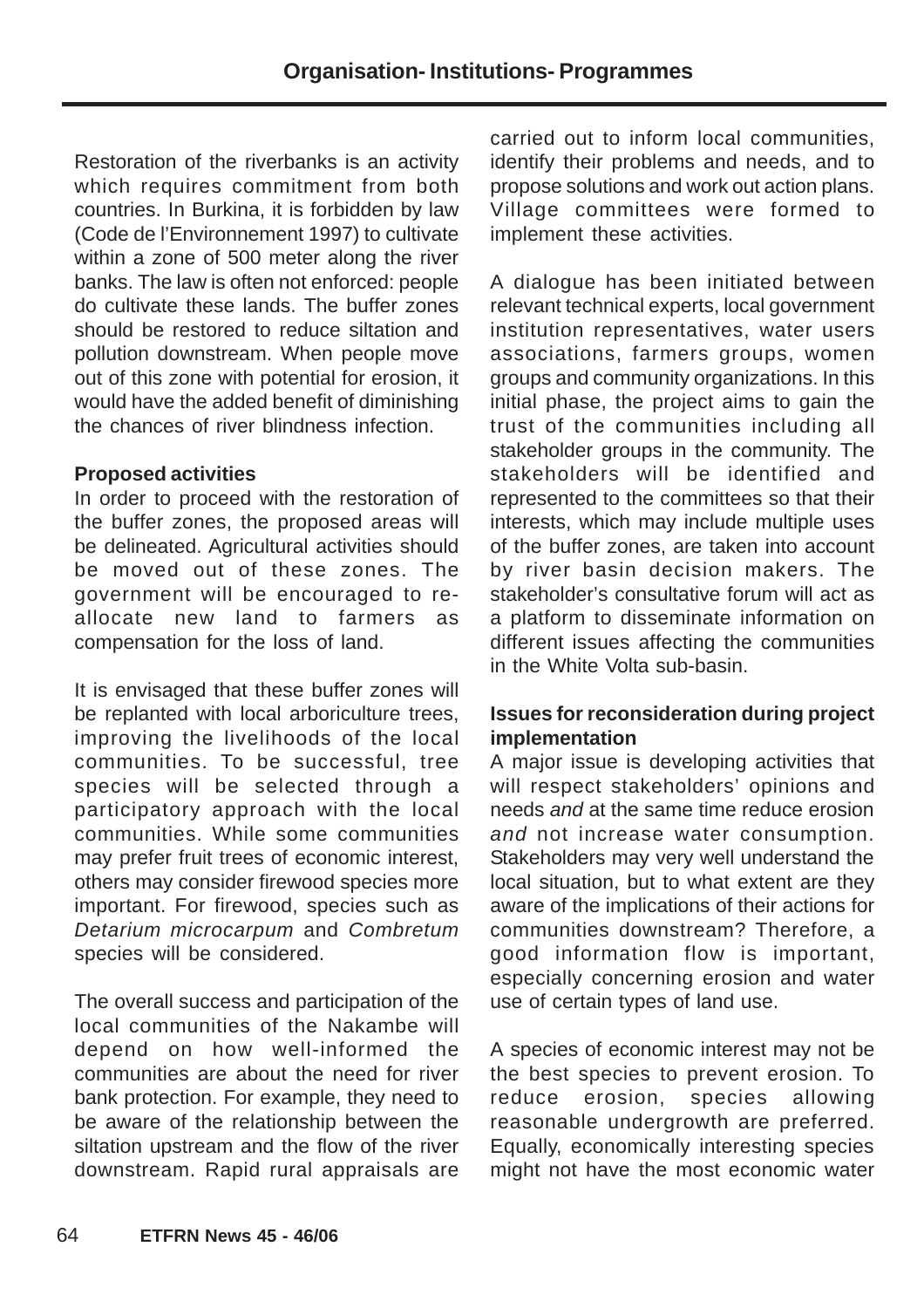balance, because of deep rooting or inefficient water uptake. This calls for scientific input to assist stakeholders in the selection of the most favourable species and activities, respecting the livelihoods of communities both upstream as downstream.

Other risks include the willingness of riparian states and communities to cooperate. Without the cooperation of local communities the restoration of the river banks will be a very difficult, if not an impossible task: hence the consultation of all stakeholders is of utmost importance.

For more information, please contact:

Project Coordinator, Volta Water Governance Project (PAGEV), IUCN-BRAO 01 BP Ouagadougou 01, Burkina Faso Phone: +226 50334023; 50307047

**MANAGEMENT STRATEGIES FOR FORESTS AND WATERSHEDS IN THE UPPER YANGTZE RIVER BASIN, SICHUAN, CHINA**

#### By Olavi Luukkanen and Ping Zhou

The effects of forests on hydrology have been debated internationally for about 80 years. The "sponge theory", "filtration theory" and "pump theory" described the effects as positive or negative. Although there is no final answer to settle the debate so far, forests certainly have the ability to enhance water quality, moderate peak flows and sequester carbon dioxide. Undoubtedly, the forests also play an important role in reducing soil erosion in mountainous watersheds.

The Yangtze River, the largest river in China and the third largest in the world, is a crucial lifeline that secures the sustainable socioeconomic development of the nation. The Yangtze River basin provides 40% of the fresh water resources in China and meets the needs of over 400 million people. However, the Yangtze basin ecosystems have been damaged due to increased population, unsustainable and irrational development activities, natural disasters, and forest mismanagement.

The upper Yangtze River watershed, which has a drainage area of 1.04x10<sup>6</sup> km<sup>2</sup>, is an ecologically and environmentally fragile area. The watershed is facing many environmental problems such as deforestation, land and soil degradation, earthquakes, soil erosion, mud- and landslides, flood, and growing desertification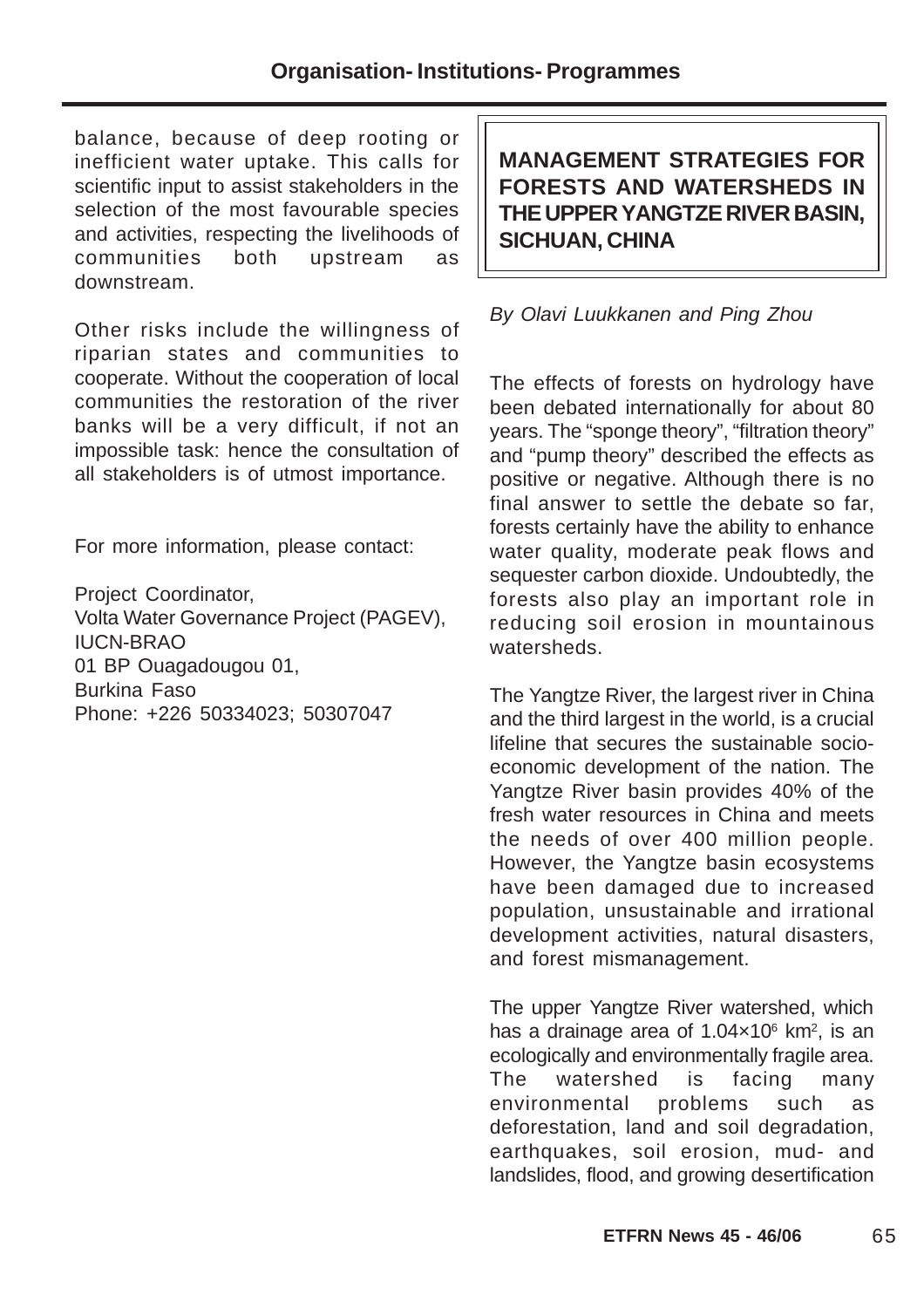of the surrounding mountainous areas. The forest cover has decreased dramatically in the last 50 years. The frequency of floods has increased, and the catastrophic Yangtze River flood in 1998 damaged thousands of houses. Large areas in the watershed have become degraded and drier.

It is known that only little soil erosion will occur, when the vegetation cover is over 80%. Watershed management especially calls for forest restoration or rehabilitation to improve soil stability. The management of forest ecosystems of the Yangtze River basin has drawn widespread attention from the Chinese government, river basin authorities, as well as domestic and international organizations and institutions.

Since 1989, the Chinese central and local governments have provided financial and policy support to soil and water conservation and forest ecosystem restoration in this region: large-scale soil conservation works took place as part of the "State key soil and water conservation project in the upper Yangtze River basin". Secondly, an ecological programme – "Conservation forest in the upper and middle reaches of the Yangtze River" – was launched in 1989, to protect the headwaters and to rehabilitate disturbed habitats. However, from 1990 to 1998, the natural forest area in the upper Yangtze River watershed continued to decrease, despite a repeated emphasis on sustainable development. Then in the wake of the 1998 floods, the policy was redirected towards rehabilitation of degraded forest ecosystems and imposing a ban on logging of natural forests. In 2000, the Chinese government launched a programme "Returning the

farmland to forest and grass in the upper Yangtze River", which is known as "grain for Green", to enhance forest ecosystem restoration.

As part of Finnish-Chinese scientific cooperation, a project was launched in 2004, entitled "Trees for the Yangtze River: Watershed management and ecosystem rehabilitation in Sichuan Province, China (WAMEC)". The Viikki Tropical Resources Institute (VITRI) at the University of Helsinki and the Chengdu Institute of Biology (CIB) are the lead implementers. The overall aim of the project is to analyze the processes of land degradation and rehabilitation along the Min River, in an important sub-watershed of the Yangtze River basin near Chengdu in Sichuan. The study area covers about  $23,000$  km<sup>2</sup> and extends to  $6,000$  m elevation.

The following research activities are related to forests in this watershed:

- To analyze the effect of forest cover on soil erosion and sediment load;
- To determine the soil erosion rate as affected by slope and aspect, vegetation type, and soil type, using spatial data;
- To study the hydrological and other soil factors that are critical in determining the success of reforestation;
- To describe the indigenous woody plant species composition and its successional development as affected by land-use history in forest ecosystems with varying degrees of disturbance;
- To analyze tree species adaptation and performance during the process of watershed rehabilitation using physiological, anatomical and morphological markers in trees;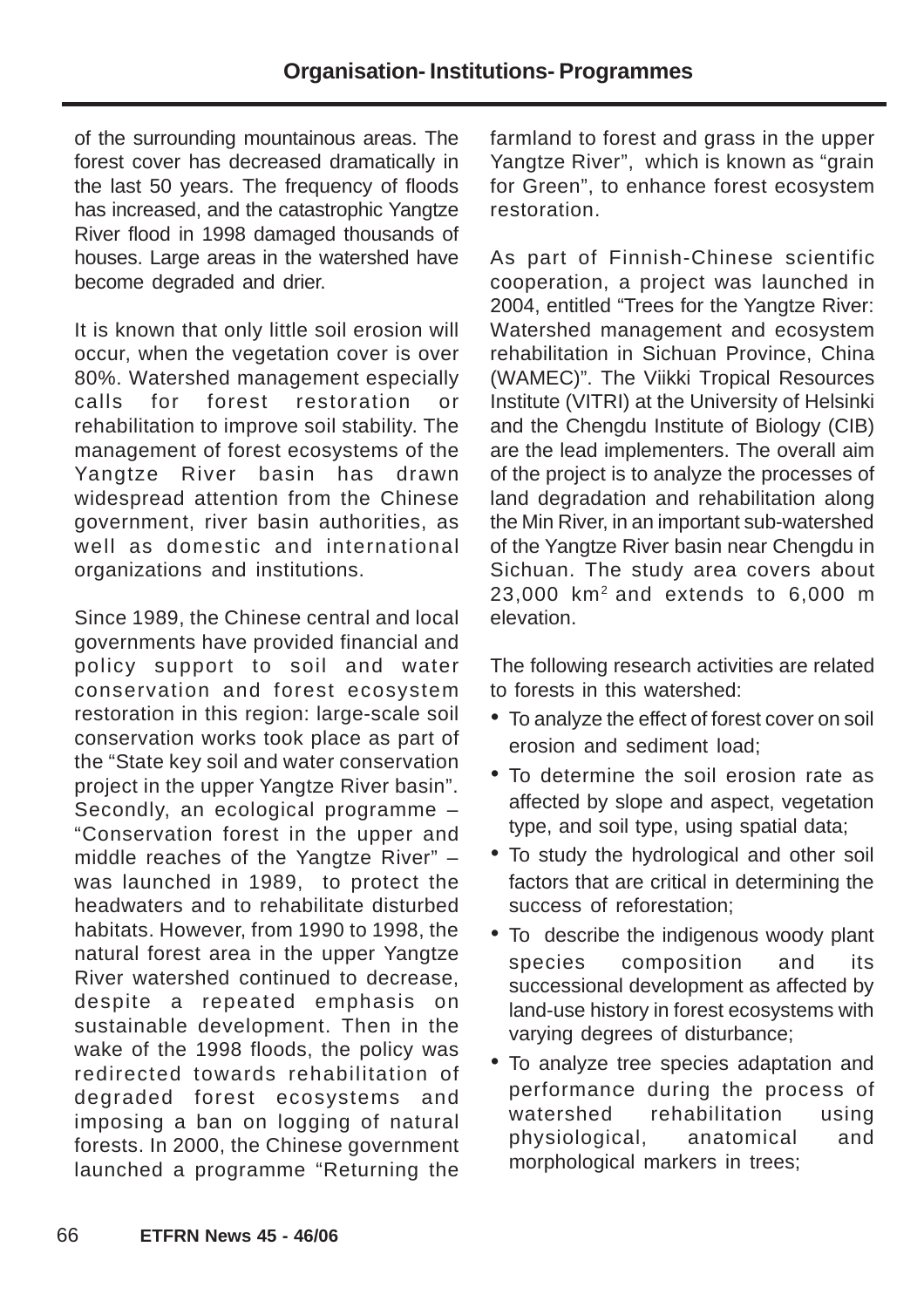- To study the root system of nitrogen-fixing plants for their potential in reducing soil loss and mudslides and restoring the vegetation in critical zones;
- To study the involvement of local communities, community-based organisations, NGOs and schools in awareness-raising and participatory watershed management and conservation, in order to achieve improved management guidelines and recommendations.

Preliminary results on the following issues are available:

- Vegetation dynamics from 1970s to 2004, indicating changes in different vegetation classes such as forests, shrubs, agriculture crops and herbaceous plants;
- Selection of woody plant species for rehabilitation purposes: a total of 83 tree and shrub species were selected for different types of degraded watersheds, including five ecological zones ranging from 1300m to 5700m altitude, and three different soil types;
- Mapping: a digital map was developed, indicating priority areas for quick restoration, i.e. areas covered by shrubs and adjacent to the existing forests, and thus showing a high potential for forests restoration. The map also specifies the most difficult areas for vegetation restoration, i.e. areas with low precipitation as a limiting factor.
- Successional dynamics of natural and planted tree stands and the potential roles of degraded natural forests and tree plantations for watershed rehabilitation;
- Quantification of soil erosion loss under different vegetation cover, precipitation, soil erodibility, and slope and aspect; and

• Recommendations for soil and water conservation and forest rehabilitation.

It can be concluded that large-scale reforestation in severely degraded areas is an option for achieving sustainable watershed management. However, the regeneration potential of the existing natural woody vegetation should also be fully utilized. The present joint activities of Finnish and Chinese forest ecologists, economists and social scientists are expected to provide comprehensive management tools regarding trees in watershed conservation and management, for applications in the Yangtze River basin and elsewhere.

For more information, contact:

Olavi Luukkanen Viikki Tropical Resources Institute University of Helsinki P.O.Box 27 FIN-00014, Helsinki Finland

Phone: +358 9 19158643 Fax: +358 9 58646

E-mail addres: olavi.luukkanen@helsinki.fi Website: http://www.honeybee.helsinki.fi/ mmeko/vitri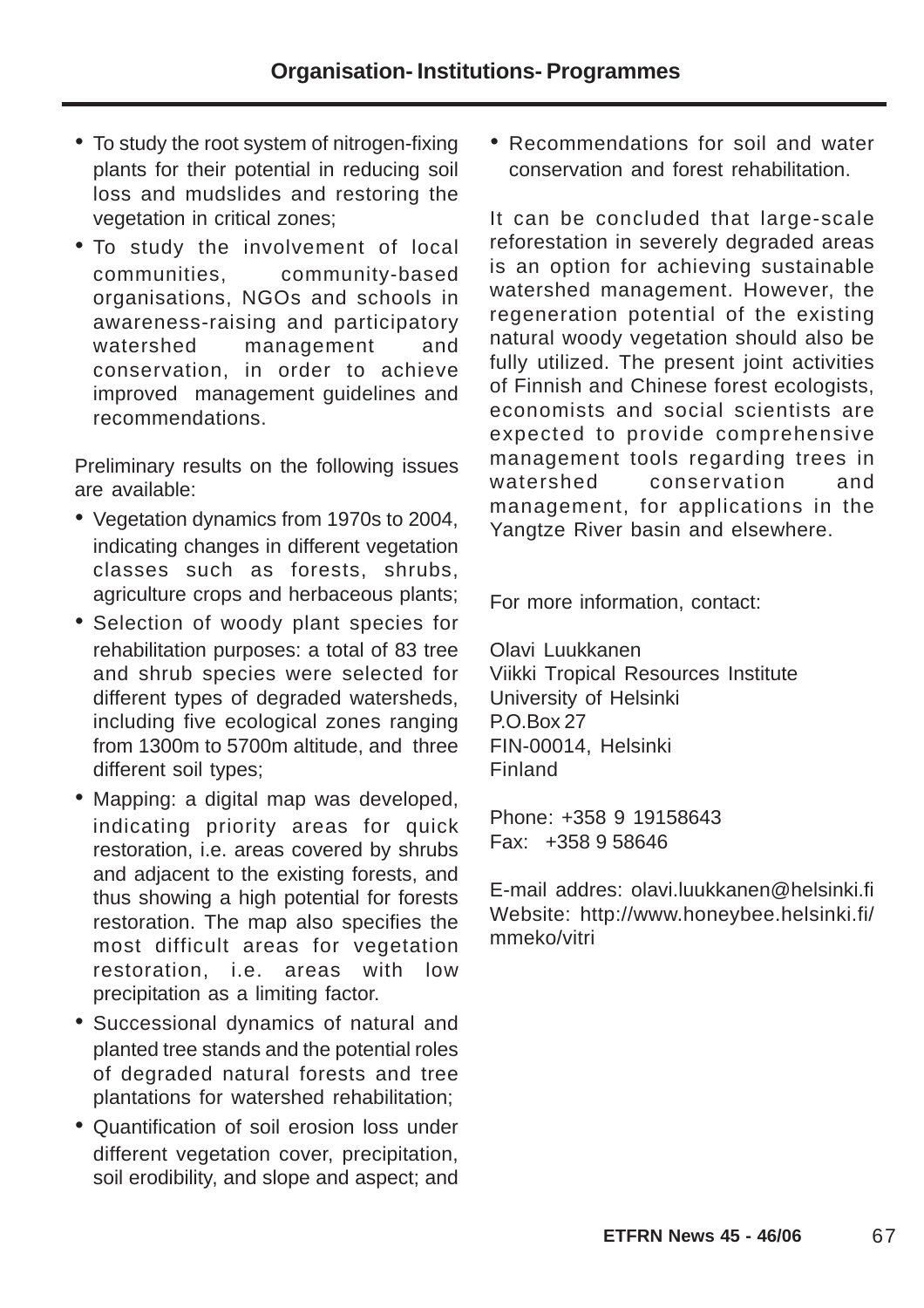# **INTEGRATED ECOSYSTEM AND WATER RESOURCES MANAGEMENT OF THE UPPER-MEKONG RIVER BASIN IN YUNNAN, CHINA**

By Wim Douven and Peter van der Meer

The ecosystems of the Upper Mekong are under increasing pressure due to rapid land use changes and unsustainable land use practices. This pressure affects both the hydrological and ecological state of the Upper Mekong system through soil erosion, landslides, increased sediment loads, habitat fragmentation, and species loss. This has adverse consequences for the water flow regulation and ecosystems functions of the region, affecting both local and downstream transboundary areas. The different government departments of Yunnan Province are seeking to remedy this situation by developing integrated approaches to water and ecosystem management.

The project 'Integrated Ecosystem and Water Resources Management of the Lancang (Upper-Mekong) River Basin - a pilot research in Fengqing and Xiaojie Catchments' was initiated mid 2003 to support Yunnan Province in this effort. This 18 month project was carried out by an interdisciplinary partnership of Chinese and Dutch institutes. The following institutes were involved: Yunnan University, South-West Forestry College, Yunnan Geoenvironmental Monitoring Centre, Yunnan Bureau of Hydrology and Water Resources, UNESCO-IHE, Alterra - Wageningen UR and ITC. The project was funded by Partners for Water (The Netherlands), Yunnan Forestry

Department and State Forestry Authority (China).

Two catchments in the Upper-Mekong (Fengqing and Xiaojie catchment) were selected as study areas. They were selected for their location, near to each other, and similar natural characteristics. Both catchments are representative for a larger region of the Lancangjiang Basin as well as for other basins in this region. In both catchments, soil degradation is a problem as much of the original forest was cleared during the 1950's and 60's and most of the land-area, often including very steep slopes, was turned into agricultural land . Despite these similarities, one of the two catchments, Xiaojie, had very turbid (muddy) waters, while the other (Fengqing), which has a large nature reserve, had much clearer water.

The objectives of the project were:

- 1 To clarify the causes of observed differences in the interactions between water and environmental resources and their management between both catchments;
- 2 To recommend management measures for both catchments and assess their effects on water-soil-ecosystems conditions;
- 3 To develop an integral framework for integrated watershed management as a management tool in both catchments.

The project used a systems analysis approach. In this approach water resources, forest and agricultural ecosystems, soil erosion, landslides and watershed management aspects were linked through causal diagrams, map analysis and scenario analysis. This analysis was fed by data collected on the various aspects at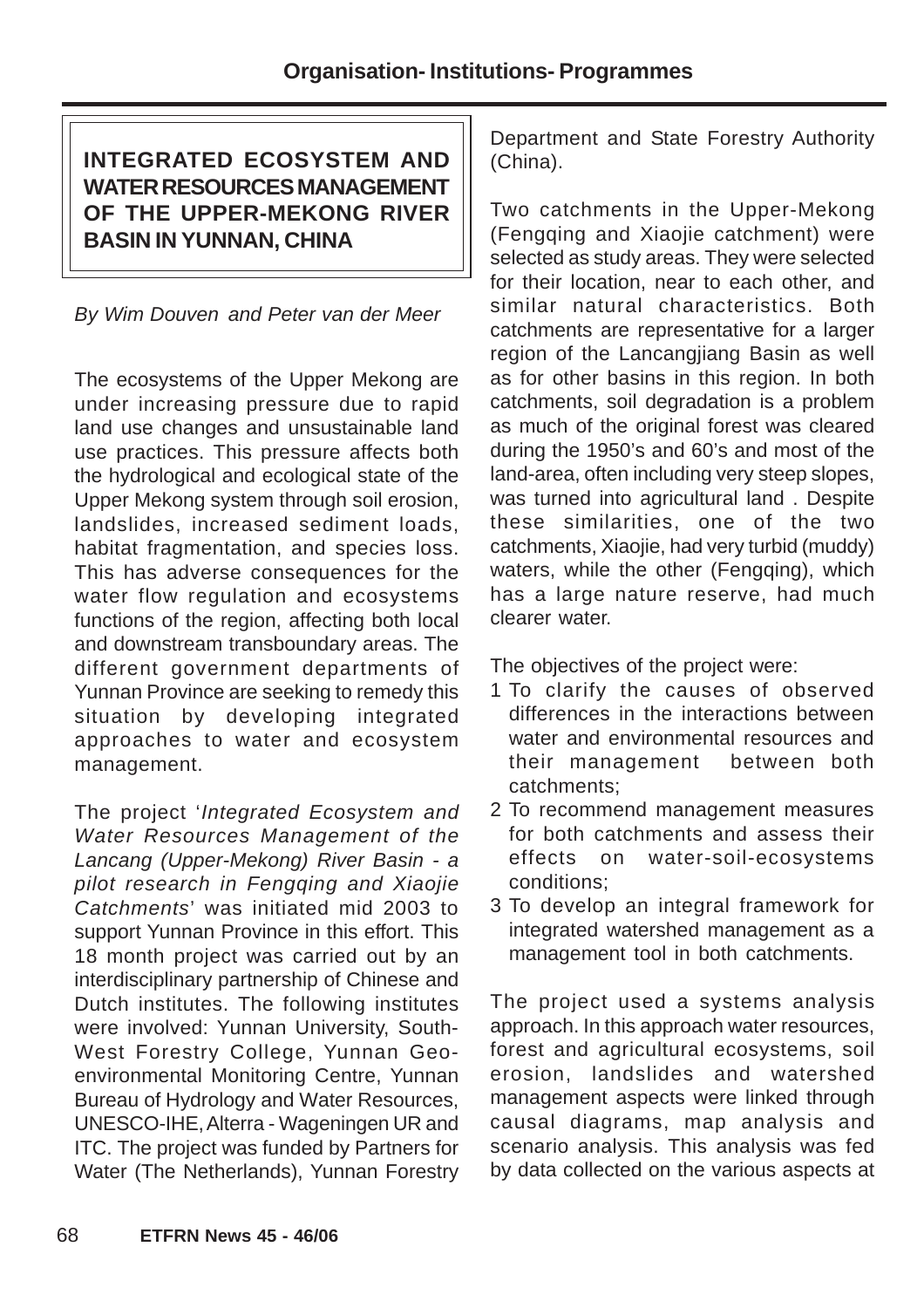both the plot and the catchment scale.

#### **Key findings**

Degradation was a problem in both catchments. In view of the deforestation since 1950, human factors play a major role. Some degradation was also observed on abandoned terraces built for agriculture. Overall, degradation in Xiaojie is a larger problem than in Fengqing, which confirms the initial observation that the water in Xiaojie is more turbid. The main reasons are variations in land use and in geology. Land use, i.e. the presence of the nature reserves is the main cause for better ecosystems functioning in Fengqing, and is a contributing factor to differences in erosion and landslides between the two catchments. The other main factor is geology, and especially the distribution of faults, which are more prevalent in Xiaojie than in Fengqing.

Sediment load in the main streams was influenced by the occurrence of gully/surface erosion and landslides, and by the presence of forested areas. Slope terracing and rainwater harvesting facilities proved effective in conserving soil and water. Surface erosion measurements showed a strong relation between plant characteristics, slope, and rill-erosion. Pure tea gardens experienced substantial rill erosion, but this was reduced when tea was interplanted with Alnus sp. trees. Multiple regression analysis suggested that up to 99% of the variation in rill erosion could be explained by slope, basal area, canopy cover, and leaf area index (LAI). However, additional and more detailed measurements are required to verify this.

Gully erosion in the catchment with more nature reserves (Fengqing) was less severe than in the Xiaojie catchment which had a lower percentage of land area under forest and dense vegetation.

Preliminary data suggest that steep slopes may be partly stabilised by underground root systems in forested areas. The root system changes the underground hydrological characteristics, and plant cover reduces the surface erosion. This is expected to result in fewer and less severe landslides on slopes covered by natural forests. In general, woody plants seemed to have more effect on reducing landslides than herbaceous plants. However, more data are needed to confirm this.

Practical guidelines for improved water and environmental resources management were developed. The guidelines specifically focussed on water resources, soil erosion, landslides, ecosystems and integrated watershed management.

The different counties managing both catchments recognized the water-soilecosystem problems and are implementing several measures including reforestation programmes. However, the lack of an integral watershed management plan for the two catchments results in a lack of synergy between the various measures implemented.

The project proposed a management procedure to develop and assess integrated watershed management strategies (and measures) to local management and stakeholders to support the first steps of such an integration process.

#### **Lessons learned**

Project partners with different disciplinary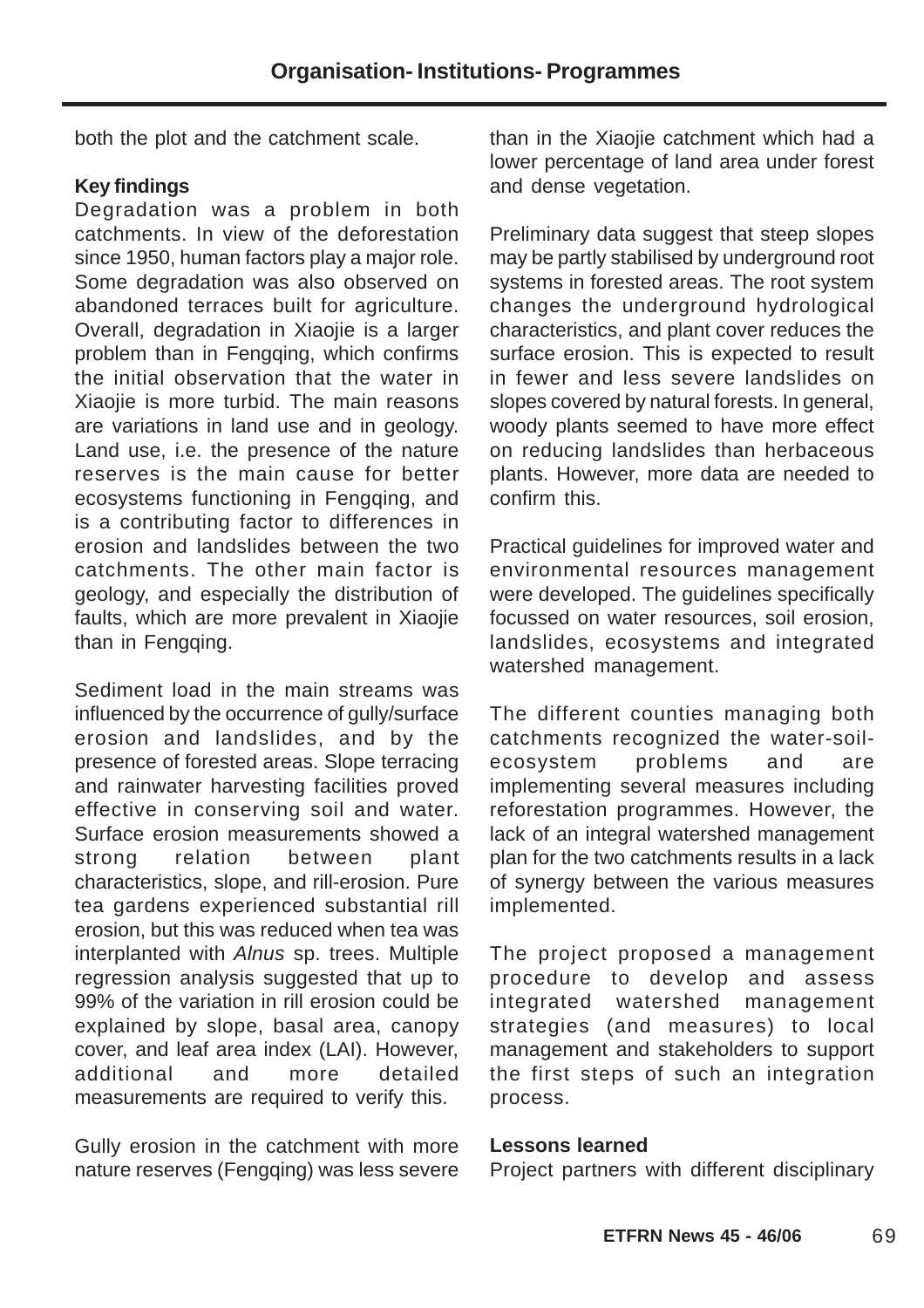backgrounds worked together to develop an integrated systems understanding of the watersheds. This approach proved to be essential for the realistic assessment of present and proposed management measures.

Government representatives from the county and provincial level were closely involved in the project. They provided valuable input in terms of local knowledge on resource uses, management measures and stakeholder views. Involving government officers also raised their awareness on the importance of integrated management of land and water resources and helped create ownership of the results. Hopefully, this will contribute to successful implementation of the project results.

Several of the conservation measures proposed were already being applied in both catchments. Terracing is a frequently used traditional technology, and when properly executed it can be very effective. A nature reserve was established, and it provided improved biodiversity as well as good protection against erosion and landslides. A biogas programme was also effective in protecting forests, as the biogas was used instead of firewood. The study showed that these measures had a positive effect on water-soil-ecosystem conditions. A number of new actions with proven impact in similar regions were proposed in addition to existing measures.

#### **Recommendations for the future policies and best practice**

Management of the Upper-Mekong watershed was traditionally oriented along sectoral lines. Watershed management should recognize the multitude of functions watersheds provide and the need to meet multiple objectives such as flood prevention, erosion control, protection of wildlife habitat, agricultural production and provision of recreation.

Watershed management is not solely the responsibility of government agencies and conservancy districts, but also of the communities. Institutional and organisational structures in the Upper-Mekong region should be established to facilitate cooperation between different sectors while involving relevant stakeholders. Public and political awareness raising and capacity building programmes should support this.

In the project we studied two smaller catchments in the Upper-Mekong. Implementation of recommendations at this scale will not only have positive effects at the local scale but also at a larger (international) scale in terms of water quantity and sediment-load in downstream areas. Another way to reach basin wide impacts is to study the possibilities and limitations of up-scaling locally developed knowledge and recommendations from the project to other similar regions.

#### **Acknowledgments**

We would like to to acknowledge the project team of Upper Mekong project: Chen Qibo, Dang Chenglin, Guo You'an, Rudi Hessel, Peng Mingchun, Ruben Vargas Franco, Wang Chongyun, Wu Liqun, Zhang Honbing, Zhong Minchuan and Yangxiao Zhou

#### **Contact**:

Dr. Wim Douven UNESCO-IHE Institute for Water Education Department of Environmental Resources Westvest **7**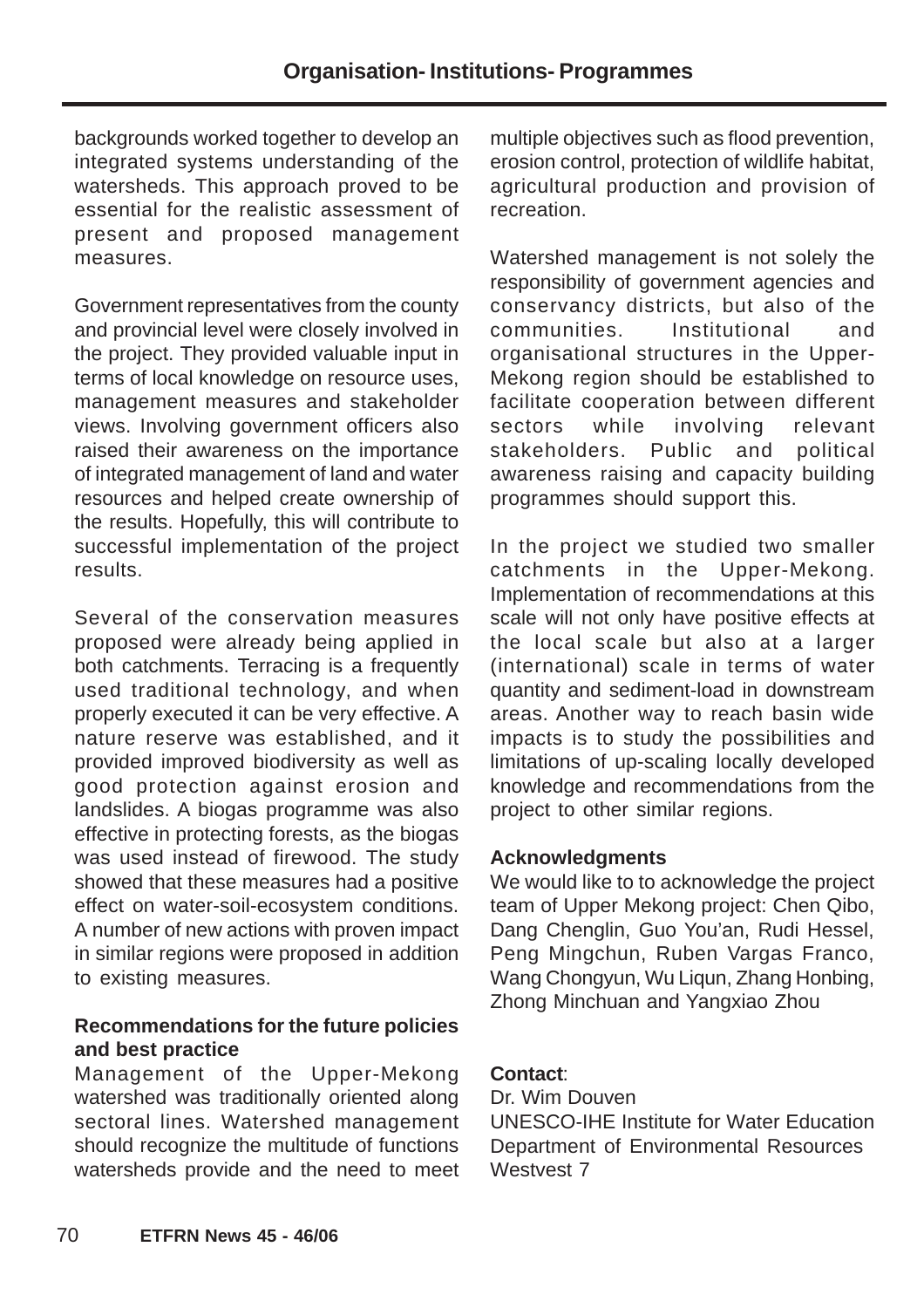2611 AX Delft The Netherlands

Phone: +31 15 2151712 Fax: +31 15 2122921 E-mail: w.douven@unesco-ihe.org

Peter van der Meer Alterra – Wageningen University and Research Centre

E-mail: Peter.vandermeer@wur.nl

# **FLOOD FORESTS AND COMMUNITY FISHERIES ON THE TONLE SAP GREAT LAKE, CAMBODIA**

By Patrick T. Evans

Cambodia continues to struggle with poverty and food insecurity after decades of warfare and civil unrest. Peace finally came in 1998, however poverty and corruption continue to limit opportunities for the majority of the country's 12 million inhabitants. An estimated 80% of the population is still dependent on agriculture and/or access to forest and fish resources to provide their livelihoods.

Nestled in the heart of Cambodia is the Tonle Sap Great Lake. Unique in the world, this amazing body of water drains to an average depth of only 1 meter in the dry season with a surface area of some 250,000 hectares. However with the onset of the monsoon, the rising Mekong River causes the river that drains the Tonle Sap to stop flowing and to reverse flow back into

the lake from June until October. During a period of 4 months the depth of the lake increases by some 9 meters and the surface area expands fivefold to cover some 1.25 million ha. As the water rises, millions of fish migrate back into the lake and onto the extensive floodplain, which provides habitat and food for some 140 fish species. This unique flood cycle and associated flood forest vegetation have resulted in what is considered to be the  $4<sup>th</sup>$  most productive freshwater fisheries in the world.

Maintenance of the flood forest vegetation is considered essential to ensure the productivity of the fisheries. In the early 1990's, rapid clearing of forests for agriculture expansion and fuelwood collection resulted in the Government of Cambodia seeking outside assistance to help protect the flood forests and the fisheries of the Tonle Sap Great Lake. The Government of Belgium agreed to provide the financial support with the Food and Agriculture Organization of the United Nations (FAO) providing technical assistance.

The project "Participatory natural resource management in the Tonle Sap region" was initiated in January 1995. The early years focused on understanding the needs and opportunities of the fishing communities located within the province of Siem Reap on the north shore of the Great Lake. The project was extended into a second and subsequent third phase with an overall project objective: "To establish responsible, productive, and sustainable management of forest and fishery resources by local communities to meet local needs and to stimulate local development within the province of Siem Reap". Implemented through government counterpart staff of the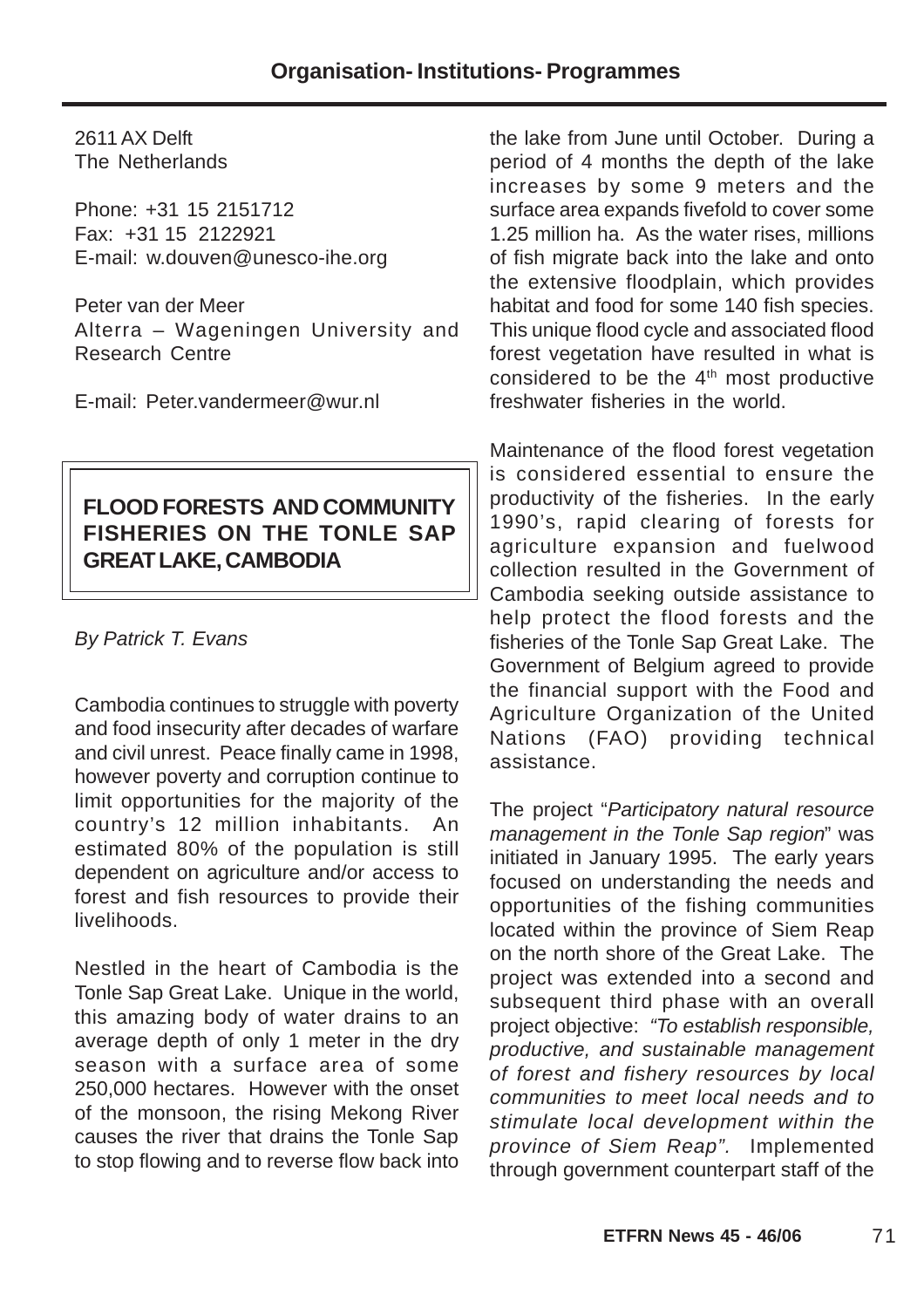provincial departments of forestry, fisheries and environment, the staff went to the villages as facilitators to assist local people with protection and responsible management of the natural resources upon which their livelihoods depended. By late 2000, the project had 7 community fisheries organizations established for the protection and management of some 10,000 ha of flood forest fisheries resources.

An overriding constraint at the time was a commercial fishing concession system established in colonial times, which allocated the most productive fishing grounds to private operators. This "fishing lot" system provided 80% of the dry season lakeshore to only 18 men – and a total of some 240 men controlled nearly 1 million hectares of prime fishing grounds around the lake and rivers. The system was exploitative of the resources and rife with corruption. With the advent of peace in 1998 and start of community fisheries on the lake, fishermen felt secure enough to speak out against the injustices of the "fishing lot" system. As reported conflicts between fishermen and fishing lot operators increased, the Prime Minister paid a visit to Siem Reap in October of 2000. Having been briefed about community fishery development within the province, he agreed to the release of some 8,000 ha from commercial fishing lots for community protection and management. This initial offering opened the door and sparked a fisheries reform process which, driven by fishing communities, swept the country and resulted by mid 2001 in the release of some 536,000 ha from commercial fishing lots for local community management. This was an unprecedented event in the transfer of management responsibility from powerful individuals to local communities

in the name of poverty reduction and food security.

The project was well positioned to respond to the need of community facilitation to ensure responsible protection and management of the fisheries resources. Between the years 2001 and 2004, the project assisted 116 villages of some 100,000 people to establish protection and management for 108,000 ha of flood forest, open lake, and associated brush fields / grass lands. The villages have now organized themselves into 15 community fisheries organizations – each of which has by-laws, rules / regulations and management plans to ensure effective management.

As community fisheries took off in Siem Reap province, numerous NGOs initiated activities with communities in other provinces around the Great Lake. However, an over-riding concern has been lack of legislation. A community fisheries subdecree was drafted in 2001 and has undergone numerous revisions. A new Fisheries Law was drafted in 1999, which has since been revised to accommodate community fisheries. Both the new Fisheries Law and sub-decree are awaiting approval.

The project served as a pilot project for the government in development of both community fisheries on the Great Lake and community forestry in the upland communities. When the project came to an end on 30 April 2005, some 108,000 ha were under community fisheries management and some 20,000 ha under community forestry management. Recent emphasis has been on income generation through resource productivity enhancement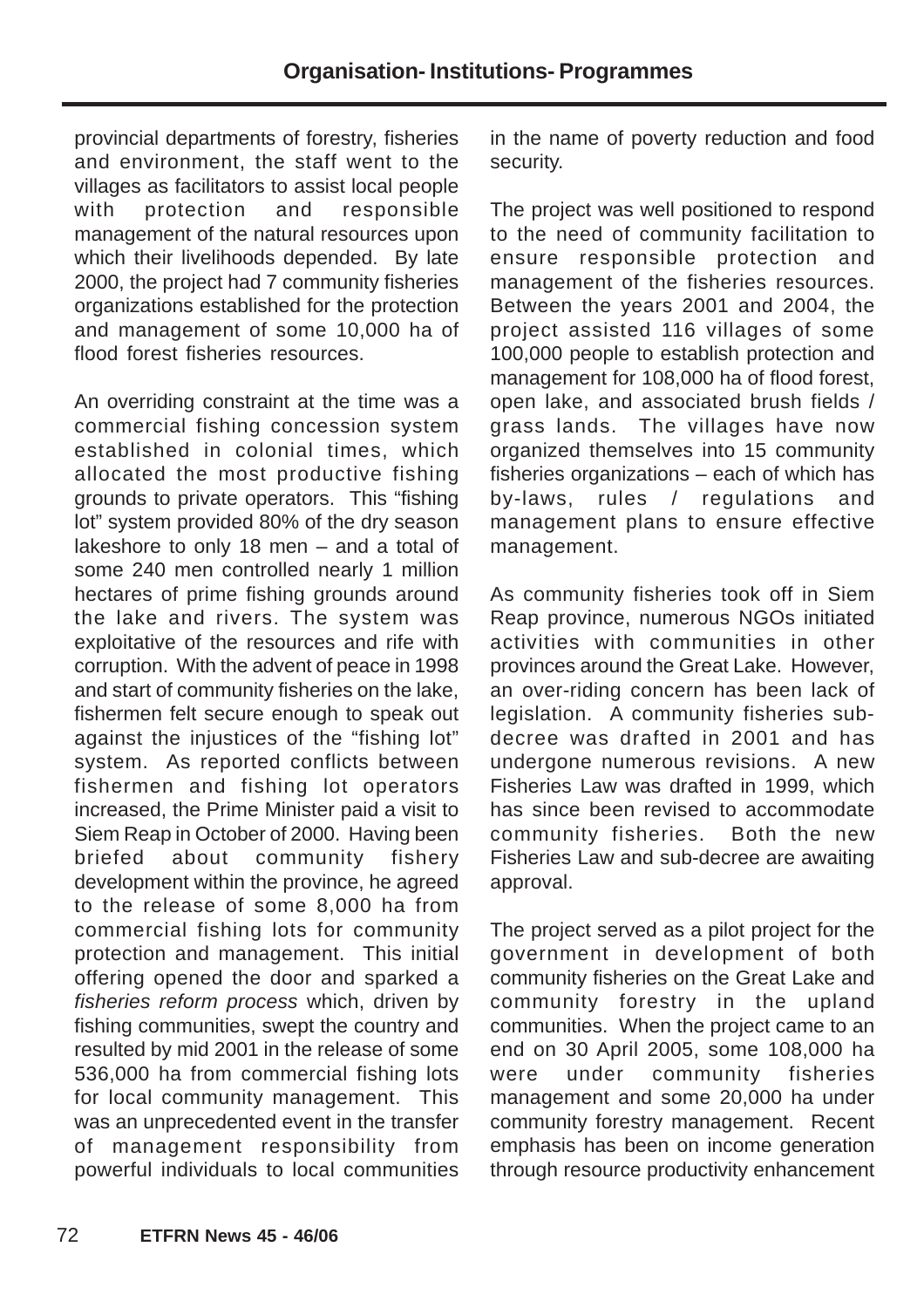and effective management. Upland communities are now harvesting and selling wooden poles to fishing communities who are now selling increasing quantities of fish from improved management. Protection of the flood forest has been the central issue for the fishing communities along with control of destructive fishing practices as well as protection and management of fish sanctuaries in deep-water areas to provide refuge to brood stock during the dry season. Recently, the Government of Cambodia has taken a 10 million dollar loan from the Asian Development Bank to support and expand community fisheries around the Tonle Sap Great Lake. This new program has technical support from FAO and has initiated activities as the Belgium funded project came to a close. Both government staff and local communities are establishing new collaborative relationships for the long-term protection and sustainable management of the Tonle Sap with improved livelihoods for fishing communities being the central theme.

Contact information: Patrick T. Evans E-mail: ptevans@moscow.com **SUSTAINABLE MANAGEMENT OF FISH RESOURCES IN THE YAHUARCACA WETLANDS, COLOMBIAN AMAZON**

By Edgar F. Prieto and Santiago R. Duque

## **Fish diversity and local management following the rhythm of inundation**

Riverine forests are an important habitat for fish: the forests provide the fish with food and they serve as safe breeding grounds. In the Yahuarcaca floodplains of the Colombian Amazon, the presence of fish is subject to seasonal changes in the water level.

Understanding local fishermen´s perceptions of seasonal changes in the functions of forests and water related to fish diversity is important for developing a sound natural resource management plan.

The Yahuarcaca floodplain, located near the city of Leticia in south Colombia, is one of the most important wetland ecosystems in the Colombian Amazon given its multiple functions. The lakes in the Yahuarcaca floodplain originated from remnants of former meanders (oxbow lakes) of the Amazon River, and serve as a source of drinking water for the city of Leticia. The area is important for tourism, but also popular as a place for people to settle. Moreover, the riverine forests are of vital importance to the indigenous people living in the area: they supply fish for local consumption and small scale commercialization at the local market.

Tropenbos International Colombia, in collaboration with the National University of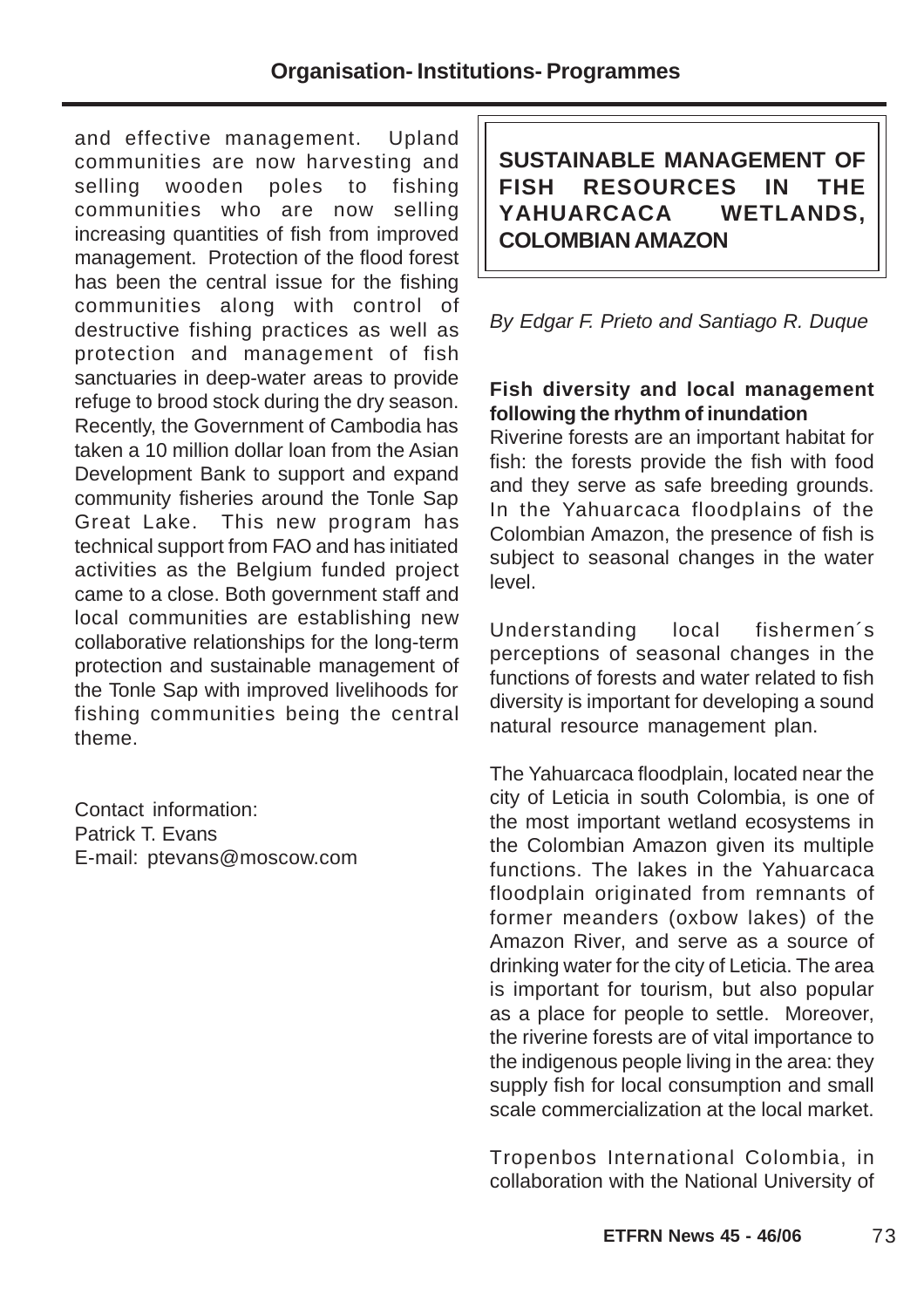Colombia and the University of Sevilla (Spain), initiated an integrated study to increase the understanding of the ecosystem as a basis for a sustainable management plan for the Yahuarcaca floodplains.

The project gathered technical information on aquatic ecology, ichthyology, fish species composition, nutritional and reproductive characteristics of the fish species, as well as on population dynamics of some of the occurring species and on fisheries. One of the most ambitious challenges for the project was to design a management system that would include natural resources use, without compromising on conservation objectives.

Given the fishing activities and many other types of use of the Yahuarcaca lakes, the project required an interdisciplinary approach. In addition to biological and ecological studies, the project included anthropology and participatory research by the local communities. In collaboration with the local fishermen, a monitoring system was set up which included registering the fish caught for consumption and monthly sampling of the chemical composition of the water, phytoplankton and presence of fish species.

Two members of the of the local La Playa community were part of the research team as co-investigators: they were in charge of recovering historical and traditional information about the area and the fish species, based on testimonies from local wise men and experienced fishermen. As they both had a talent for drawing, they were asked to illustrate the functioning of the lakes in relation to the seasonal flooding, in order to demonstrate the seasonal changes in the lakes and on the higher dry lands. This resulted in a series of four posters and a booklet, which formed the basis for discussions about the current situation in the Yahuarcaca region, and for integrated analysis and thinking about possible solutions. In fact, the posters proved to be useful tools for both facilitating dialogue and environmental education.

The research and exchange of information between the project and local people led to a better understanding of the dynamics of the Yahuarcaca wetland system. This is essential to the ongoing process of defining sustainable management and conservation of the fish resources. The approach developed by the project, encouraging local people to clarify and register local knowledge by drawing has potential for further use. It may be developed as an educational tool, to strengthen local knowledge and awareness, and to recover and record traditions of indigenous communities in the Amazon region.

Below, the four illustrations depicting seasonal changes of the Yahuarcaca Lakes are introduced. For a reproduction of the drawings, please refer to 76 -77

#### **Seasonal changes: water, forests and fish**

The forest is very important for the indigenous people and for to the fish; during the period of rising, high and descending waters, the forests offer the fish shelter and food. The seasonal changes in waterlevel and presence of fish species are illustrated by the drawings made by Jezus Dámazo Yoni and Abraham Ipuchima.

Descending waters (May - July) As the water level decreases the trees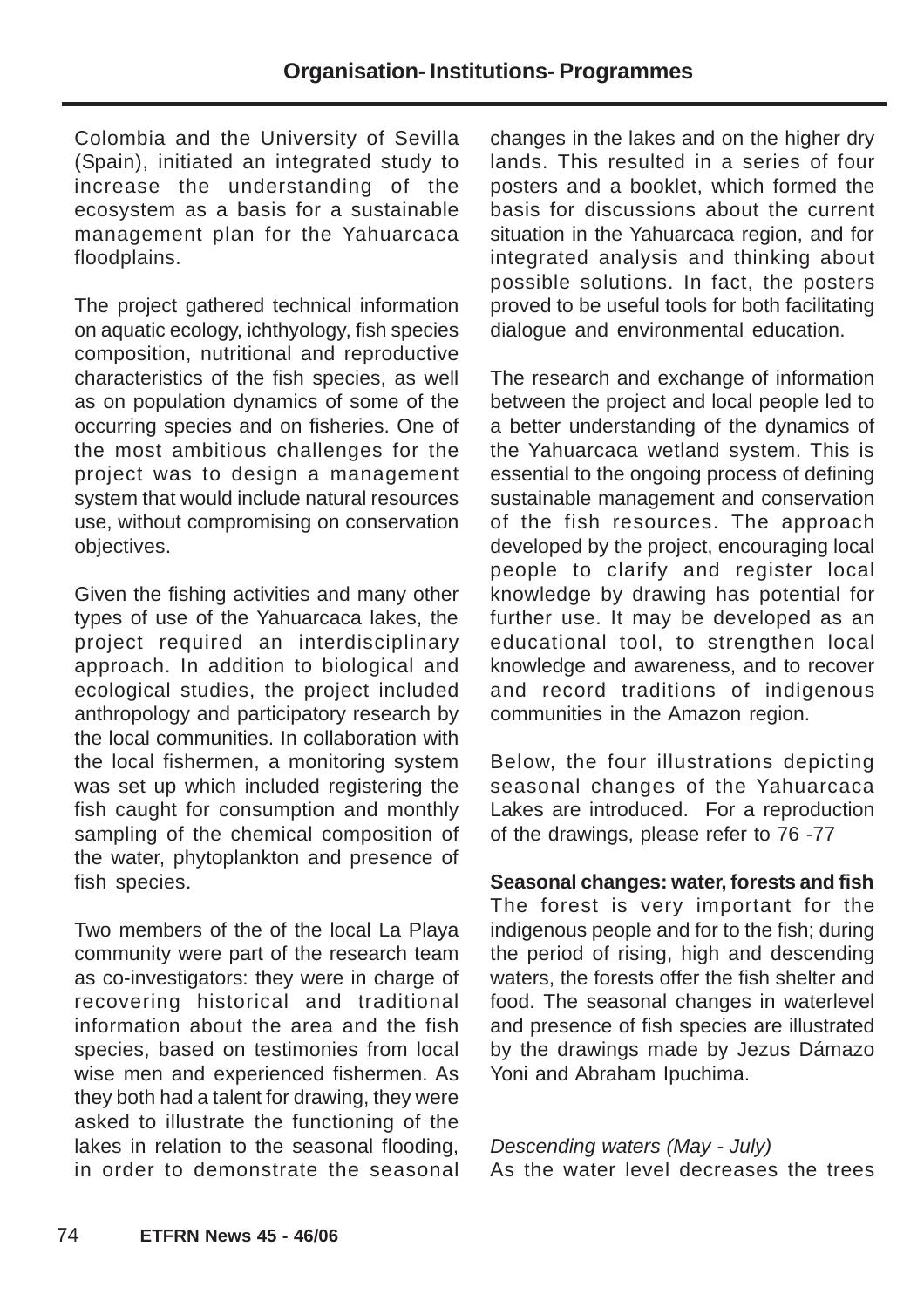become "sad" as their leaves become yellowish. Many fish species migrate to the Amazon River: thus this is not a good season for fishing.

However, there is some good news for the fishermen. In June, the icy winds ('friaje') coming from Brazil brings in cold weather, which forces the fish to the surface to breathe, making it easy for the fishermen to catch them with arrows.

#### Low waters (August – September)

The water levels are the lowest during the months August and September. The trees are cut off (stand separate) from the water and the swamp vegetation; grass and thorny bushes start to grow. The fish are a bit thin and hide under the swampy vegetation, making fishing difficult. In this season, the number of fish species is the lowest. Consequently, fishing usually gives poor results. Mainly nets are used for fishing.

#### Rising waters (October – December)

From October onwards, trees such as the 'espino' (a thorny tree) and the wild cherry start to grow leaves. Several fish species start to return to the lakes. Many fish lay eggs in this period. Though it is possible to catch fish, the catch is just enough to feed the family. Fishing is done with fibre and silk nets in all lakes.

#### High waters (January – April)

During high water levels, most trees have fruits or flowers. Many other fish species are returning to the lakes. Catching fish is easy: fishermen use hooks, fibre nets and arrows. In April and May, at the end of the high waters, fishing is even better. The 'Mijano' (reproductive migration of fish) begins in from the rivers of Brazil towards

the origins of the Amazon in the months April and May. During these months, fishermen mainly use fibre nets for fishing. The richness in fish species is the highest in this period. Since fish is abundant, part of the catch is sold at the market in Leticia.

For more information, please contact:

Edgar F. Prieto Piraquive Universidad Nacional Experimental de los Llanos Occidentales Ezequiel Zamora E-mail: edgarprietop@yahoo.com

Santiago R. Duque Universidad Nacional de Colombia – Sede Amazonía E-mail: masalgas@hotmail.com

Carlos Rodríguez Tropenbos International - Colombia E-mail: ftropenbos@cable.net.co

Project team members: Ángela Bolívar García, Bernardo Corrales Gómez, Enrique Carrizosa, Silvia Lopez Casas, Jesus Dámazo Yoni, Abraham Ipuchima, Carlos Granado-Lorencio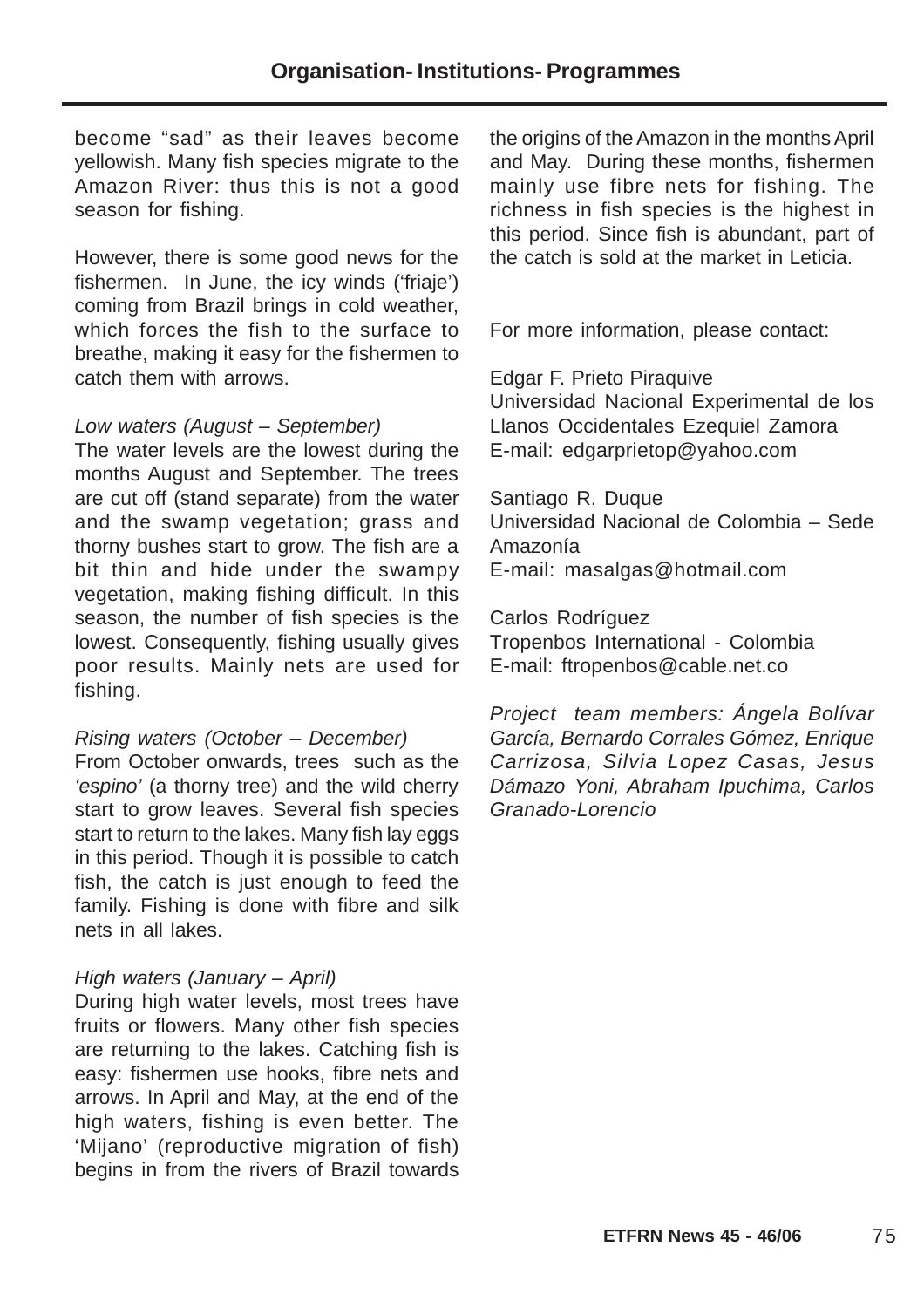# **Organisation- Institutions- Programmes**

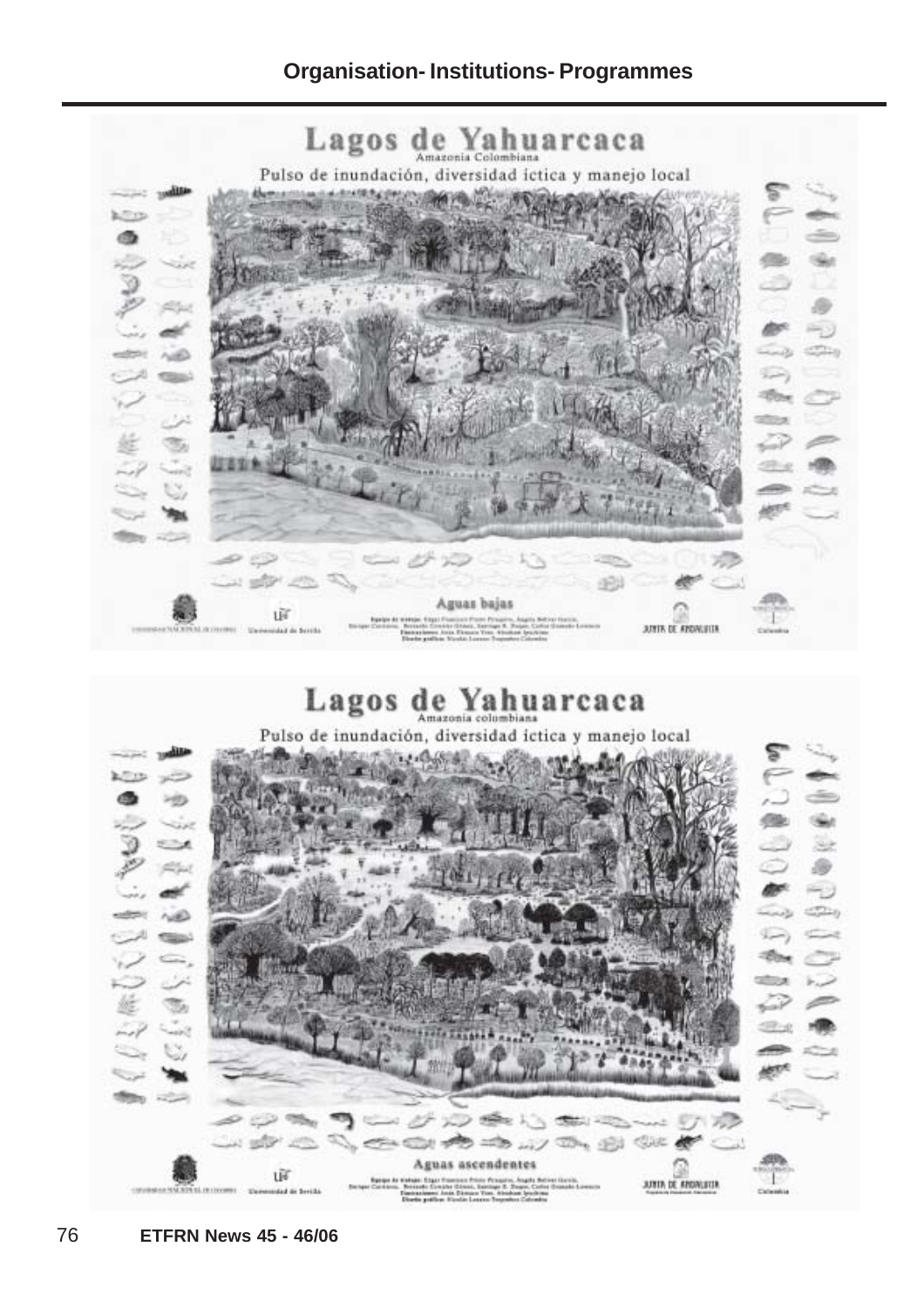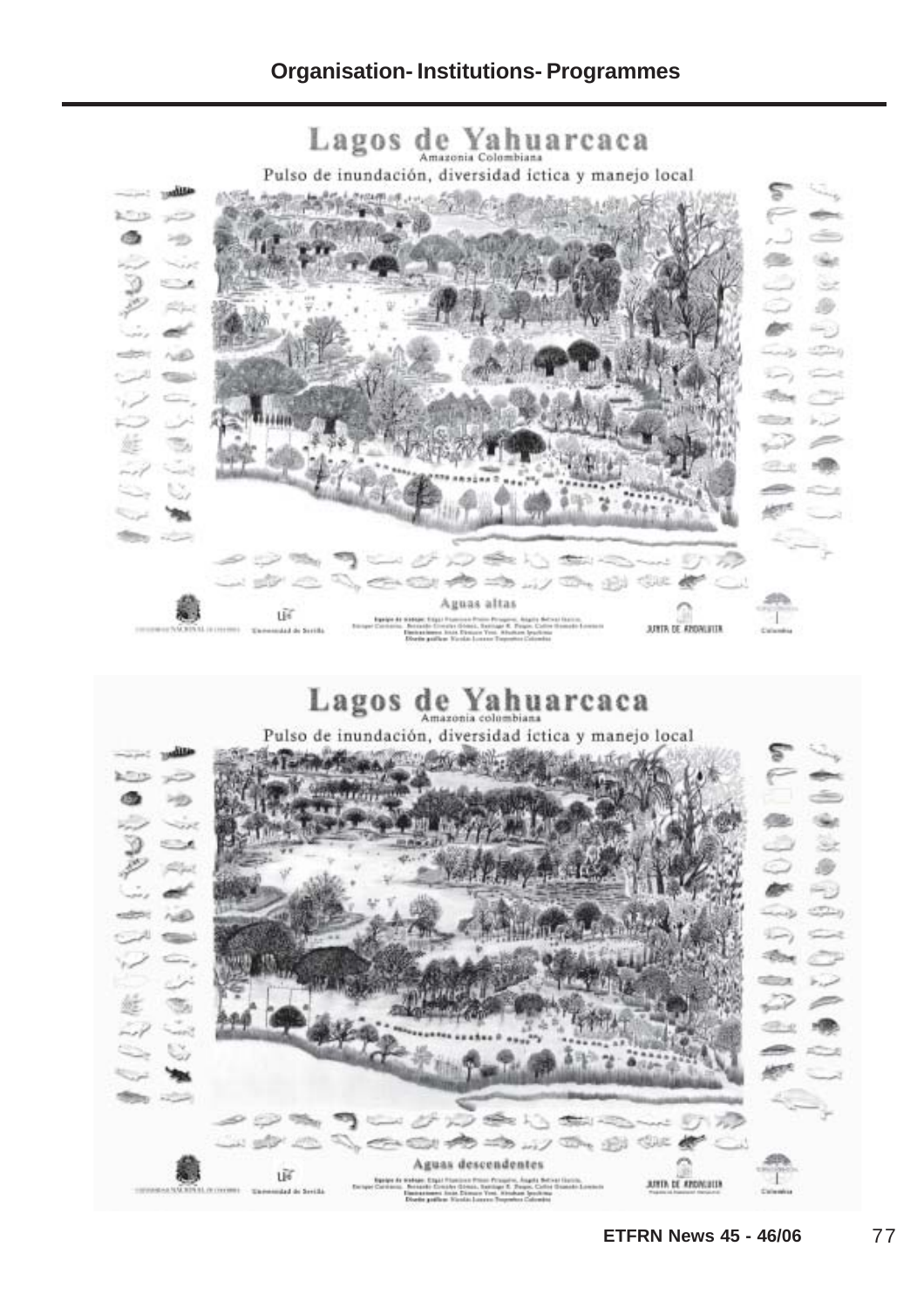# **PEAT SWAMP FORESTS OF SOUTH-EAST ASIA – DO THEY HAVE A FUTURE?**

## By Jack Rieley & S.E. Page

It is seven years since research commenced on the EU INCO funded projects on tropical peatlands in Southeast Asia. The first of these EUTROP (Natural Resource Functions, Biodiversity and Sustainable Management of Tropical Peatland) provided baseline scientific and socio-economic data on this important natural resource. This was followed by STRAPEAT (Strategies for Implementing Sustainable Management of Tropical Peatland) that focussed on stakeholder integration and produced vital documentation on 'Wise Use of Tropical Peatland'. These two projects have been completed and succeeded by RESTORPEAT, the key objectives of which are to:

- 1 Coordinate international activities that address global and regional issues of restoration, carbon balance, water management, biodiversity conservation and poverty alleviation related to sustainable management of tropical peatswamp forest and peatland.
- 2 Facilitate access to existing knowledge and expertise and conduct targetted research on restoration of tropical peat swamp forest to promote sustainable livelihoods of local people.
- 3 Provide a scientific and technological framework for knowledge transfer and human capacity development related to restoration of peat swamp forest and tropical peatland to the benefit of the EC and DCs.

 As a result of our work to date with 14 partners in the EU and Southeast Asia we now know much about this important but threatened ecosystem. Unfortunately, over the past 15 years, tropical peatlands have become a target for natural resource exploitation and inappropriate, major land use change.

## **Natural resource functions, products and values**

Tropical peatlands are composed of a number of physical, biological and chemical components, including organic soils, water, nutrients and plant and animal species. Processes that operate between and within these components allow peatlands to perform certain functions (e.g. carbon sequestration and storage) and generate products (e.g. forest resources). Tropical peat swamp forests are important habitats for endangered and rare wildlife and reservoirs of specialised biodiversity and genetic resources. Their unique, rainwaterfed hydrology and large water-storage capacity gives them an important role in the water cycle through their detention, retention and supply functions. They are also one of the last remaining wildernesses on this planet.

### Biodiversity and Forest Resources

Several studies have highlighted the role that tropical peat swamp forests play in providing habitats for endangered, threatened and vulnerable species of plants, birds, fish, invertebrates, mammals and reptiles. Of particular conservation importance is the large population of orang utan (Pongo pygmaeus) within the peat swamp forests of Kalimantan. Peat swamp forests yield many important products such as timber and bark and secondary, nontimber products.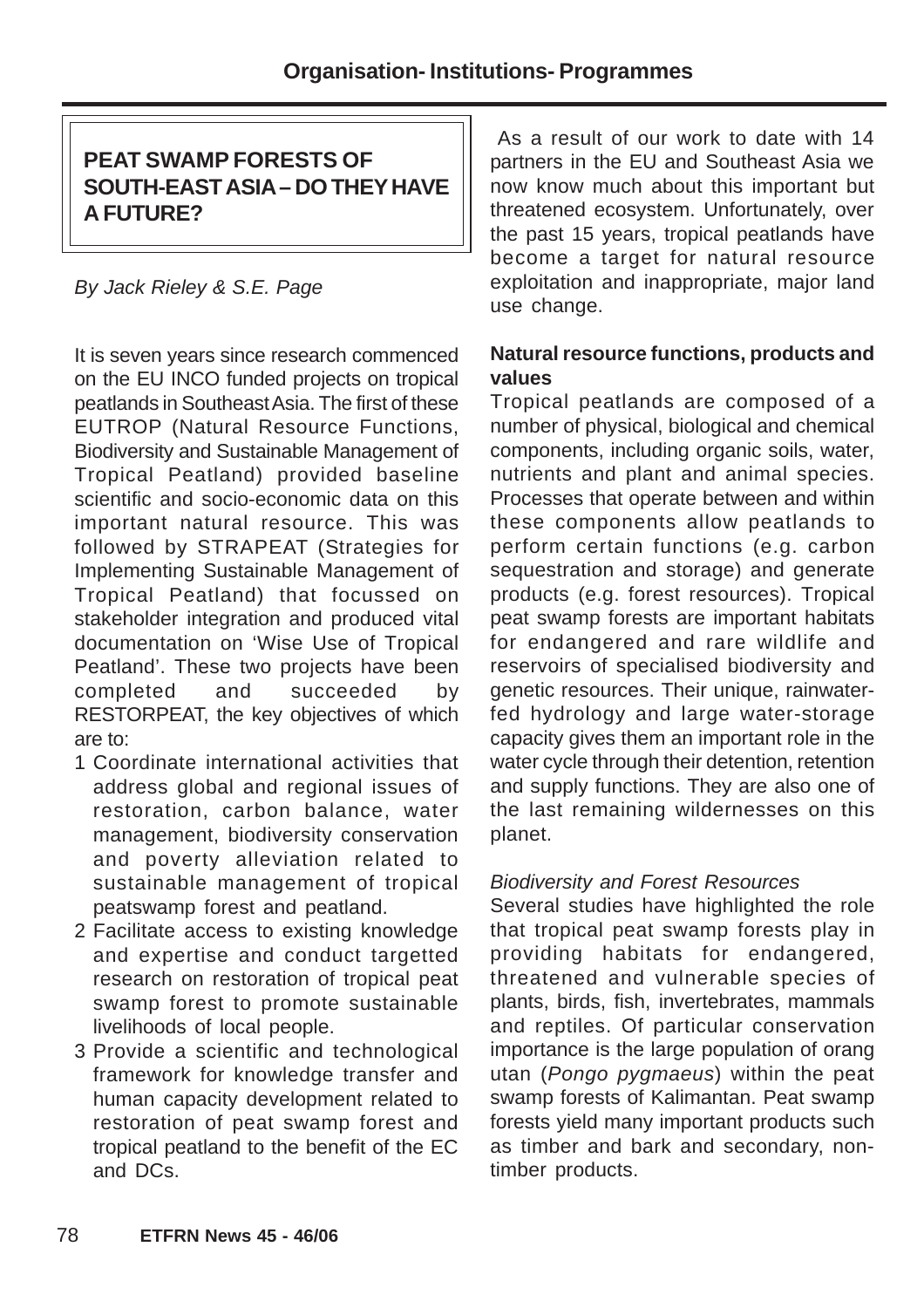## **Hydrology**

In tropical, ombrogenous peatlands, as in boreal and temperate bogs, there is a perched, often domed, rainwater-fed water table that remains close to the surface throughout the year. The surface peat layer (acrotelm) has an oscillating water table and a high hydraulic conductivity that facilitates rapid sub-surface flow towards the edge of the dome. The bulk of a tropical peat deposit (the catotelm) has more or less constant water content, a considerably lower hydraulic conductivity and, because of the large volume of many tropical peatlands, a very substantial water storage capacity.

### **Carbon**

Tropical peatlands are one of the largest carbon stores on this planet. Once disturbed and drained, some of this carbon is released to the atmosphere as carbon dioxide, which contributes to the greenhouse effect. If maintained in their natural state, the peat swamps of Southeast Asia would continue to act as carbon sinks. The carbon accumulation rate of tropical peat exceeds the range of values attributed to temperate and boreal peats by a factor of between 3 and 6, indicating that tropical peatlands have played a more important role in this respect than is indicated by their area.

## **Livelihoods of local people**

Peat swamp forest in Central Kalimantan (Indonesian Borneo) has been used by indigenous peoples for generations to satisfy some of their subsistence requirements. This has included gathering food, timber, firewood and medicinal plants, hunting, fishing, and shifting agriculture. In recent times some of these have become important as major sources of cash income to satisfy the market economy requirements

of both indigenous and migrant communities. This increased and continuous utilisation is threatening the very existence of the natural resources of the peat swamp forests.

### **Sector uses and impacts**

## **Agriculture**

Large areas of tropical peatlands have been converted to agriculture, following forest clearance and drainage. Agricultural development of thicker tropical peats, beyond tidal influence, has been largely ineffective, mostly because planners consider peatlands to be just another type of land and do not to take into account the special physical and chemical properties of the peat soils. One of the largest projects to attempt to convert tropical peatland to agricultural use was the one million hectare Mega Rice Project in Central Kalimantan, which was brought to an early close in 1998, following a series of difficulties, not the least of which was the failure to produce a rice crop on the acidic, nutrient-deficient peat soils.

## Forestry and illegal logging

Peat swamp forests with their valuable trees have been subjected to timber and nontimber exploitation. As species regeneration in peat swamp forest is slower than in other forest types, both legal (controlled) and illegal (uncontrolled) logging practices have had considerable impacts on both peat swamp forests and the peatland environment. In Indonesia, illegal logging threatens the integrity and long-term hydrological stability of the peat swamp forest ecosystem since timber extraction is largely by narrow, shallow canals that are dug into the peat. Law enforcement efforts are weak and sporadic at best and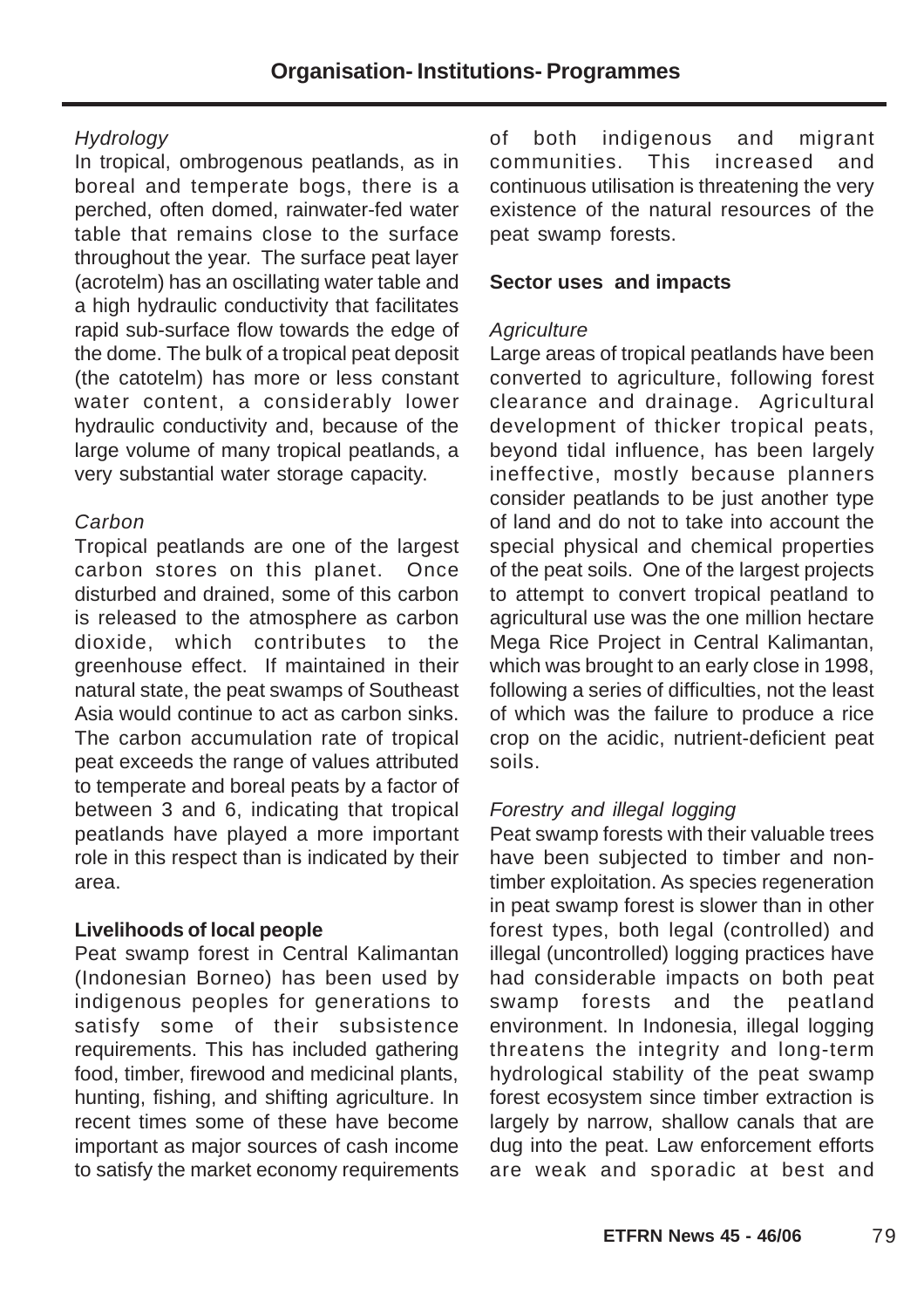government policy is ineffective.

#### Land use change

Peatland drainage can have a serious impact on water availability and quality. The Mega Rice Project, for example, led to severe water shortage in the dry season and flooding in the wet season, while the water in some of the channels became very acidic and therefore unsuitable for domestic and agricultural use.

## Fire

Tropical peat swamp forest resources and natural functions are being damaged severely by fire and may be destroyed forever with potentially devastating consequences locally, regionally and globally. The failed Mega Rice Project disrupted the peat swamp forest ecosystem over an area of at least one million hectares and it became fire prone. Eighty per cent of this landscape burned in 1997 releasing about 0.15 billion tonnes of carbon to the atmosphere while peatland fires throughout Indonesia as a whole liberated 1-2.5 billion tonnes of carbon equal to 15-40% of the annual global carbon emissions from the burning of fossil fuels.

### **Global Implications**

Contribution of Peatlands to Climate Change The contribution of tropical peatlands to climate change comes about as a result of emission of several greenhouse gases, especially carbon dioxide and methane. These gases are released by natural peatlands but the amount is increased greatly when they are damaged or degraded. If the surface dries out for part or all of the year, or is subjected to drainage and/or cultivation, the peatland undergoes aerobic oxidation at its surface with release of carbon dioxide as a result of decomposition.

## Impact of Climate Change on Peatlands

The main impacts of future climate change on tropical peatlands are likely to be through changes in temperature and water resources that could bring about replacement of some of the original peat swamp species by others, leading to alterations in their biodiversity and hydrology. Sea level rise may affect lowland tropical peatlands by replacing coastal freshwater habitats with saline or brackish ones or causing enhanced flooding further inland with the extension of swamp and peatland in the interior. Climate change may also affect the peatland carbon sink and store, although the direction of this change is uncertain owing to various climate related contributory factors, human interference and the number of possible responses.

## **The future**

Unfortunately, Governments of developing countries in the tropics have higher priorities than maintenance of the natural resource functions of peatlands. It is essential, however, that future land use of tropical peatland takes fully into account the principles and practices of sustainable development and incorporates the 'wise use' approach. The wise use of tropical peatlands involves several elements, foremost amongst which is the identification of the benefits and values that these wetlands can provide and the adverse environmental and human consequences resulting from their disturbance. In this way, the role that tropical peatlands play in providing goods and services to society can be assessed properly and the scale and consequences of various impacts forecast.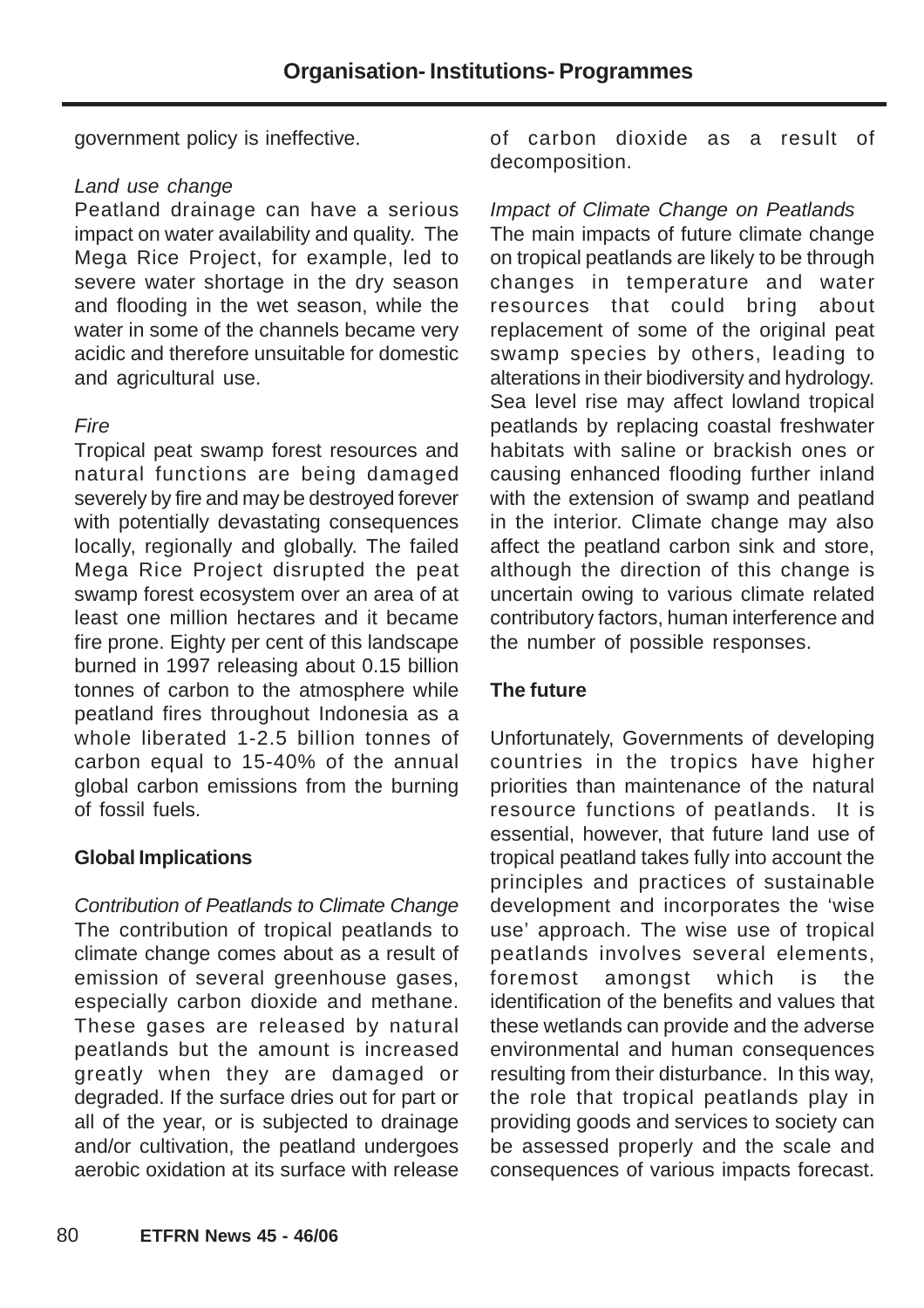Multiple resource use, involving stakeholders, is more likely to safeguard the range of functions, attributes and services that forested peatlands can provide to a wide range of users than single sector approaches.

## **References**

Morrogh-Bernard, H., Husson, S., Page, S.E. and Rieley, J.O. (2003) Population status of the Bornean orang-utan (Pongo pygmaeus) in the Sebangau peat swamp forest, Central Kalimantan, Indonesia. Biological Conservation, 110: 141-152.

- Page, S.E., Siegert, F., Rieley, J.O., Boehm, H-D.V., Jaya, A. and Limin, S.H. (2002) The amount of carbon released from peat and forest fires in Indonesia during 1997. Nature, 420: 61-65.
- Page, S.E., Wüst, R.A.J., Weiss, D., Rieley, J.O., Shotyk, W. and Limin, S.H. (2004) A record of Late Pleistocene and Holocene carbon accumulation and climate change from an equatorial peat bog (Kalimantan, Indonesia): implications for past, present and future carbon dynamics. Journal of Quaternary Science, 19: 625-635.

Further information: J.O. Rieley School of Geography, University of Nottingham, UK

E-mail: Jack.Rieley@nottingham.ac.uk

S.E. Page Department of Geography, University of Leicester, UK

E-mail: sep5@le.ac.uk

Further information on the outputs of the EU INCO Projects on tropical peatlands of Southeast Asia can be obtained from the following web sites:

- www.geog.nottingham.ac.uk/%7Erieley/ eutrop/eutropmain.html
- www.alterra-research.nl/pls/portal30/docs/ folder/strapeat/strapeat/default.htm
- www.restorpeat.alterra.wur.nl

# **WATER MANAGEMENT OF PEATLANDS IN THE AIR HITAM LAUT RIVER BASIN IN INDONESIA**

## By Henk Wösten

The Air Hitam Laut (meaning "black water flowing to the sea") river located in Jambi province, Sumatra, Indonesia, is a typical river for Southeast Asian lowland peat swamp forests. The river bisects Berbak National Park, which was established as a Ramsar site because it is typical for peat swamp forest habitats in Southeast Asia. In the early 1990s Berbak National Park represented about 30% of the remaining relatively undisturbed peat swamp forest in Sumatra, but over the last decades the area was increasingly affected by fires. In 1981/ 82 fires in Berbak were concentrated in peat swamp forest areas affected by coastal agricultural encroachments and illegal logging, but in 1992 and 1997/98 fires destroyed over 16 000 ha of primary forest in the core zone of the park. Nowadays, tropical peat swamp forests are under tremendous pressure from agriculture and forestry. Hydrology is a key factor in the ecology of this increasingly threatened habitat, and thus water (and water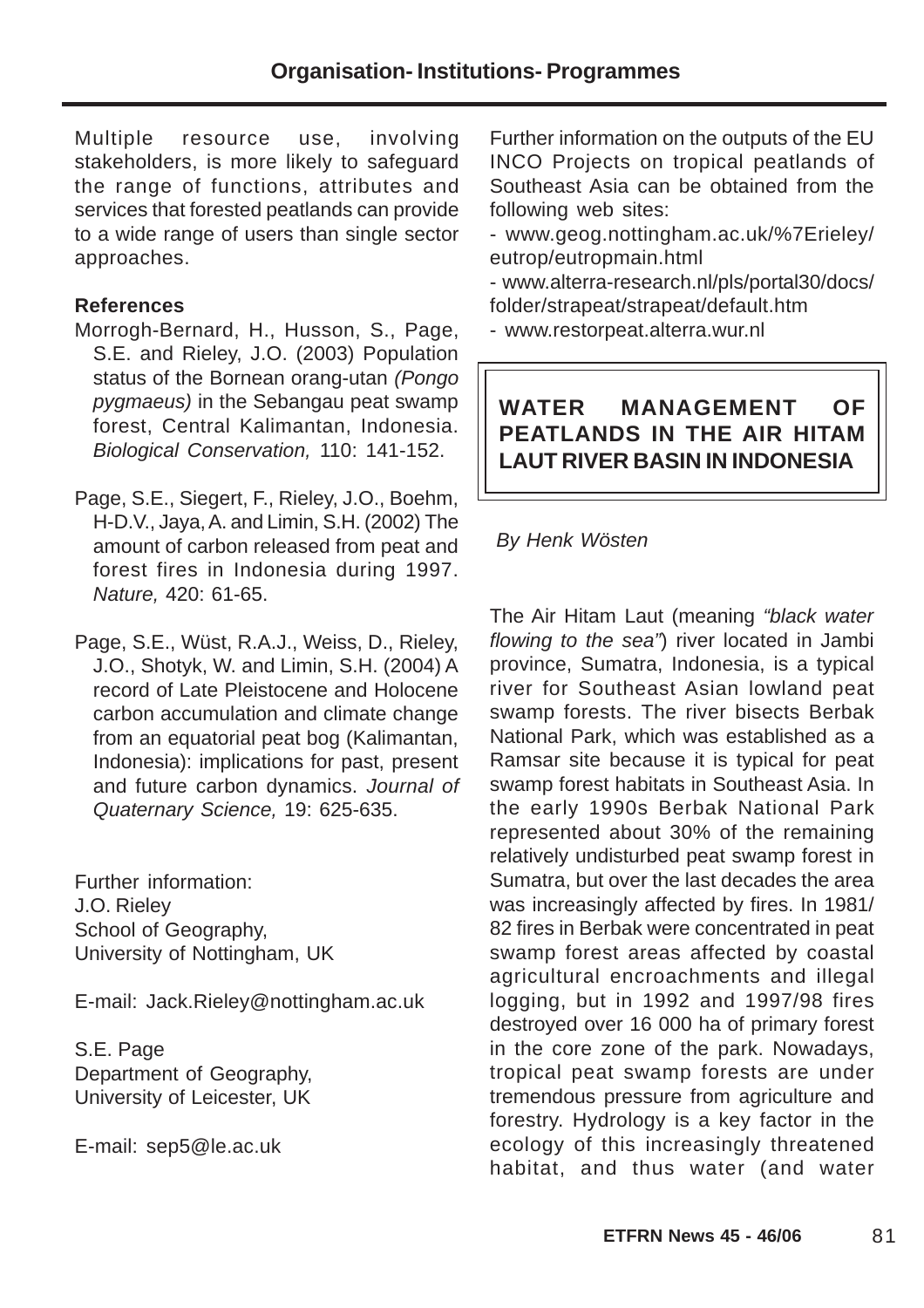management) plays a key role in maintaining its support functions. The hydrology of the Air Hitam Laut river basin was modelled with the existing SIMGRO (SIMulation of GROundwater flow and surface water levels) model. Considerable effort was spent on collecting required input data such as elevation of the river basin (DEM), groundwater levels and rainfall data. The calibrated and validated model was used to evaluate possible consequences of three realistic future scenarios:

- 1 Expansion of oil palm plantation upstream
- 2 Expansion of agriculture downstream, and
- 3 Continuing fire damage.

## **Scenario 1: Expansion of oil palm plantation upstream**

Expansion of oil palm plantations in the upstream area of the Air Hitam Laut river basin is ongoing and may eventually cover the whole area. Under the current plantation practice, oil palm cultivation requires drainage up to 70 cm depth, inducing subsidence of the peat surface. The model predicts that the impact of 50 years of drainage and associated peat subsidence will lower soil elevation inside the plantation by as much as 3-4 meters. Such subsidence will result in reduced water flow towards the Air Hitam Laut River as the gradient towards the river will become too low. As a consequence, the drainage direction in the plantation area will gradually shift from drainage towards the Air Hitam Laut River to drainage to the north towards the lowerlying Kumpeh River. In due course, the whole upstream area may be decoupled from the Air Hitam Laut watershed and become part of the Kumpeh watershed. This would result in much less water for Berbak National Park. Decoupling of the upstream area would also result in much less river water for the downstream coastal agricultural area. Shortage of good quality water will seriously decrease agricultural production in these coastal areas.

#### **Scenario 2: Expansion of agriculture in downstream (coastal) areas**

Areas under agricultural use downstream in the Air Hitam Laut river basin are expanding due to population growth in the coastal zone. An average subsidence over the whole area of about 4.5 cm/year would result in a total subsidence of more than 2 meters after 50 years. The mineral subsoil in the agricultural area is found at approximately 3 m above mean sea level. This would mean that peat in the agricultural area would have totally disappeared after 50 years in about 1/3 of the area, whereas 50% would have only a thin layer of peat left. The mineral subsoil is of marine origin and contains pyrite. It is therefore very likely that problems related to the occurrence of these acid sulphate soils, already encountered by the local people, will only increase in the future. Decreased discharge rates of river water caused by expansion of oil palm plantations in the upstream area would also increase the negative effects of salt sea water intruding the coastal agricultural areas. Both effects would make agricultural production in the coastal zone more difficult.

### **Scenario 3: Continuing fire damage**

Fire damage in the Air Hitam Laut watershed is difficult to predict, but whatever fire prevention measures are taken, fires are likely to occur in the future. Photo: M.J. Silvius To demonstrate the impact of peat fires a new surface map (DEM) was constructed, simulating the situation following the burning of more large areas. To construct this map, areas were selected that had a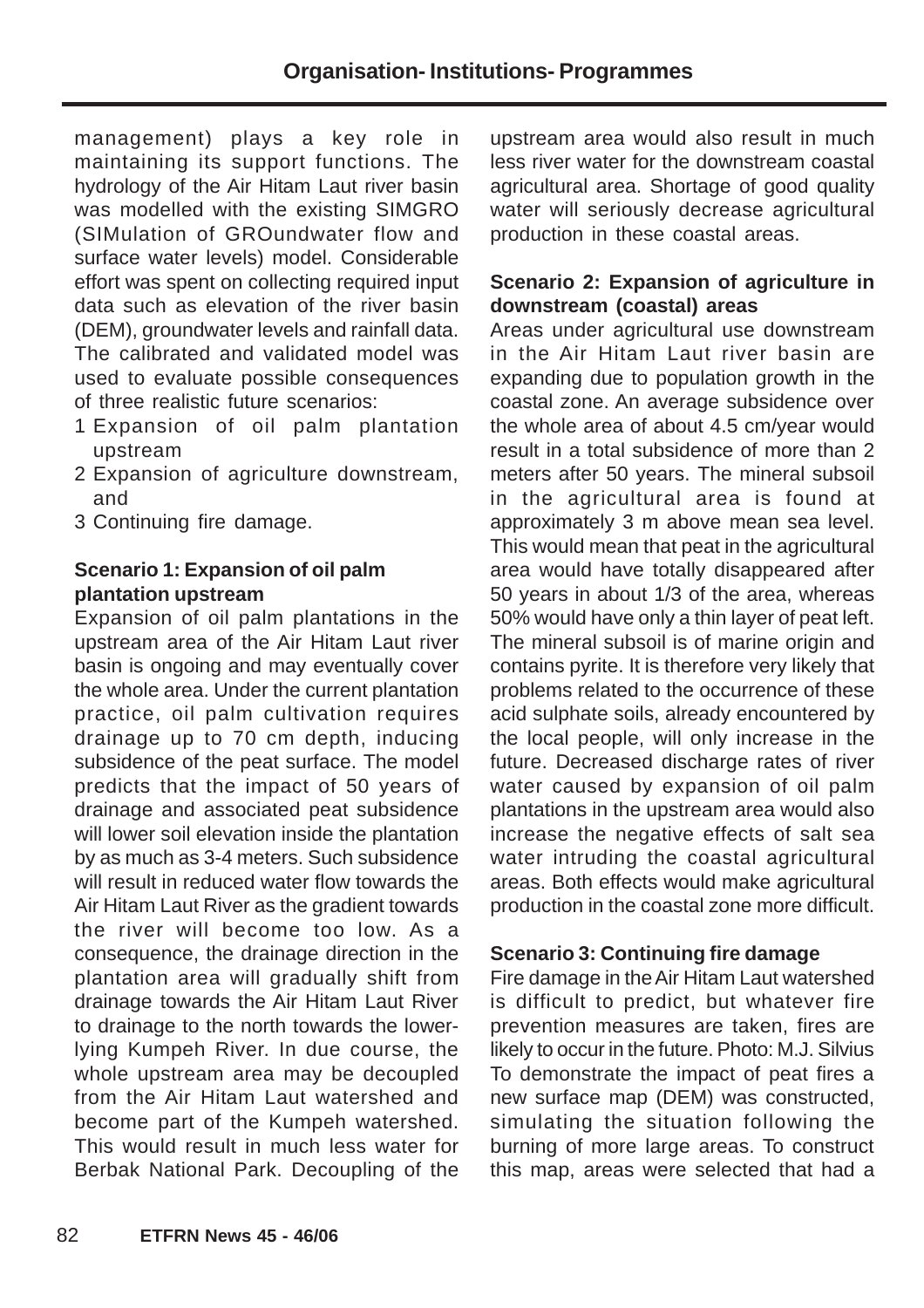groundwater level deeper than 1 m below soil surface during the dry periods in the El Niño year 1997. These areas were considered to be fire-prone and most likely to burn in a future dry year. The assumption was that fires would decrease the surface elevation of the affected areas by 1 meter. Combining these areas with the areas already burnt resulted in a new surface map (DEM). This new DEM was used to calculate groundwater levels and flooding patterns. The impact on the hydrology, and more importantly on the area affected by flooding, showed that especially the deeply flooded areas with more than 1.5 m inundation will increase by almost a factor 5. This would seriously hamper possibilities for restoration of peat swamp forests.

#### **Overall assessment**

The many human-induced land use changes observed in the Air Hitam Laut river basin all caused a lowering of groundwater levels due to drainage. The negative consequences included increased soil subsidence and fire susceptibility. Restoration and conservation of peat swamp forests in the Berbak National Park will require restoring the hydrological integrity of the river basin with groundwater levels at or close to the soil surface. Sustainable development of agriculture along the coast requires maintenance of the dynamic hydrological balance of the Air Hitam Laut river basin. The envisaged landuse changes in the upper part of the Air Hitam Laut river basin pose a huge and hitherto unknown threat to the downstream human livelihoods and biodiversity. The hydrological model has helped reveal this threat before it is too late to reverse it. This reversal will require conservation of the peat swamp forests in the upstream area and halting further conversion to agricultural

systems requiring drainage. In addition, economic measures to improve the livelihoods of local people and effective law enforcement will be essential for restoration and conservation to be sustainable.

For references and further reading, please visit:

www.waterfoodecosystems.nl or www.peat-portal.net

For further information, please contact: Henk Wösten (hydrological research) Alterra - Wageningen University and Research Centre P.O. Box 47 6700 AA Wageningen The Netherlands

Phone: +31 317 474287 E-mail: henk.wosten@wur.nl Website: http://www.alterra.wur.nl

Ingrid Gevers (project management) International Agricultural Centre Wageningen University and Research Centre P.O. Box 88 6700 AB Wageningen The Netherlands

Phone: +31 317 495378 E-mail: ingrid.gevers@wur.nl Website: http://www.iac.wur.nl

This project was generously supported by the Netherlands government under the Partners for Water Programme. It was implemented as part of the project portfolio of the Water for food and Ecosystems programme, which responded to the Dutch pledge at the World Water Forum held in The Hague in 2001.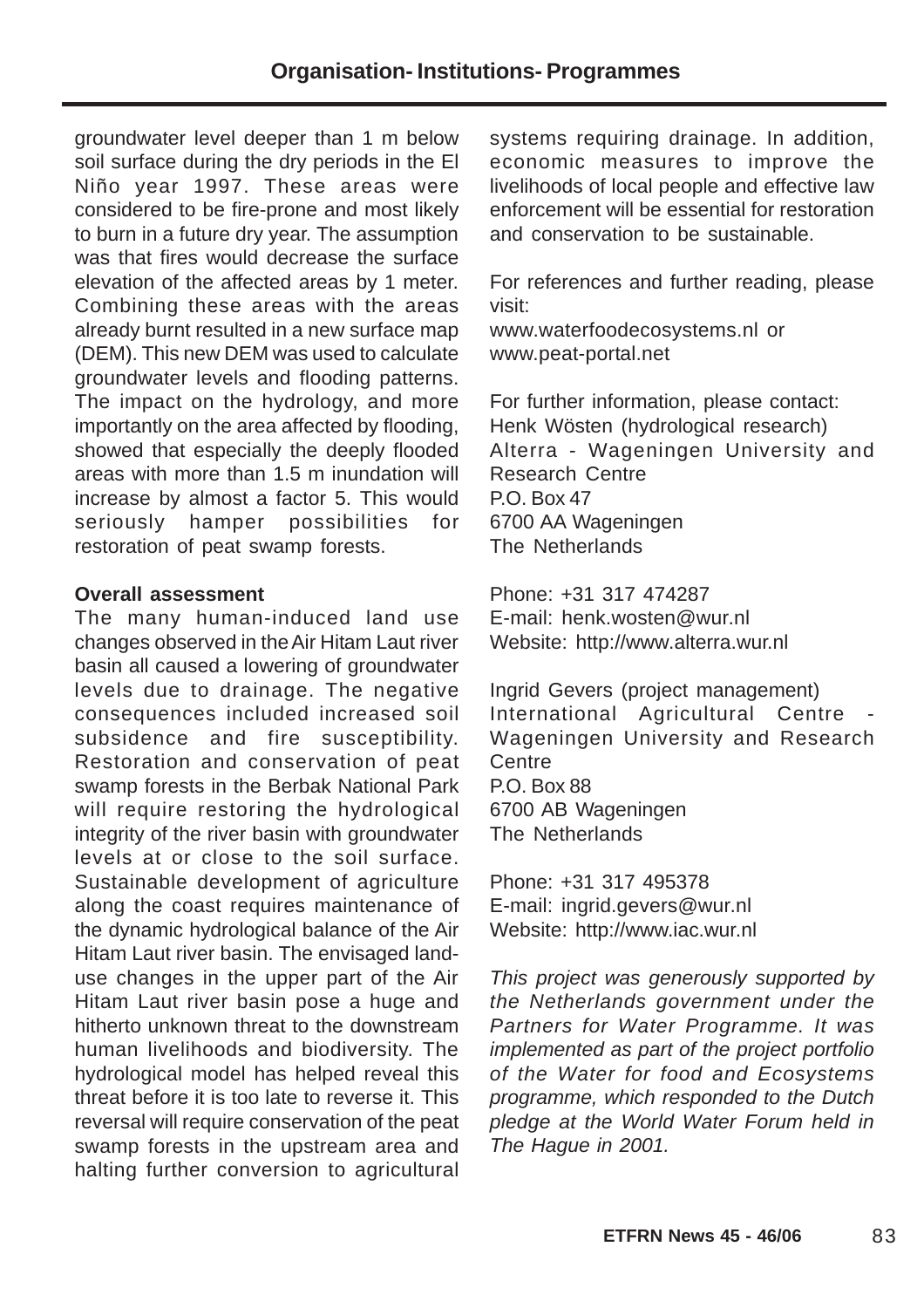# **COMMUNITY BASED PLANNING AND ACTION FOR SUSTAINABLE PEAT SWAMP FOREST MANAGEMENT IN INDONESIA**

# By Jolanda van den Berg

Although local communities may pose a threat to peat swamp forests, they are also dependant on the swamp forest resources for their survival. Therefore, collaborating with local communities can provide an opportunity to learn about swamp forest management.

In 2002-2004 a project was implemented to promote the river basin and ecosystem approach for sustainable management of South-East Asian lowland peat swamp forests. It was conducted as part of the Netherlands' Programme Water for Food and Ecosystems.

The project focused on the Air Hitam Laut river basin located in Jambi province, Sumatra, Indonesia. A large part of the river bisects the Berbak National Park that was established in 1997 to protect the peat swamp forest for its ecological and socioeconomic functions, habitat and its biodiversity. Around two thirds of the total area of Berbak National Park consists of peat swamp (fresh water) forest. This type of forest is essential for the survival of local populations because it is a source of many forest products and it regulates flood and flow, preventing salt water intrusion in coastal agricultural areas and supplying fresh water for both domestic use and irrigation. However, the remaining peat swamp forests are threatened by the expansion of agricultural and settlement areas downstream of the Air

Hitam Laut river and unsustainable exploitation of both wood and non wood forest resources in Berbak National Park. The article by Wösten (p. 81) describes the hydrological scenario development component of the project, indicating the real threats to people's livelihoods if forest destruction continues. The Agricultural Economics Research Institute of the Netherlands (LEI) and national partner organisations defined and implemented a socio-economic project component to deal with problems of uncontrolled forest exploitation. This component focused on facilitating exchange of lessons learned and best practices on peat swamp forest exploitation for local income and subsistence and on identifying and developing alternative income sources to reduce the pressure on wood and non-wood forest products.

The project organised trainings, workshops and study tours, involving all major stakeholder groups. It conducted community based planning and action research in two pilot villages, to develop options for increased community involvement in the management of Air Hitam Laut river basin and Berbak National Park. Activities focused on identifying and developing non-forest based sources of income, including promoting sustainable farming practices, and on increasing awareness on the importance of peat swamp forest conservation among local communities. Prior to these activities a multidisciplinary team carried out a diagnostic study. By using rural rapid appraisals (RRA) methods, they collected information, identified and became acquainted with the stakeholders and started consultations with these stakeholders. The team consisted of researchers from Jambi University, staff of Berbak National Park, and representatives of pilot village communities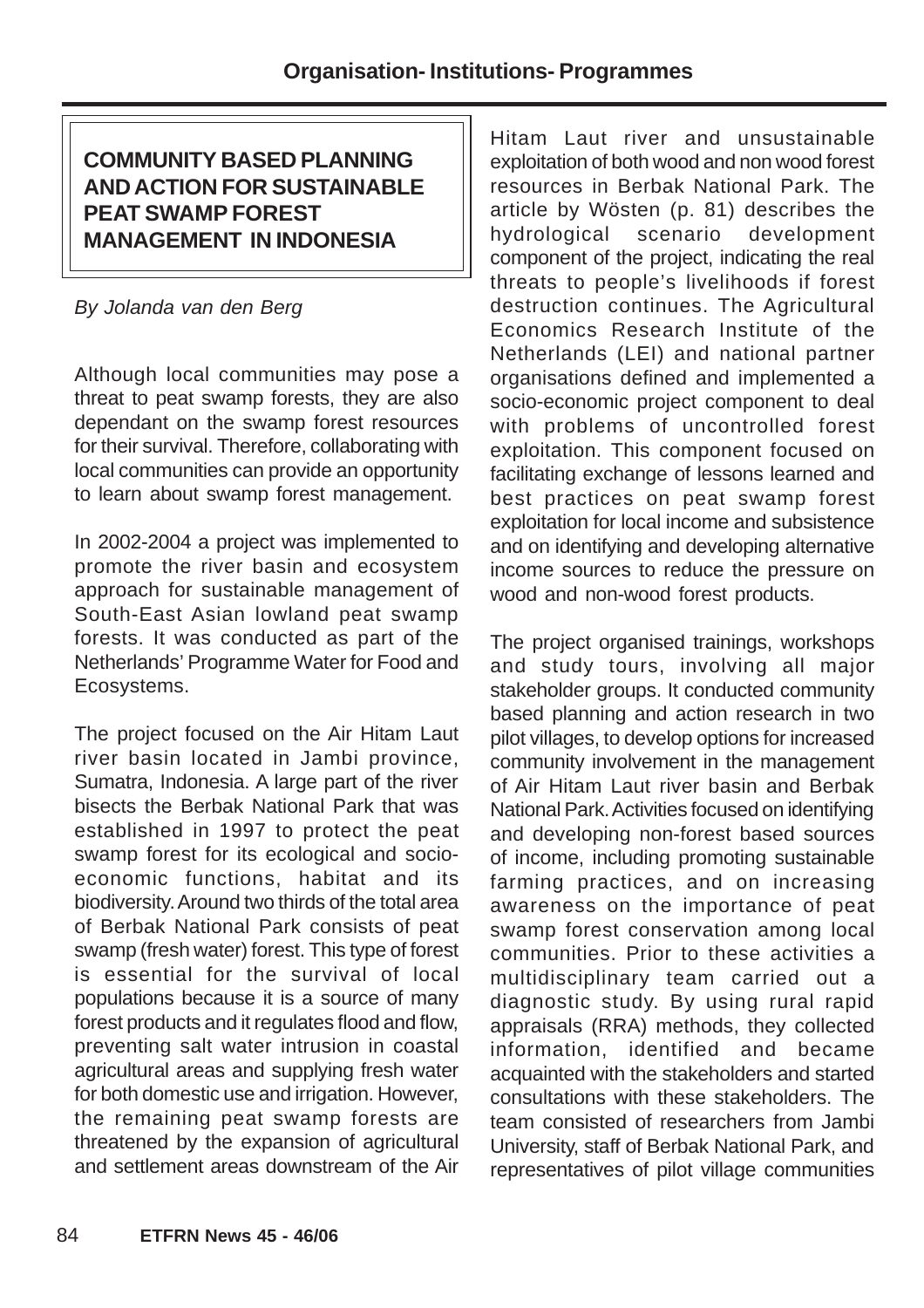and PINSE (Pinang Sebatang), the partner NGO working in the project area. LEI trained team members in using participatory research tools to initiate the process of diagnostic research.

## **Community based planning and action in practice**

The implementing NGO, PINSE, organised village meetings to discuss the status of peat swamp forest in the region and the constraints to local development. In both pilot villages, PINSE assisted two community groups in preparing local development action plans, overseeing the implementation of activities and negotiating sharing agreements, including defining participating members, responsibilities and tasks. For each village, a community worker was recruited to support these community groups. The project included on-the-job training for community workers and staff members of PINSE in basic concepts of participatory approaches and participatory development planning at the community level.

In both villages, community groups identified and prioritized development opportunities to address their most important problems during a two-day planning workshop. They also developed concrete and realistic plans. At subsequent meetings, the groups reached a consensus, selecting chicken breeding and coconut farming as focal activities. They also developed detailed working schedules. Leaders of the community groups and PINSE staff signed five years agreements on mutual contributions to the implementation of development activities. Working capital to implement these activities was allocated to the community groups under the condition that they would allocate abandoned ('sleeping') agricultural land, 2 hectares per

community group, for tree growing activities. The community groups received training on tree growing, seedling preparation and nursery development and management. The participants selected the tree species to be planted through consensus.

The project organised participatory monitoring workshops at the village level, to learn about the problems of community group members related to the implementation of the focal activities and to formulate actions to address these problems. Project work plans and budgets were revised accordingly.

The project also organised study tours for representatives of community groups to raise awareness on threats to peat swamp forests and to demonstrate good practices of peat land management. At the community level, hands-on trainings, for instance on water level management, promoted sustainable farming practices and facilitated exchange of information and experience between community members, project researchers and community organizers. During the workshops, representatives of the villages, researchers, and governmental and nongovernmental representatives discussed negative consequences of current land use and explored future options for sustainable development.

## **Lessons learned**

• Community based planning and action highlighted local livelihood issues and encouraged the participation of local communities in peat swamp forest management. Preliminary observations also indicated that the approach empowered local communities by improving their problem-solving capacity and building knowledge, skills and organisational capacity. However, the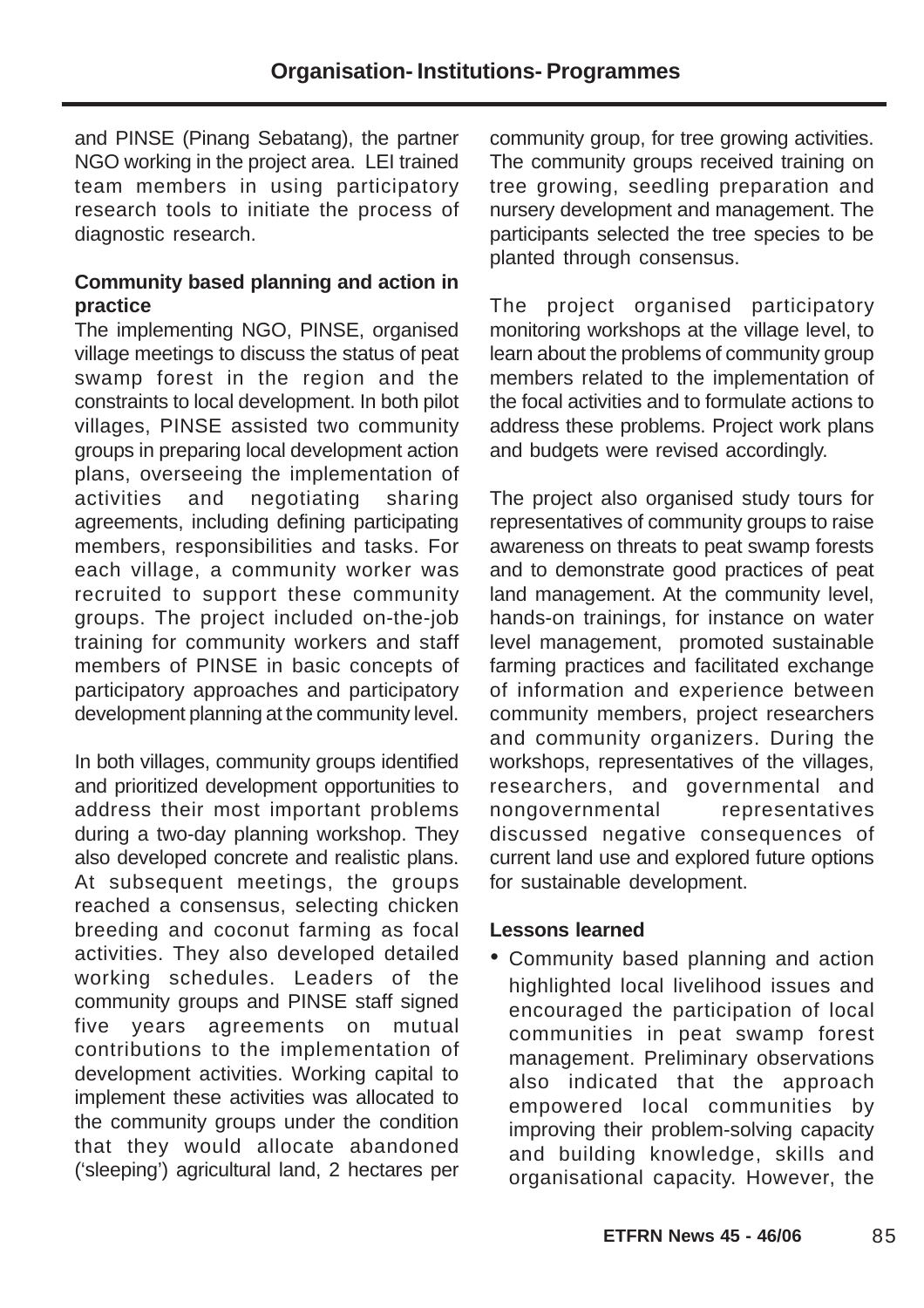process takes time.

- Working through community groups at the village level offers villagers an opportunity to communicate and learn from each other and from other stakeholders, including project researchers, technical experts, forest officers and NGO field staff. However, understanding the diversity within community groups in terms of gender, ethnicity and access to resources and decision-making is essential for the quality of project outcomes. For instance, landless people have probably not benefited from project activities because land contribution was a principal condition for participating in tree farming activities.
- The experience and capabilities of the community workers have a key influence on the direction and outcomes of the development activities. Careful selection, support and training are thus essential.
- Identification of sustainable alternative income opportunities is easier said than done in a context of poor infrastructure facilities and low agricultural production levels caused by acid sulphate soils. Local communities consider livestock production and tree farming, using species such as Durian (Durio zibethinus), Jelutung (Dyera spp./ Dyera consulata), and Pulai (Alstonia pneumatophora) as potential alternative income opportunities. Jelutung plantations, which are already commercially managed in the area, require no or minimal drainage and thus offer a key opportunity for achieving environmentally sustainable development.

## **Future actions**

Continued external financial assistance will be needed with an emphasis on trust funds

that enable community groups to compete for small grants or micro-credits to implement their own specific development action plans.

Key challenges to the future include:

- a Access to markets should be improved. Development of successful marketing strategies and closer partnerships between community groups and commercial companies is important for developing agricultural, horticultural and forest products; this is indispensable for long-term success. Companies should be approached as they have easy access to markets, capital, skills and technologies.
- b Enhanced cooperation between local and regional levels and non-governmental and governmental sectors is crucial for empowering communities in decisionmaking processes. This may be achieved by strengthening existing platforms in the field of water resources management or establishing new ones for integrated resource planning at the river basin level, giving particular attention to the representation of local communities.

For references and further reading, please visit: http://www.waterfoodecosystems.nl

For further information, please contact: Ms Jolanda van den Berg (social economic research) Agricultural Economics Research Institute (LEI) P.O. Box 29703 2502 LS The Hague The Netherlands

Phone: +31 70 3358165 E-mail: jolanda.vandenberg@wur.nl Website: http://www.lei.wur.nl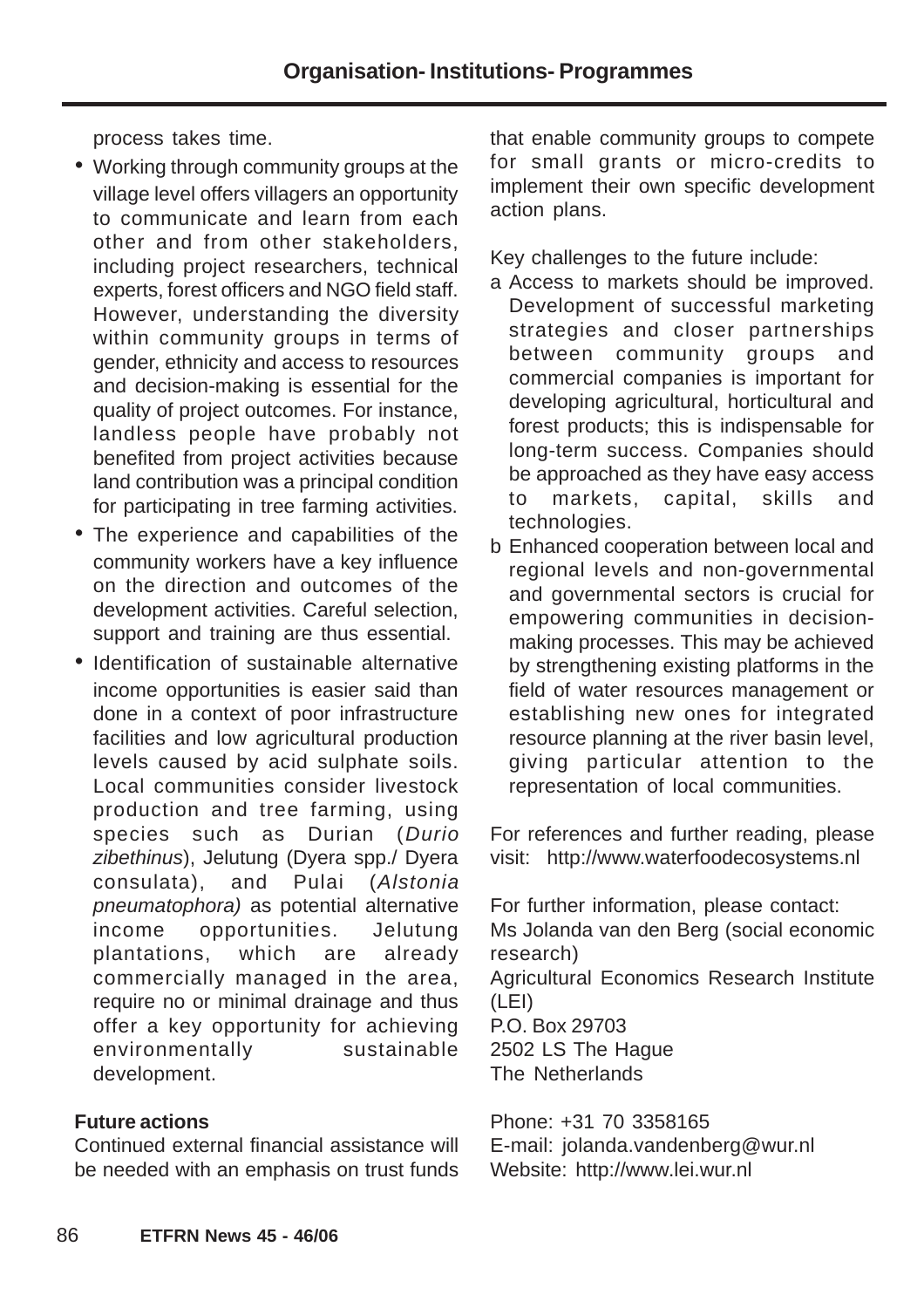## By Dineke Romeijn

The FAO's Water Resources, Development and Management Service provides a wealth of materials such as databases, training material, software tools, documents and news. **http://www.fao.org/landandwater/ aglw/index.stm**

Interesting resources at FAO can also be found at: **http://www.fao.org/ag/agl/aglw/ wdeci.stm**

Land-Water Linkages In Rural Watersheds is FAO's programme on hydrological services in watershed management. **http:// www.fao.org/ag/agl/watershed/watershed/ en/mainen/index.stm** It contains reports and background information on forums and workshops, such as the FAO E-workshop "Land-Water Linkages in Rural Watersheds" (held in 2000).

For the synthesis report of this workshop see: **http://www.fao.org/ag/agl/watershed/ watershed/papers/paperewk/pewrken/ synthesis.pdf** And for the case studies: **http:/ /www.fao.org/ag/agl/watershed/ watershed/en/caseten/indcaten.stm**

"Land Use and Water Resources Research" is a free online journal on the water resource, ecological, economic, climate change, socioeconomic, policy and sustainable development issues related to land use. **http://www.luwrr.com/**

Forest Trends, the Katoomba Group and the World Resources Institute have published two papers on innovative financial mechanisms for water services. The first, "Case Studies of Markets and Innovative Financial Mechanisms for Water Services from Forests" (2001) describes nine cases from around the world selected to represent various types of financial mechanisms in various settings.

## **http://www.forest-trends.org/documents/ publications/casesWSofF.pdf**

The second, "Developing markets for water services from forests" (2001), examines the cases presented in the first paper and distills common issues and lessons. h**ttp:// www.forest-trends.org/documents/publica tions/Developing\_Markets\_for\_Water\_ Services.pdf** Both articles have been summarized in a technical forestry brief: h**ttp://www.forest-trends.org/documents/ publications/tech\_briefs/1watershed.pdf**

The UNESCO water portal offers information on UNESCO water programmes as well a searchable database of water events, links and news. **http://www.unesco.org/water/**

The Convention of the Protection and Use of Transboundary Watercourses and International Lakes (Water Convention) of the United Nations Economic Commission for Europe has a website with much information on past seminars and workshops complete with documents, as well as many other downloadable publications. **http:// www.unece.org/env/water/welcome.html** An interesting seminar e.g. is "The role of ecosystems as water suppliers". **http:// www.unece.org/env/water/meetings/ ecosystem/seminar.htm**

"Developing markets for watershed protection services and improved livelihoods" is a project of the International Institute for Environment and Development (IIED) Forestry and Land Use Programme. The site features project information and downloadable publications.

**http://www.iied.org/NR/forestry/projects/**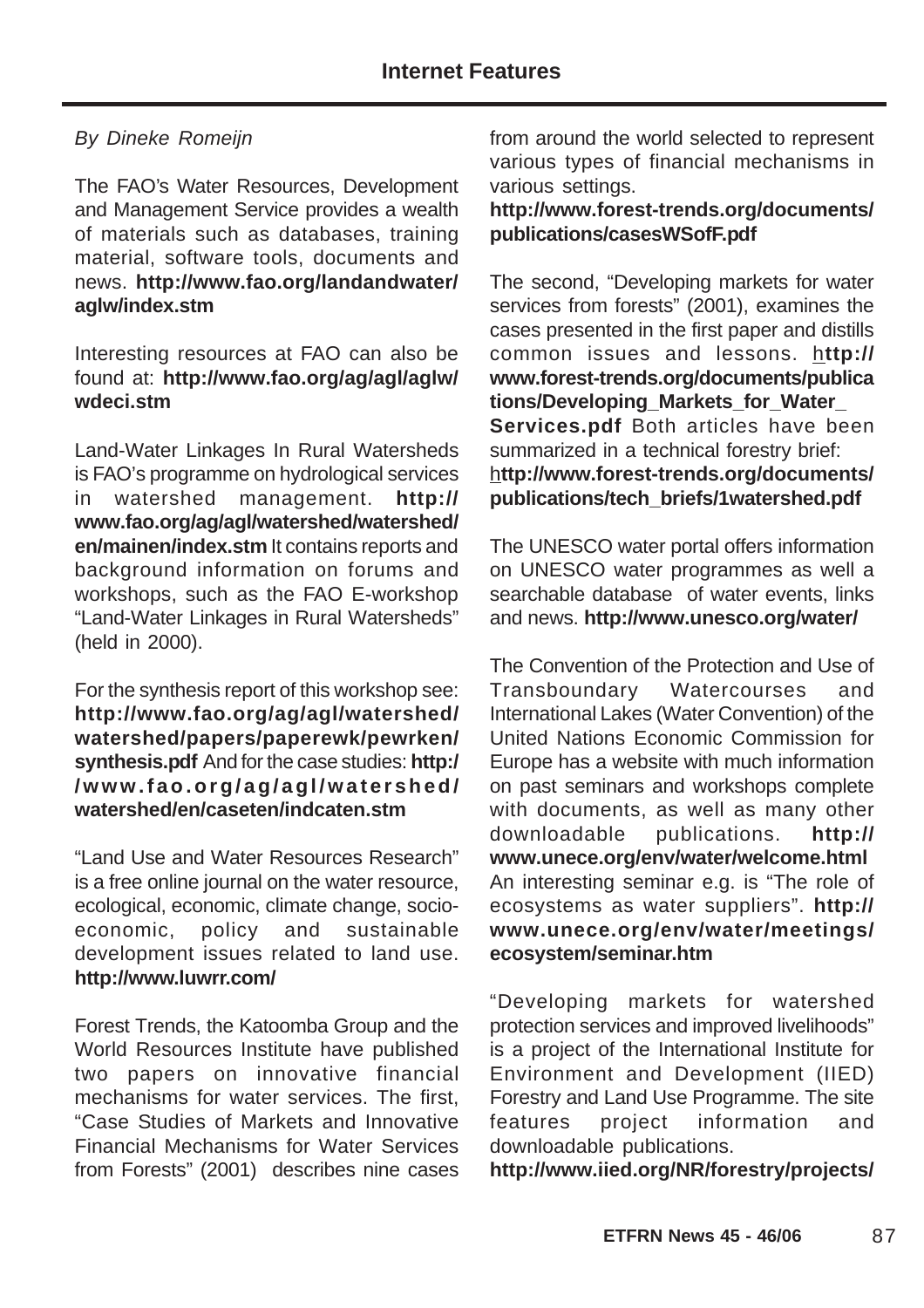#### **water.html**

The International Rainwater Harvesting Alliance (IRHA) was created during the World Summit for Sustainable Development (WSSD) in Johannesburg. Rain is often overlooked as water supply option and it's IRHA's mission to raise awareness on- and stimulate the use of this resource. Their website offers information on activities as well as a full text newsletter.

#### **http://www.irha-h2o.org/**

The site of Asian Development Bank has many interesting reviews covering issues such as: water conflicts, water rights, river basin organizations, intregrated water resources management, participation in water management, and water and poverty. **http://www.adb.org/Water/Policy/ default.asp**

The US Environmental Protection Agency provides free online training modules in watershed management at:

## **http://www.epa.gov/watertrain/**

The World Resources Institute (WRI) Earth Trends provides access to databases and maps on different subjects such as climate, marine ecosystems, biodiversity, forests and grasslands and water resources.

## **http://earthtrends.wri.org/**

The Development Gateway offers a topic page on water resources management with news, events, publications, projects etc. **http:/ /topics.developmentgateway.org/water**

The International Program of Trees, Water & People focusses on community reforestation, forest conservation, watershed protection and appropriate technologies in Central America.

#### **http://www.treeswaterpeople.org/**

"Public-Private Partnerships for Water Supply and Sanitation" is a Swiss initiative to support the Millennium Development Goals. On the website you will find background information on the initiative, electronic versions of the instruments and references to other supportive materials.

#### **http://www.partnershipsforwater.net**

Other sites of interest:

- The International Water Management Institute - **http://www.iwmi.cgiar.org**
- UNESCO-IHE Institute for Water Education - **http://www.unesco-ihe.org**
- IDRC, the Canadian International Development Research Centre, has a dossier on Water: Local-Level Management - **http://web.idrc.ca/en/ev-34476-201-1-DO\_TOPIC.html**
- The International Land Coalition **http:// www.landcoalition.org/**
- Water for Life is the website of the FU Water Initiative - **http://europa.eu.int/comm/ research/water-initiative/index\_en.html**
- 4th World Water Forum, Mexico, 2006 **http://www.worldwaterforum.org**
- World Water Week, Stockholm, August 21- 27, 2005 http://www.worldwaterweek.or**g/**
- SIWI : Stockholm International Water Institute especially the downloads & resources center **http://www.siwi.org/**
- The WBCSD's Water Facts and Trends is a brief and informative overview of what's happening to the world water supply - **http:/ /www.wbcsd.org/web/publications/** Water facts and trends.pdf
- ETFRN "Forests and water" topic page **http://www.etfrn.org/etfrn/topics/water/ index.html**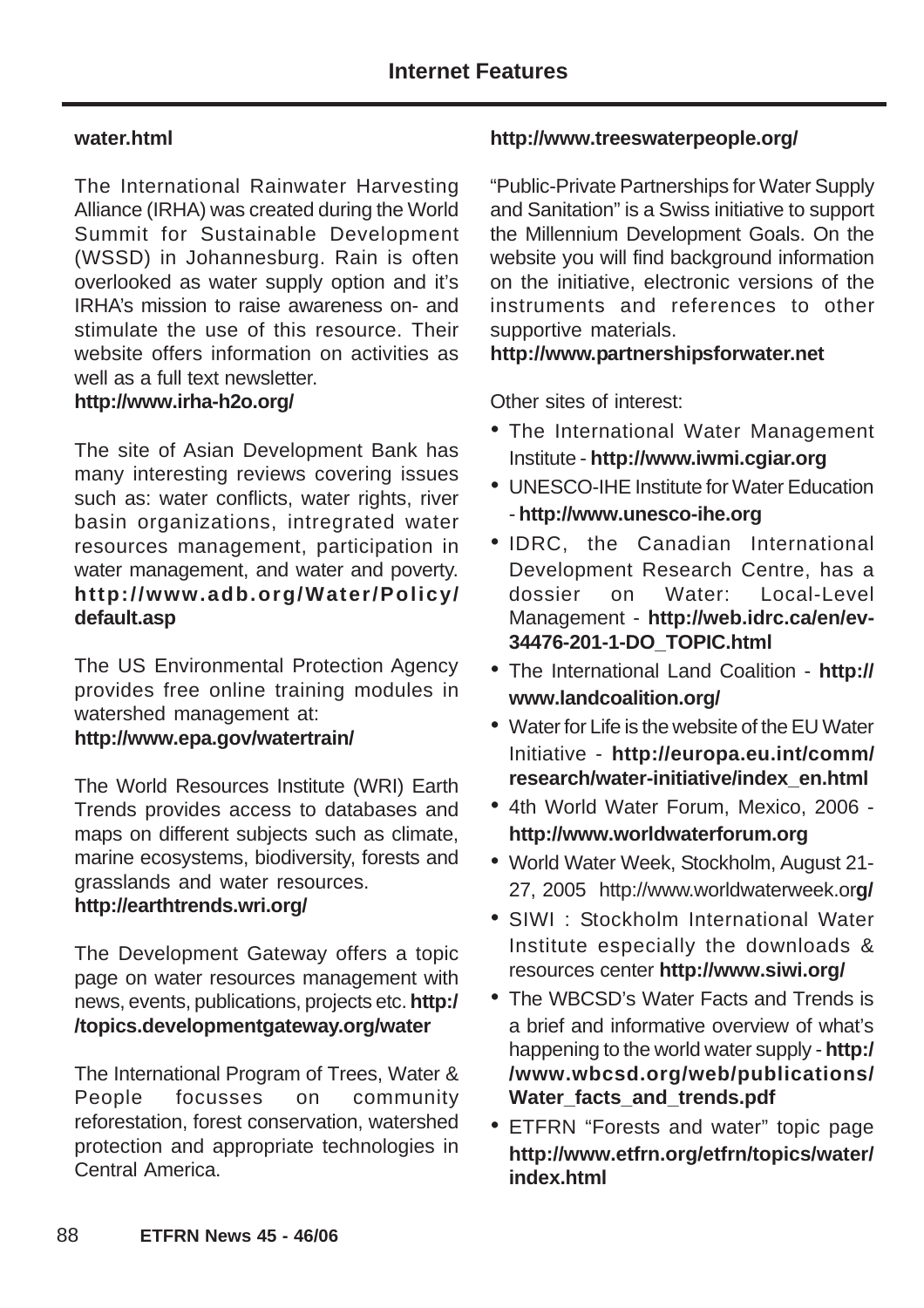# **AFRICAN FELLOWS PROGRAMME (AFP), ROTHAMSTED INTERNATIONAL**

Rothamsted International is a UK non-profit organisation working for sustainable agricultural development in underdeveloped countries around the World. The aim of the African Fellows programme is to support sustainable agriculture in sub-Saharan Africa by using innovative solutions to achieve food security. Projects should aim to develop lasting partnerships and strategic alliances that will help build local scientific capacity relevant to sustainable agricultural production.

African scientists will carry out research projects in a partner European research institute or university for periods of 4-12 months. Fellowships are awarded on a competitive basis in a two-stage assessment process. Research projects need to: (1) focus on solving an agricultural problem or constraint; (2) demonstrate a clear path from research to application; and (3) benefit African small-holder farmers and the rural economy.

Examples of potential project areas include integrated crop/livestock management, crop nutrition, soil fertility, post-harvest technology and alternative crops. The programme CANNOT support field work in Africa and projects on food processing will NOT be funded. Applicants will have experience appropriate to that of a 'mid-career' scientist. MSc and PhD studies are outside the remit of the programme.

The next deadline for pre-proposal concept notes will be on **3 March 2006**. Please note that Pre-proposals can be submitted at any

time and will be considered in the following round of submissions.

Applicants should obtain further details and guidelines from the Rothamsted International website at http://www.rothamsted-international.org/ HTML/Fellowships/AFP\_main\_page.html

If you have any problems in downloading or accessing any of these documents, then Email: paresh.shah@bbsrc.ac.uk for assistance.

### Contact:

rothamsted.international@bbsrc.ac.uk for further advice and information on how to apply. Or write to: AFP Coordinator, Rothamsted International, Harpenden, Hertfordshire, AL5 2JQ UK.

Source: SciDev.Net Weekly Update July 2005.

# **THE INTERNATIONAL FOUNDATION FOR SCIENCE (IFS): GRANTS FOR YOUNG SCIENTISTS**

IFS is a research council with international operations and the mission to build the scientific capacity of developing countries in sciences related to the sustainable management of biological and water resources.IFS believes that the interests of both science and development are best served by promoting and nurturing the research efforts of promising young science graduates, who have the potential to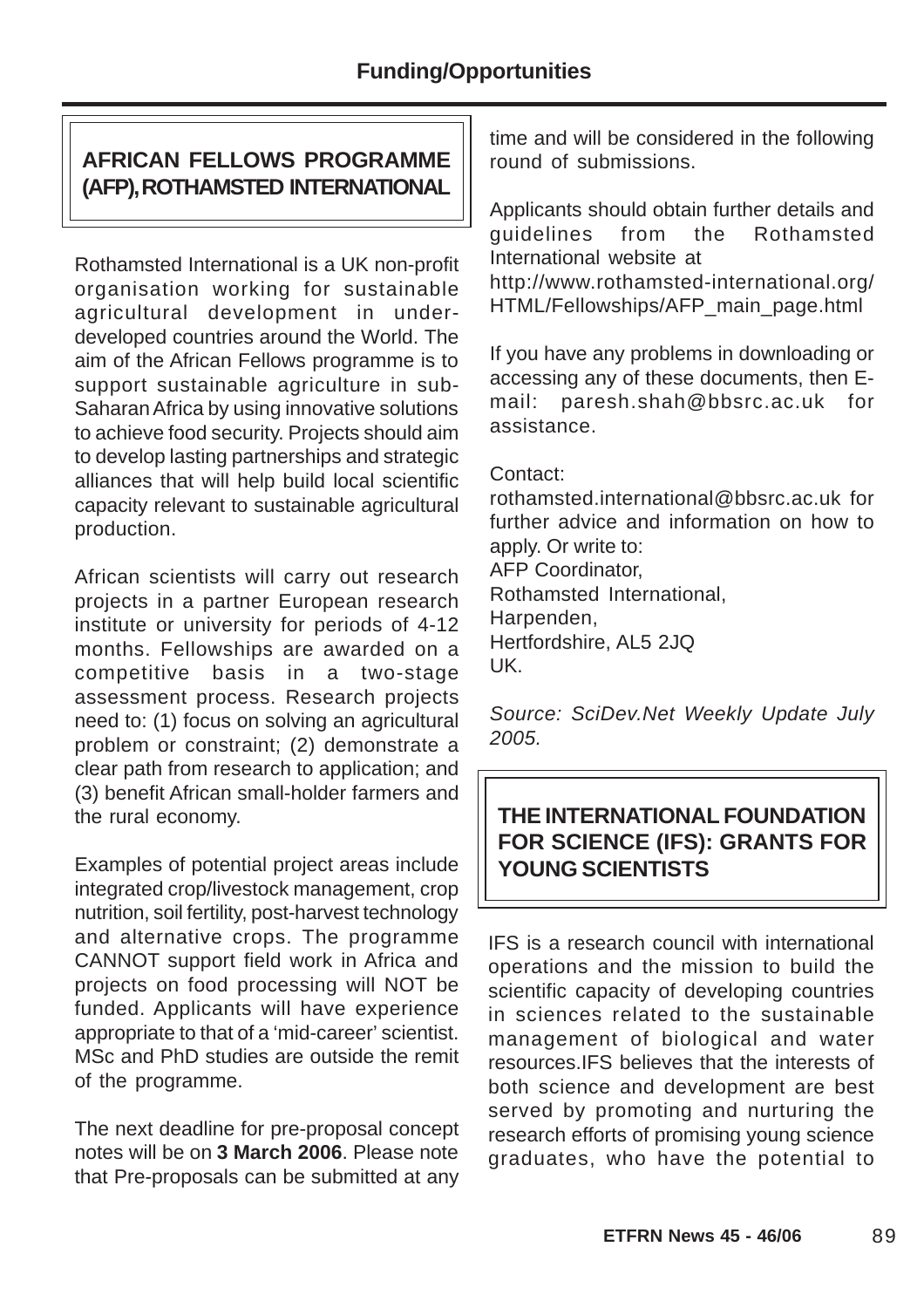become leading scientists in their countries. Since 1974, they have provided support to more than 3500 IFS Grantees in some 100 developing countries in Africa, Asia and the Pacific, and Latin America and the Caribbean.

Applications for IFS Research Grants are welcome from young scientists in developing countries to do research on the sustainable management, use or conservation of biological or water resources. This broad statement covers natural science and social science research on agriculture, soils, animal production, food science, forestry, agroforestry, aquatic resources, natural products, water resources, etc.

Applications are accepted all year and are to be made on an IFS Application Form. For more information about eligibility criteria, the application procedure and application forms, please visit the website (www.ifs.se) or contact: International Foundation for Science (IFS), Karlavägen 108, SE-115 26 Stockholm, Sweden.

# **CPF SOURCEBOOK ON FUNDING FOR SUSTAINABLE FOREST MANAGEMENT**

The Collaborative Partnership on Forests has set up the online CPF Sourcebook on Funding for Sustainable Forest Management to help users efficiently locate global funding sources for sustainable forest management projects.

The sourcebook compiles information on funding sources, policies and delivery mechanisms, with particular focus on

projects in developing countries. Advice on writing project proposals is presented as well. The contents come from various sources: donor agencies and countries. CPF members, international forest-related organisations and instruments, development banks, private sources, regional processes, foundations and international non-governmental organisations.

A major component of the sourcebook is a database of funding sources, containing information on more than 600 funds: a valuable starting point in the search for funding opportunities. The sourcebook also provides a simple, moderated online discussion forum where users can post queries related to forestry funding, share information, and network with other forest actors.

You can find the sourcebook at: http:// www.fao.org/forestry/site/7148/en or you can contact CPF-Sourcebook@fao.org for more information.

# **TFT JOURDAIN SCHOLARSHIP FUND**

The Tropical Forest Trust's goal is to increase the area of sustainably managed forest in the tropics. In 2000, TFT established the Jourdain Scholarship Fund to increase the number of local foresters and policy makers in the tropics who understand the practice of sustainable forest management and who are committed to promoting it in their countries. The Jourdain Scholarship Fund allows tropical foresters to study at leading international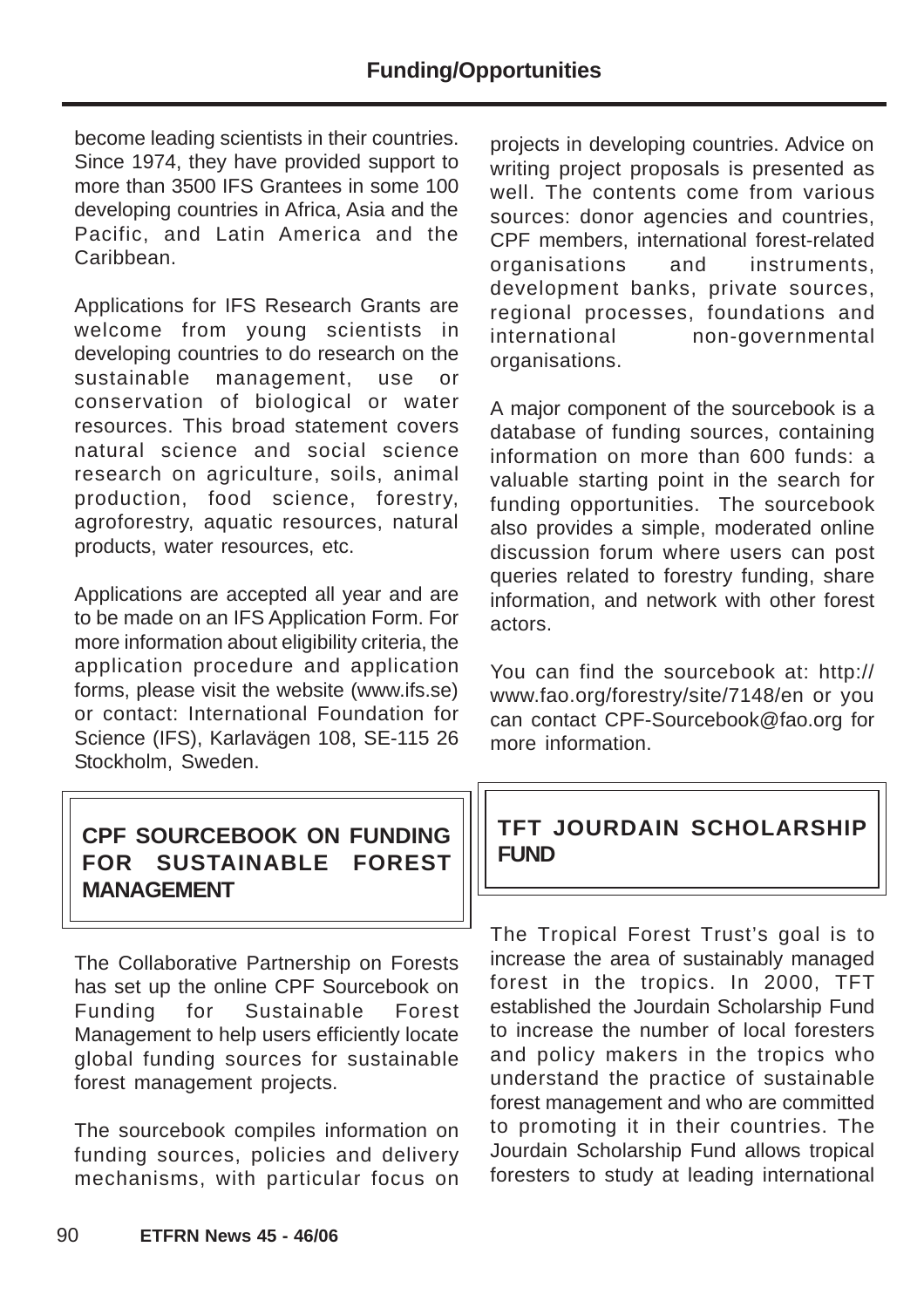forestry departments, and on other specialist courses.

The fund is open to graduates with a Bachelors or Masters degree in forestry that are a citizen of one of the following countries in Southeast Asia and the Congo Basin Region: Cambodia, Indonesia, Laos, Malaysia, Vietnam, Cameroon, Central African Republic, Democratic Republic of Congo, Gabon, Republic of Congo.

A candidate must have already been accepted on an appropriate Masters program or other course. Appropiate courses are: a) a Masters level forestry course or short-term training course/ workshop; b) courses offered by a department or training centre with recognized expertise; and c) courses that focuses on practical questions of forest management and administration in tropical countries.

For more information and the application form: http://www.tropicalforesttrust.com/ home/jourdain.htm Or contact: c.stein@tropicalforesttrust.com

# **NETHERLANDS COMMITTEE FOR IUCN SMALL GRANTS**

The Netherlands Committee for IUCN has small grants available for conservation projects, mainly in the tropics and implemented by NGOs.

The funding programmes are based on the Ecosystem Approach Principles that were accepted by the Convention on Biological Diversity (CBD).

Maximum amount available per project is 85,000 Euro.

**Tropical Rainforests Programme (TRP)** The Tropical Rainforest Programme (TRP) supports projects in the field of conservation and sustainable management of tropical rainforests, set up and implemented by non-governmental, local organisations (NGOs). TRP is financed by the Dutch Ministry of Foreign Affairs (DGIS) and contributes to the implementation the Tropical Rainforest Policy of the Dutch government.

More information:

http://www.nciucn.nl/english/funds/trp/ english/fswhatistrp+.htm

Purchase of Nature Programme The Small grants for the Purchase of Nature (SPN) supports local nature conservation organisations and finances strategic purchase of biodiversity in tropical countries. SPN is financed by the Netherlands Postcode Lottery. Deadline each year is August 1.

More information:

http://www.nciucn.nl/english/funds/ purchase/engels/fsindexpurchase+.htm

An overview of these and other funds are presented at: http://www.nciucn.nl/english/ funds/index.htm

Note that there are no open calls at the moment in any of the funds not mentioned here. There may be more funding opportunities later in 2006.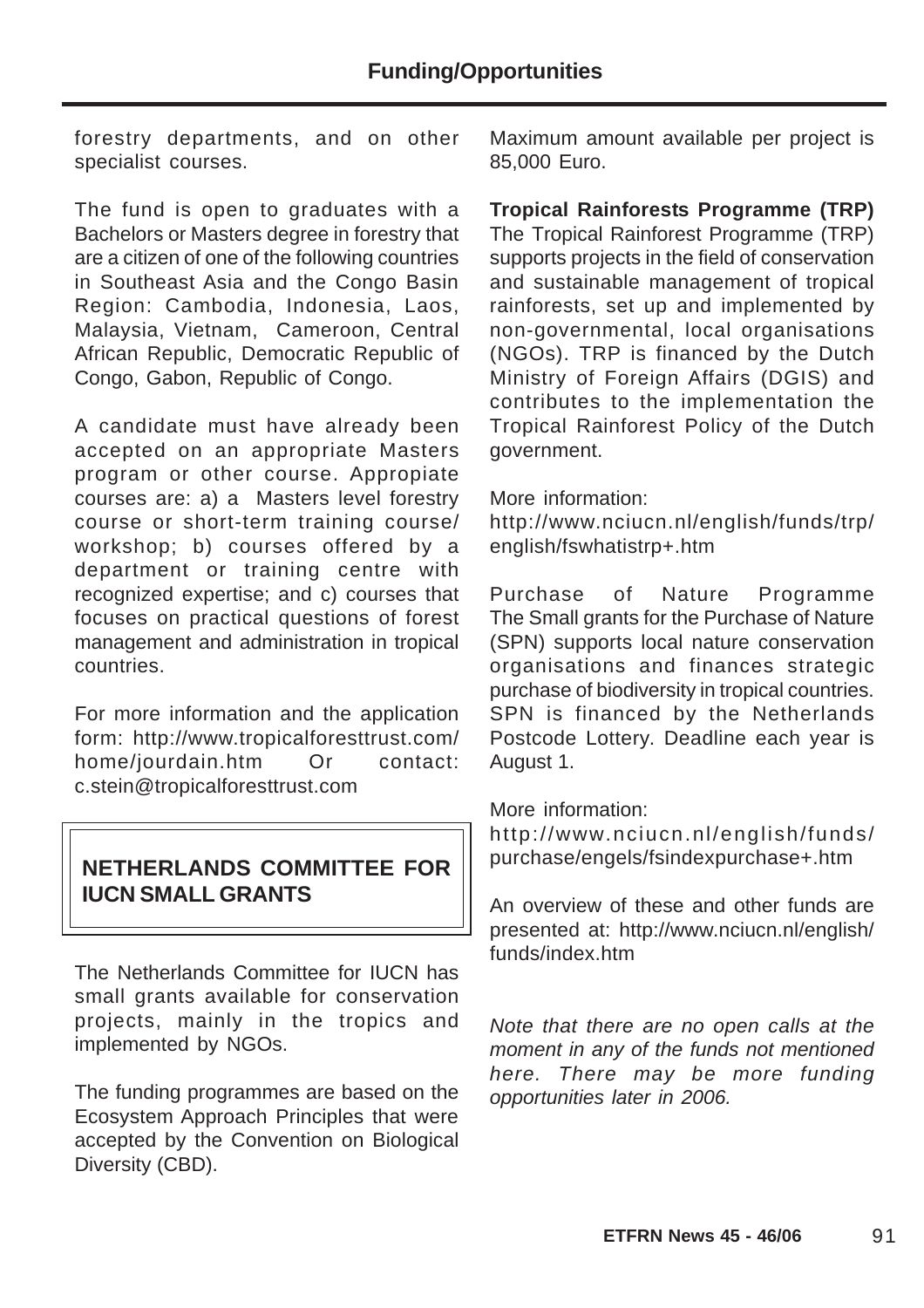# **JOHN ASPINALL FOUNDATION - COORDINATOR PROJET LESIO-LOUNA, CONGO**

The John Aspinall Foundation has been working with national partners in the Republic of Congo since 1986 for the conservation of the western gorilla in particular, and of other endangered species in general.

JAF is seeking a Coordinator Projet Lesio-Louna who will be based in the Lesio-Louna Reserve, Republic of Congo, and in Brazzaville, to co-ordinate the management of the Lesio-Louna Reserve and the southwest Lefini annex, in partnership with the Congolese Reserve Manager and other members of the management team.

Tasks and responsibilities:

- Liaison with Congolese government officials and with the John Aspinall Foundation for the management of the Lesio-Louna Reserve and other JAF activities in Congo.
- Liaison with other NGOs in and out of country.
- Liaison with local communities.
- Responsibility for the welfare of the gorillas under the care of the project.
- Ensuring logistics, administration and purchasing for the project.
- Report and grant writing.

Experience and skills required:

• Fluent in French and English. The ability to speak Lingala would be a bonus but is not essential.

- Extensive overseas experience, and at least 2 years at a management level.
- Work within the non-profit or NGO sector is of particular relevance.
- Experience within the conservation sector would be an advantage but is not essential.
- Ability to negotiate with government officials.
- Computer literate with word and excel fluency the minimum. MapInfo or similar and Access an advantage.
- Fit and healthy and have the ability to withstand high temperatures and humidity.
- ·Ability to work under pressure for long hours in a less than secure environment and to be able to work in isolated areas.
- Leadership skills, but also the ability to be a team member.
- Veterinary or medical background advantageous but not essential.
- Good report writing skills.
- Book keeping or basic accounting and office management skills.

Conditions: Salary will be negotiated with relevant skills and experience being taken into account One round-trip ticket back home provided per year BUPA medical insurance provided 70,000 FCFA in country weekly food allowance.

For applications contact: Amos Courage Port Lympne CT21 4PD, Hythe UK E-mail: amosc@howletts.net

There is no deadline for applications, vacancy remains open until fulfilled.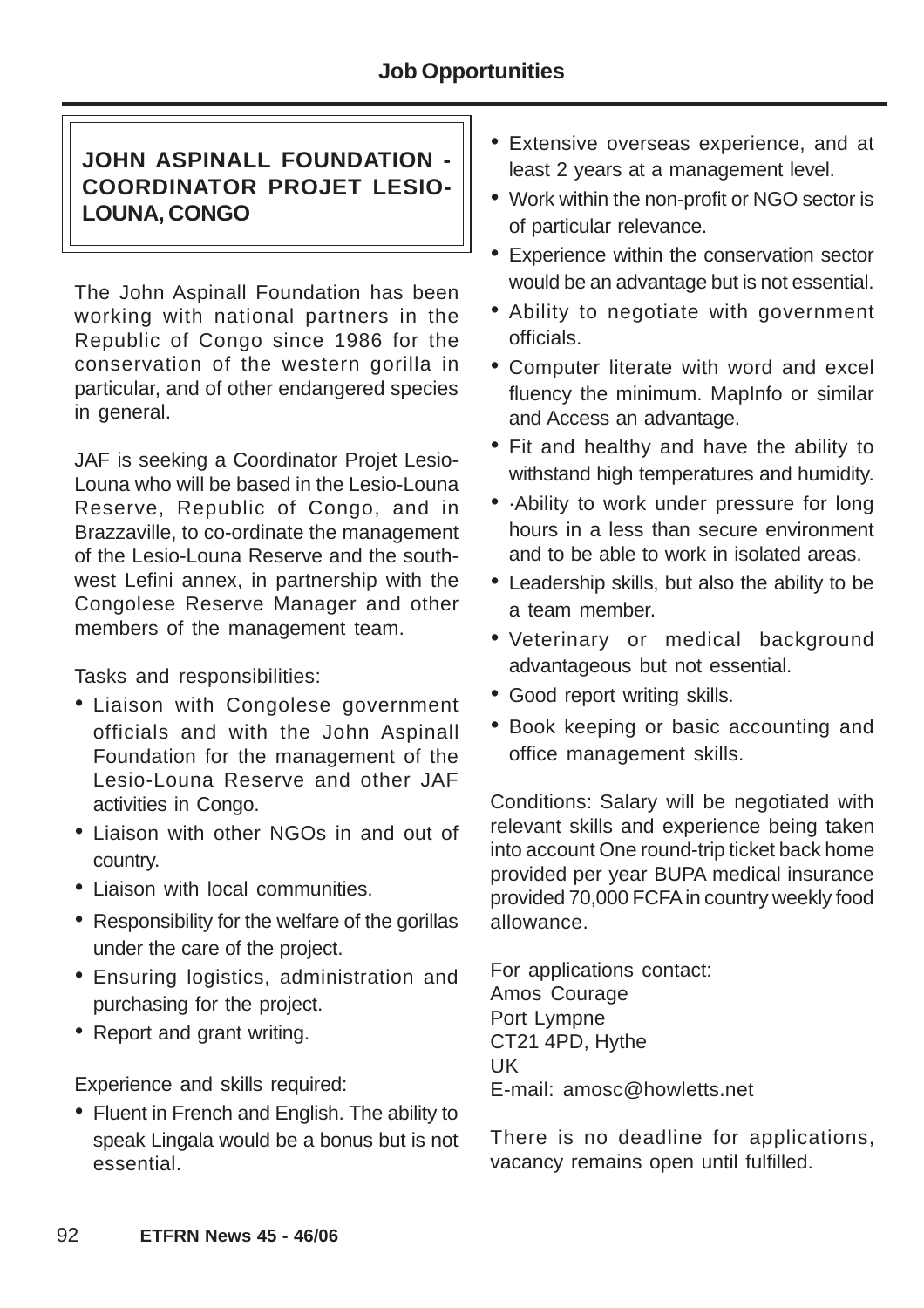# **HYDROLOGICAL SCIENCES FOR MANAGING WATER RESOURCES IN THE ASIAN DEVELOPING WORLD (International Conference)**

An International Conference on "**Hydrological Sciences for Managing Water Resources in the Asian Developing world"** will take place in Guangzhou (China) between 8-10 June 2006. The meeting is organised, amongst others, by the Department of Water Resources & Environment of Zhongshan University. The conference will focus on: (1) Hydrological science and engineering for solving water problems; (2) Management of water environment; (3) Sustainable water resources management. A few of the themes that will be discussed are: floods and other water-related hazards; human induced hydrological alternations; hydrological impacts of climate change; integrated watershed management; and water management experiences of developing and developed countries.

Please see the website for further details:**http://cwre.zsu.edu.cn/mwra/**

Or contact: Dr. TAO Jiang (eesjt@zsu.edu.cn) and Ms. YANG Yin (yangying300@sina.com).

Department of Water Resources **Environment** Zhongshan University Guangzhou 510275 P. R. China Phone: +86 20 8411 5902 (or 5903) Fax: +86 20 8411 4575

With thanks to Nick Chappell (Lancaster University, UK)

**FOREST AND WATER IN A CHANGING ENVIRONMENT (International Conference)**

An international conference on "**Forest and Water in a Changing Environment**" will take place in Beijing, China, between 8-10 August 2006. The meeting is sponsored and organised by the Chinese Academy of Forestry, Beijing Forestry University and USDA Forest Service (Southern Research Station).

The following themes will be discussed: (1) basic and integrated forest hydrologic processes; (2) global change impacts on eco-hydrology from the local to regional scale; (3) scaling eco-hydrology using remote sensing, GIS and modelling; and (4) watershed restoration effects on water quality and quantity.

Please follow the link below for more information and registration: **http:// www.caf.ac.cn/fwce/fwce\_e.cfm**

(With thanks to Nick Chappell)

# **UNDP WATER GOVERNANCE FACILITY AT SIWI**

The United Nations Development Programme (UNDP) in collaboration with Stockholm International Water Institute (SIWI) is launching a new programme – The UNDP Water Governance Facility at SIWI (WGF) - to support developing countries to improve water governance.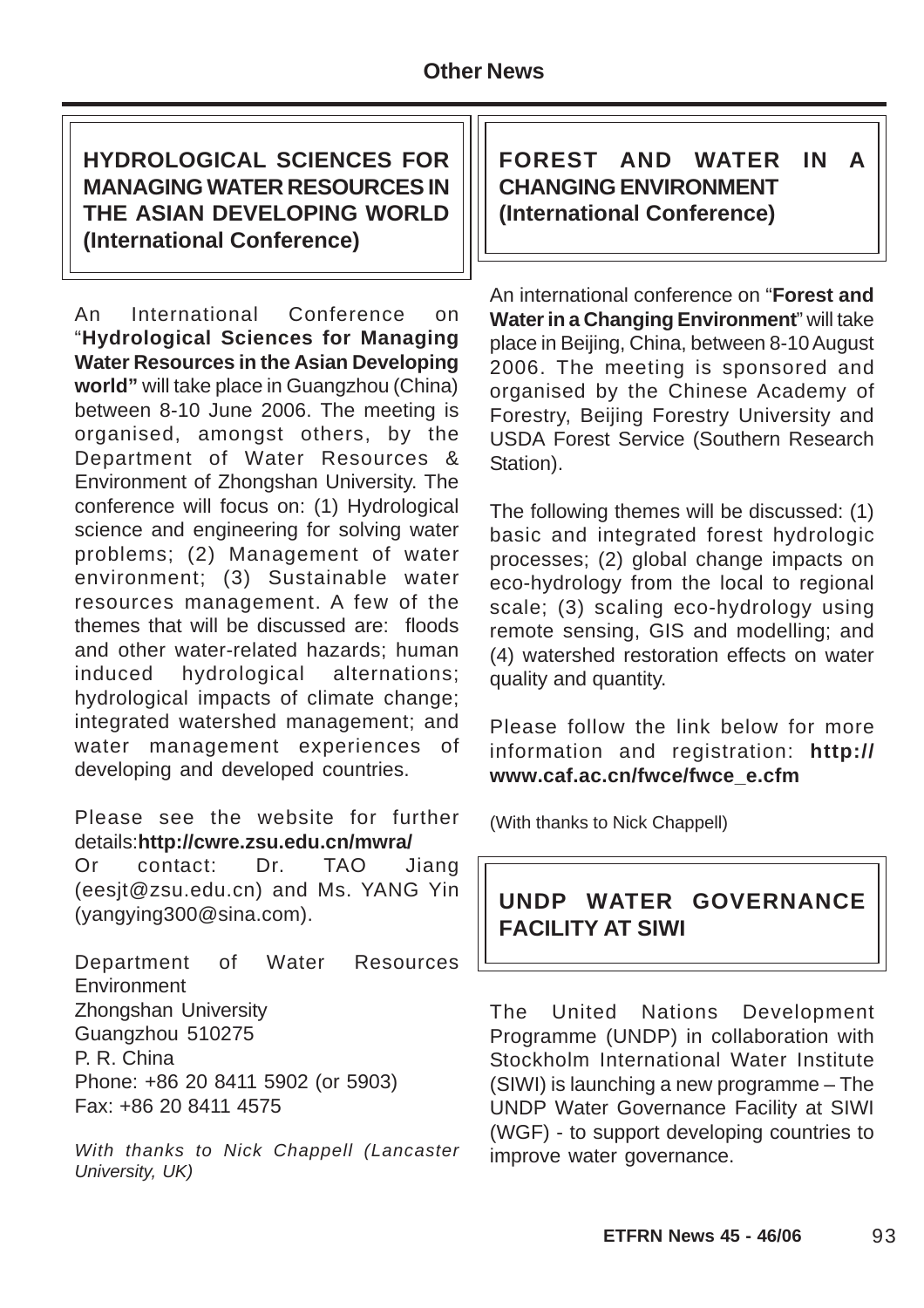## **Other News**

"Prudent water management is crucial for reaching national development objectives and for improving the livelihoods of poor people," says Mr. Håkan Tropp, Project Director for the UNDP Water Governance Facility at SIWI. "It is also a vital component of actions to improve environmental sustainability, by maintaining the integrity of ecosystems, and by bringing together stakeholders around a key resource that could either unite or divide societies."

For individuals and organisations from governments, civil society and other stakeholders working with water governance related work in developing countries, the UNDP Water Governance Facility at SIWI will provide strategic support for:

• Improved water governance to advance socially equitable, environmentally sustainable and economically efficient management of water resources, including water and sanitation services;

• Implementation of integrated water resources management (IWRM) at local, national, and regional levels; and

• Achieving the MDGs and the WSSD targets for water supply and sanitation.

For more information and to access the services of the UNDP Water Governance Facility at SIWI, please visit their website (**www.watergovernance.org)** or contact:

Håkan Tropp Project Director, SIWI Hantverkargatan 5 SE-112 21 Stockholm Sweden

Phone: +46 8 522 139 74 Fax: +46 8 522 139 61

E-mail: watergovernance@siwi.org

Joakim Harlin Water Resources Specialist, EEG,BDP

United Nations Development Programme 304 East 45th Street, 9th Floor New York, NY, 10017 USA Phone : +1 (212) 906-5863 Fax: +1 (212) 906-6973 E-mail: joakim.harlin@undp.org

# **BAMBOO TOUR INTEREST**

In May 2005, INBAR organised a successful Bamboo Tour in Zhejiang, in collaboration with ICRAF (**http://218.249.14.230/ news.asp?vpid=15)**. The succes of the tour resulted in an invitation for INBAR to conduct a feasibility study on bamboo development for East African countries.The Bamboo tour also introduced bamboo products and processing machines to participants, including several companies.

As INBAR frequently receives individual requests to visit the bamboo sector in China, they are considering another tour in April-May 2006: these months are the best time to see bamboo shooting. Therefore INBAR would like to have an indication of the number of people interested in participating. If you are interested, please contact Fu Jinhe at **jfu@inbar.int**. If there are enough participants, INBAR will organise the tour. Please note that all particpants should cover their own costs.

Depending on the participants interests, topics to be covered may include: Bamboo weaving and handicrafts, Bamboo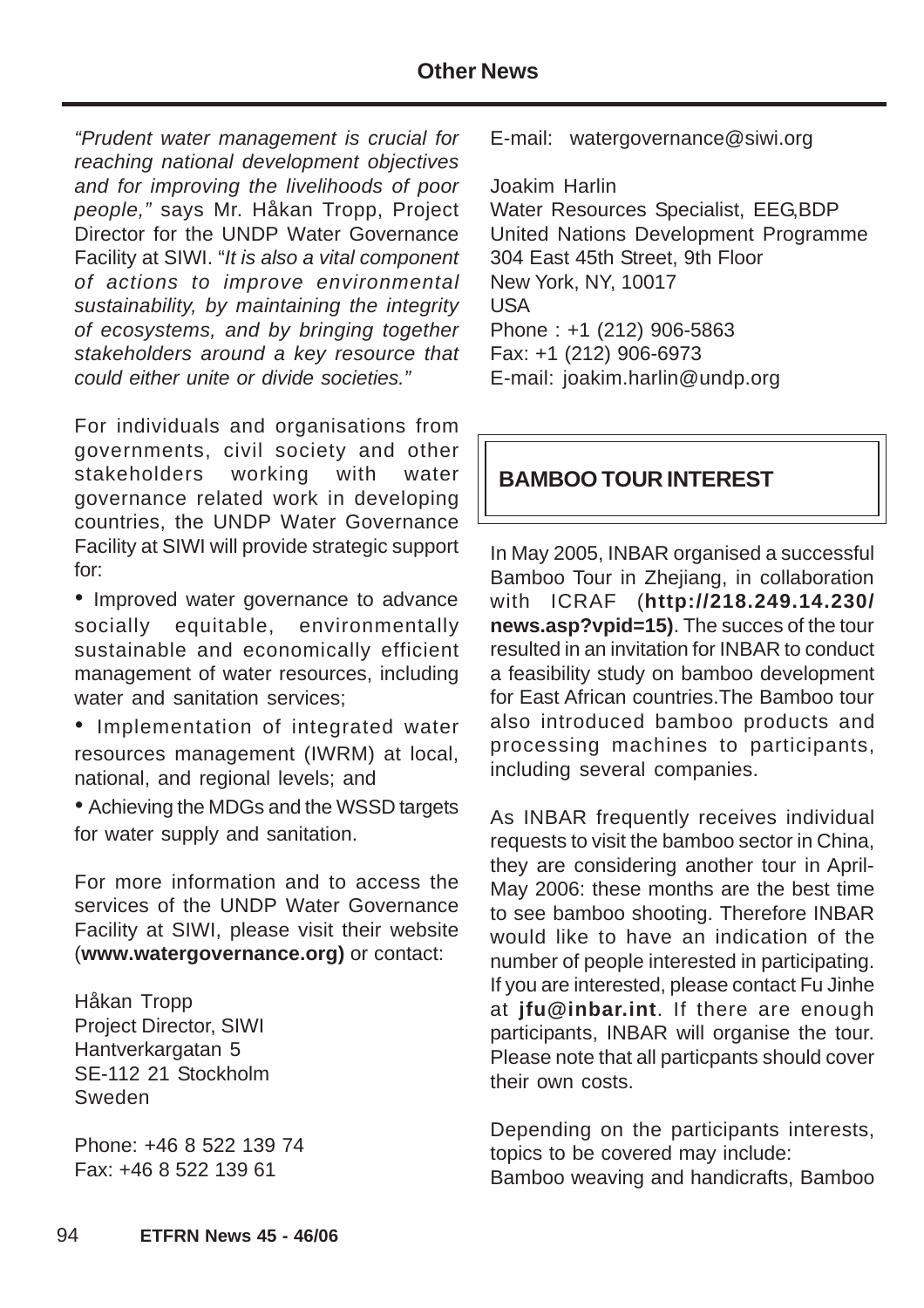charcoal, Bamboo flooring, bamboo-based panel, concrete form, Bamboo curtain, mat, rug, Bamboo shoot processing, Bamboo products and market, Bamboo plantation, Bamboo botanic garden, Bamboo for landscape, Bamboo museum, and Bamboo and giant panda habitat.

# **ICUC MOVES TO SRI LANKA**

The International Center for Underutilized Crops (ICUC) and the International Water Management Institute (IWMI) are pleased to announce the relocation of ICUC's Headquarters from the United Kingdom to Sri Lanka, last April, 2005. The ICUC is now co-located and hosted by IWMI at its Headquarters in Colombo, Sri Lanka.

Established in 1992, the International Center for Underutilized Crops (ICUC) is an autonomous, nonprofit, scientific research and training center. The Center focuses on increasing the use of underutilized crops for food, medicinal and industrial products, and also for environmental conservation. It provides expertise and acts as a collaborative institute for tropical, subtropical and temperate crop development. The ICUC operates through regional offices and works in close collaboration with national partners for sustainable technology development for products and marketing of underutilized crops.

The ICUC and IWMI will develop a partnership of mutual cooperation. The global program of ICUC will continue to be run through its existing network in Africa, Asia, Europe and Latin America.

For more information on the ICUC Program, please contact Dr. Hannah Jaenicke, Director of ICUC at h.jaenicke@cgiar.org or visit the ICUC web site: **www.icuc-iwmi.org**/

International Centre for Underutilised Crops (ICUC) PO Box 2075, Colombo Sri Lanka Phone: +94 -11 2787404 Fax: +94 - 11 2786854 E-mail: icuc-iwmi@cgiar.org

## **ISNAR MOVES TO IFPRI**

The International Service for National Agricultural Research (ISNAR) ceased its operations in The Hague, the Netherlands on March 31, 2004. The ISNAR Division at IFPRI, based in Addis Ababa, incorporates some of the research responsibilities of the former ISNAR. Research activities are based on three broad strategic themes: (1) Institutional Change and Innovation Systems, (2) Organization and Management of Agricultural Research, and (3) Agricultural Science and Technology Policy.

Research involving a range of disciplines is envisaged on these themes, in collaboration with stakeholders and partners. This will include case studies, action research and syntheses that will distill lessons for adding value to the training and capacity building activities of the ISNAR Division. The division will continue to provide support to NARS and other agricultural R&D institutions.

More information about ISNAR Division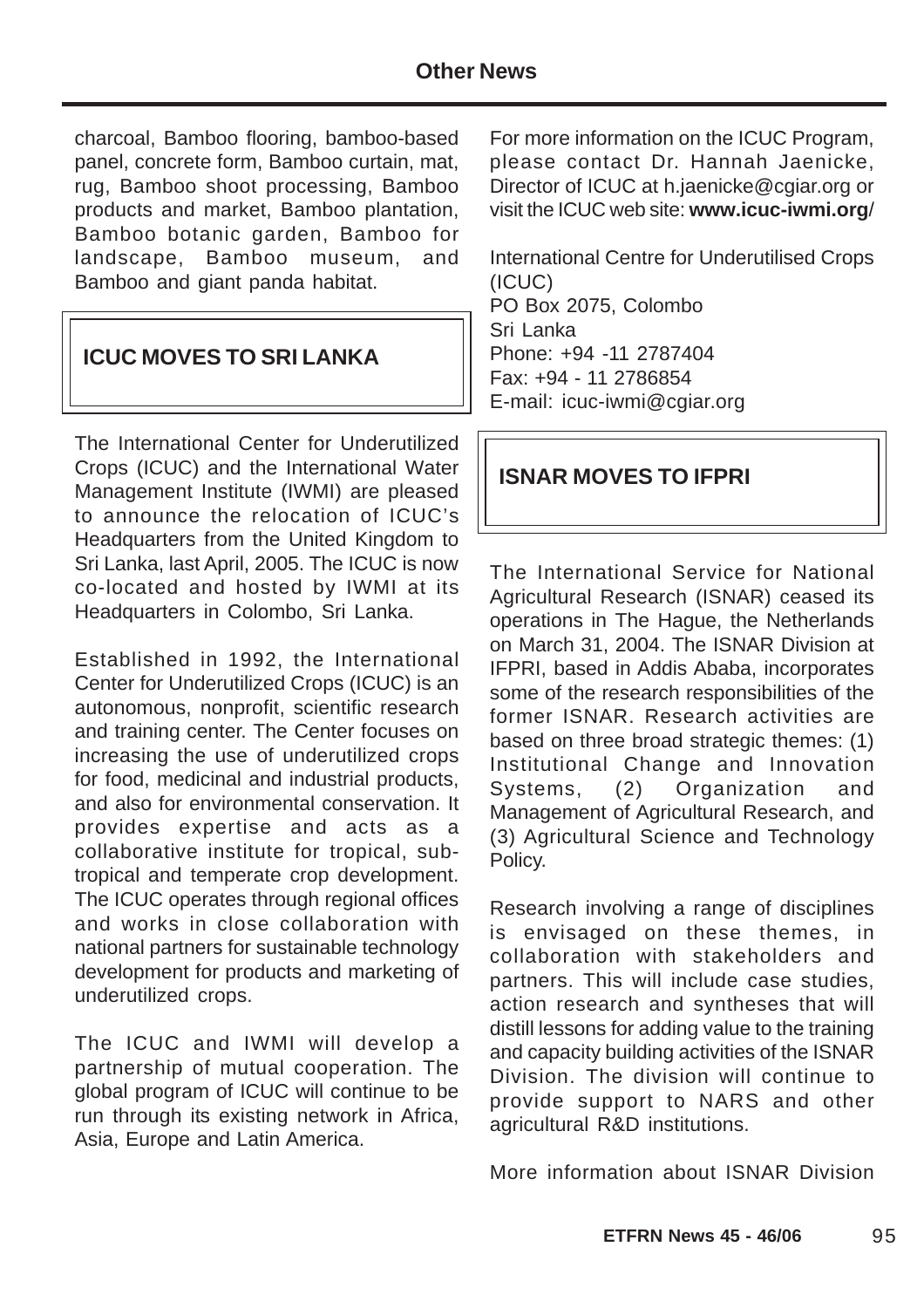activities can be found in the ISNAR brochure, which can be downloaded from the website: **http://www.ifpri.org/divs/ isnar.htm**. The website also links to ISNAR Outputs and to the Learning and Capacity Strengthening Program, which is managed by ISNAR.

For additional information, contact: Wilberforce Kisamba- Mugerwa Director, ISNAR Division w.kisamba-mugerwa@cgiar.org

ISNAR Division IFPFI P.O. Box 5689 Addis Ababa, Ethiopia Phone: +251-1-46 32 15 Fax: +251-1-46 29 27 Email: ifpri-isnar@cgiar.org

#### Website: **www.ifpri.org/divs/isnar.htm**

For activities prior to April 2004, please visit ISNAR's archived website at **www.isnar.cgiar.org/index1.htm**

# **CMAD: Centre for Mountainous Areas Development**

The Centre for Mountainous Areas Development (CMAD) is a recently founded NGO located in central China.

CMAD aims to develop activities to alleviate poverty in mountainous areas. Using participatory methods, the organisation explores ways to develop the economy and improve income of the poor. Furthermore, CMAD works towards improving the overall functions and economic benefit of land resources, as well as developing an ecologically sound and sustainable natural resource management system. In these activities, the protection of ethnic minorities' cultural heritage and cultural diversity are respected. Watershed management, rehabilitation of mountainous areas, and exploring compensation mechanism for watershed functions are also part of their agenda. If you would like to know more about CMAD, or would like to co-operate with them, please contact Li Weichang (Director) or Zhang Wanhua (Deputy Director).

(CMAD Headquarter) Zhang Wanhua, Deputy Director 2#, Chezhan Road Hefeng County, Hubei Province, 445800 P. R. China Phone: +86-718-5294698 Fax: +86-718-5282423 E-mail: hbcmad@tom.com

(CMAD Beijing Office) Li Weichang, Director Chinese Academy of Forestry Beijing, 00091 P. R. China Phone: +86-10-62888530 Fax: +86-10-62887192 E-mail: liweich@public3.bta.net.cn

# **WOCAN: Women Organizing for Change in Agriculture & NRM**

A new global network WOCAN has been formed for women professionals working in agriculture and natural resource management to build an alliance of women (and men who support them) to support a process of change for gender equality in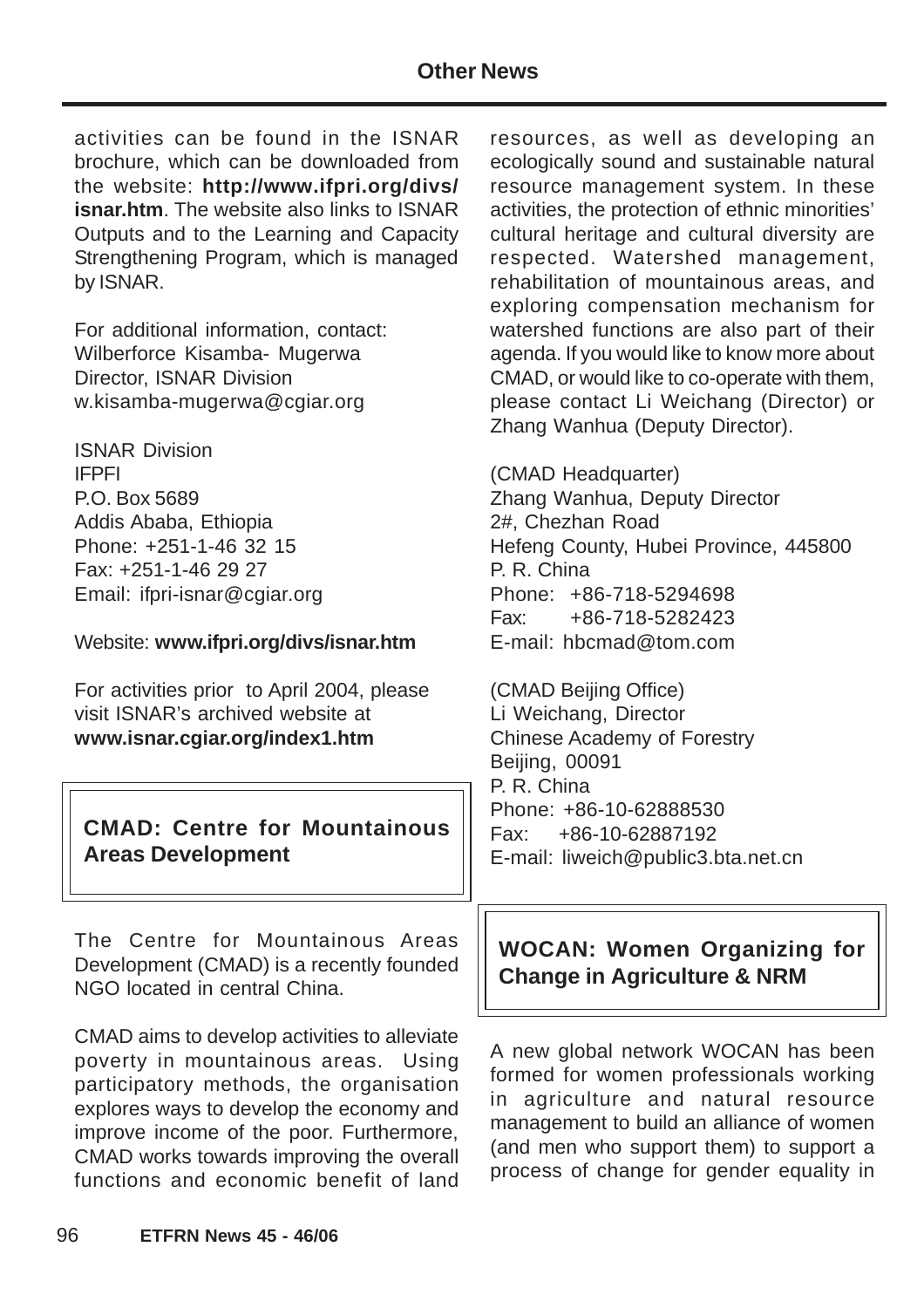programs of governments, national and international agencies. A fundamental principle of this network is that organizations themselves need to become gender sensitive in order to promote sustainable development for rural communities.

Since the WOCAN's call for members on January 1, 2005, over 260 women and men of 73 countries have applied, with the numbers increasing daily. Of those accepted, 67 members are from Africa, 75 are from Asia, 5 are from the Pacific region, 15 from Latin America, 9 from the Middle East, 27 from Europe, 40 from North America, and 14 from international organizations.

Members have offered their voluntary contributions as trainers, consultants, researchers, fund raisers, proposal writers, hosts for meetings, time to act as focal points, sources of expertise on gender relations in their countries, etc.

If you qualify for membership, agree with our Guiding Principles, and would like to join us, please fill out the application form on our website: **www.wocan.org.**

Jeannette D. Gurung, PhD, Director, WOCAN jeannettegurung@wocan.org; jeannettegurung@yahoo.com

# **DISCCRS: Climate change network for recent PHD graduates**

The **DIS**sertations initiative for the advancement of **C**limate **C**hange **R**e**S**earch (DISCCRS) provides interdisciplinary training for recent Ph.D. graduates

addressing climate change and its impacts.

DISCCRS (pronounced "discourse") was founded in 2002 to meet the specific challenges involved in building successful interdisciplinary careers dedicated to understanding climate change and mitigating impacts. New PhD scholars from the natural and social sciences, humanities, mathematics, engineering and other fields may participate. Graduates from all countries are invited to join the DISCCRS Program and apply to be a DISCCRS Symposium Fellow.

DISCCRS manages a public web page to introduce graduates to the larger community and to provide resources for early-career development. The website includes information on information on DISCCRS symposia, dissertation abstracts of registered graduates, and careerdevelopment resources.

Everyone who has registered their PhD dissertation with DISCCRS, receives the Electronic Newsletter weekly. The newsletter contains: updates on climatechange research; education and policy updates; forum section; and job and other announcements of opportunities. The newsletter is archived on the web page for public use.

Furthermore, DISCCRS organises symposia to bring together recent Ph.D. graduates across the spectrum of natural and social sciences, humanities, mathematics and engineering. The goal is to help new professionals meet the specific challenges involved in building successful interdisciplinary careers dedicated to understanding climate change and mitigating impacts.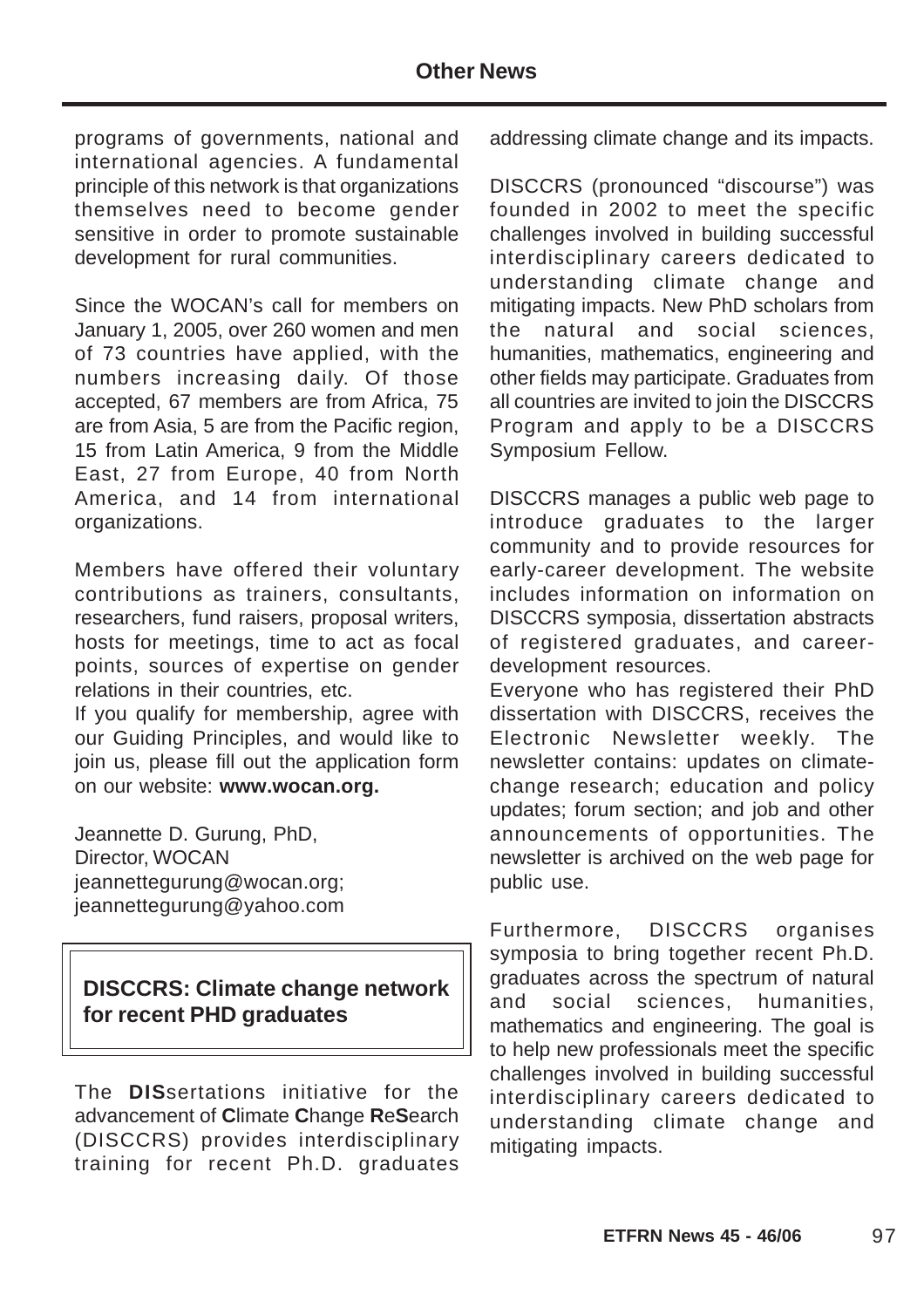Please visit the web site for more information at: **http://aslo.org/phd.html** Or contact: C. Susan Weiler Whitman College Walla Walla, WA 99362 USA

Phone: +1 509-527-5948 Fax: +1 509-527-5961 E-Mail: disccrs@whitman.edu

# **CCB STANDARDS LAUNCHED**

The Climate, Community and Biodiversity Project Design Standards (CCB Standards) were launched at the Carbon Expo by the Climate, Community and Biodiversity Alliance (CCBA) in May 2005. The CCBA is a global alliance of leading NGOs, research institutions and companies, promoting integrated solutions to land management. The CCBA has spearheaded the development of triple-benefit voluntary standards to identify land management projects that simultaneously minimize climate change, support sustainable development and combat the loss of biodiversity.

The CCB Standards evaluate land-based carbon mitigation projects in the early stages of development, and foster the integration of best-practice and multiplebenefit approaches into project design. The Standards: (a) Identify projects that simultaneously address climate change, support local communities and conserve biodiversity, (b) Promote excellence and innovation in project design; and (c) Mitigate risk for investors and increase funding opportunities for project developers.

The CCB Standards will be beneficial to Project Developers, Project Investors and Governments. The Chinese State Forestry Administration, for example, announced in May 2005, that it will use the CCB Standards to guide the development of new CDM forestry projects in the Yunnan and Sichuan provinces.

For more information or to download a copy of the Standards, visit: **www.climatestandards.org**

John O. Niles Project Manager, CCBA C/O Center for Environmental Leadership in Business 1919 M St, NW, Suite 600 Washington DC 20036 USA

Phone: 1-202-912-1438 Fax: 1-202-912-1047 Email: info@climate-standards.org

Source: Climate Change Info Mailing List (19) May 2005); http://www.iisd.ca/email/climate-L.htm

**GLOBAL DEVELOPMENT NETWORK (GDN) JOURNAL SERVICES**

#### **Free Journal Access Portal**

GDN has teamed up with Project MUSE, one of the academic community's primary electronic journals resources, to relaunch the GDN Journal Access Portal. This portal enables social science researchers based in developing or transitional countries to access a full-text online database of more than 120 well-known social-science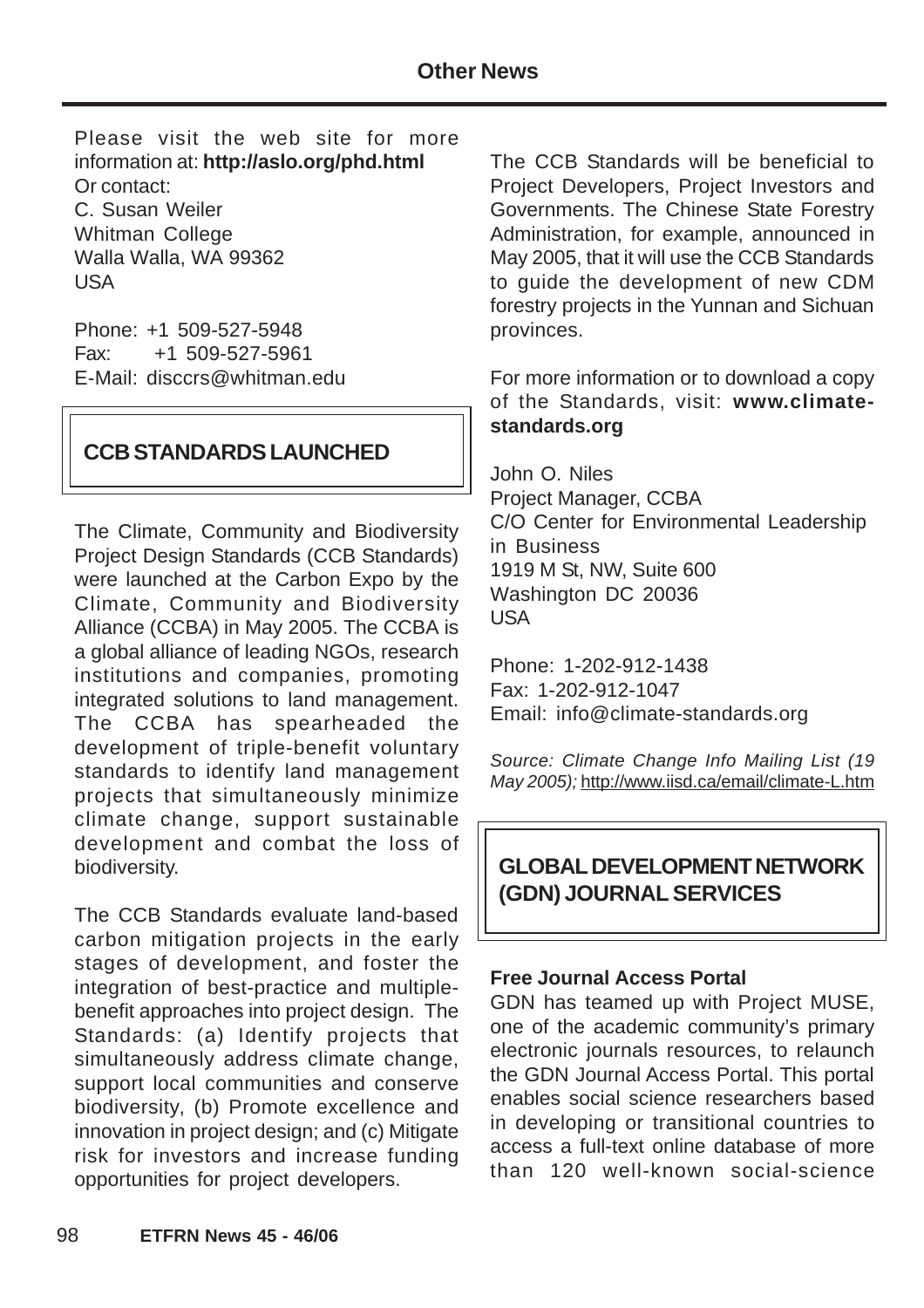journals, free of charge.

Eligible GDN-registered researchers can download full-text articles at no cost to themselves or their institution through the GDN Journals Access Portal. Journals in the collection include Demography, World Politics, The Journal of Democracy, Anthropological Quarterly, Technology and Culture, and several regional-studies journals.

The service is only available to GDN organisation contacts in developing and transition countries. This service is provided to research institutes and not individual researchers.

Further details of journals services, eligibility and how to register are given on the website: **www.gdnet.org/online\_services/ journals/**

And: **www.gdnet.org/online \_services/ journals/gdn\_journal\_services/ journal\_access\_portal/**

#### **GDN/BLDS Document Delivery Service**

The Global Development Network (GDN) and the British Library of Development Studies (BLDS) have teamed up to offer a **Document Delivery Service** to meet the information needs of research institutes in the South.

The GDN/BLDS Document Delivery Service allows you to search the huge BLDS online catalogue of development related resources from your desktop, then request copies of articles you and your research colleagues need at the click of a button. A 'real-life' BLDS librarian will receive your request, then photocopy or scan the article or book chapter you need and will send it to you via post or email. The costs of delivering the documents are covered by GDN so you there are no costs to you.

BLDS holds Europe's largest research collection on economic and social change in developing countries. It has over 1000 journals, 4000 serials and over 80,000 monographs concerned specifically with development. A particular strength of the BLDS collection is its extensive coverage of Southern publications, particularly from Africa and South and East Asia. The collection represents a unique source of primary information, including grey literature, much of which is not digitally available.

Find out more and sign up for this service at **www.gdnet.org/online\_services/journals/ journal\_services/document\_delivery/**

# **QUEEN'S AWARD FOR FORESTRY**

The winner of the Queen's Award for Forestry 2005 is Dr Bentval Ravindra Prabhu of CIFOR, Zimbabwe. Dr Ravi Prabhu was presented with Award by Her Majesty Queen Elizabeth II last February. The Queen's Award for Forestry is presented every four years to an individual who has made an outstanding contribution to understanding forests and their management.

Dr. Ravi Prabhu's contributions to work on the Criteria and Indicators of Sustainable Forest Management were outstanding. He has also been a pioneering champion of moving from a rule based approach of forest management to an adaptive approach,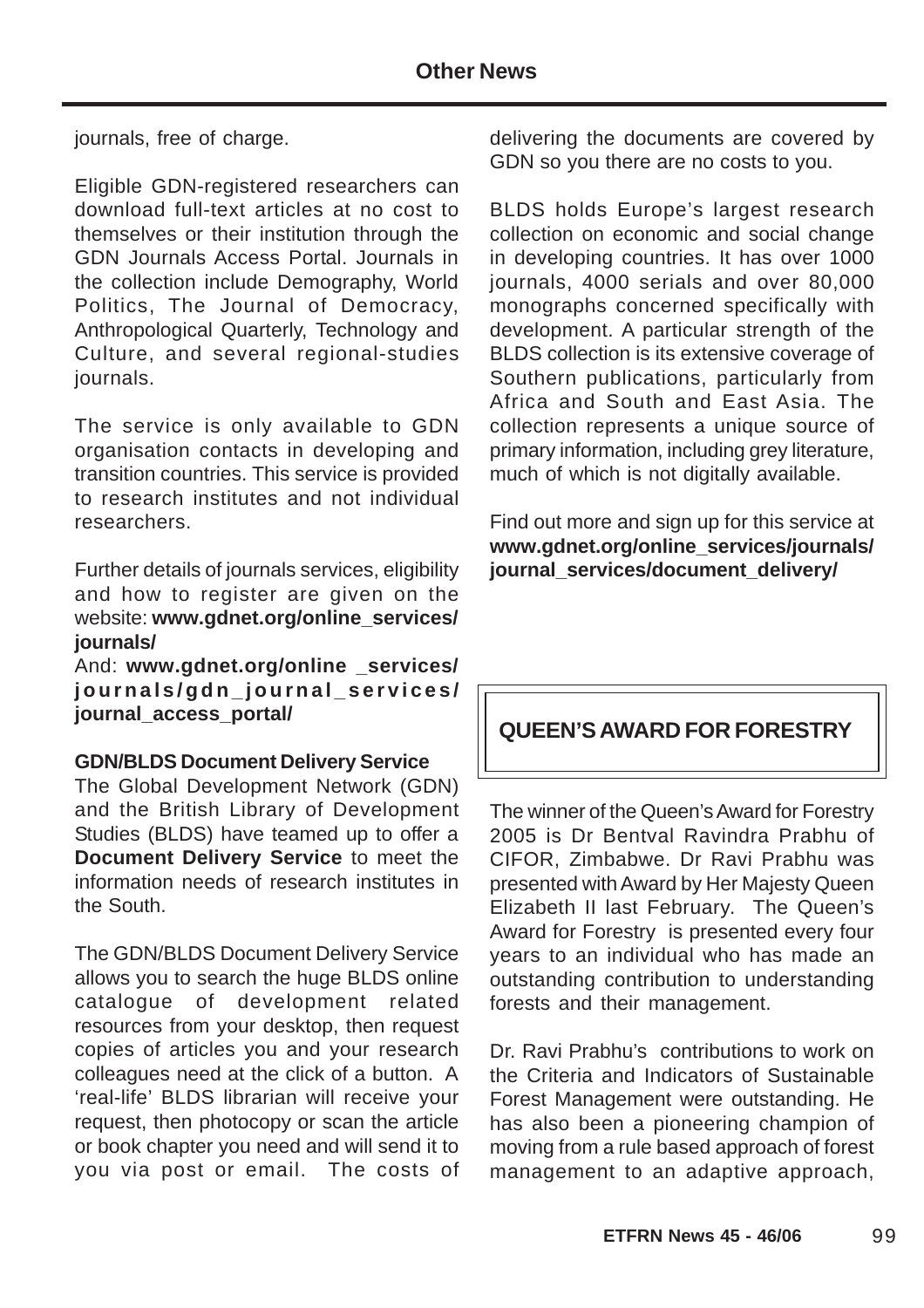where forest management changes over time as the objectives, context, and condition of the forest change. Dr. Prabhu has a firm commitment to and belief in transforming public sector forestry institutions into more dynamic, transparent and accountable, learning–based organisations.

Well known in international circles, he was appointed to be a member of the task force on environmental sustainable of the United Nation's Millennium Project, established by Koffi Annan and led by Jeffrey Sachs. Although he has worked with industrial forestry, community forestry, and government bureaucracies, he is at his best when he works on how to bring these different groups together. He is truly creative and is always looking for new 'out of the box' ways to do things, which often prove successful.

Dr. Prabhu has spent most of the last ten years at the Center for International Forestry Research (CIFOR), where he is widely acknowledged to be one of the Center's leading figures.

For further details contact cfa@cfainternational.org or call 01865 820935

Source: Commonwealth Forestry Association (CFA): press release

**Permanent forest plots: CTFS-AA new site for Asia program**

CTFS-AA "Tropical Forests of Asia: A Gateway to Forest Science", **www.ctfsaa.org** was launched in January 2004 by the Centre for Tropical Forest Science (CTFS)-Arnold Arboretum Asia Program.

**CTFS** works with national partners all over the tropical world to build, maintain and analyze large-scale permanent forest plots. Within each plot, every tree over one centimeter in diameter is identified according to species and monitored through time. CTFS is now monitoring more than 3 million trees of 6000 species, at least 10% of all known tropical tree species. **CTFS-AA** focuses on the plots in Asia and is co-sponsored by the Arnold Arboretum of Harvard University. CTFS-AA has a regional base at the National Institute of Education (Nanyang Technological University) in Singapore.

The website will contain information about the permanent plots in Asia, including background information on the Forest Reserve: history, lists of tree species and bird species. One of the highlights of the website will be a regional flora of South and Southeast Asia containing a searchable database of plant descriptions, images, and maps. Other website features will include a publication list and people database. As the web site is still being developed, not all the options are available yet.

Web address: www.cfss-aa.org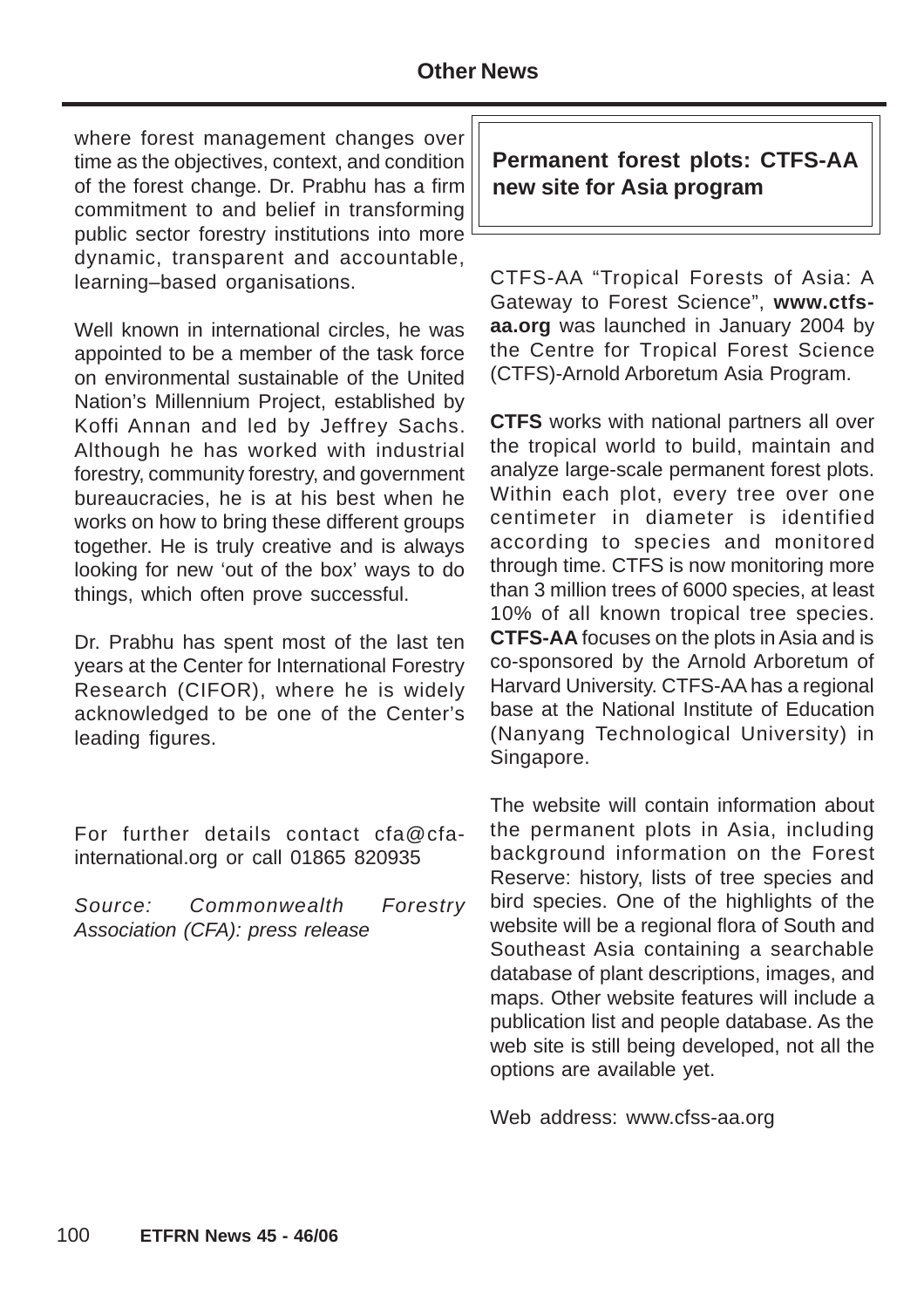AJOL, the African Journals OnLine (**www.ajol.info**) has moved to African management. The National Inquiry Services Centre (NISC) South Africa has taken over the management of African Journals OnLine. Launched in 1998, the online aggregation of published African academic research was previously run by the International Network for the Availability of Scientific Publications (INASP) in the United Kingdom.

The website gives access to more than 200 scholarly journals published out of Africa, and includes over 15,000 articles. AJOL provides information about each participating journal, including aims and scope, contact details and general information. It also includes Tables of Contents and abstracts (where available), as well some full-text articles for all participating journals.

For more information, please contact: Margaret Crampton (info@nisc.co.za)

A.IOL 19 Worcester St, PO Box 377 Grahamstown, 6140, South Africa

Phone: +27 46 622 9698 Fax: +27 46 622 9550 E-mail: info@ajol.info Website: http: www.ajol.info

## **AJOL: African Journals OnLine EC Access and Benefit Sharing Portal**

The European Commission Environment Directorate General is funding the project: "Development of the Access and Benefit Sharing (ABS) Section of the EC Biodiversity Clearing House", implemented by the International Union for the Conservation of Nature (IUCN). The project aims to improve the flows of information and to facilitate discussions on the use of genetic resources among stakeholders in the European Union

One of this project's outputs is the establishment of a web-based platform containing pertinent information on ABS in the European Union, such as legislation, policies, best practices, voluntary instruments, etc. Moreover, the web-based platform (the "EC ABS Portal") will host a discussion forum where members can exchange views and experiences on various issues related to the use of genetic resources.

The aim of this portal is to help the EC achieve the objectives of the Convention on Biological Diversity, especially the Bonn Guidelines adopted at the 6th Conference of the Parties in The Hague in 2002. It provides access to up-to-date information on EC policy and legislative measures related to ABS as well as links to web pages of international organizations active in this field. Furthermore, it includes details of contact points in all the Member States of the European Union and links to information on ABS in the Member States. Stakeholder profiles will be added in the near future, to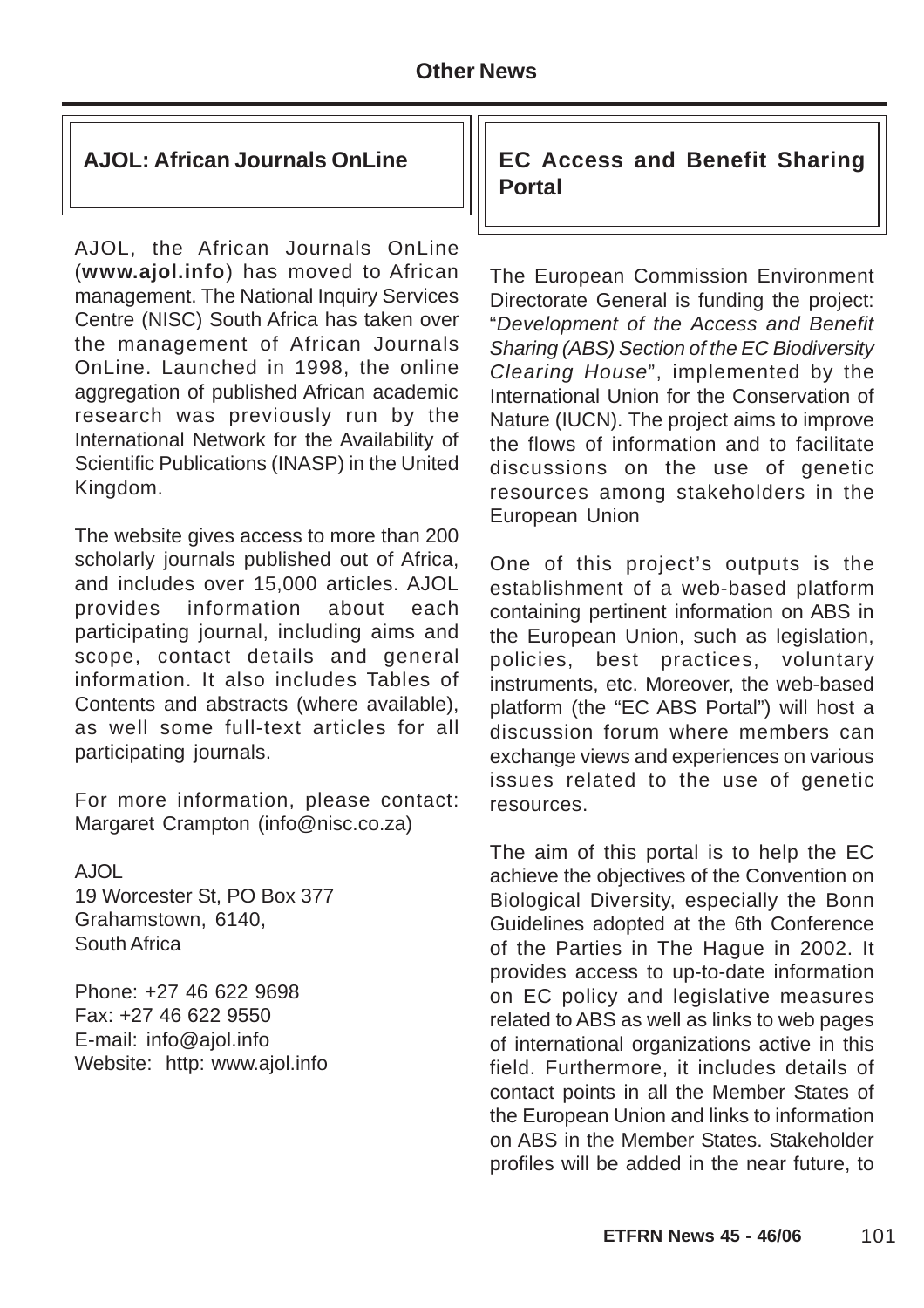## **Other News**

allow visitors to assess if and how ABS issues would be of interest to them. It is envisaged that a number of European stakeholders will register on this portal and post their policies, codes of conduct, and other relevant documents which relate to ABS. The portal aims to raise awareness and to allow stakeholders to present their work in this field.

For more information and to become a member, please visit the website: **http:// abs.eea.eu.int/**

## **CTA BRUSSELS WEBLOG**

The Brussels office of the **Technical Centre for Agricultural and Rural Cooperation (CTA)** now produces an online daily news bulletin in French and English to keep CTA staff and ACP- EU officials informed on the key issues discussed and decided within the ACP-EU arena: **http://brussels.cta.int**

The objective of the CTA Brussels Weblog is to share the information produced by CTA Brussels as well as information from other groups on agricultural and rural development with a wider audience, specially focusing on the ACP partners and beneficiaries of CTA's services and programmes.

The weblog is divided into three parts: (1) a "News" section, updated daily; (2) "Resources" section which include information on the EU, the ACP group, joint ACP-EU bodies and other organisations. This section also contains a calendar of events in Brussels; and (3) the

programmes and activities organised by the CTA Brussels office with the respective documents.

Finally, there is also a possibility of a weekly Email alert by subscribing online. We welcome any contributions in form of comments, new information to be added or ideas on how to improve this weblog.

Contact: Mrs Isolina BOTO Head, Brussels Branch Office CTA 39, rue Montoyer B-1000 Brussels Belgium

Phone: + 32-2- 513 74 362 Fax + 32-2-511 38 68 E-mail: ctabxl@cta.int Web-site: **http://brussels.cta.int**

# **CIFOR's MLA website upgraded**

The Multidisciplinary Landscape Assessment (MLA) improves our knowledge of biodiversity and what biodiversity means to local people. An MLA approach leads to better informed decisions on policy, land use and payments for biodiversity services.

CIFOR efforts to increase the awareness of the importance of understanding local perceptions of biodiversity in collaborative conservation initiatives have been boosted with a major upgrade to CIFOR's MLA Website. The updated version is available in English, Spanish, French and Indonesian. New features include: an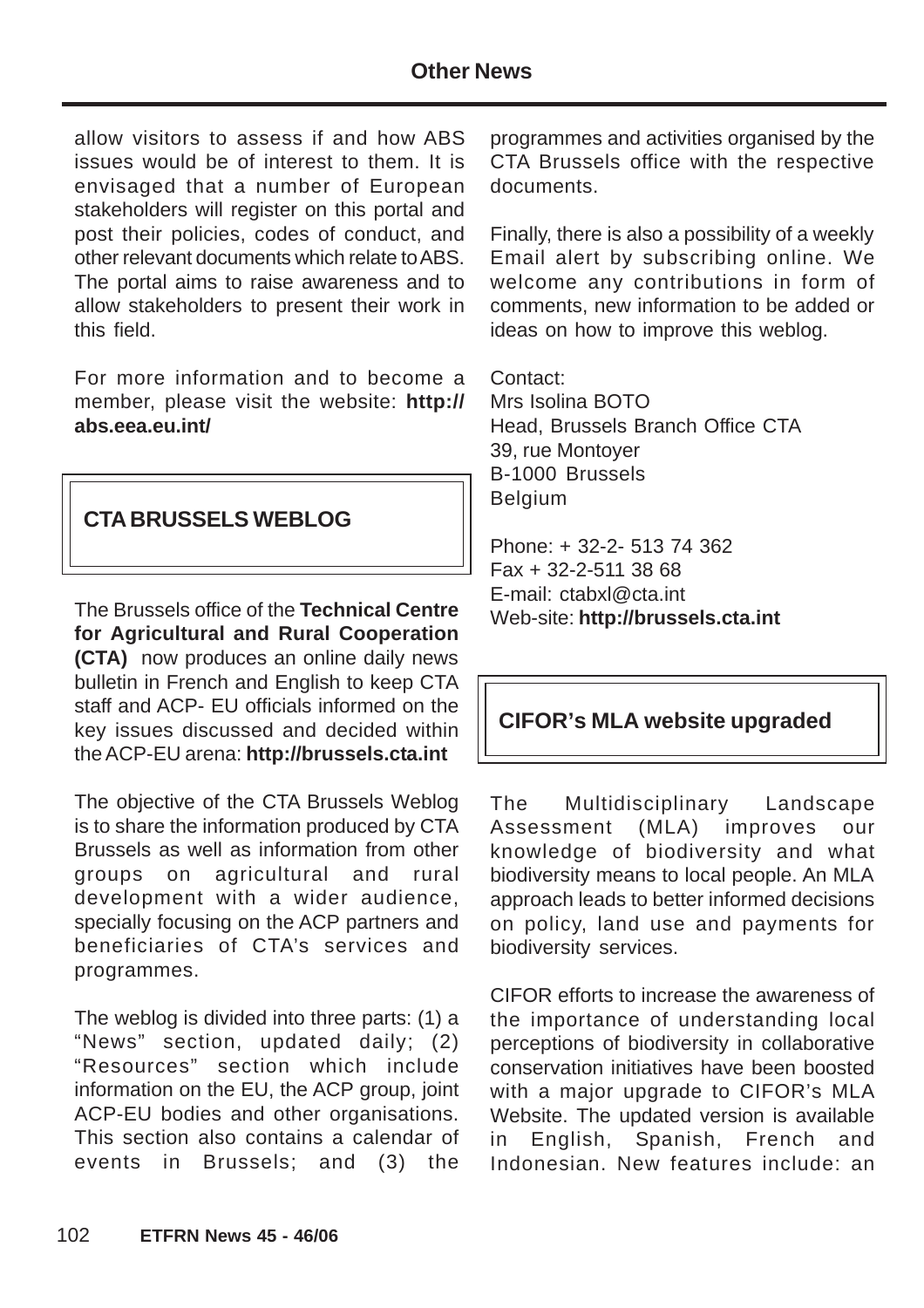improved database from Indonesia; downloadable datasets from Bolivia and Cameroon; information on extension materials from Kalimantan, presenting grass-roots perspective of biodiversity; and reports on new projects (Vietnam, the Philippines and Gabon).

MLA Website: **www.cifor.cgiar.org/mla/\_ref/ home/index.htm**

# **EASYPoL: on-line resource materials for policy making**

**EASYPoL** is an on-line repository of resource materials for policy making. EASYPoL materials are developed and maintained by the Agricultural Policy Support Service of the Policy Assistance Division (TCA) of FAO. The purpose of EASYPoL was to facilitate access for different stakeholders to relevant resource materials for capacity building in policy work in agriculture, rural development and food security.

The materials are presented by topic, type and training paths. EASYPoL targets all audiences involved or interested in policy making.

New materials are continuously being developed and added to the existing collection. Please check the EASYPol news page to see the new issues.

We hope you find EASYPol a useful tool. Feedback and comments are welcome and should be addressed to easypol@fao.org.

### **Website: www.fao.org/tc/easypol/**

# **WETLAND FOR LIFE**

Wetland for Life: an online network of naturalists has been launched. Wetlands for life is a forum to bring conservationists, researchers, students, professionals and interested persons together for sharing, discussing and generating ideas, issues and experiences in the natural resource management sector. Please visit **http://groups.yahoo.com/group/wetland for membership.**

Contact person: Gandhiv Kafle Institute of Forestry P. O. Box: 203 Pokhara, Nepal E-mail: gkafle@hotmail.com

## **GOOGLE SCHOLAR**

Google Scholar enables you to search specifically for scholarly literature, including peer-reviewed papers, theses, books, preprints, abstracts and technical reports from all broad areas of research. Use Google Scholar to find articles from a wide variety of academic publishers, professional societies, preprint repositories and universities, as well as scholarly articles available across the web.

#### See: **http://scholar.google.com/**

Source: Forest Information Update (FIU)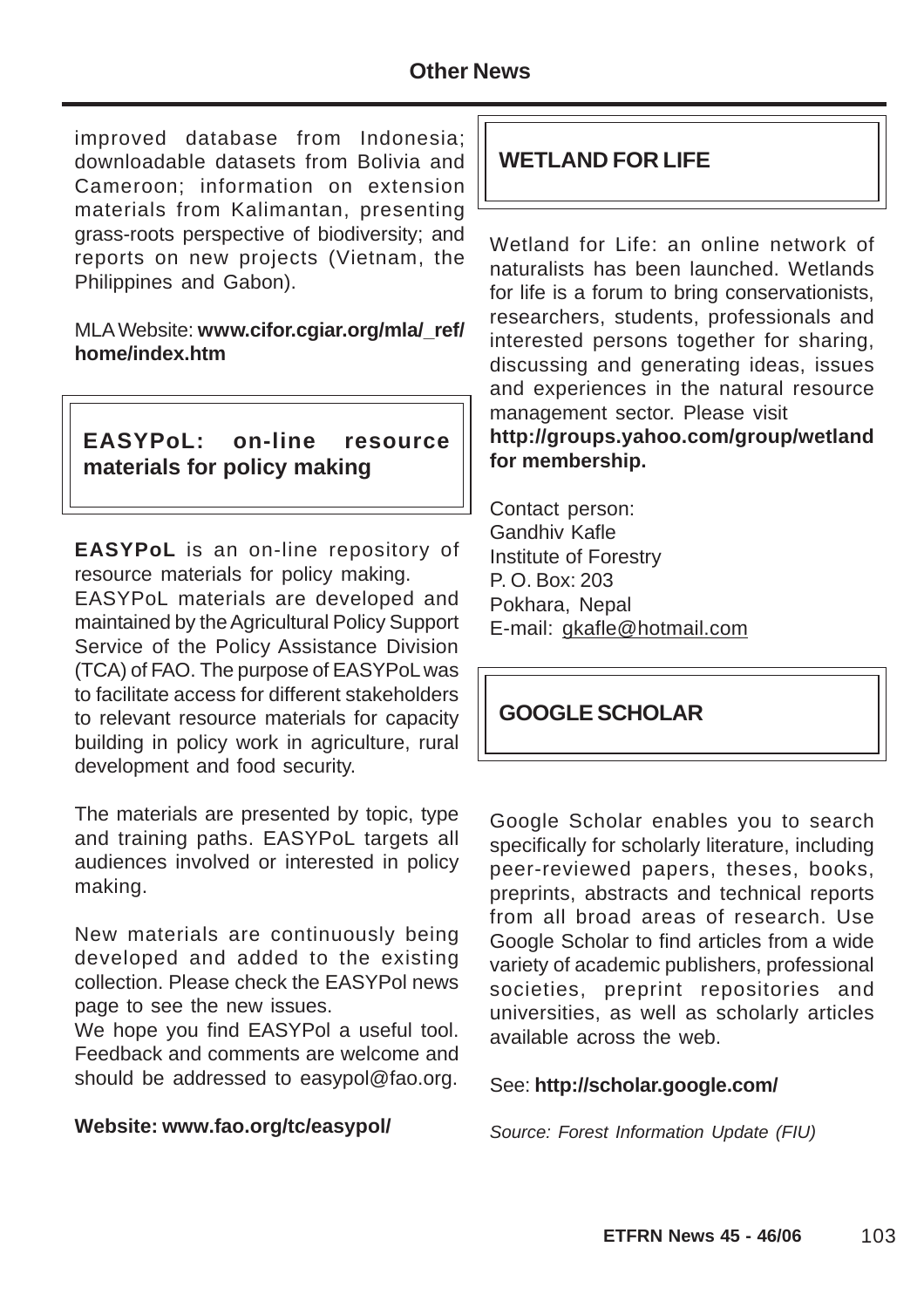# **LIBERIA FOREST INITIATIVE (LFI): NEW WEBSITE**

The Liberia Forest Initiative (LFI) is an informal mechanism for coordination of activities amongst several national and multilateral government and nongovernmental organisations working on forestry in Liberia. The aim of the LFI is to promote sustainable forest management by: (a) supporting the rehabilitation and reform of Liberia's forestry sector; and (b) enhancing cooperation and coordination of activities in Liberia.

LFI support to Liberian forestry sector reform is organised around three main themes: commercial forestry; community forestry and conservation. In addition, the LFI works on cross-cutting issues, such as: governance and the rule of law; transparency and information management; policy development; legislation; capacity building; and security.

For anyone interested in forestry in Liberia or forestry in post-conflict countries more generally, information and a comprehensive collection of documents can be found on the:

#### LFI website at: **www.fao.org/forestry/site/lfi.**

With thanks to Adrian Whiteman (FAO) [Adrian.Whiteman@fao.org]

# **APFORGEN**

The Asia Pacific Forest Genetic Resources Programme (APFORGEN) aims to promote more equitable, productive and sustainable management of tropical forest genetic diversity in the member countries in the Asia Pacific region.

The main activities of the Programme are: (1) Promoting the establishment and strengthening of national programmes on forest genetic resources, (2) Locating forest genetic diversity, (3) Developing and applying appropriate conservation methods and strategies, and (4) Increasing the level of management and use of tropical forest genetic diversity in the participating countries.

APFORGEN also facilitates regional activities, including information exchange, development of regional conservation strategies and action plans, country-tocountry technology transfer and exchange of forest germplasm. The Programme focuses on priority forest species identified by the participating countries. Lists of priority species may be found on the APFORGEN website: **http://www.apforgen.org**

APFORGEN has currently published nine Priority Species Information Sheets on the website, which can be easily and freely downloaded. The sheets cover the following species: Acacia mangium, Pinus merkusii, Shorea leprosula, Tectona grandis, Hopea odorata, Azadirachta indica; Pterocarpus indicus; Dalbergia cochinchinensis, and Eusideroxylon zwageri.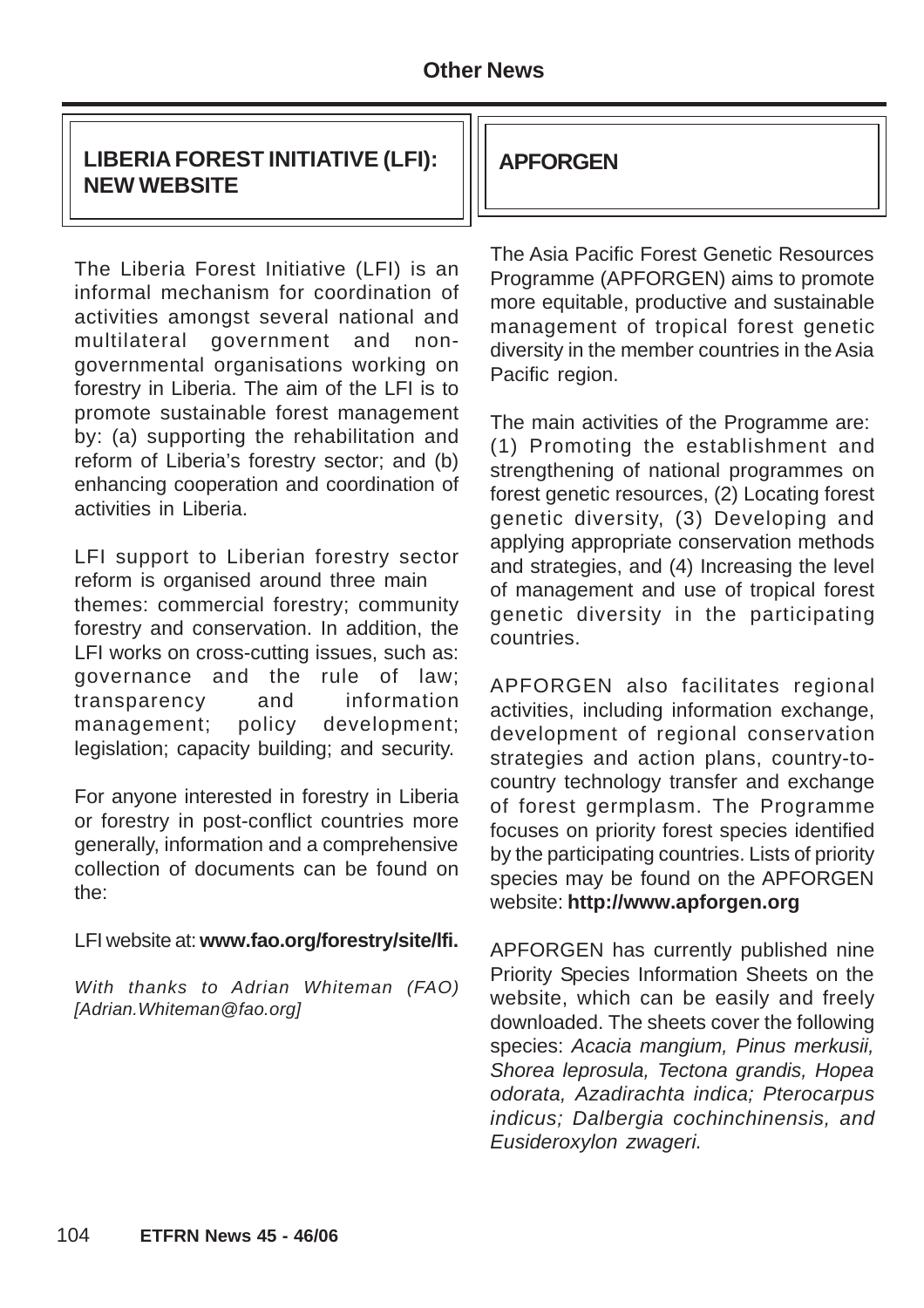Several publications, Country status reports, regional status reports and the workshop proceedings of the Inception Workshop held from 15-18 July 2003 in Kuala Lumpur can also be downloaded from this site.

Please contact APFORGEN at:

APFORGEN Secretariat c/o APAFRI Secretariat FRIM, Kepong, 52109 Kuala Lumpur Malaysia

Phone:+60-3-62722516 Fax: +60-3-62773249 E-mail: secretariat@apforgen.org Website: **www.apforgen.or**g

# **JOIN THE IUFRO ON-LINE DIRECTORY OF EXPERTS**

International forestry faces an overabundance of definitions and a shortage of clear information about differences in use among languages and regions. The International Union of Forest Research Organizations (IUFRO) has been addressing these issues, as users of scientific and technical vocabulary, e.g., scientists, wood and forestry professionals, students, politicians, journalists, and translators, may benefit from expert assistance on how particular terms and definitions are used locally.

The IUFRO Working Group on "Trends in forest terminology" has developed a Directory of Experts, which includes experts in forest-related fields who are willing to

answer terminological questions. This Directory is supported by IUFRO and maintained by the Swiss Federal Institute for Forest, Snow and Landscape Research WSL **http://hermes.wsl.ch/didado/ lterpw.searchfterms**.

If you would like to pose a terminology question to an expert, please visit the IUFRO On-line Directory of Experts at **www.wsl.ch/ forest/risks/iufro/**. To join the Directory as an expert, please download the subscription form, fill it out and mail it to the Working Unit coordinator (iufroterm@wsl.ch).

240 experts in forest-related fields have now joined our Directory. Together they represent 42 languages and 395 fields of expertise. The searchable Directory is available via the Web, but the questions and answers are exchanged on a person-toperson basis. Please feel free to use this Directory. Details about languages and fields of expertise are available at: **www.wsl.ch/forest/risks/iufro/ directory\_update.ehtml**

We will gladly welcome you as a new member of our Directory of Experts. We need experts in all languages and all forestrelated disciplines!

For more information, please contact: Michèle Kaennel Dobbertin Swiss Federal Institute for Forest, Snow and Landscape Research WSL "Forest ecosystems and ecological risks" Zuercherstrasse 111 CH-8903 Birmensdorf **Switzerland** 

Phone: +41 44 739 25 96 Fax: +41 44 739 22 15 E-mail: michele.kaennel@wsl.ch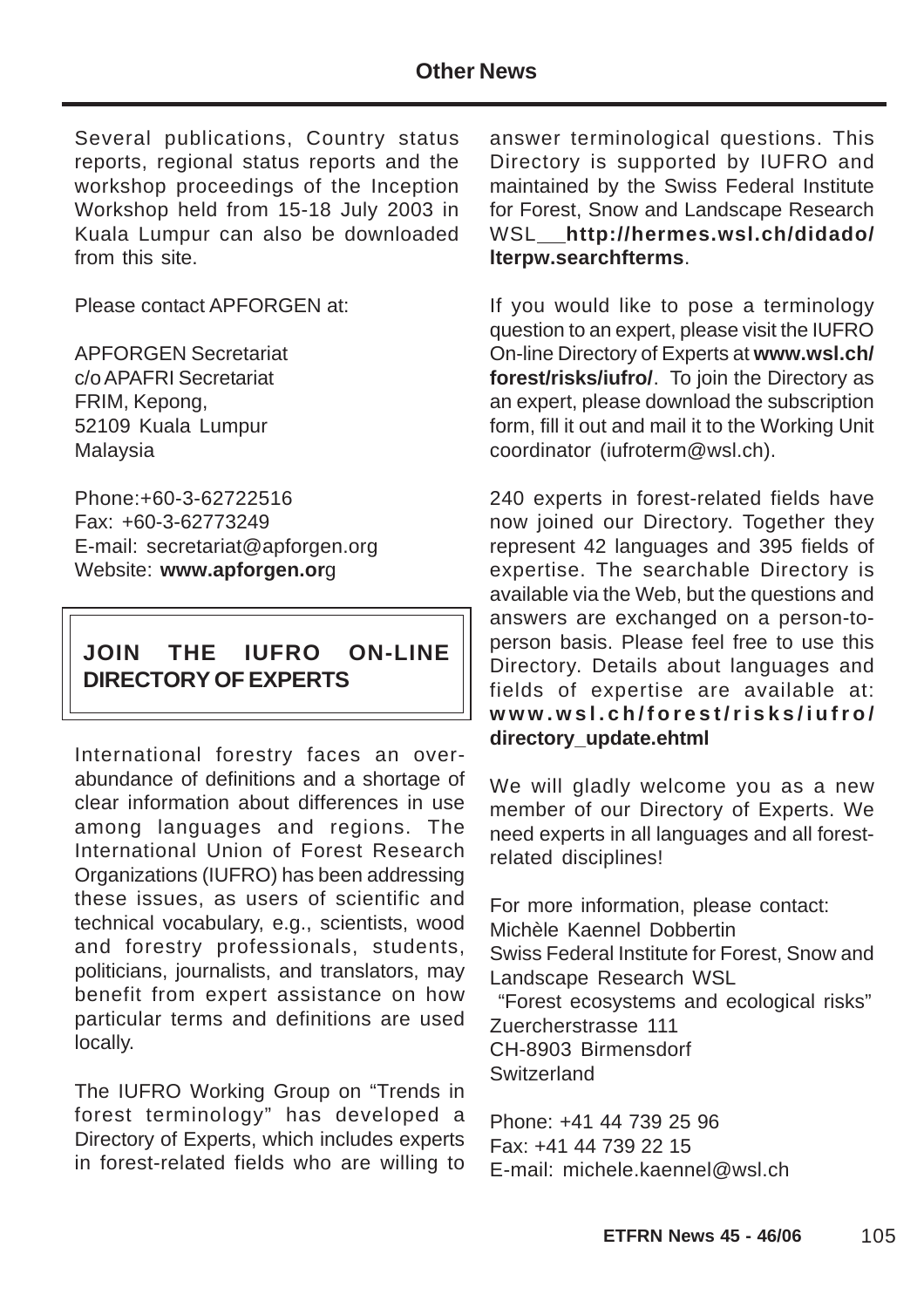# **THE GLOBAL FIRE MONITORING CENTRE (GFMC)**

The Global Fire Monitoring Centre (GFMC) was designed as an information and monitoring facility, for national and international agencies involved in land-use planning, fire and other disaster management, scientists, and policy makers to utilise in their planning and decision making.

In many ecosystems fire is an essential, accepted and important element in natural ecosystem processes and sustainable and productive traditional land-use systems. However, excessive use leads to ecological destruction. Climate variability adds to the severity of fire impacts. Projected demographic and climate change scenarios suggest that this situation will become more critical during the next decades. The state of fire science in most vegetation types provides sufficient knowledge for decision support at fire policy and management levels. However, in many countries this wealth of knowledge and expertise is either not known or is not readily accessible or available for developing fire policies and management. The GFMC was established to fill this gap.

The GFMC provides a web-based, publicly accessible global portal for wildland fire documentation, information and monitoring. The regularly updated national to global wildland fire products of the GFMC are generated by a worldwide network of cooperating institutions. The online and offline products include:

• Early warning of fire danger and near-real

time monitoring of fire events;

- Interpretation, synthesis and archive of global fire information;
- Support to develop long-term strategies or policies for wildland fire management;
- Serving as advisory body to the UN system
- Emergency hotline and liaison capabilities.

The GFMC is an Activity of the UN International Strategy for Disaster Reduction (ISDR). For more information, visit the website.

The Global Fire Monitoring Center (GFMC) Fire Ecology Research Group c/o Freiburg University P.O. Box 79085 Freiburg **GERMANY** 

Phone: +49 -761-808011 Fax: +49 -761-808012 E-mail: info@gfmc.org Website: **www.fire.uni-freiburg.de**

# **EARTHWATCH: Tropical forest research**

Results from tropical forest research sponsored by the Earthwatch Institute are now available on the internet. The website: **www.earthwatch.org/results/ tropforests.html** gives a concise overview of three decades of Earthwatch results covering themes such as canopy research, forest fragmentation, sustainable forest use, tropical forest restoration, and creatures of the forest. The site also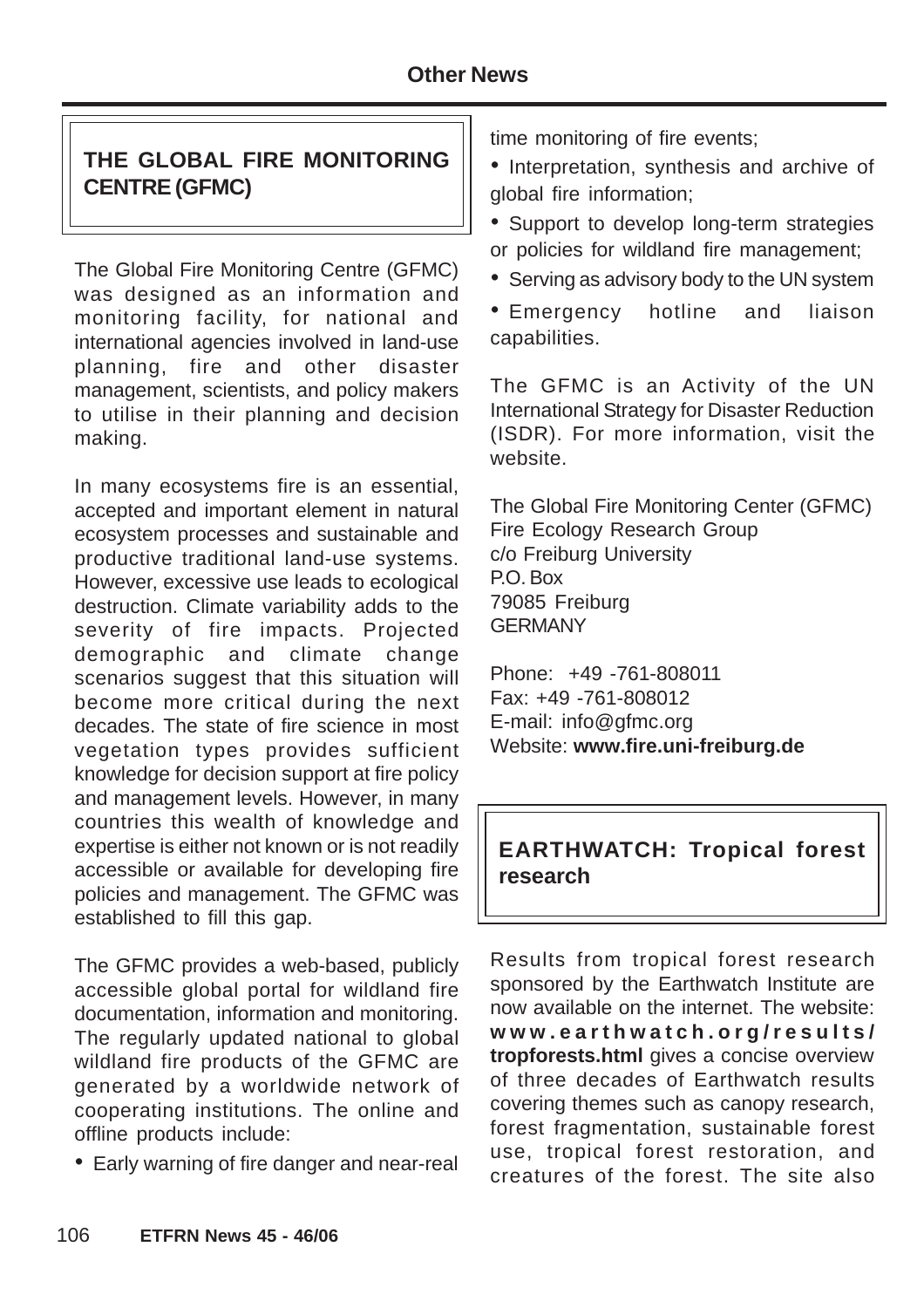contains a full list of peer-reviewed publications resulting from tropical forest research supported by Earthwatch Institute. Information on grants for scientists, educators, students and others is also provided.

Earthwatch's mission is to engage people worldwide in scientific field research and education to promote the understanding and action necessary for a sustainable environment. Earthwatch Institute has supported over 100 scientists in the frontiers of tropical forest research, with field grants totalling more than \$3.8 million, resulting in more than 200 peer-reviewed publications. In addition, Earthwatch has facilitated more than 5,000 volunteers, including more than 500 teachers, 310 African fellows, and 36 students to conduct forest field research alongside both distinguished and innovative young scientists.

Website: **www.earthwatch.org/results/ tropforests.html**

**CDM MANUAL FOR PROJECT DEVELOPERS AND POLICY MAKERS - 2005**

The "CDM Manual for Project Developers and Policy Makers - 2005" is now available on the website of Global Environment Centre Foundation (GEC): **http://gec.jp/gec/ gec.nsf/en/Publications-Reports\_and\_Related\_Books-CDM-Manual-2005**

The CDM Manual is the comprehensive guide for the Clean Development Mechanism (CDM), both for Annex 1 countries and non-Annex 1 countries. The CDM Manual includes the CDM-related rules and procedures about Normal Size CDM, Small Scale CDM, and Sink CDM (Afforestation/Reforestation). The first version of the CDM Manual was publicised on the occasion of COP10 held in 2004, in Buenos Aires, Argentine. The 2004 version of the manual is also available online: **http:/ /gec.jp/gec/gec.nsf/en/Publications-Reports\_and\_Related\_Books-CDM-Manual-2004.** The updated 2005 version was released at COP11 and COP/MOP1 in Montreal, Canada, and it reflects the discussion and decisions made by the CDM Executive Board (CDM-EB) between COP10 and CDM-EB20 (July 2005). GEC believes that the updated CDM Manual is useful for a wide range of stakeholders, especially CDM developers and policy makers, to promote further CDM projects.

Another GEC publication is "CDM Methodologies Guidebook" (Naoki Matsuo, 2004) which can be downloaded as pdf file containing the full text (11.6MB) or in parts (chapters: 1 to 5 MB pdf files) URL: **http:// gec.jp/gec/gec.nsf/en/Publications-Reports\_and\_Related\_Books-CDM\_Meth\_Guidebook**

The Guidebook outlines the theoretical basis for CDM Methodologies, discussing issues such as baseline scenarios, main elements of the baseline, the relation between methodology and Project Design Document (PDD), and monitoring methodology, and much more. For those who are dazzled by CDM terms, the terminology pages at the end of the document can be very useful.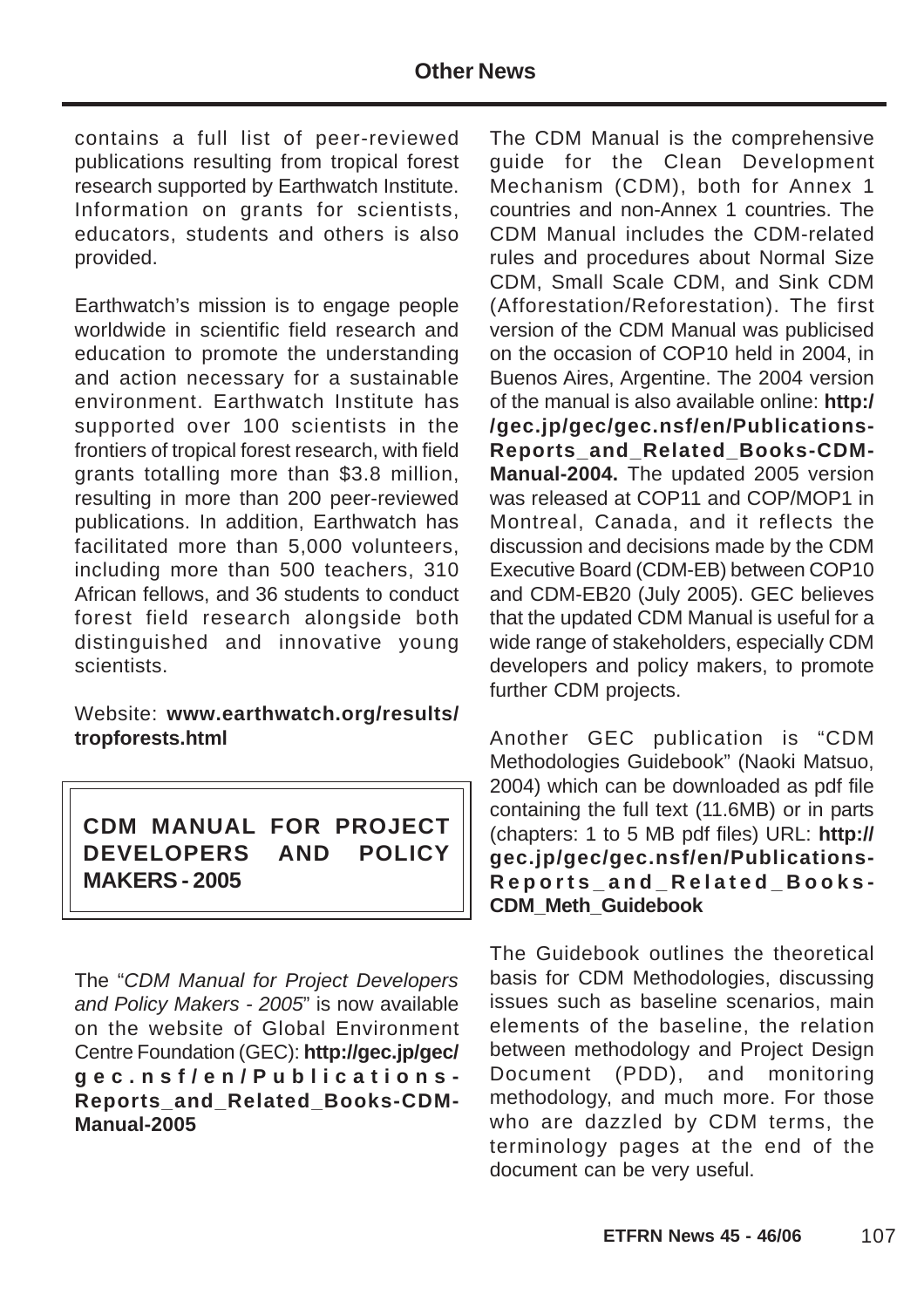For more information, please contact:

Tomoya MOTODA (Mr.)

Programme Officer, Research and **Coordination** Project Division Global Environment Centre Foundation (GEC) 2-110 Ryokuchi-koen, Tsurumi-ku Osaka 538-0036 JAPAN

Phone: +81-6-6915-4121 Fax: +81-6-6915-0181 E-mail: cdm-fs@gec.jp Website: **www.gec.jp**

## **PARTICIPATORY BIOLOGICAL MONITORING**

"**Broadening Participation in Biological Monitoring: Guidelines for Scientists and Managers**." by David Pilz, Heidi L. Ballard, Eric T. Jones. (2005)

This publication is one of the outputs of a one year project and is intended to advance participatory biological monitoring in forest management. One of the project's goals was to synthesize the literature and stakeholder knowledge on participatory monitoring and provide a tool (guidelines) that will help forest managers and scientists: 1) broaden participation to meet biological monitoring needs while maintaining scientific standards, and 2) build positive long-term relationships with participants and their local communities. The guidelines are designed as a reference tool to work with any type of project whether

bottom-up or top-down, large or small, volunteer or small contractor. While oriented toward natural resource managers and scientists in the U.S., the guidelines may be useful to anyone interested in participatory processes and biological monitoring.

The online version of this publication, published by the Institute for Culture and Ecology (IFCAE), is available at:

**www.ifcae.org/projects/ncssf3/ welcome.htm.**

## **ONE PLANET, MANY PEOPLE**

UNEP releases Atlas: **"One Planet, Many People: Atlas of our Changing Environment" (2005)**

"A picture is worth a thousand words" The UNEP Atlas provides visual evidence of environmental changes taking place around the world. This colorful and approachable atlas contains photographs, satellite images, maps and narratives providing insights into the many ways people around the world have changed, and continue to change, the environment.

The United Nations Environment Programme (UNEP), in cooperation with the National Aeronautics and Space Administration (NASA), United States Geological Survey (USGS), and the University of Maryland launched One Planet, Many People: Atlas of our Changing Environment**,** in celebration of World Environment Day on June 3, 2005.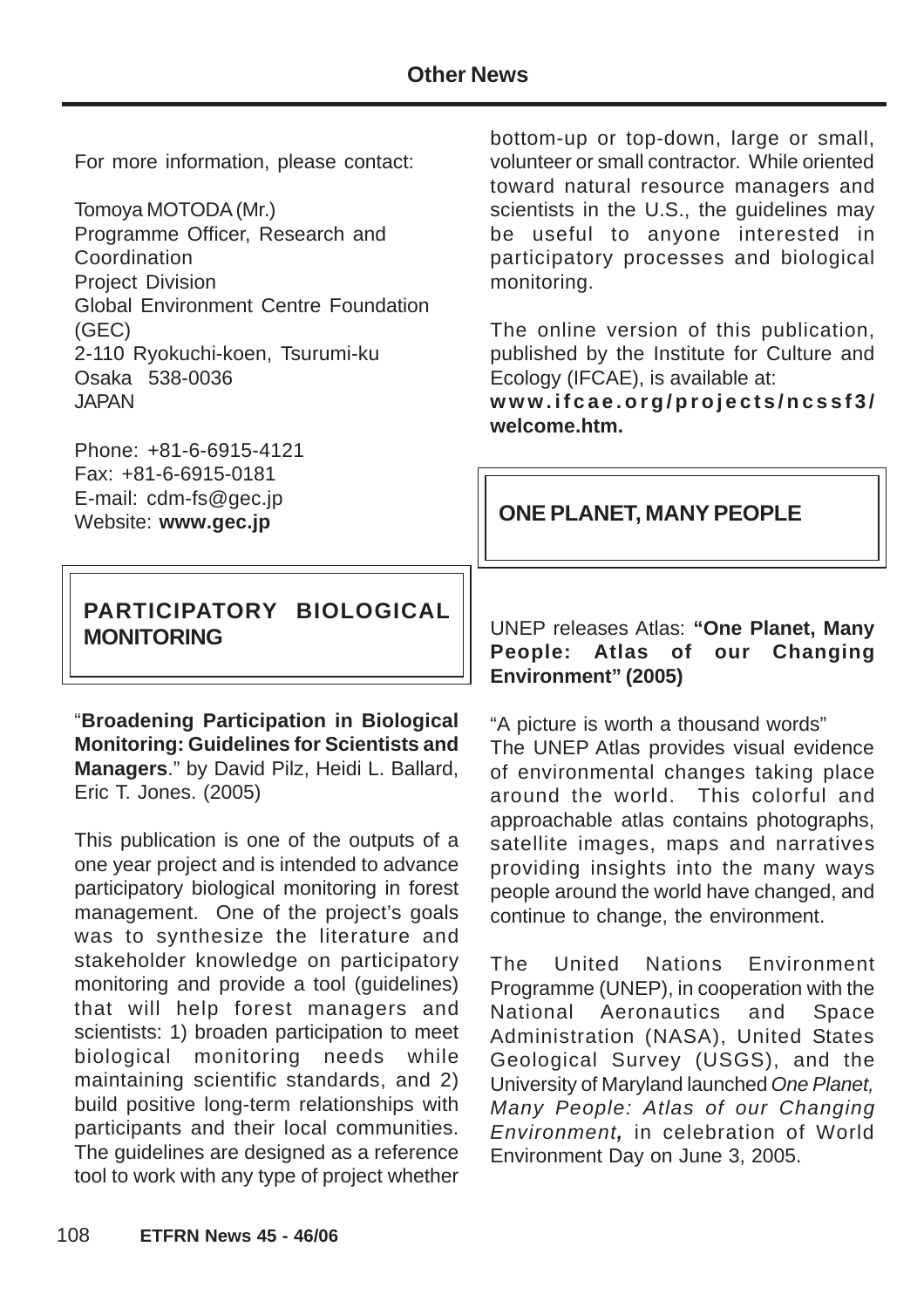#### **Other News**

The focus is on the status and trends over several decades, both in physical and human geography. The 334-page hardbound atlas documents visual evidence of global environmental changes resulting from natural processes and human induced activities, including changes in land use, biological diversity, and climate. The atlas provides, among others, a collection of spectacular "before and after" satellite image pairs on various themes for 80 sites around the world.

You may access the Atlas on line at **http:// www.na.unep.net/** . Please note that downloading chapters from the website requires a reliable internet connection and some patience, due to all the satellite images and photographs. But it is worth it: the pictures are impressive!

Paper copies may be purchased from Earthprint at **www.earthprint.com**

UNEP, 2005

Hardback ISBN: 92 807 2571 8 Price: USD 150.00 + shipping costs (20 USD for Europe; 30 USD to the rest of the World)

## **ID21 NATURAL RESOURCES HIGHLIGHTS**

The Natural Resources Highlights is a new publication from id21. id21 is a free service that communicates the latest UK-based international development research to decision-makers and practitioners working in developing countries. It aims to be part of the process of putting international

development policy into practice. Id 21 is one of the family of knowledge services from IDS and enabled by the United Kingdom's Department For International Development (DFID).

The Natural Resources Highlights are easy to read, offer practical policy solutions to development problems and direct the reader to the original researchers and research reports. These highlights are produced on six themes: water, forestry, agriculture, rural livelihoods, land and conservation. They will be published once a year. Paper versions are available free to people living in countries or regions with limited internet access. PDF versions are available for free to all users. To access these documents, please visit: **www.livelihoods.org/post/id21-postit.html**

If you would like a free subscription to the paper versions, please forward your contact details (including full postal address) to: id21 Institute of Development Studies University of Sussex Brighton, BN1 9RE UK

Or email Tim Woods, editor id21 (T.Woods@ids.ac.uk)

For more information about id21 services, please visit: **www.id21.org**

Please note that the id21 issue on water includes an article on how protecting forests can improve water management, with reference to payment schemes for environmental services. See:

#### **www.livelihoods.org/post/Docs/ id21water.pdf**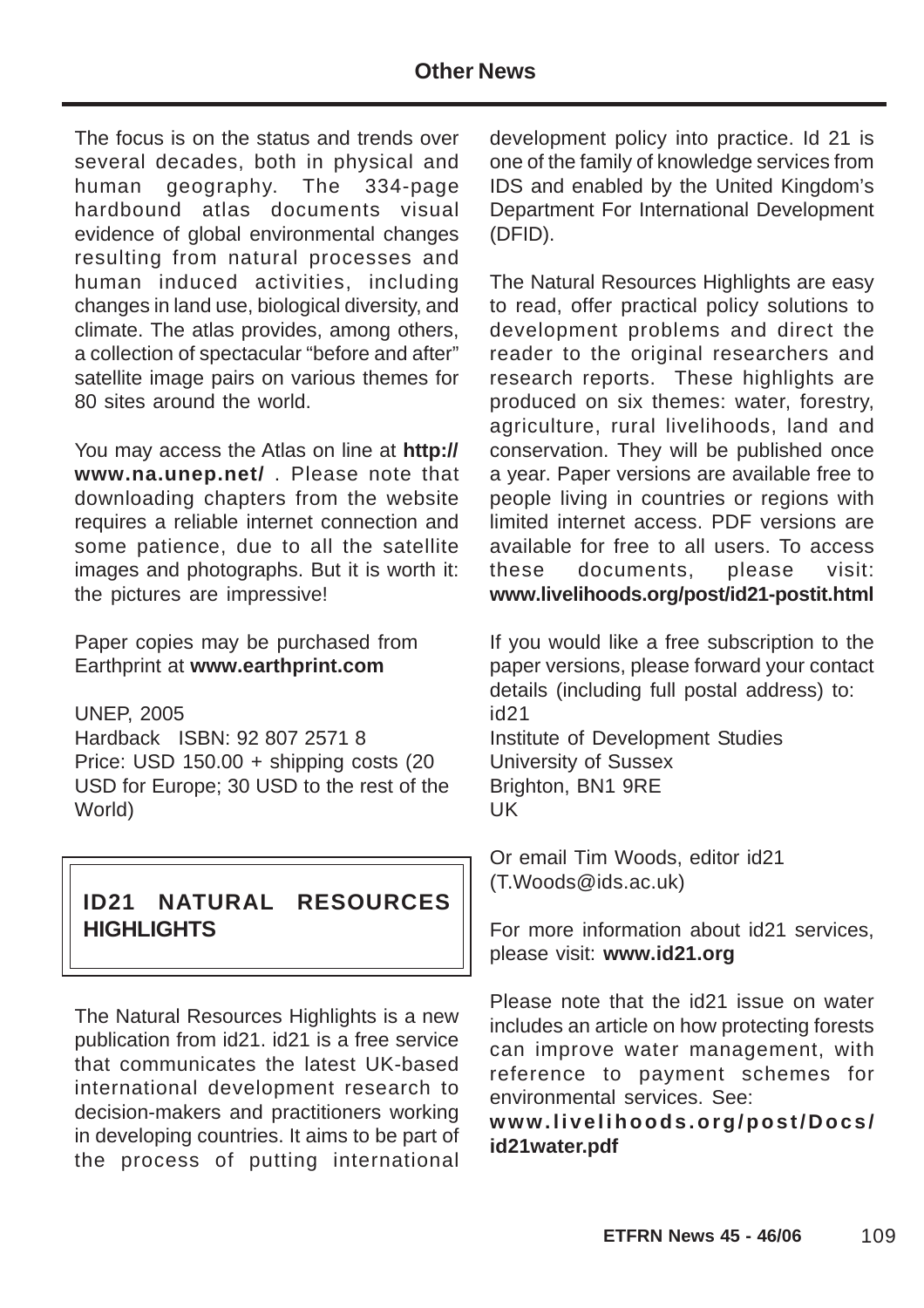The issue of forestry 2005 has several articles on how forestry can reduce poverty, with themes including forest products, forest markets, forest policies and the potential role of environmental services payments.

# **INFOSYLVA E-BULLETIN.**

INFOSYLVA covers forestry news from FAO and the world. It is a new free electronic information service from FAO. Infosylva includes news from FAO as well as links to selected forestry-related news clippings from newspapers and journals published around the world and available online in English, French or Spanish. The aim of this e-bulletin is to keep readers informed of forestry events reported by the media around the world and to encourage discussion. To subscribe, please send an e-mail to **mailserv@mailserv.fao.org,** the subject should be left blank, and the message text should read: subscribe INFOSYLVA-L

#### **RAINFORESTS: A NEW MAGAZINE**

**Rainforests** is a quarterly magazine disseminating information throughout the world in the hope that a greater understanding and appreciation of rainforests will lead to their increased protection. The objective is to help other organisations and individuals raise awareness on rainforests by publicising the work of the many conservation groups throughout the world.

The articles in the magazine pay special attention to the wildlife of the rainforests, and are illustrated with beautiful pictures. The first issue covers topics such as orangutan rehabilitation work, elephant conservation, and birdwatching.

For subscriptions: online at **www.naturalert.org;** or contact:

Sean Whyte PO Box 3830, Bath BA13WX, UK.

Phone: +44 1225 444929, E-mail: sw@naturealert.org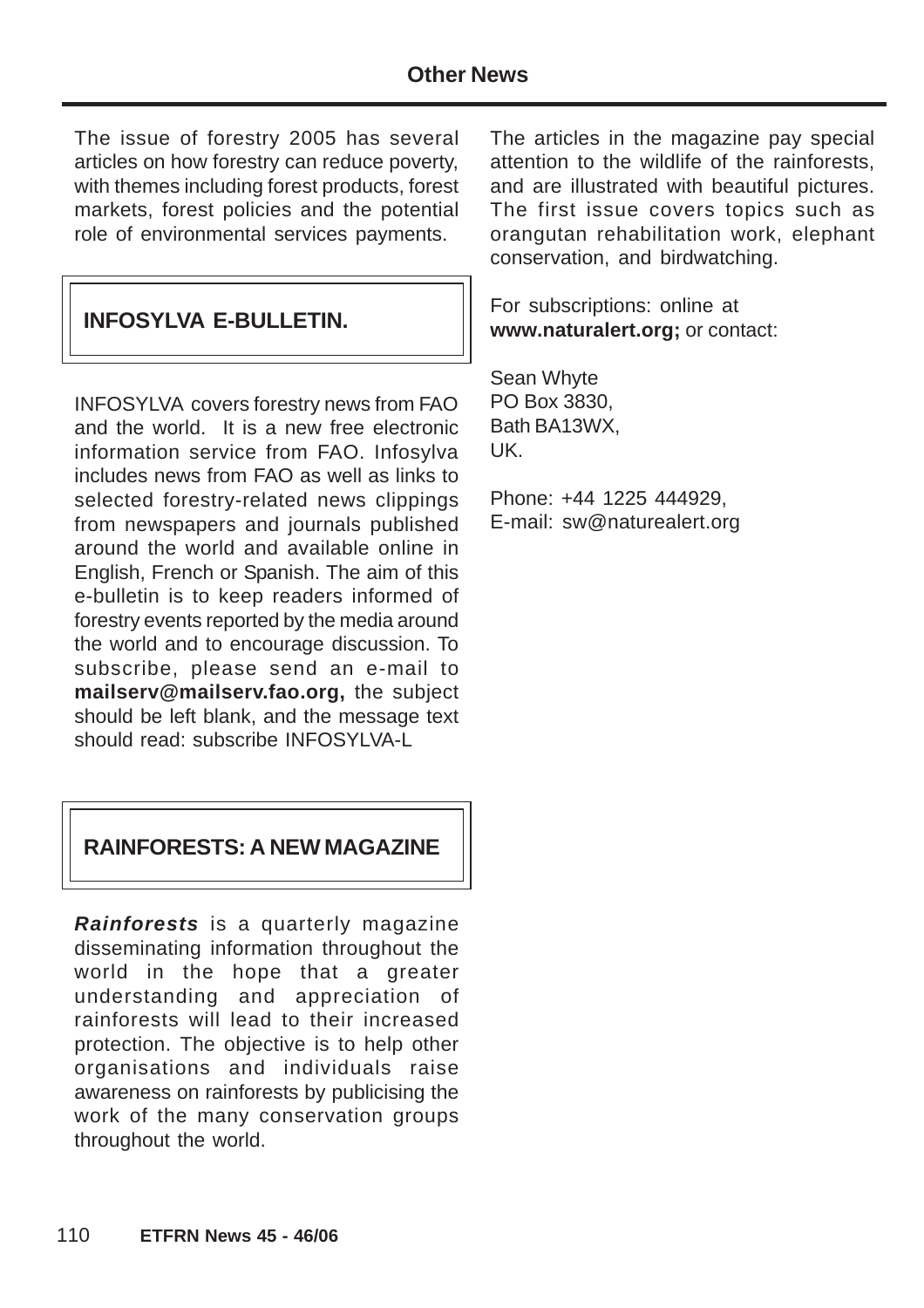**FORESTS, WATER AND PEOPLE IN THE HUMID TROPICS:** past, present and future hydrological research for integrated land and water management.

#### M.Bonell and L.A.Bruijnzeel (eds.) 2005

This massive tome (2.8 kg, 275x215x42 mm), resulting from the 2000 UNESCO-IHP and IUFRO workshop in Malaysia, with some added chapters, is an up-to-date, rich compendium of papers: 9 on hydrological processes in undisturbed forests (332 pp); 8 dealing with forest disturbance, conversion and recovery (186 pp); and 8 describing methods for detecting and evaluating effects of land use change (166 pp). In these three technical, central parts of the volume, specialists in a wide range of fields such as hydrology, meteorology, geomorphology, remote sensing, ecology, forestry, land use planning and management, economics and social sciences will find contributions in their own field and in other fields with relevance to theirs – many also providing broader understanding and context for the others.

Current trends and perspectives on peopleland use-water issues are discussed in the first 150 pp, and best management practices are discussed and "do not clear" warnings for specific types of natural land cover argued in the last part (69 pp). These first and last parts, about a quarter of the total, are aimed at a wider range of readers and deal with developments, issues, perplexities (such as the economic reasoning–resource conservation conundrum) and solutions in the web of relationships among the land and water, the natural forests and the other, largely human-

induced, land cover types, the local people and the people and institutions elsewhere with an interest in the land or decisionmaking power over it.

A critical note: In part one as well as in the conclusion authors state that the main causes of forest degradation are unplanned: due to the subsistence and energy demands of rural populations, and that the main causes of immediate conversion of forest to other land uses are planned: government-driven programmes to stimulate resettlement, cattle ranching and permanent agriculture and commercial plantations. These statements curiously ignore another major cause of forest degradation or disappearance: the largescale, often illegal or semi-legal (unauthorized) timber extraction, both selective and clear-felling, that has been taking place in a number of tropical countries with and without government planning or permission.

The extensive (20 pp), thoughtful conclusion largely serves as an executive summary of the whole volume; to do justice to the wealth and variety of information and views a similar length of text would have been needed for a proper review. The core conclusions relevant to local populations and local and national political and economic decision-makers are in the last few pages: outstanding economic and institutional issues and concluding remarks on, inter alia, the prime importance of increasing the involvement of local communities in the entire resource management decision-making process, the proposed establishment of regional (longterm) demonstration forests in which local people would have a major role, the need for in-depth research and long-term monitoring to clarify the widespread and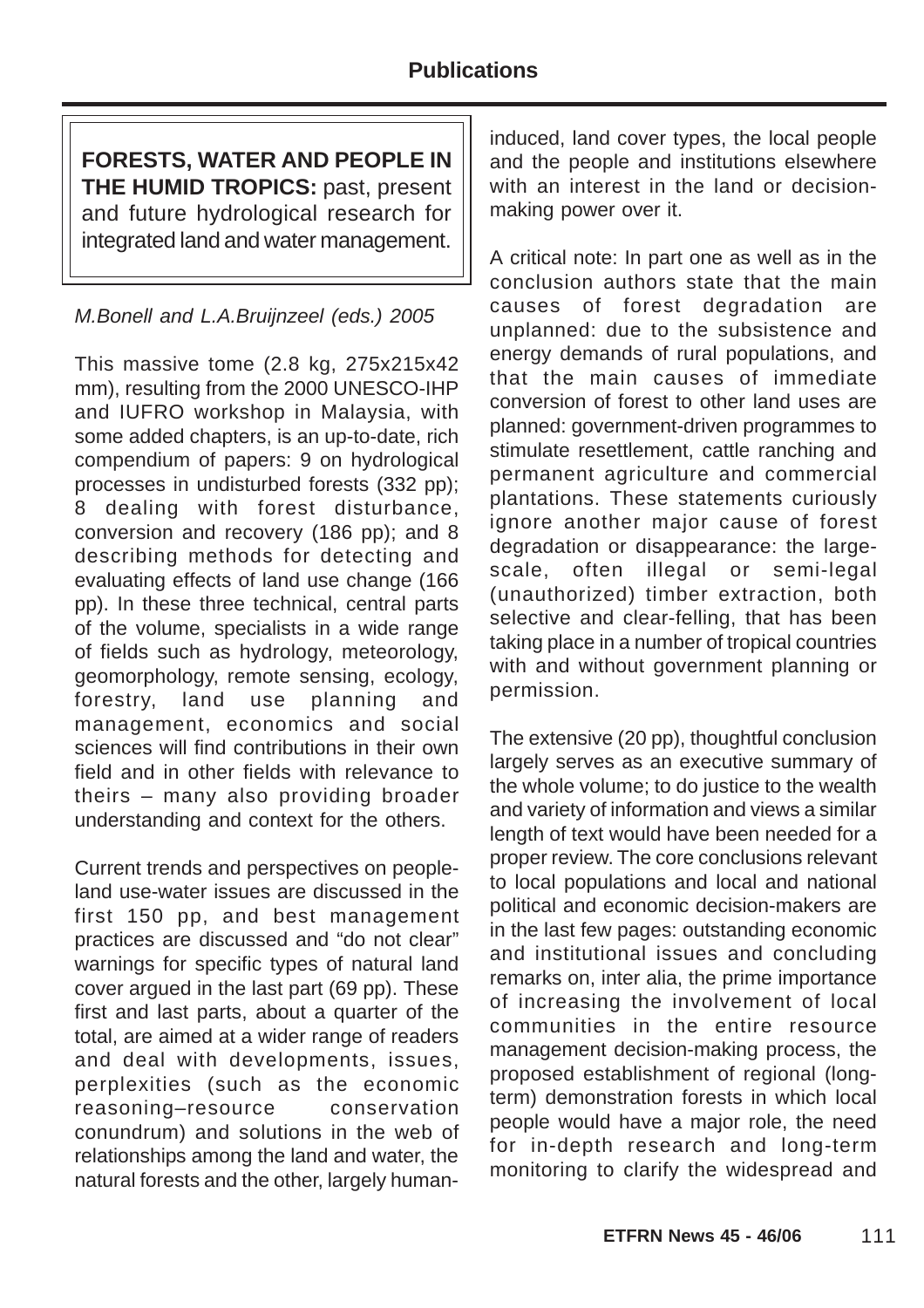societally important low-flow problem, and the encouraging spread of a peoplecentred, bottom-up approach to the process from setting a research agenda to joint field testing and evaluation by the land users.

A reader wishing to follow up some of the abundant references (after each paper) will need a good university or national library, as will the prospective reader without a ready US\$ 300 in hand. A low-cost reprint would significantly improve access to this book in many countries. A simple brochure on the basis of the 20-page conclusion might also be useful for a much wider, less technically oriented readership, including decision-makers in national and local government and civil society.

Reviewed by Dr. Robert Brinkman

International hydrology series, Cambridge U.P. xvii + 925 pp. hb, ISBN 0521829534. £175 or US\$300.

More information available on the Cambridge University web site at: http://www.cambridge.org/uk/0521829534

Besides a description of the book, the website includes the table of contents and an excerpt containing the introduction.

To order: Cambridge University Press The Edinburgh Building Shaftesbury Road CB2 2RU Cambridge UK

Phone: + 44 1223 326050 Fax: + 44 1223 326111 E-mail: directcustserve@cambridge.org **FROM THE MOUNTAIN TO THE TAP:** how land use and water management can work for the rural poor

#### Becky Hayward (2005)

"Trees overvalued in water management"

This report is a summary of a series of research projects commissioned by the Tropical Forestry Research Programme (FRP) of the UK Department for International Development (DFID). It presents an overview of research conducted by the Centre for Land Use and Water Resources at the University of Newcastle upon Tyne, and the Free University of Amsterdam with partners in Colombia, Costa Rica, Germany, Grenada, India, South Africa, Sweden, Switzerland, Tanzania, the Netherlands, the UK and the US.

The potential implications of the results from this 4-year multi-country collaboration in Costa Rica, South Africa, Tanzania, Grenada and India are immense as they contradict current tree-planting policies and environmental beliefs. Trees, if planted in water scarce environments, may reduce dry season flows and therefore worsen the living conditions of the poor. The research results point to the need for water managers and policy makers to base decisions on tree planting schemes on scientific evidence appropriate for the site. Unless there is urgent action, the looming water crisis will aggravate, and leave the most vulnerable the rural and urban poor populations - ever more disadvantaged (Source: FRP website)

The booklet is available as hard copy from FRP through Katelijne Rothschild-van Look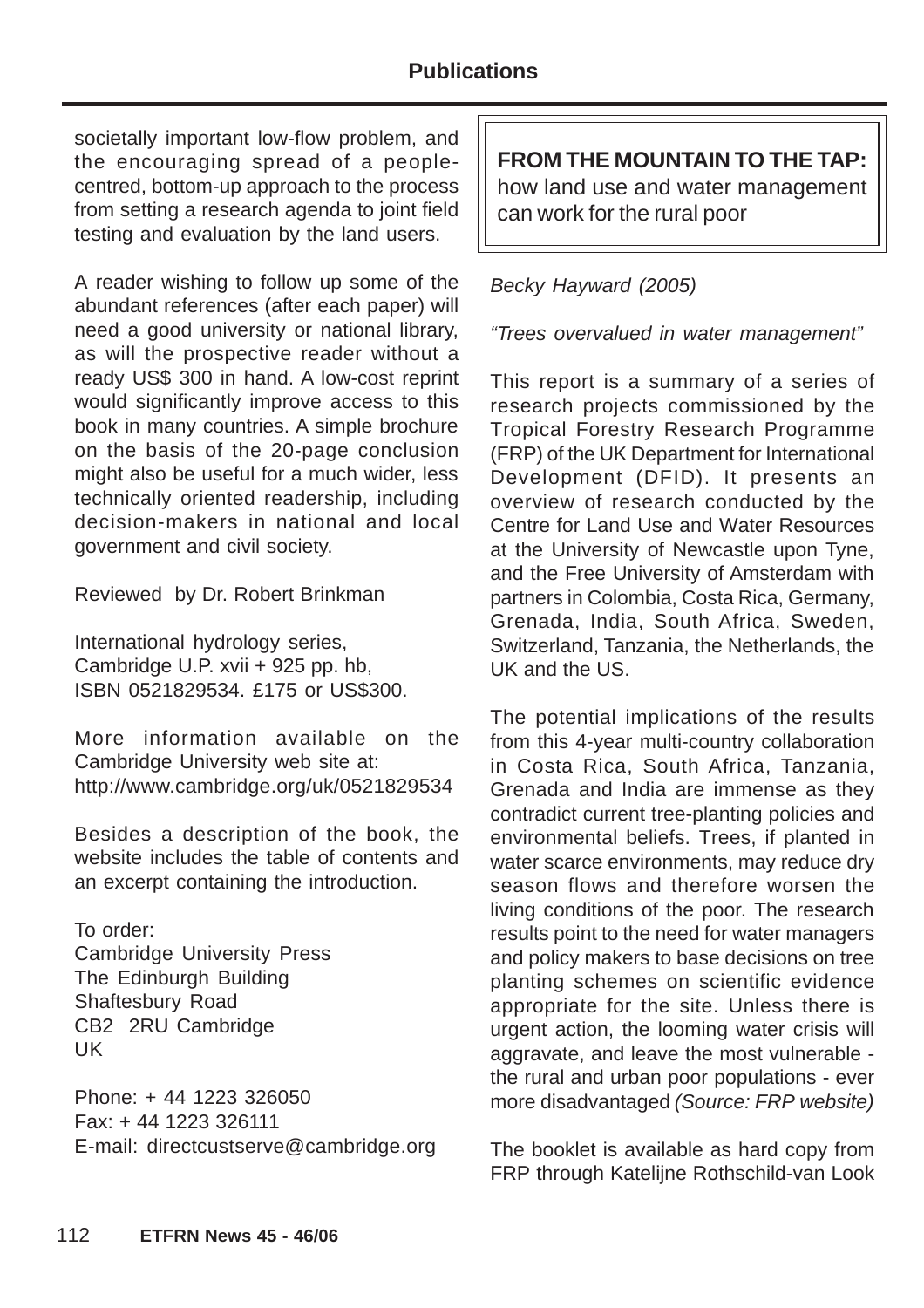(k.rothshild@nrint.co.uk.) and a pdf version can be obtained at the FRP website: http://www.frp.uk.com/assets/ Water\_book.pdf For further information on the research, please contact the project lead researchers, Ian Calder (i.r.calder@newcastle.ac.uk), Sampurno Bruijnzeel (sampurno.bruijnzeel@geo.falw.vu.nl) Rob Hope (Robert.hope@newcastle.ac.uk), Ashvin Gosain (gosain@civil.iitd.ernet.in). More information about the forestry research programme is available at http:// www.frp.uk.com ISBN 979-3361-64-6 Full text available at: http://www.cifor.cgiar.org/publications/ pdf\_files/Books/BCIFOR0501.pdf or at the FAO website: http://www.fao.org/world/regional/rap/ publication browse detail.asp?divisionID=64 To order a paper copy, please contact: Patrick Durst: Senior Forestry Officer FAO Regional Office for Asia & the Pacific 39 Phra Atit Rd, Bangkok 10200 Thailand E-mail: Patrick.Durst@fao.org **FOREST AND FLOODS:** drowning in fiction or thriving on facts? **BLUE REVOLUTION: integrated land** and water resources management

## FAO and CIFOR (2005)

This booklet explores the scientific evidence linking floods and forests. It reveals that much of the public perception on the links between the two cannot be substantiated by science and is often little more than myth or is patently incorrect. Forests and floods distinguishes fact from fiction and recommends alternative approaches for effective watershed and floodplain management. In this way, it constructively contributes to the development of sound watershed and river-basin management and improved flood-mitigation policies.

The article by Thomas Enters and Patrick Durst on page 11 refers to this paper.

RAP Publication 2005/3 and Forest Perspectives 2

I.R. Calder (Second edition September 2005)

In the first edition of The Blue Revolution, published in 1999, Ian Calder dispelled much of the mythology that has hindered rational land use and water resource decision-making in the past. The Blue Revolution is an essential guide to recent breakthroughs in water resource management.

The revolution essentially concerns the ongoing major shift in the approaches and objectives in the way land and water are managed. This book discusses new findings on how land use impacts on water resources; new approaches, methods, tools and concepts such as integrated water resources management along with a new policy agenda informing water resource management strategies. This is illustrated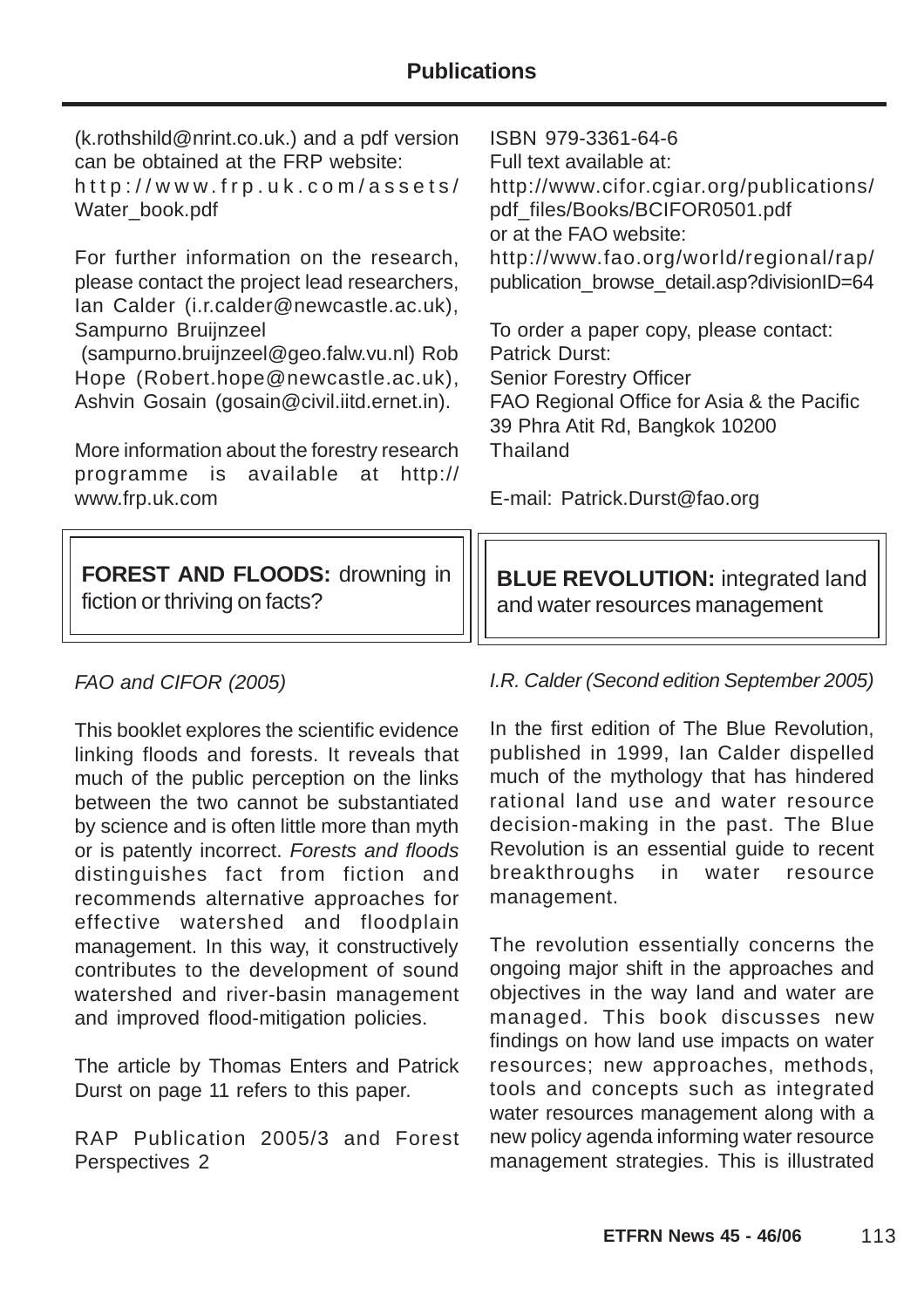#### **Publications**

with several case studies, highlighting the complexity of the processes. Therefore, it remains difficult to generalise about the relative impacts of different vegetation types upon the catchment water balance. The book focuses on the role of forests in water management: myths and mother statements about the relation between forests and water are discussed.

This update to the Blue Revolution provides further evidence of the need to integrate land management decision-making into the process of integrated water resources management. It presents the key issues involved in finding the balance between the competing demands for land and water: for food and other forms of economic production, for sustaining livelihoods, and for conservation, amenity, recreation and the requirements of the environment. It also presents means and methodologies to address these issues.

A new chapter, Policies, Power and Perversity, describes the perverse outcomes that can result from present, often myth-based, land and water policies which do not consider these land and water interactions. New research and case studies involving Integrated Land and Water Resources Management concepts are presented for the Panama Canal catchments and in relation to afforestation proposals for the UK Midlands.

Order details: PB 22.95 ISBN: 1844072398 HB 80.00 ISBN: 1844072401

#### Ordering online at:

http://shop.earthscan.co.uk/ : the book is listed under category of water and resources.

Earthscan / James & James 8-12 Camden High Street London NW1 0JH UK

Phone: +44 20 7387 8558 Fax: + 44 20 7387 8998 E-mail: orders@earthscan.co.uk

For more information you may also contact the author Ian Calder at: I.R.Calder@newcastle.ac.uk

## **THE ASIA FOREST NETWORK -** RECENT PUBLICATIONS

The Asia Forest Network (AFN) is dedicated to supporting the role of communities in protection and sustainable use of Asia's forests. AFN is comprised of a coalition of planners, policy makers, government foresters, scientists, researchers, and NGOs. One of AFN's main activities is facilitating exchange of information through publications.

The Research Network Reports include a series called: **Community Forest Management Trends in Southeast Asia**. This is a regional case study series covering five countries: Philippines, Viet Nam, Cambodia, Indonesia, and Thailand.

Below several recent AFN publications dealing with forests and water issues are presented.

#### **Communities for Watershed Protection-Mae Khan, Thailand**

by Chaleo Kanjan & Jessada Kaewchote (2004)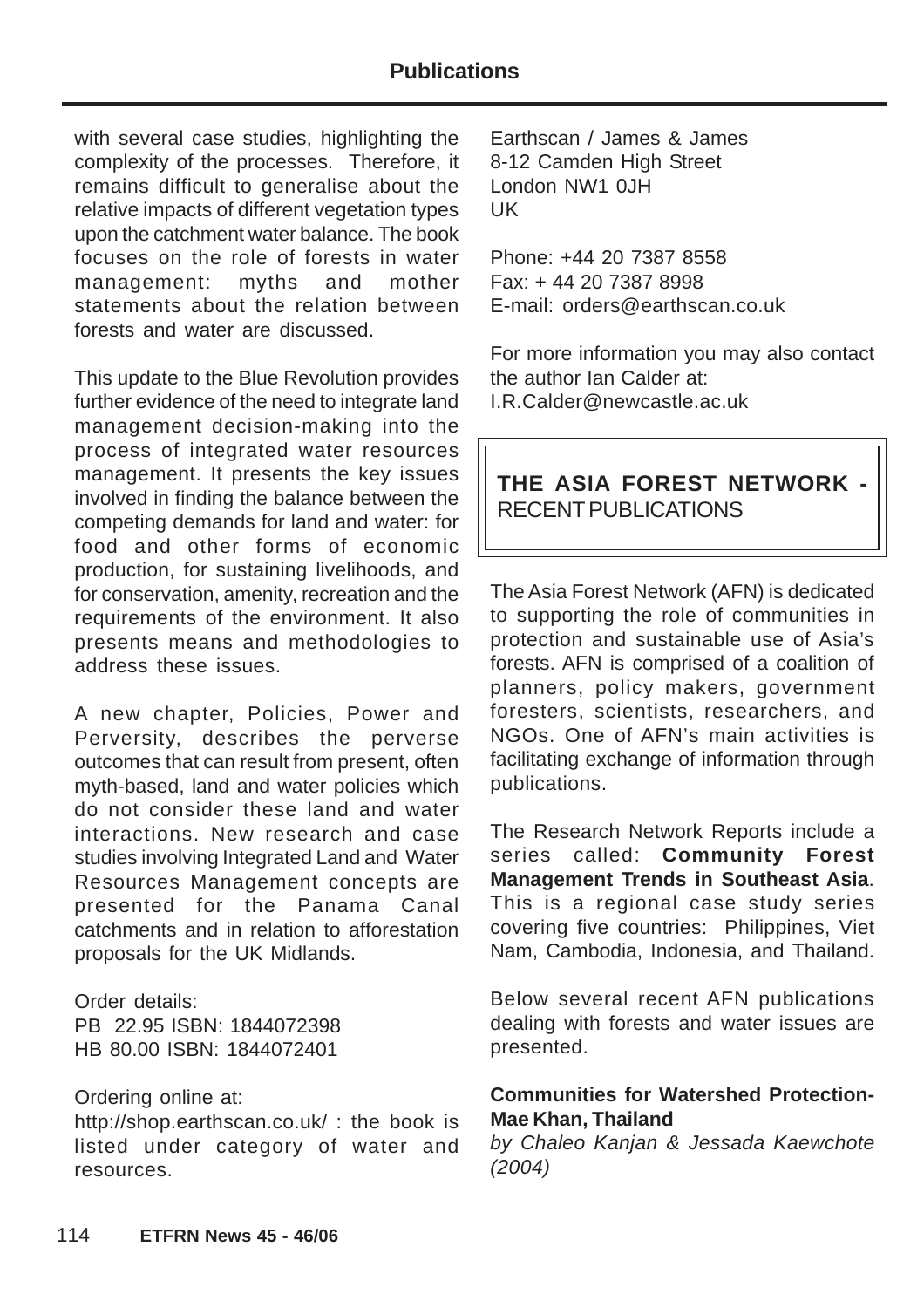This paper summarizes recent experiences in formally establishing community-based forest management in the Mea Kahan Watershed, Chiangmai. It examines the practices among highland, upland and lowland communities in the Mae Wang subwatershed. The publication explores how different traditions of resource management could be integrated into emerging local government natural resource management planning strategies. A variety of tools and techniques utilized to facilitate community decisions are described.

#### **Flood Forests, Fish, and Fishing Villages-Tonle Sap, Cambodia**

by Kiran Paudyal and Patrick Evans

This study describes the experiences of the Kompong Phluk, a community that has been attempting to protect its flood forests and fishing grounds for the past fifty years. It examines how the community has formalized indigenous resource management systems.

The experiences are summarized by Patrick Evans on page 71.

#### **Communities and Watershed Governance – Visayas, Philippines**

by Sylvia Miclat, Rowena Soriaga and Peter Walpole.

A case study of two watersheds in the Visayas provides insights in how upland and coastal communities are interacting with local and national governments to develop their own unique approach to resource use and conservation.

Rowena Soriaga presents a summary of

this paper on page 53.

Working paper series

**Approaches to Controlling Illegal Forest Activities: Considerations from South East Asia** by Akiko Inoguchi, Rowena Soriaga and Peter Walpole (2005)

This paper reflects ten years experience working with local people and bureaucraties in South-East Asia. The first section describes illegal forest activities in South-East Asia: the different levels of illegal forest activities; the relation between poverty and illegal forest activities; and conditions invoking illegal forest activities. The second part discusses community forest management as a critical approach to control illegal forest activities. Further tasks that should be addressed to enhance the effectiveness of CFM are identified. The third section criticises illegal logging being blamed for natural disasters such as floods. Although illegal logging should be stopped, this does not prevent such disasters, unless they also address more critical problems what actually causes human disasters.

The paper concludes with discussing the European Union's approaches to address illegal forest issues. The EU policy package includes the "FLEGT Action Plan" and funding guidelines for the "Programme on Tropical Forests and other Forest in Developing Countries. The AFN offers recommendations to close the gaps seen in the current approaches of EU policies towards illegal forest activities and the realities of forests, forest communities and the forest sectors of South-East Asia.

Illegal ogging and disasters (part 3) is also discussed by Peter Walpole on page 14.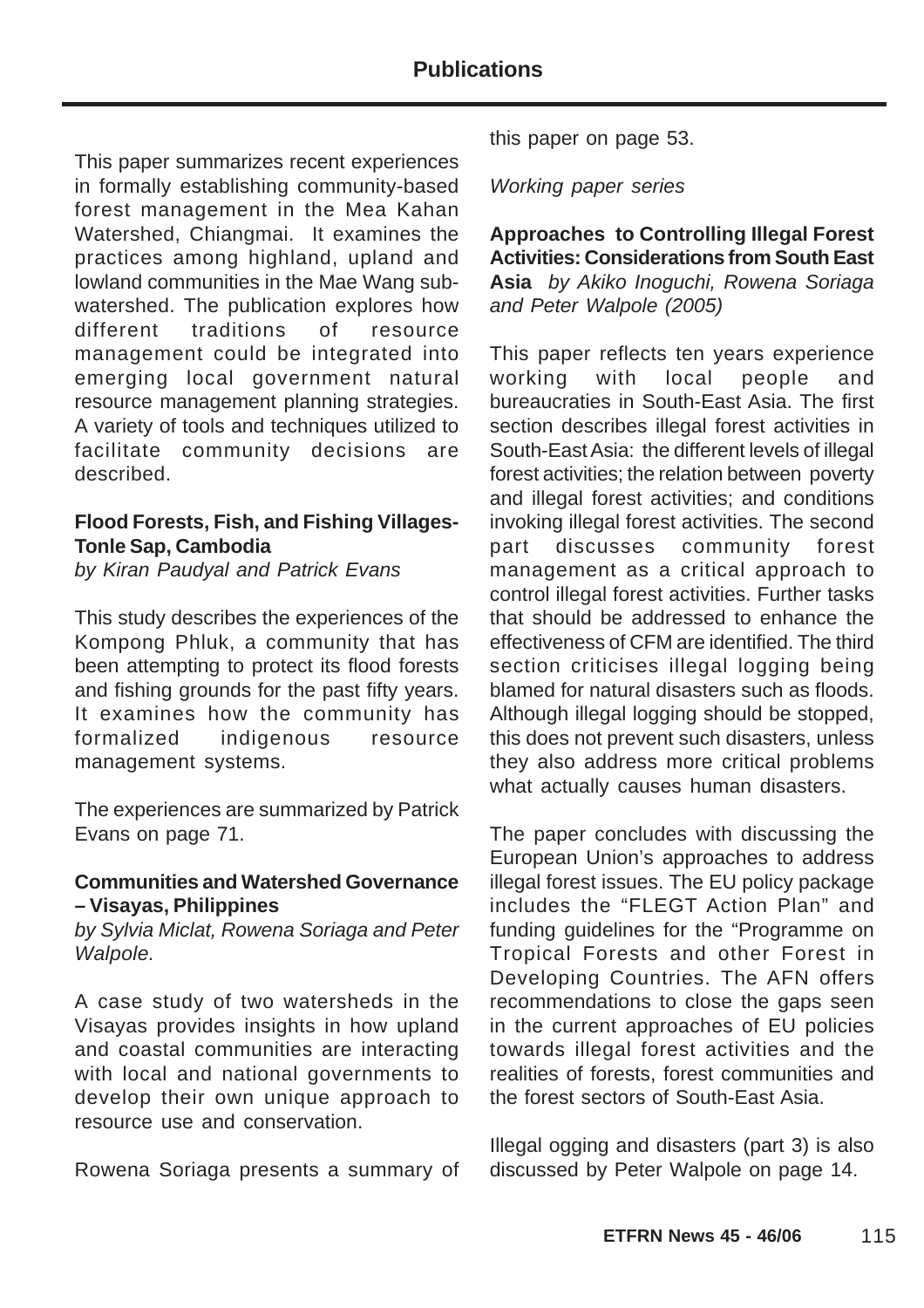Ordering Information:

Publications from the Asia Forest Network can be downloaded at: http:// www.asiaforestnetwork.org

For those interested in paper copies, please contact Ms Liezl Samonte-Bunda at the Asia Forest Network.

Asia Forest Network Attn. Ms Liezl Samonte-Bunda 2/F Gallares Main Bldg., Gallares Square Graham Avenue / Maria Callas Street Tagbilaran City 6300, Bohol, Philippines

Tel: +63 38 501 8947 Fax: +63 38 235 5800 E-mail: afn@asiaforestnetwork.org Website: http://www.asiaforestnetwork.org

# **WATER: FORESTRY AND LAND USE PERSPECTIVES**

N. Abdul Rahim (ed) (2004)

This document contains selected papers from the seminar organised by the Forest Research Institute Malaysia (FRIM), the Regional Humid Tropics Hydrology and Water Resources Centre for Southeast Asia and the Pacific (HTC-Malaysia), and the World Wide Fund for Nature (WWF) – Malaysia. The seminar was held in Kuala Lumpur, Malaysia in March-April 1999.

The first papers present an overview of current and future water needs (Johari & Rusnah); the impact of climatic phenomena

on water resources (Lim & Ooi), such as severe drought (Shaaban et al); and outline various issues of mountain hydrology (Bonell). The next four papers discuss the role of trees and forests in more detail: rainfall interception by rainforests (Saberi & Rosnani); sub-canopy rainfall and wet canopy evaporation (Bidin & Chappell); impacts of forestry and land use (Abdul Rahim & Zulkifli); and the runoff of peat swamps forest (Zulkifli et al).

Technical Documents in Hydrology series no 70, published by the International Hydrological Programme (IHP), UNESCO, Paris (115 pages)

The publication is available online: http://unesdoc.unesco.org/images/0013/ 001379/137954e.pdf

Due to the limited number of print copies available, we highly recommend online consultation and/or downloading of the publication.

For those with limited internet access, orders for UNESCO/IHP publication titles (non-commercial series only) may be placed through the IHP Documentation Center :

Vincent Leogardo IHP Documentation Center UNESCO/Division of Water Sciences (SC/ HYD) 1 rue Miollis, 75732 Paris Cedex 15 France

Phone: +33 (0)1 45 68 40 04 Fax: +33 (0)1 45 68 58 11 E-mail: v.leogardo@unesco.org Website: http://www.unesco.org/water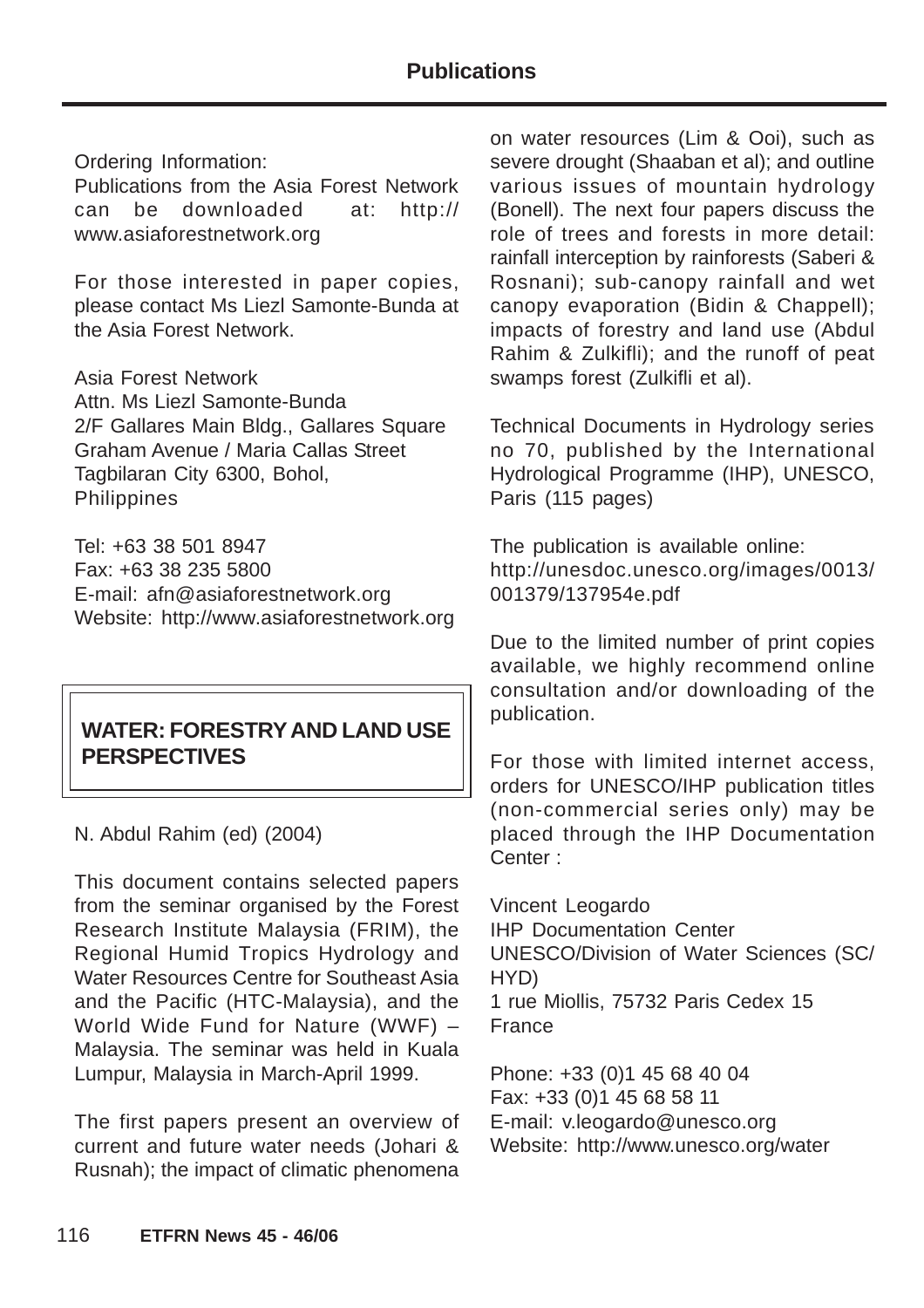#### **RIVER RESTORATION IN EAST ASIA**

F. Parish, M.B. Mokhtar, A.R Abdullah and O.M.Chew (eds.) 2004

Proceedings of the East Asia Regional Seminar on River Restoration (Kuala Lumpur, 2003) Global Environment Centre & Department of Irrigation and Drainage, Kuala Lumpur, Malaysia. (242 pages)

Poor management of land and water resources in many river basins has led to major floods, water shortages, pollution and loss of biodiversity. Restoration of rivers and associated wetlands and biodiversity in Asia is a relatively new practice and is still in an experimental stage. The Malaysian Government and its partners organised the East Asia Regional Seminar on River Restoration in January 2003 to share experiences and lessons learned on issues and challenges in river management and restoration.

The seminar brought together more than 165 representatives from government agencies, research institutions and NGOs. An important output of this seminar was the 'Kuala Lumpur Statement on River Restoration in East Asia', which was presented at the 3rd World Water Forum in Kyoto, Japan in March 2003.

The proceedings of the seminar include 40 papers covering four main topics: Planning and Management; Restoration Techniques and Experiences; Research and Development and Community Participation. The publication presents experiences with the rehabilitation of river catchments to reduce floods and maintain dry season

flows, including reforestation of upper watersheds. It discusses the restoration of reclaimed tropical peat basin as well as restoration of mangrove forests. Prevention of water pollution and methods to improve the water quality are also reviewed. The last eight papers examine the involvement of local communities in river restoration. As Faizal Parish points out in a keynote paper, local people, especially fishing communities are very supportive of rehabilitation projects as they can see direct benefits from improved fish habitat, coastal protection as well as a source of wood products.

The publication can be downloaded from: http://www.riverbasin.org/ev\_en.php?ID=39 54\_201&ID2=DO\_TOPICISBN 983-3377- 00-9

The proceedings (hard copy and CD-ROM) are available from the Global Environment Centre for US\$10.00 (excluding postage).

To order please contact: Global Environment Centre, 2nd Floor, Wisma Hing, 78, Jalan SS2/72, 47300 Petaling Jaya, Selangor D.E. Malaysia

Phone: +60 3 7957 2007, Fax: +60 3 7957 7003 E-mail: gecnet@genet.po.my Website: www.gecnet.info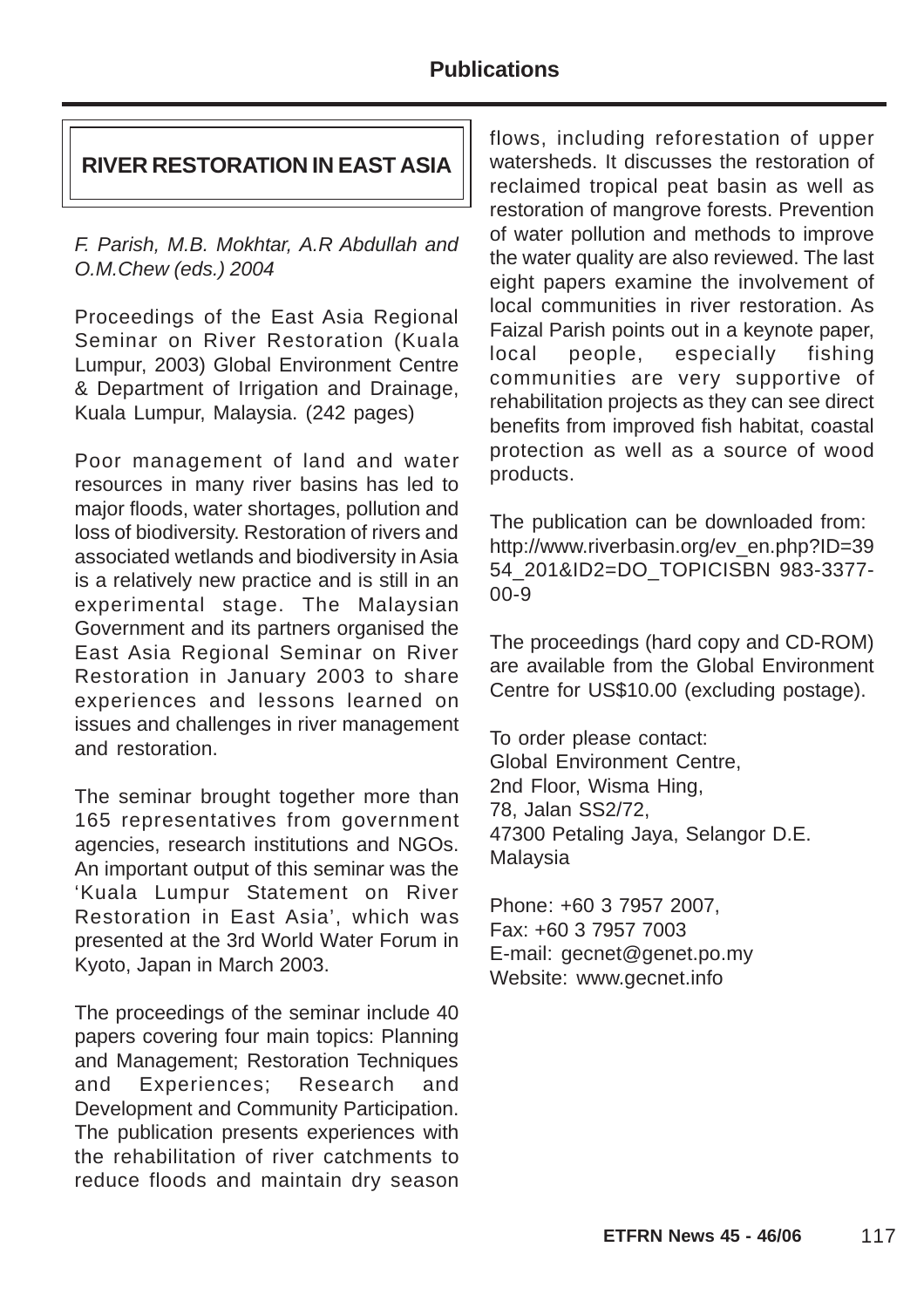## **MANUAL ON PEAT SWAMP FOREST REHABILITATION AND PLANTING IN THAILAND**

## David Lee and Tanit Nuyim (2005)

The original version of the manual was written by Mr. Tanit Nuyim from the National Park, Wildlife and Plant Conservation Department (NPWPC). With the collaboration between Global Environment Centre, Wetlands International Thailand, and the NPWPC Department under the joint support from the UNEP-GEF's Integrated Management of Peatlands for Biodiversity and Climate Change project and CIDA funded Climate Change, Forests and Peatlands in Indonesia project, this manual was translated into English and published in May 2005.

The manual starts by giving an overview and scenario of the peat swamp forest in Thailand, including some basic characteristics and features of the peat swamp in the country. Chapter 3 provides a list of plant species that was tested for suitability in peat swamp replanting. This programme was a product of a long research conducted from 1988 to 2002. The manual also describes in detail the steps and methodology for seedling preparation, nursery set up, as well as information on plant growth studies. This book is a useful reference in any future attempts to replant peat swamp forest species.

#### Web address Peat Portal:

http://www.peat-portal.net/ ev\_en.php?ID=3640\_201&ID2=DO\_TOPIC

To request a copy, you should sign up to the peat-portal, and then you can request a copy for free.

For more information, contact David Lee at the Global Environmental Centre. David Lee Global Environment Centre, 2nd Floor, Wisma Hing, Jalan SS2/72, Petaling Jaya, 47300 Selangor Malaysia

E-mail: david@genet.po.my

**HYDROLOGICAL IMPACTS OF FOREST, AGROFORESTRY AND UPLAND CROPPING AS A BASIS FOR REWARDING ENVIRONMENTAL SERVICE PROVIDERS IN INDONESIA**

Fahmuddin Agus, Farida and Meine van Noordwijk (eds) 2004

This publication presents the proceedings of a workshop held in Padang/Singkarak, West Sumatra, Indonesia, during 25-28 February 2004: a workshop involving researchers and policy makers from district, provincial, national and international levels. The chapters are preceded with a readerfriendly executive summary. It revamps some 'myth understanding' of land use changes and hydrological relationships. The chapters include: forest and watershed function relationship; the role of agroforestry in maintenance of hydrological functions; criteria and indicators for evaluating the success of watershed management; farmers' practices worth rewarding; recognizing and rewarding of watershed services; institutional arrangements for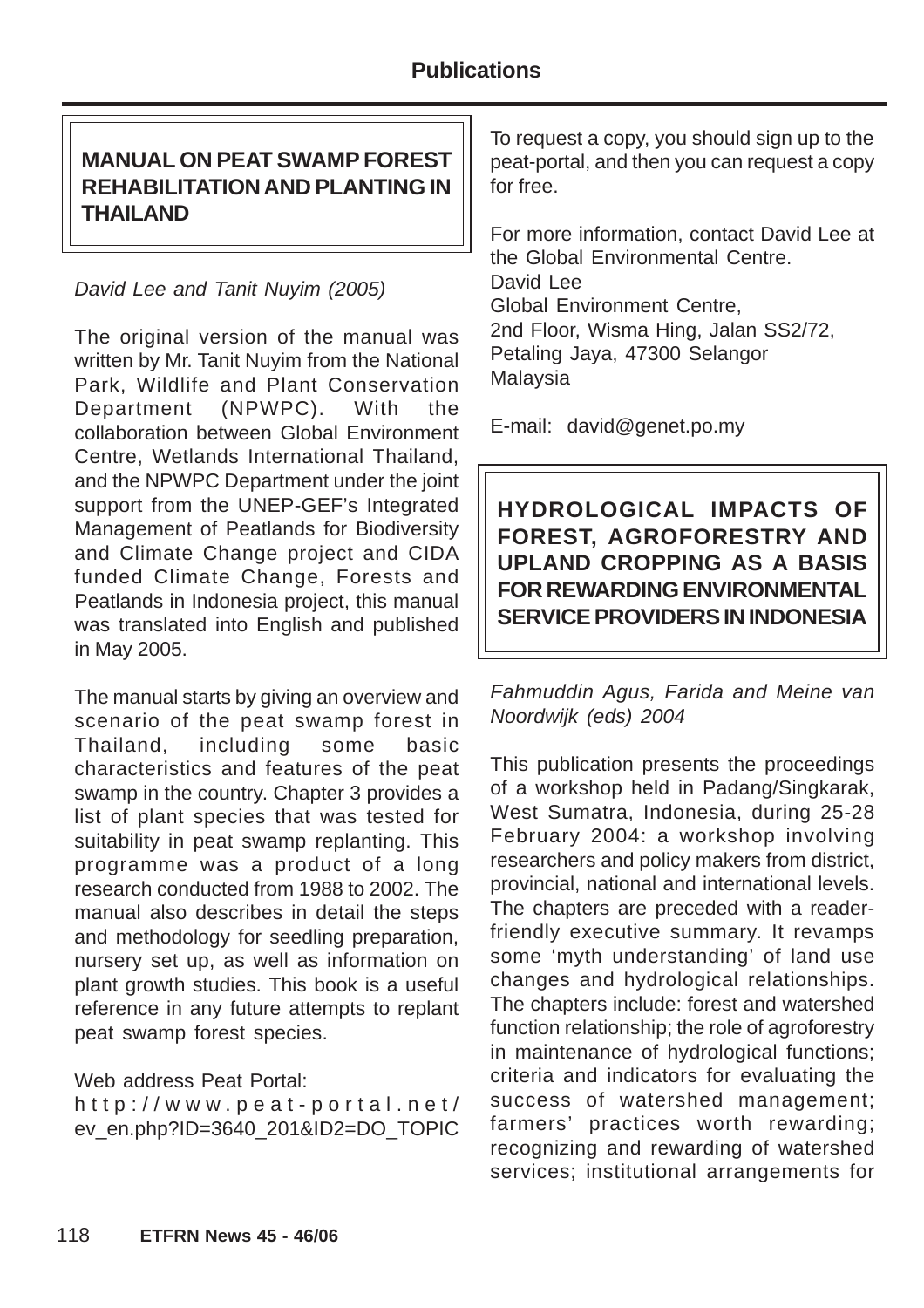watershed management; and reward mechanisms of environmental services. Results of group discussions are included. The final parts show the picturesque photos of Singkarak and Maninjau lakes and their catchments illustrating an example of the challenges and opportunities to Implement the RUPES Program.

This Proceedings may be downloaded from www.worldagroforestrycentre.org/sea

ISBN 979-3198-18-4 World Agroforestry Centre, ICRAF-SEA, Bogor, Indonesia

#### **PAYMENTS FOR ENVIRONMENTAL SERVICES: SOME NUTS AND BOLTS**

#### Sven Wunder (2005)

Payments for environmental services (PES) are part of a new and more direct conservation paradigm, explicitly recognizing the need to bridge the interests of landowners and outsiders. Theoretical assessments have praised the advantages of PES over traditional conservation approaches. Some pilot PES exist in the tropics, but many field practitioners and prospective service buyers and sellers remain skeptical about the concept. This paper aims to help demystify PES for noneconomists, starting with a simple and coherent definition of the term. It then provides practical 'how-to' hints for PES design. It considers the likely niche for PES in the portfolio of conservation approaches. This assessment is based on a literature review, combined with field observations from research in Latin America and Asia. It

concludes that service users will continue to drive PES, but their willingness to pay will only rise if schemes can demonstrate clear additionality vis-à-vis carefully established baselines, if trust-building processes with service providers are sustained, and PES recipients' livelihood dynamics are better understood. PES best suits intermediate and/or projected threat scenarios, often in marginal lands with moderate conservation opportunity costs. People facing credible but medium-sized environmental degradation are more likely to become PES recipients than those living in relative harmony with Nature. The choice between PES cash and in-kind payments is highly contextdependent. Poor PES recipients are likely to gain from participation, though their access might be constrained and nonparticipating landless poor could lose out. PES is a promising conservation approach that can benefit buyers, sellers and improve the resource base, but it is unlikely to completely outstrip other conservation instruments.

CIFOR Occasional paper (24 pages)

http://www.cifor.cgiar.org/scripts/newscripts/ publications/detail.asp?pid=1760

Download PDF file at: (0.7MB) http://www.cifor.cgiar.org/publications/ pdf\_files/OccPapers/OP-42.pdf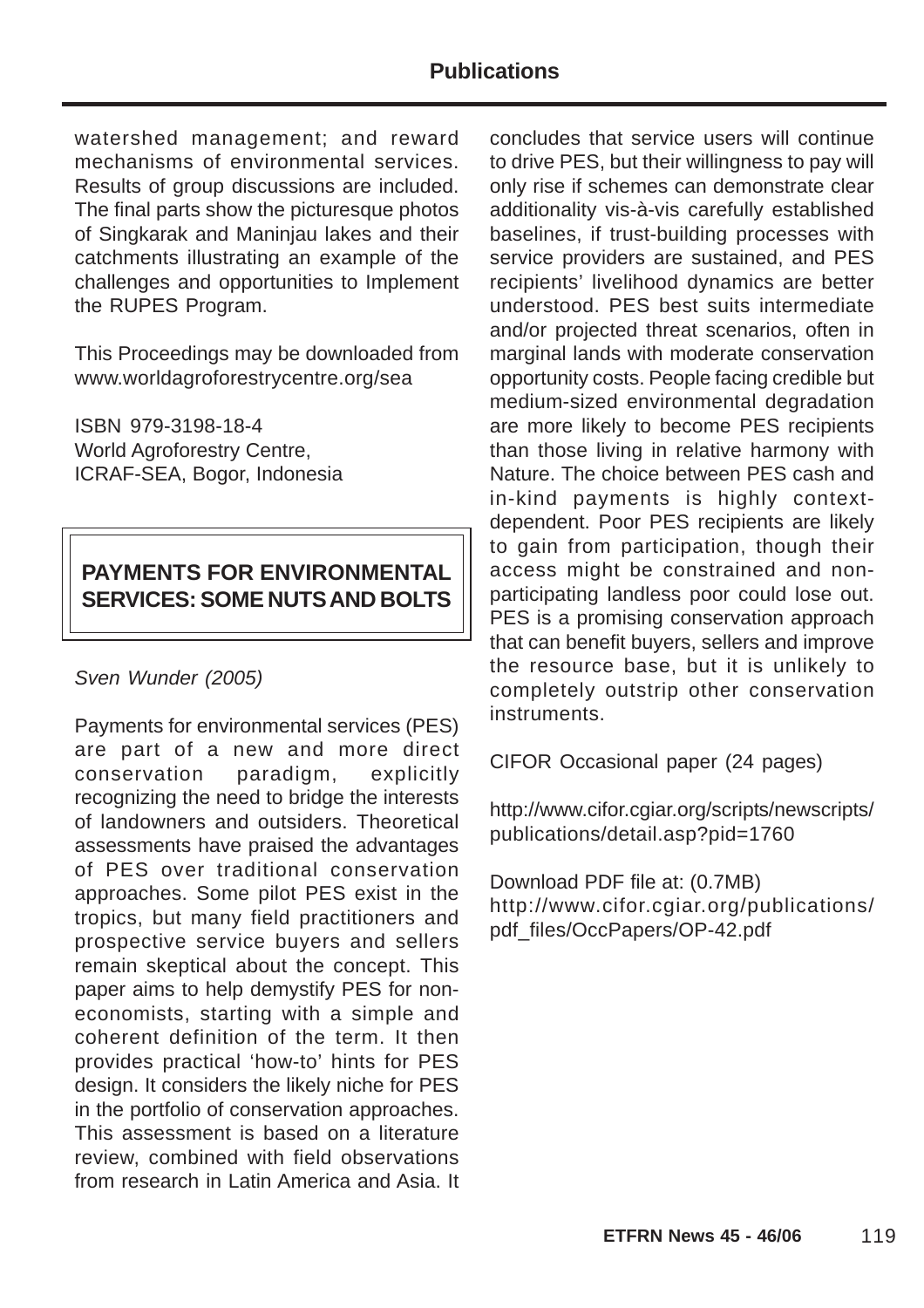## **PAYMENT SCHEMES FOR ENVIRONMENTAL SERVICES IN WATERSHEDS**

## FAO (2004)

This document presents the results of the Regional Forum on Payment Schemes for Environmental Services in Watersheds held during the Third Latin American Congress on Watershed Management (Arequipa, Peru 9 -12 June 2003)

Payment schemes for environmental services (PES) are innovative instruments for natural resources management which are increasingly being applied in Latin America. In a watershed context, PES schemes generally involve the implementation of market mechanisms to compensate upstream landowners in order to maintain or modify a particular land use that is affecting the availability and/or quality of the water resources for downstream users. The Regional Forum on Payment Schemes for Environmental Services in Watersheds was held to exchange experiences with these schemes in Latin America and to formulate recommendations for the economic valuation of water-related services, as well as the design and execution of PES schemes in watersheds. This report summarizes the lessons and recommendations of the forum. The complete documentation, including 19 papers, 22 presentations and case studies, is included on the CD-ROM that accompanies this publication.

Regional Forum, 9-12 June 2003 Land and Water discussion paper 3, FAO, Rome 2004

View in HTML: http://www.fao.org/ documents/show\_cdr.asp?url\_file=/docrep /006/y5305b/y5305b01.htm

To be downloaded as PDF file at: ftp://ftp.fao.org/docrep/fao/006/y5305b/ y5305b00.pdf

Readers from developing countries with limited access to the internet may request a copy of the report free of charge. Please write to land-and-water@fao.org indicating the title of the report and your mailing address.

## **ELECTRONIC FORUM ON PAYMENT SCHEMES FOR ENVIRONMENTAL SERVICES IN WATERSHEDS**

## FAO and REDLACH, August 2004

This report is a summary of the discussion at the Electronic Forum on Payment Schemes for Environmental Services in Watersheds, held from 12 April to 21 May 2004. The forum was organised by FAO and the Latin American Network for Technical Cooperation in Watershed Management (REDLACH).

Over the last years, the concept of Payment Schemes for Environmental Services (PES) has received much attention in various Latin American countries as an innovative tool for the financing of sustainable management of land and water resources. FAO and REDLACH have promoted discussion and exchange of experiences on this issue by organizing the Regional Forum on PES at the Third Latin American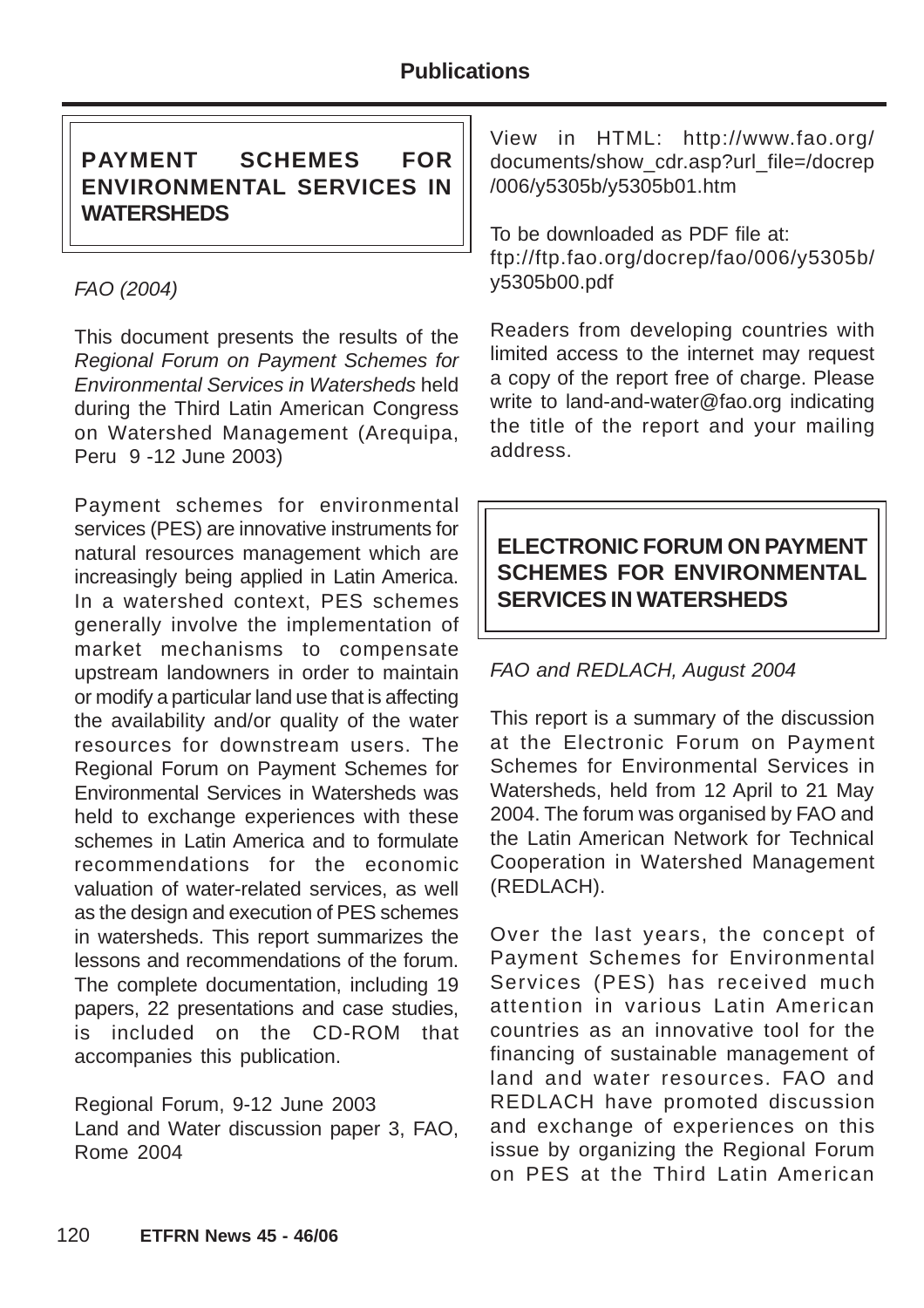Congress on Watershed Management, held in Arequipa, Peru, 2003.

The E-Forum was a follow-up to the Arequipa conference with a view to validate conclusions and recommendations, as well as to compile experiences with design, implementation, and assessment of PES schemes in watersheds in Latin American and the Caribbean. During the 6 week discussion, 215 presentations of 118 professionals from 26 countries were made addressing the following issues: (a) definition and scope of PES in watersheds; (b) design of PES schemes; (c) execution of PES schemes; (d) impacts of PES schemes; (e) PES, sensitization and awareness raising, and (f) PES and legislation.

Besides summarizing the contributions of participants on these issues, this report highlights recommendations to different groups of PES-related actors. Additionally, it presents a list of concrete experiences with PES including contact details and links of pdf reports on these experiences.

For more information visit the website: Land-Water Linkages in Rural Watersheds: FAO's programme on hydrological services in watershed management http://www.fao.org/ag/agl/watershed/ watershed/en/mainen/index.stm

The report can be downloaded at: http://www.rlc.fao.org/foro/psa/pdf/report.pdf

Readers from developing countries with limited access to the internet could request a copy of the report free of charge. Please write to land-and-water@fao.org indicating the title of the report and your mailing address.

**A KNOWLEDGE AND ASSESSMENT GUIDE TO SUPPORT THE DEVELOPMENT OF PAYMENT ARRANGEMENTS FOR WATERSHED ECOSYSTEM SERVICES (PWES)**

Sylvia S. Tognetti, Guillermo F. Mendoza, Bruce Aylward, Douglas Southgate and Luis Garcia (2004).

This Assessment Guide focuses on identification and quantification of watershed services found in a specific context, highlighting Rules-of-Thumb that emerge from a review of research and case studies. Following an overview of existing initiatives, the Guide identifies the kinds of information needed from a site-specific assessment and provides a framework for organizing it in a way that is relevant and useful for decision-making. Special attention is given to estimation of the water-balance, as a basic framework for investigating ecosystem processes that underpin specific services, and for estimating their magnitude and direction. A subsequent section discusses the use of this information to estimate economic significance of these processes, without which they cannot properly be considered "services", and for evaluating trade-offs. This is then placed in the context of institutional challenges, although these are not a key focus of the report. The Rules-of-Thumb are only meant to provide a working hypothesis, and thereby serve as a point of departure for the assessment of payment initiatives. Given the broad range of relevant knowledge and perspectives needed to consider the contribution of watershed processes to human well-being, in a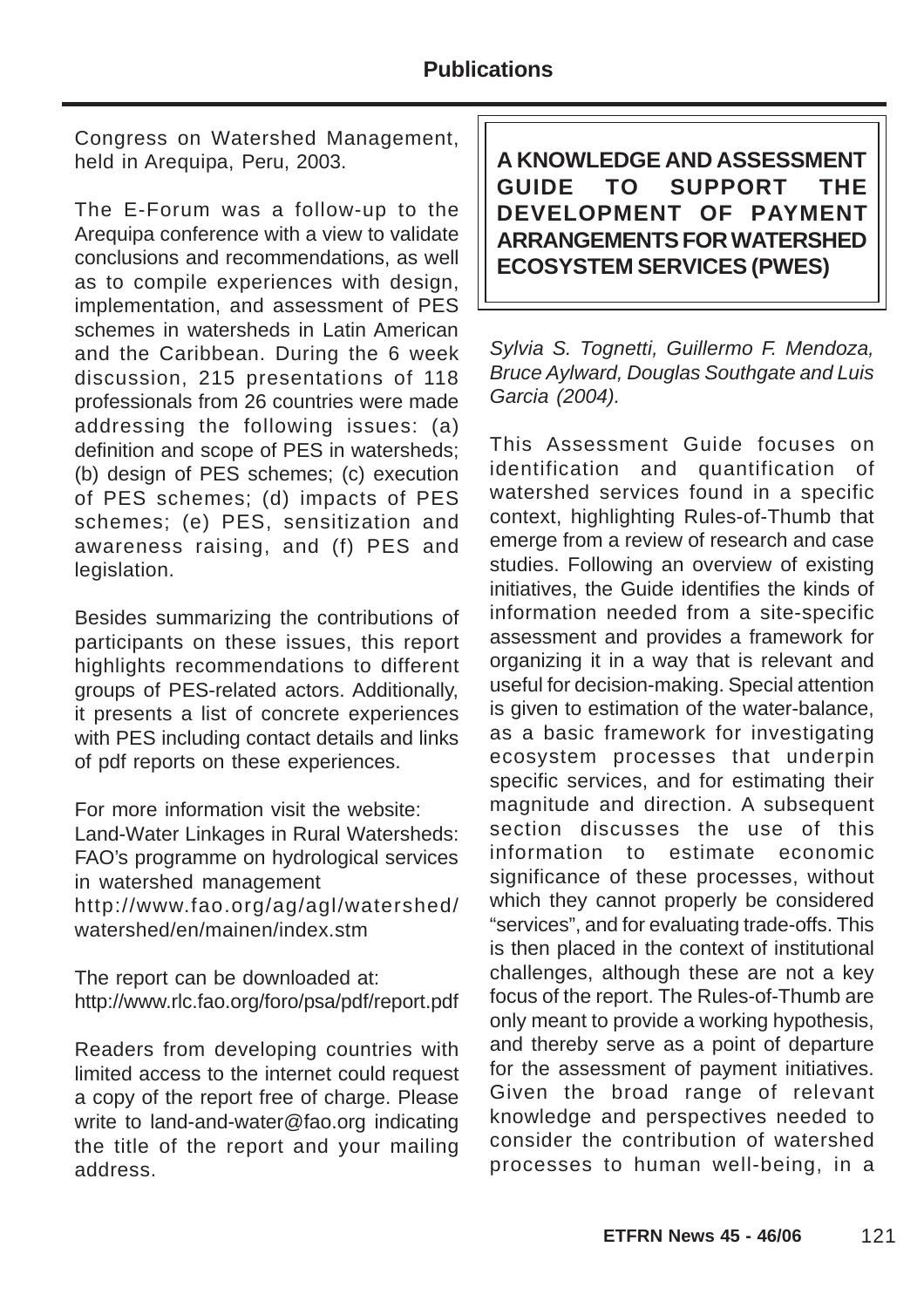#### **Publications**

specific social and economic context, and large spatial and temporal scales making it often difficult to link multiple causes and effects of watershed degradation and thereby identify threats to watershed services, this guide should be regarded as preliminary, to be further developed and improved as lessons are learned from implementation. The Flows Bulletin will supplement the guide by covering special topics in assessment as new information emerges, identifying lessons learned from their implementation, and considering their implications for practice.

Document prepared for the World Bank Environment Department with support from the Bank-Netherlands Watershed Partnership Program, Washington, DC.

To be downloaded from:

http://www.flowsonline.net/data/ pes\_assmt\_guide\_en.pdf

## **LIQUID RELATIONS: CONTESTED WATER RIGHTS AND LEGAL COMPLEXITY**

D. Roth, R. Boelens, M. Zwarteveen (eds.)(2005)

Water management plays an increasingly critical role in national and international policy agendas. Growing scarcity, overuse, and pollution, combined with burgeoning demand, have made socio-political and economic conflicts almost unavoidable. Proposals to address water shortages are usually based on two key assumptions: (1) water is a commodity that can be bought and sold and (2) "states," or other centralized entities, should control access to water.

Liquid Relations criticizes these assumptions from a socio-legal perspective. Eleven case studies examine laws, distribution, and irrigation in regions around the world, including the United States, Nepal, Indonesia, Chile, Ecuador, India, and South Africa. In each case, problems are shown to be both ecological and human-made; the locally specific outcomes of social, political, and environmental histories. The essays also consider how gender, ethnicity, and class differences influence water rights and control.

In the concluding chapter, the editors draw on the essays' findings to offer an alternative approach to water rights and water governance issues. By showing how issues like water scarcity and competition are embedded in specific resource use and management histories, this volume highlights the need for analyses and solutions that are context-specific rather than universal.

Paper ISBN 0-8135-3675-8 Cloth ISBN 0-8135-3674-X Pages: 352 pp. Price: \$29.95 (Excluding: Sales tax)

For more information: http://rutgerspress.rutgers.edu/acatalog/ \_\_Liquid\_Relations\_2254.html

You can order online or by fax, telephone and mail. To order, contact:

Rutgers University Press 100 Joyce Kilmer Avenue Piscataway, NJ 08854 USA Phone: +1 800 446-9323 Fax: +1 888 471-9014 E-mail:bksales@rci.rutgers.edu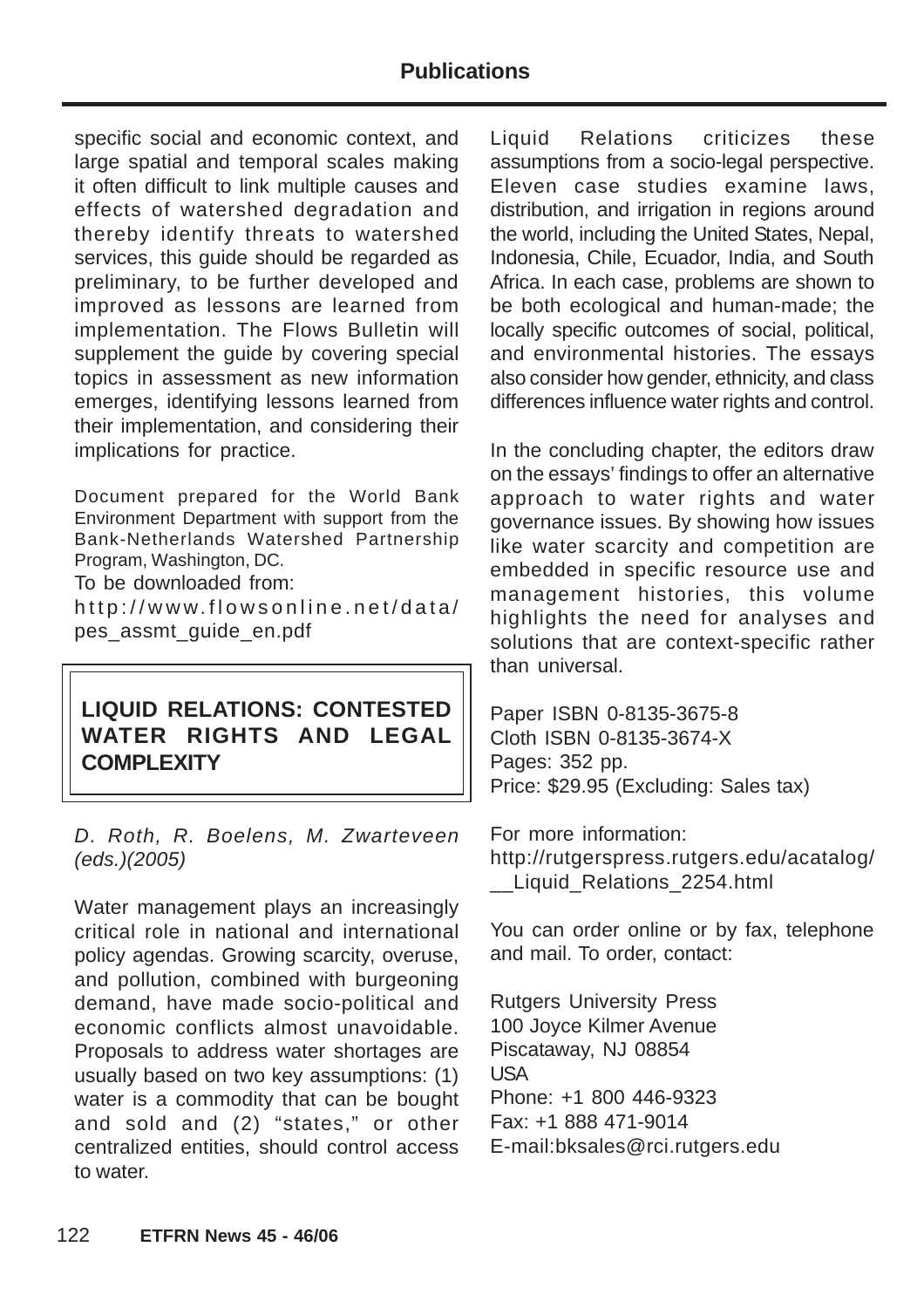| <b>NEWSLETTERS</b>                                                                                                                                                                                                                                                                                                                                                                                                 | <b>PEATMATTERS</b>                                                                                                                                                                                                                                                                                 |  |
|--------------------------------------------------------------------------------------------------------------------------------------------------------------------------------------------------------------------------------------------------------------------------------------------------------------------------------------------------------------------------------------------------------------------|----------------------------------------------------------------------------------------------------------------------------------------------------------------------------------------------------------------------------------------------------------------------------------------------------|--|
| <b>FLOWS</b>                                                                                                                                                                                                                                                                                                                                                                                                       | Newsletter of the Integrated Management<br>of Peatlands for Biodiversity & Climate                                                                                                                                                                                                                 |  |
| <b>FLOWS: News on payments for watershed</b><br>functions                                                                                                                                                                                                                                                                                                                                                          | Change Project undertaken by Wetlands<br>International and Global Environment<br>Centre                                                                                                                                                                                                            |  |
| This E-bulletin provides a monthly review of<br>issues around the effectiveness of<br>payments for watershed services.<br>Gathering information from different<br>sources, FLOWS gives voice to a range of<br>perspectives and highlights the gaps<br>between theory and practice.                                                                                                                                 | PeatMatters is distributed free to peatland<br>and climate change-related forums,<br>networks, researchers, experts, scientists<br>and interested individuals. To subscribe or<br>receive a free issue, please email to<br>david@genet.po.my or visit http://www.peat-<br>portal.net               |  |
| Each issue features: a review of special<br>topics, a resource guide, reader<br>commentary, and announcements of<br>relevant new reports, papers, and<br>upcoming events. Flows is produced by<br>Sylvia S. Tognetti, in collaboration with the<br>International Institute for Environment and<br>Development (IIED), and the World Bank<br>through the Bank-Netherlands Watershed<br>Partnership Program (BNWPP). | Compiled by David Lee & Murni Adnan;<br><b>Editor: Faizal Parish</b><br>PeatMatters is distributed by:<br>The Global Environment Centre,<br>2nd Floor, Wisma Hing, No 78, Jalan ss2/<br>72, 47300 Petaling Jaya,<br>Selangor<br>Malaysia<br>Website: http://www.gecnet.info/<br><b>PeatMatters</b> |  |
| To subscribe, please email<br>join-flows@list.flowsonline.net<br>For more information visit<br>http://                                                                                                                                                                                                                                                                                                             | First Issue Volume 1. August 2004<br>Download a copy at: http://www.riverbasin<br>.org/TEMPLATE/c_21/docs/com_mat/<br>PeatMatters_Vol1.pdf                                                                                                                                                         |  |
| www.flowsonline.net/                                                                                                                                                                                                                                                                                                                                                                                               | Second Issue Vol. 2 July 2005 (12 pages).<br>Download at:http://www.riverbasin.org/<br>TEMPLATE/c_21/docs/com_mat/<br>PeatMatters_Vol2.pdf                                                                                                                                                         |  |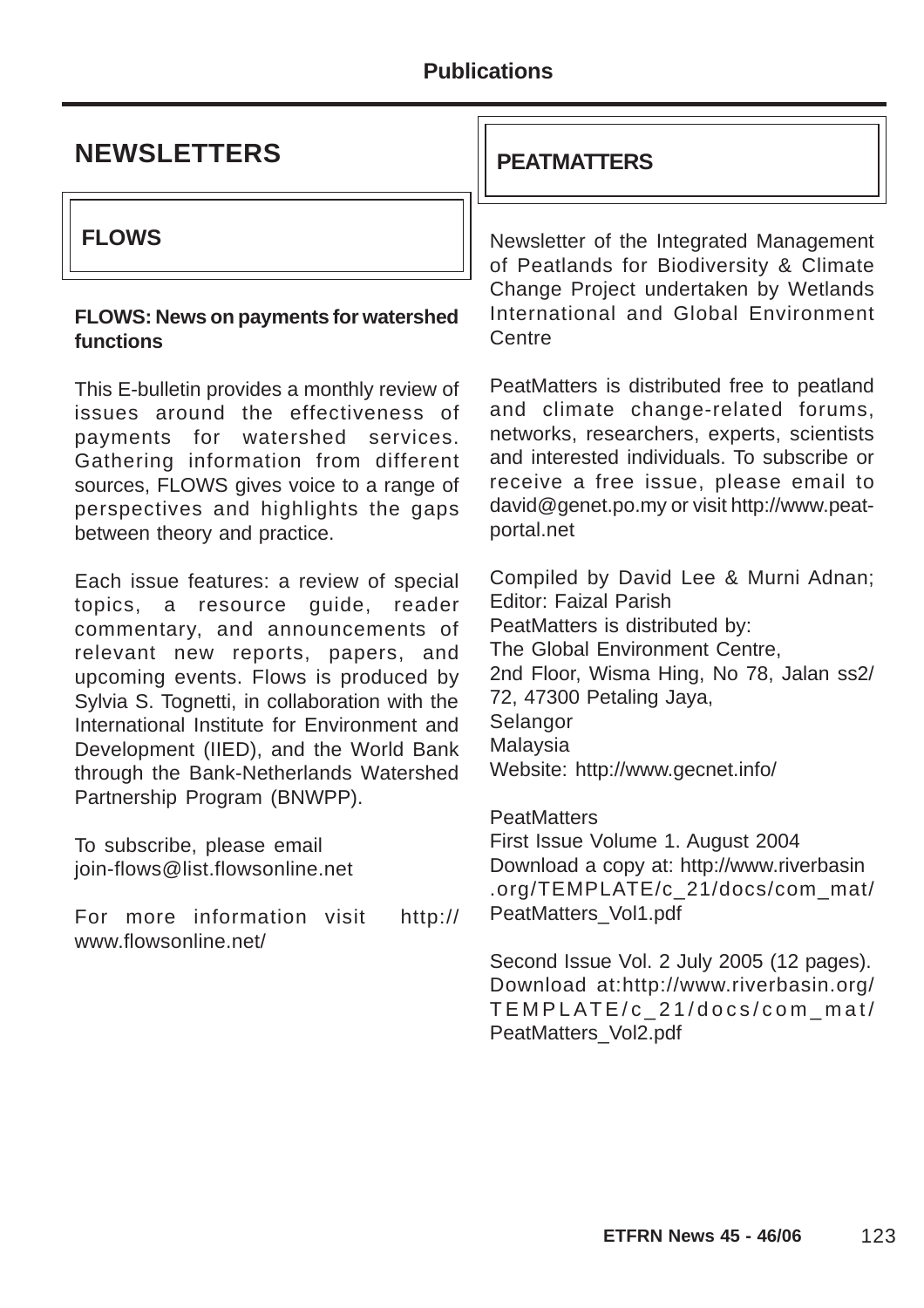## **ASB POLICYBRIEFS NO 07: RUPES NEWSLETTER EMPOWERMENT THROUGH MEASUREMENT.**

ASB Policy Brief no 7 is a special issue on tropical forests and water.

**ASB Policybriefs** is published by the Alternatives to Slash-and-Burn Programme. The series aims to deliver relevant, concise reading to key people whose decisions will make a difference to poverty reduction and environmental protection in the humid tropics.

This issue can de downloaded from: http:// www.asb.cgiar.org/PDFwebdocs/ PolicyBrief7.pdf

Contact: ASB Programme, ICRAF PO Box 30677 Nairobi Kenya

Phone: +254 20 525114/524000 Fax: 254 20 524001 Website: http://www.asb.cgiar.org E-mail: asb@cgiar.org

RUPES is a Program for developing mechanisms for **R**ewarding the **U**pland **P**oor in Asia for the **E**nvironmental **S**ervices they provide.

The Goal of the RUPES program is to enhance the livelihoods and reduce poverty of the upland poor while supporting environmental conservation on biodiversity protection, watershed management, carbon sequestration and landscape beauty at local and global levels.

The Rupes Program will build working models of best practices for successful environmental transfer agreements adapted to the Asian context. By conducting action research at a number of sites across the region, it will try to get answers to:

- a) What are the environmental services?
- b) How can they be measured?

c) What mechanisms can be used to anticipate and prepare for changes to environmental services?

- d) Who should be rewarded?
- e) Who should pay these rewards?
- f) In what form should they be collected?
- g) What amount or form is appropriate?

The Rupes Project will undertake action research on testing rewards or potential rewards and reward mechanism at a number of sites throughout Asia. RUPES action research sites have been established in Indonesia, the Philippines, and Nepal and will expand to other countries such as southern China, Vietnam, Laos, India, and Sri Lanka.

The RUPES project team also publishes a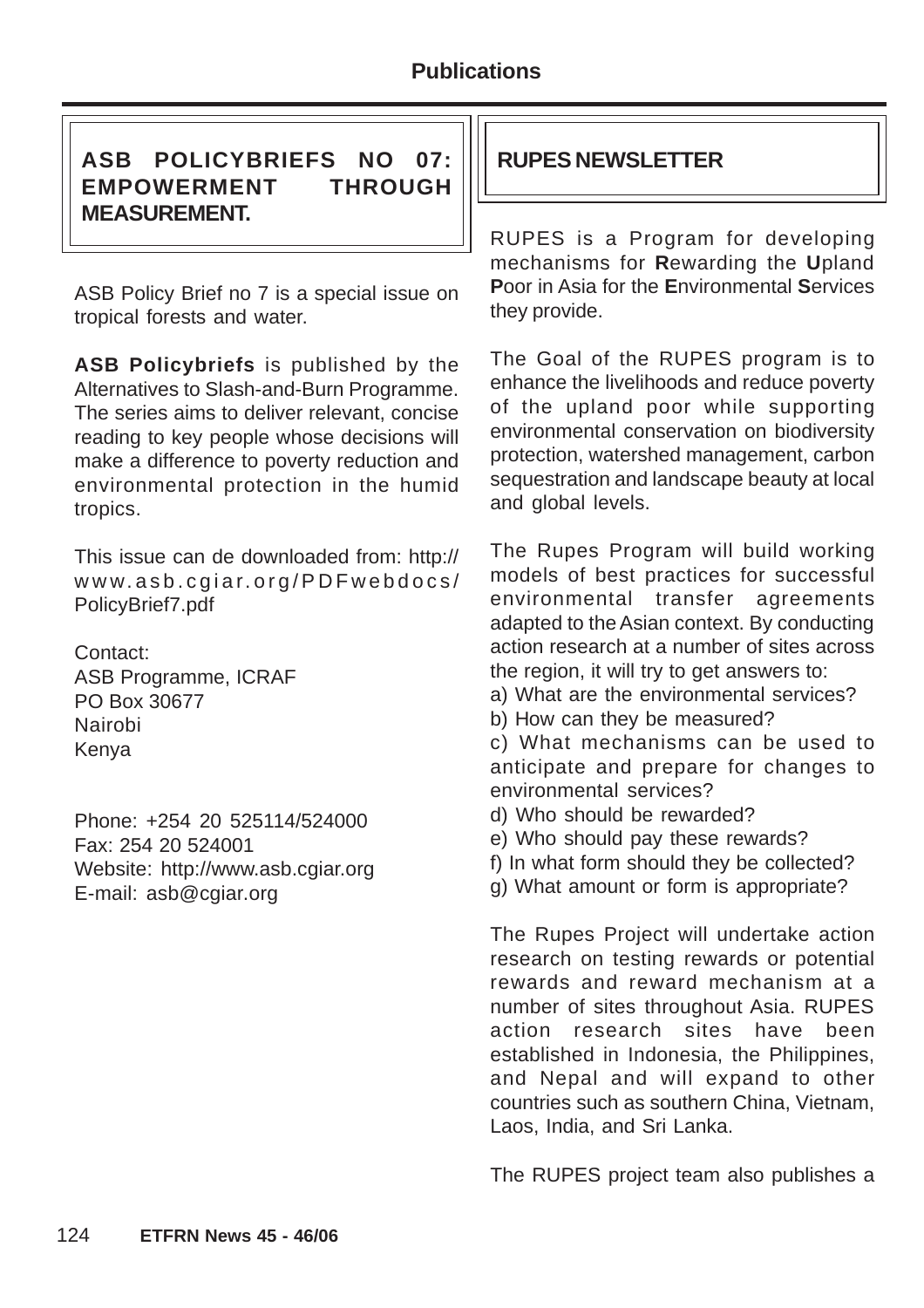newsletter to highlight current activities of the project as well as to report on interesting information on aspects of rewards for environmental services. Besides new achievemnets of the RUPES research sites, the newsletter contains announcements of conferences and workshop in the Asian region that are particularly relevant to RUPES.

For more information on RUPES or if you would like to be involved in the RUPES program please contact:

RUPES program c/o The World Agroforestry Centre, Southeast Asia Regional Offica PO Box 161 Bogor, 16001 Indonesia

E-mail: rupes@cgiar.org www.worldagroforestrycentre.org/sea/ Networks/RUPES/Index.htm

## **THE OVERSTORY**

#### **The Overstory edition # 157: Soil Erosion and Water Infiltration by Rolf Derpsch**

In this article Rolf Derpsch discusses the how cultivation methods effects the processes of soil erosion and water infiltration. On sloping land, he points out, inappropriate farming practices cause erosion, not slope of rainfall intensity. He explains how erosion starts with the impact of raindrops on bare soil. Falling raindrops breaks the soil into very fine particles, which

clogs soil pores and create a surface seal that impedes water infiltration. Due to surface sealing, only a small portion on rainwater can infiltrate the soil, most of it runs off the soil surface. But when the soil is covered with living plants or plant residues, the plant biomass absorbs the energy of falling raindrops.

Rolf Derpsch is a strong advocate for conservation agriculture, using no-tillage methods, being the most effective strategy to control erosion.

To get a copy of this article, send an email to ov157@agroforestry.net , and you will receive an immediate reply with the Overstory #157.

To download other back issues (1-100) and for subscription information, please visit the Overstory web site at : < http:// www.overstory.org >

The Overstory is an ejournal, distributed by the Agroforestry Net, Inc., a non profit organisation based in Hawaii. Address: PO Box 428 Holualoa Hawaii 96725 USA

E-mail: Overstory@agroforestry.net Website: http://www.overstory.org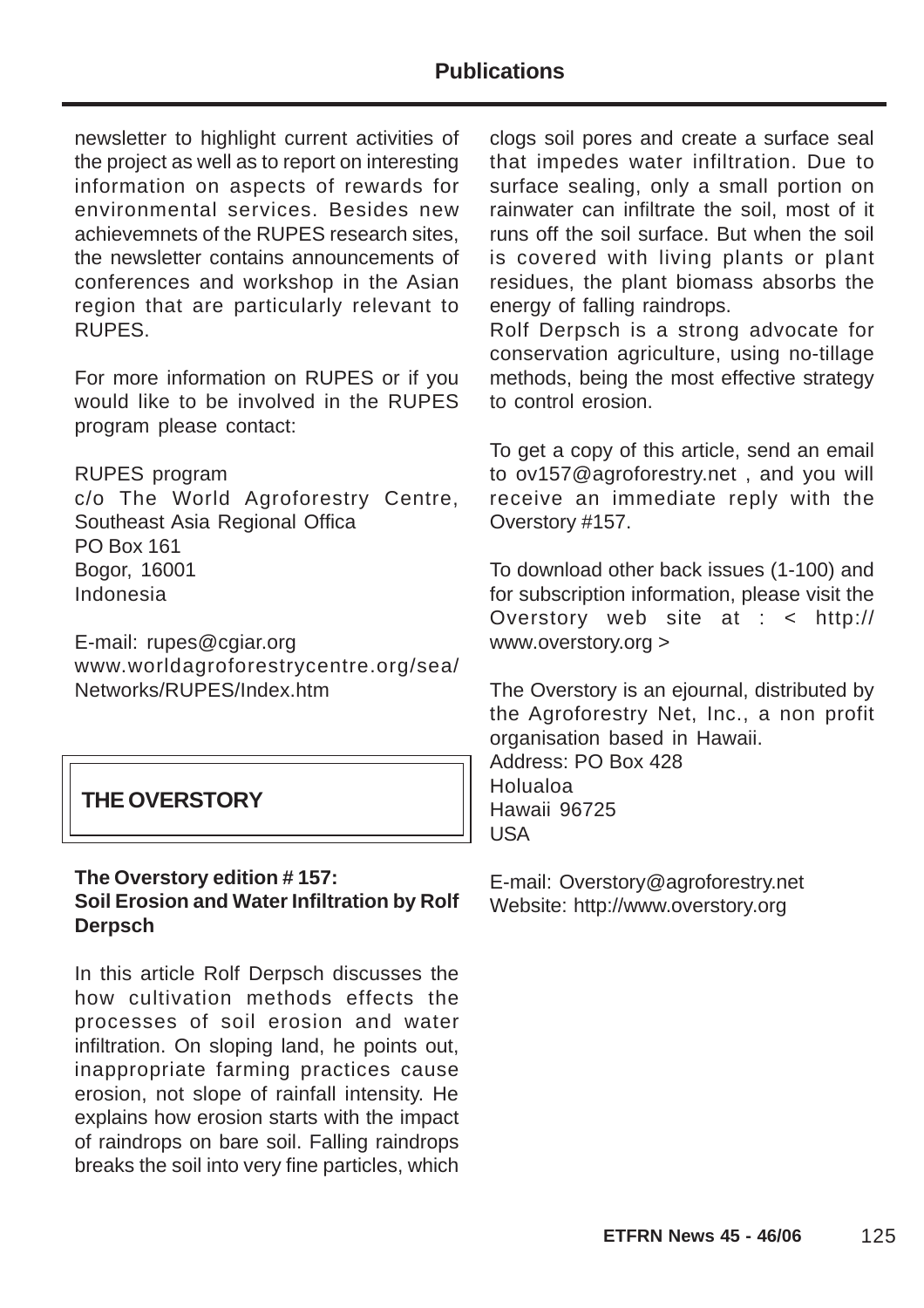## **DFID/FRP PRUNINGS 2004 Publications on forests and water**

"Prunings" from the UK's DFID Forest research programme are a compilation of one-sheet human interest stories or little prunings taken from the project outputs. You may download the 2003 and 2004 versions, each containing 10 prunings from the ETFRN website. Several examples are summarised below.

#### **A brick cannot die!**

Researchers from the University of Newcastle, the South African Centre for Science, Industry and Research (CSIR-Environmentek) and the University of Durham have contributed significantly to water allocation reform in South Africa. Through rigorous field studies in South Africa, Grenada and Tanzania, they have come up with reliable, and rather surprising, data. The researchers point out that more water alone does not improve welfare for the poor, although it does improve people's livelihoods in general. Upgrading rural water supplies from groundwater pumps to a communal street tap results in no livelihood improvement. Instead, householders prefer the convenience of a private house tap.

Close collaboration of the research team with officials at the South African Department of Water Affairs and Forestry (DWAF) has helped promote a new perspective on water resource management.

R7937: Catchment management and poverty alleviation: the role of economic

instruments and compensation mechanisms in water resource and forest management

#### DFID/FRP Prunings 2004

For more information about this project contact FRP Senior Administrator, e-mail: k.rothschild@nrint.co.uk, or the Project Leader: Dr Ian Calder, e-mail: i.r.calder@nlc.ac.uk, or Mr. Robert Hope, email: r.hope@ncl.ac.uk

#### **The head in the clouds?**

Central America is not a region usually associated with droughts. Yet, in many countries in the region, water supplies are in danger of being depleted, leading to an unreliable supply of electricity through the countries' national grids. This change has come about as cloud forest areas are increasingly converted into agricultural lands for more "economical" enterprises, in particular coffee plantations or pasture for cattle.

A research team led by Amsterdam's Free University in close collaboration with King's College London and various institutions in Costa Rica is using advance technology to measure differences in the levels of water flowing from forested and deforested areas and develop a prediction model. "Cloud catchers" are installed in high up canopy towers, together with rain and stream water level gauges and computer equipment on the ground.

R7991: Hydrological impacts of converting tropical montane cloud

DFID/FRP Prunings 2004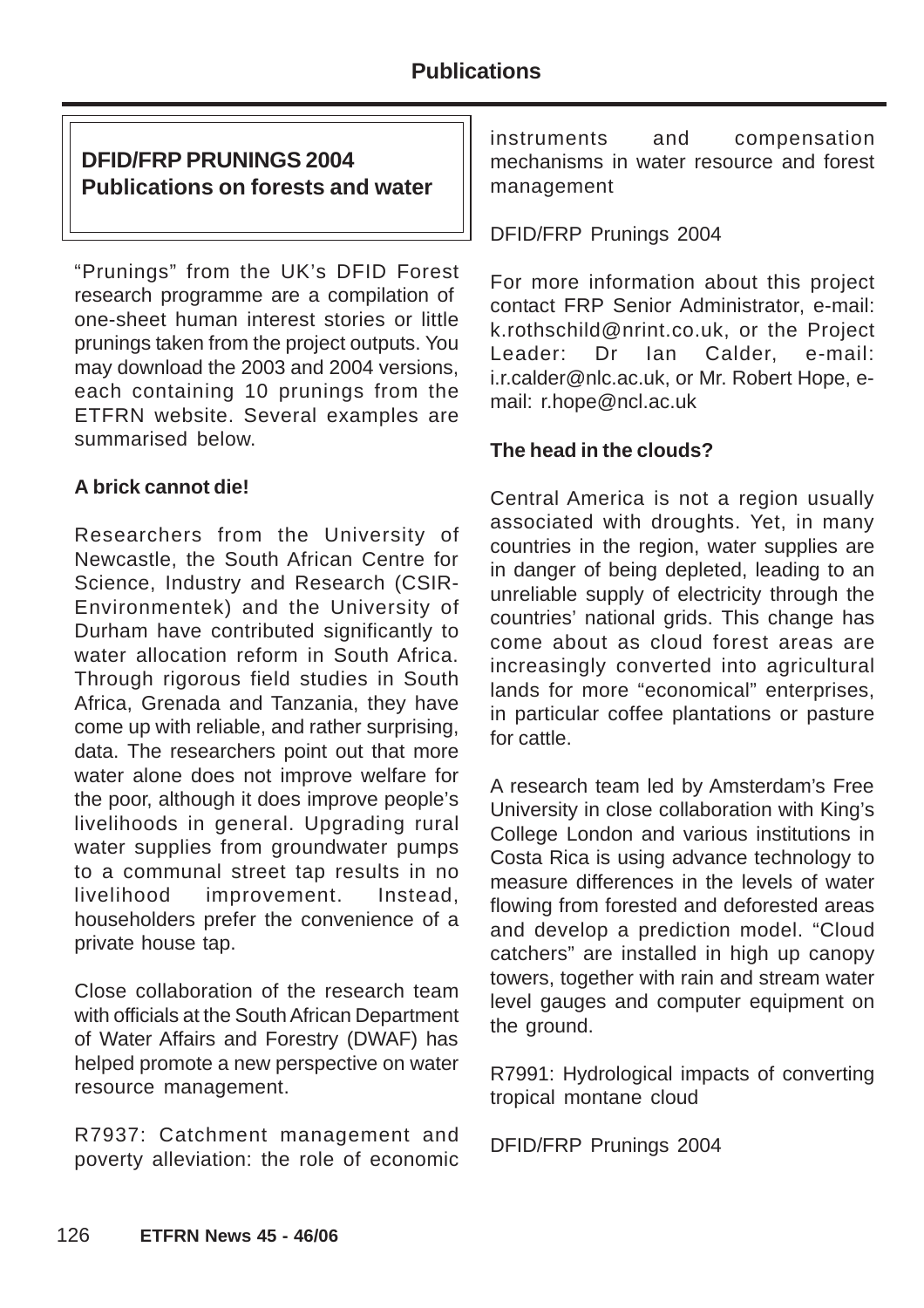For more information about this project contact FRP Senior Administrator, e-mail: k.rothschild@nrint.co.uk, or the Project Leader: Dr Sampurno Bruijnzeel, e-mail: sampurno.bruijnzeel@geo.falw.vu.nl

#### **Vote for water!**

Researchers from Newcastle University and the Indian Institute of Technology in Delhi are studying the effects of trees on water in Himachal Pradesh and Madhya Pradesh. The researchers have found that too many trees on the hill slopes –and elsewhere in the catchment- actually reduce the water output of the well. And too many deep wells have been drilled already. What is needed more than anything else is good governance of the area, keeping the water barons at bay and allowing the poor access to water at affordable prices.

This project is contributing to the national debate on trees and water. It is supplying geo-referenced information and a simple modeling tool that show how water tables have changed over past years in relation to deforestation and afforestation measures, groundwater mining for dry-season irrigation and other watershed interventions.

R8171: Low base-flows and livelihoods in India

DFID/FRP Prunings 2004

For more information about this project contact FRP Senior Administrator, e-mail: k.rothschild@nrint.co.uk, or the Project Leader: Dr Ian Calder, e-mail: i.r.calder@nlc.ac.uk, or Dr Ashvin Gosain, email: gosain@civil.iitd.ernet.in

**HYDROLOGY IN THE GUIANA SHIELD AND POSSIBILITIES FOR PAYMENT SCHEMES**

#### Rosales, J. (2003)

This report is the third in a series of documents to be published by the Guiana Shield Initiative (GSI) of the Netherlands Committee for IUCN (NC-IUCN). The Guiana Shield provides hydrological services not only to its own population and nature, but also to the global community. It is estimated that the Guiana eco-region contains 10-15% of the world's fresh water reserves and the Shield is, of course, part of the larger Amazon Basin – the largest fresh water reserve on earth.

NC-IUCN/GSI Series 3

For more information contact: Netherlands Committee for IUCN Plantage Middenlaan 2K Amsterdam The Netherlands

Websites: http://www.iucn.nl; http:// www.guianashield.org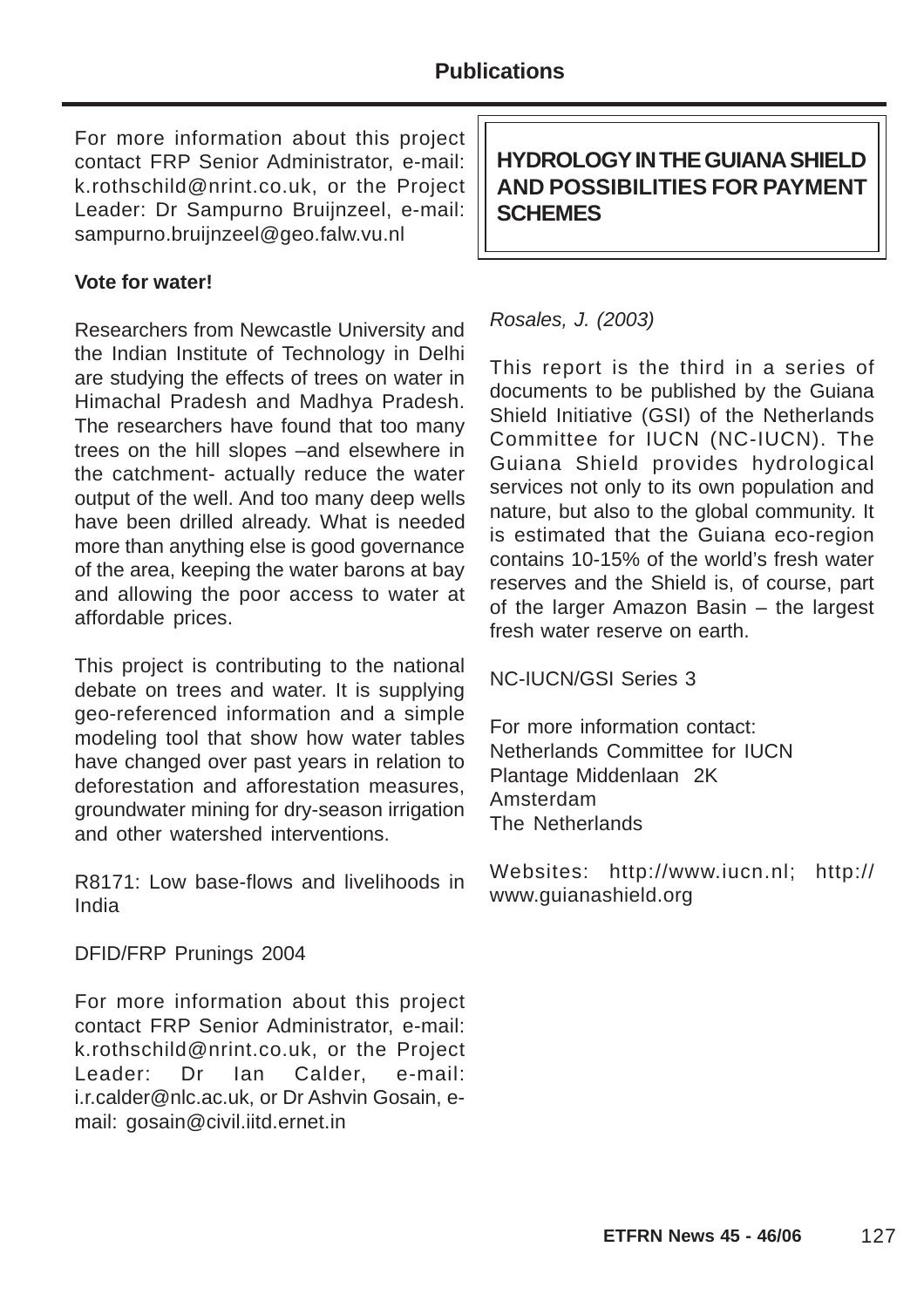## **SLASH-AND-BURN AGRICULTURE: the search for alternatives**

Cheryl A.Palm, Stephen A. Vosti, Pedro A. Sanchez, and Polly J. Ericksen (eds.) 2005

Striking an equitable balance between the legitimate interests of rural tropical households and the equally legitimate global concerns over the environmental consequences of tropical deforestation is one of the major challenges of the next decades. The Alternatives to Slash-and-Burn (ASB) consortium - now comprising over 40 organizations spread across the humid tropical belt - was established in 1992 by a group of concerned national and international research institutions and nongovernmental organizations to address this challenge.

This book synthesizes the first decade of ASB's work, with contributions from agronomists, foresters, economists, ecologists, and anthropologists. It assesses the environmental, economic, and social impact of deforestation and identifies the costs and benefits of alternative uses of forests and cleared land. Throughout the volume, the contributors present new conceptual tools and a rich compendium of empirical analyses needed to formulate viable alternatives to slash-andburn agriculture.

The first paper provides the introduction to slash and burn activities and the overall framework used by ASB, including its tradeoff matrix. The second section focuses on the different environmental, agronomic and socioeconomic dimensions, including

chapters on carbon dynamics, greenhouse gas emissions, above-ground and belowground biodiversity, agronomic sustainability and macroeconomics. The third section focuses on specific best-bet alternatives to slash and burn at a sub national scale, including community forest management, jungle rubber, shade coffee and reclamation of degraded grasslands. The fourth section provides the perspective of the main countries involved, Brazil, Indonesia, Cameroon, Peru and Thailand. The final section compares the different sites, and assesses the tradeoffs among the environmental, agronomic, and economic functions of the forest and alternatives to slash and burn systems.

"This remarkable volume addresses the sustainable management of tropical forests with unstinting sophistication, moving the analysis beyond clichés to the true complexities of the challenge. . . . [It] is a landmark on the path to sustainable development." (Jeffrey Sachs, from the foreword)

For more information about this book, please contact asb@cgiar.org

480 pages; 58 illus. Cloth \$79.50: ISBN: 0-231-13450-9 Paperback \$39.50 ISBN: 0-231-13451-7 Columbia University Press, New York

Ordering information: www.columbia.edu/cu/cup/sales/ind.html

From North America, South America, Asia and Australia.

Contact: Columbia University Press Order Department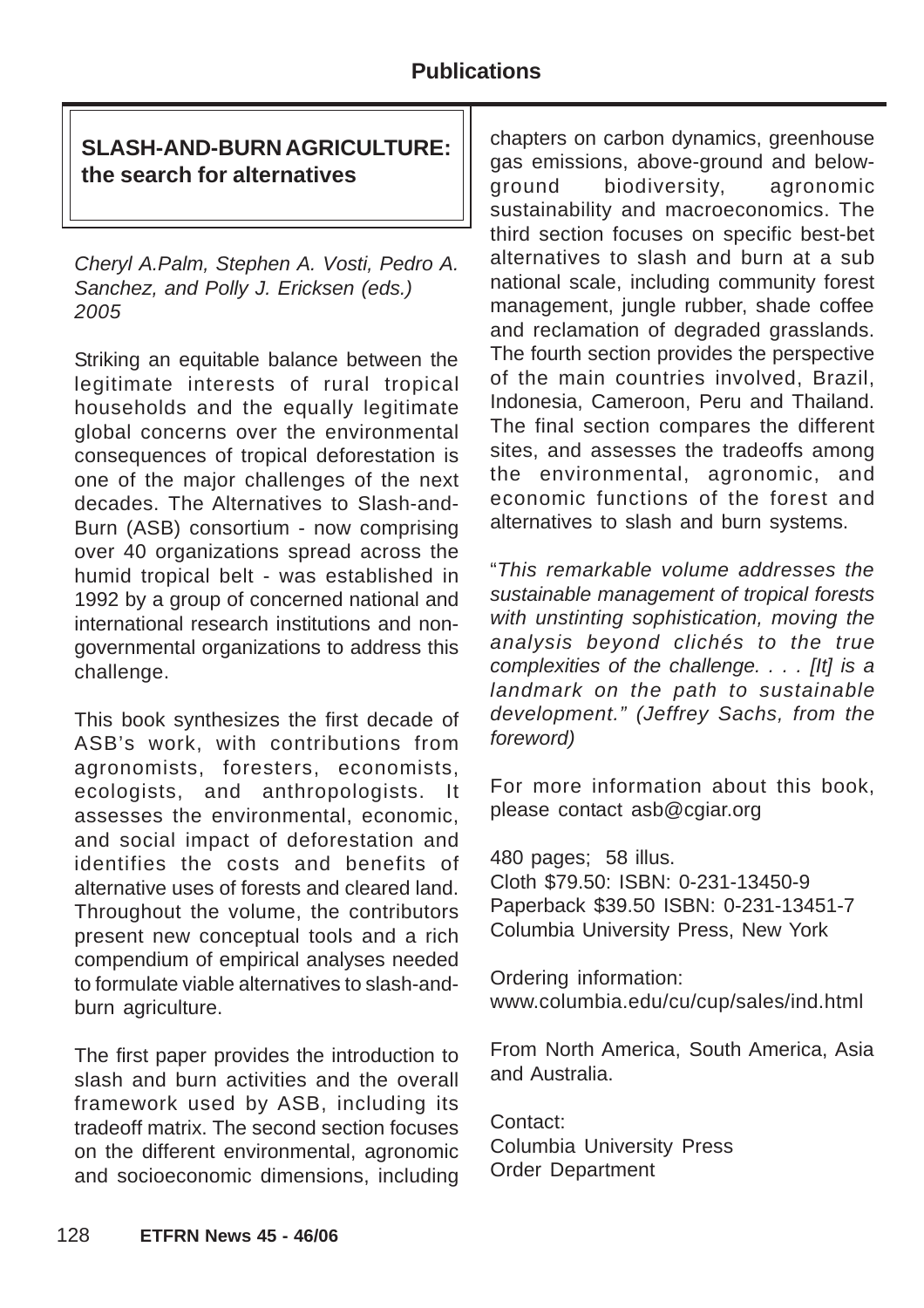136 S. Broadway Irvington, NY 10533 USA Phone: +1-800-944-8648 or 914-591-9111 Fax: +1-800-944-1844 or 914-591-9201

From Europe, South Africa and Middle East:

Contact John Wiley and Sons Ltd at: Columbia University Press c/o John Wiley and Sons, Ltd. 1 Oldlands Way, Bognor Regis West Sussex, PO22 9SA UK Phone: +44 1243 779-777 Fax: +44 1243 820-250

#### **IN SEARCH OF EXCELLENCE: Exemplary Forest Management in Asia and the Pacific**

Patrick B. Durst, Chris Brown, Henrylito D. Tacio and Miyuki Ishikawa (eds) 2005

This book presents – in an easy-to-read and entertaining style- the results of a new study highlighting the positive side of forestry in the Asia-Pacific region. While usual media coverage of forests are filled with doom and gloom stories, this book gives plenty of examples that not all is hopeless: there are lots of people and organizations out there, largely unheralded, that are successfully battling against deforestation, environmental degradation and poverty among forest dwellers.

In search of excellence: exemplary forest management in Asia and the Pacific highlights the brighter side of forestry in a

much-maligned region. A widespread call for nominations identified 172 forests in 21 countries that were perceived to be "wellmanaged." After careful vetting, 28 forests were selected for detailed case study analysis.

The result is a kaleidoscope of ideas, approaches, inspiration and perspiration that tell the stories of people dedicated to building sustainable livelihoods through careful management of their forests. This publication describes stories of people overcoming some of the very basic challenges in sustainable forest management: how they improved situations which others took for granted. The stories encompass a broad spectrum of management challenges. From the "miracle" of the Kalibo mangrove reforestation project, which describes the conversion of a bare mudflat into a mangrove ecotourism site, to the "minimal impact" helicopter logging operations of Forever Beech in New Zealand, these case studies lend hope for the future of forests.

Published by the FAO Regional Office for Asia and the Pacific (FAO/ RAP) and the Regional Community Forestry Training Center (RECOFTC). © FAO 2005 ISBN 974- 7946 -68-8

For more information and to obtain copies, contact:

Patrick Durst Senior Forestry Officer FAO Regional Office for Asia and the Pacific 39 Phra Atit Road Bangkok, 10200 **Thailand** Phone: +66 2 697 4139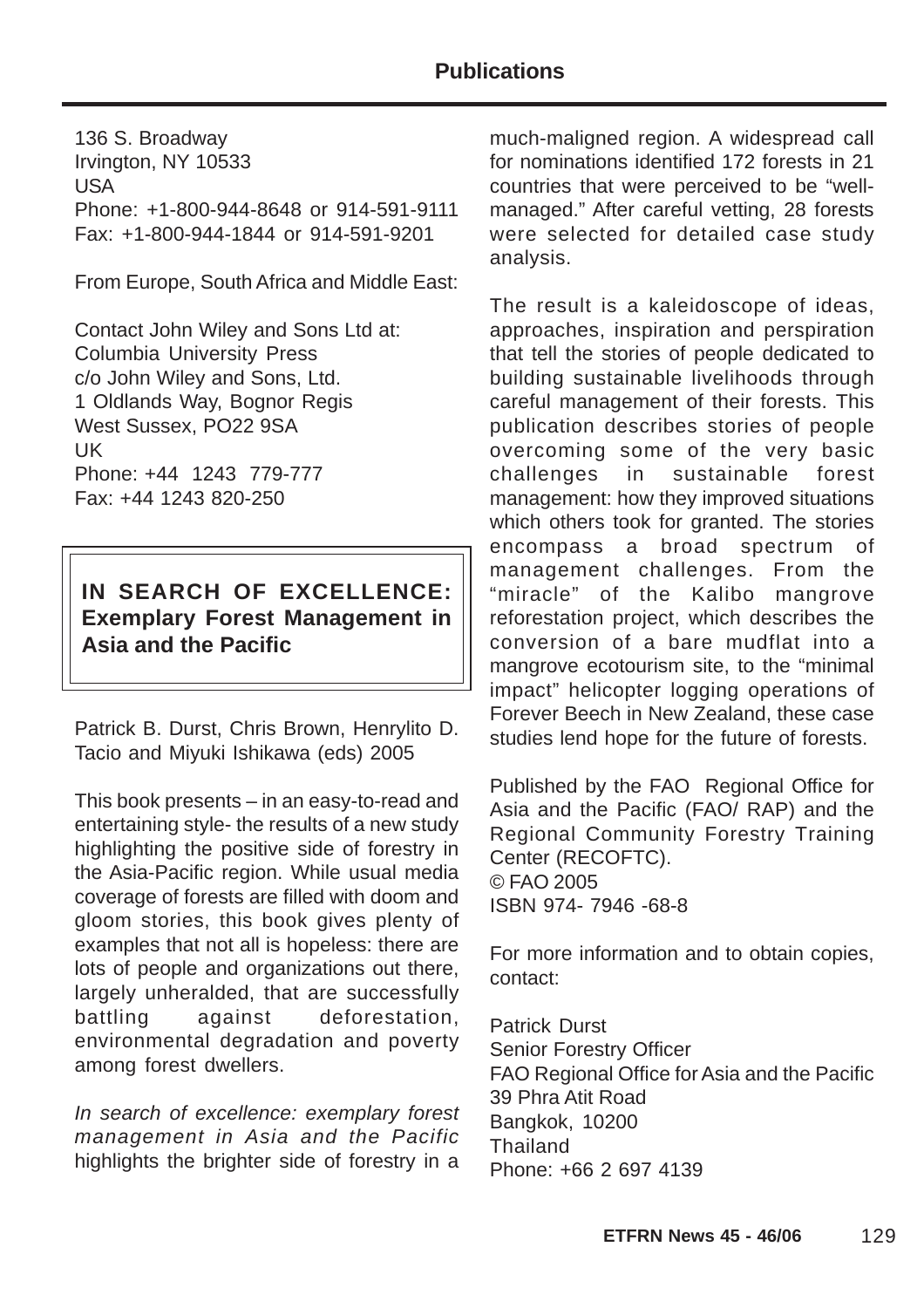#### **Publications**

Fax: + 66 2 697 4445 E-mail: Patrick.Durst@fao.org

Ms. Lay Cheng Tan Manager, Information Management and **Communication** RECOFTC PO Box 1111 Kasetsart University Bangkok 10903, Thailand Phone +66 2 940 5700 Ext. 1213 E-mail: info@recoftc.org; otan@ku.ac.th

## **LIFE AFTER LOGGING: Reconciling wildlife conservation and production forestry in Indonesian Borneo**

E. Meijaard, D. Sheil, R. Nasi, D. Augeri, B. Rosenbaum, D. Iskandar, T. Setyawati, A. Lammertink, I. Rachmatika, A. Wong, T. Soehartono, S. Stanley, T. O'Brien (2005)

The book Life after Logging is the output of a research programme carried out in Borneo, Indonesia. It assesses and reviews both ecological and life history information on a range of Bornean wildlife species, addresses the impact of timber logging activities on the survival of these species and offers recommendations for forest managers and government on sustainable forest management and planning related issues.

The book describes approaches to determine the sensitivity of species to logging and fragmentation of the rainforest. It also indicates how forest management can be improved to allow timber extraction and wildlife conservation to be more

compatible. The publication concludes with identifying knowledge gaps which should be addressed in future research work.

An Indonesian language edition of the book is currently being developed and should be available soon.

Publisher: CIFOR, Indonesia ISBN: 979-3361-56-5; 345pp

To order copies please contact: Nia Sabarniati (CIFOR) n.sabarniati@cgiar.org

The book is also available online as a 2.6Mb PDF file at **www.cifor.cgiar.org/scripts/newscripts/ publications/detail.asp?pid=1663"**

## **INSTRUMENTS FOR SUSTAINABLE PRIVATE SECTOR FORESTRY**

IIED Publication series CD-ROM (2005)

The role of the private sector is increasingly important in the production and distribution of many forest goods. However, the price of this involvement includes degradation of the environment and an increase in social inequalities. Therefore understanding private sector motivations, identifying effective market and regulatory instruments and providing practical guidance on sustainable management of forest resources by the private sector has become very relevant.

The CD-ROM contains publications reviewing mechanisms and instruments of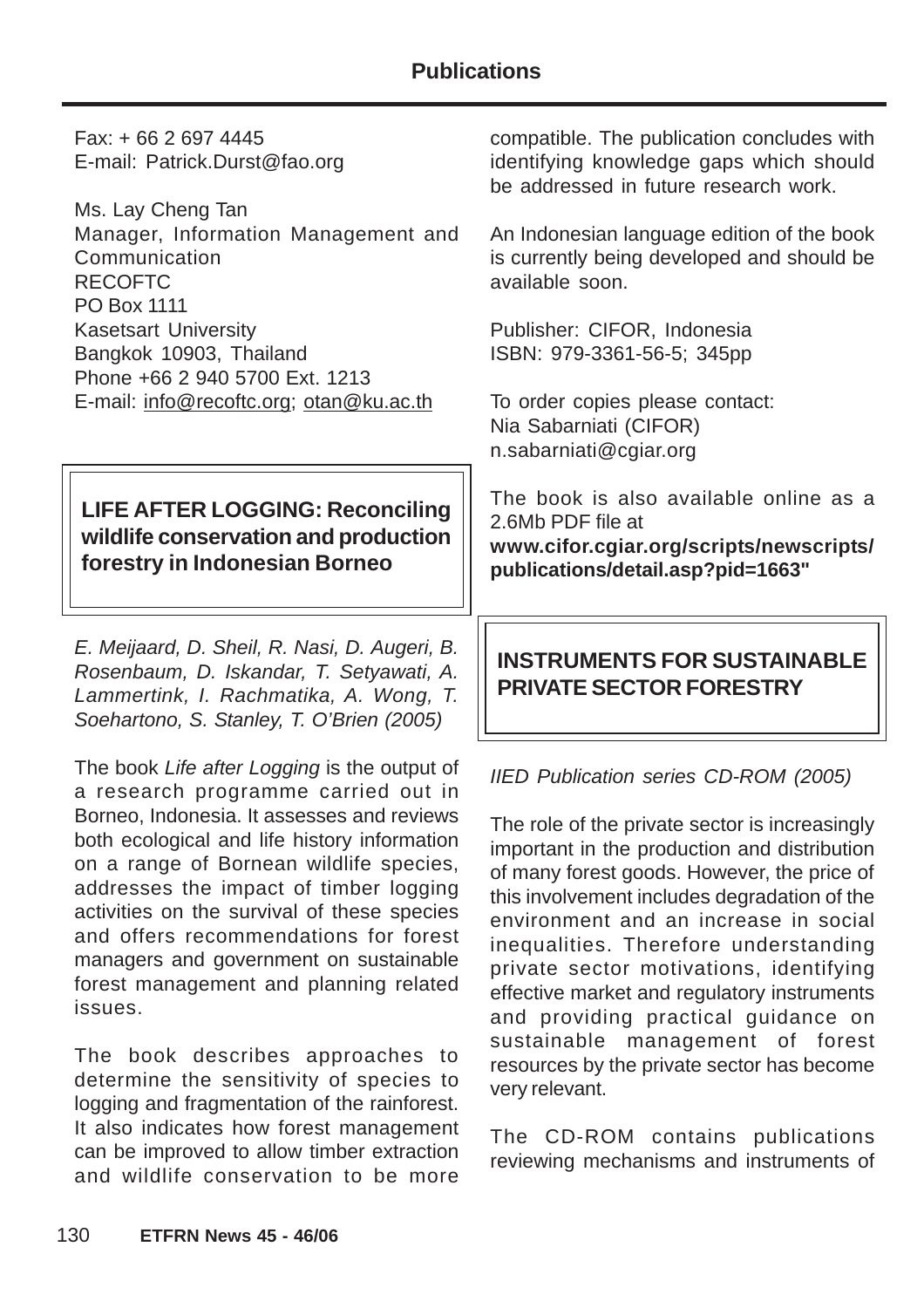certification and audit, partnerships between companies and communities and markets for forest environmental services. It contains detailed analyses of private sector involvement in forestry in countries such as South Africa, Brazil, China, India, Malaysia and Papua New Guinea.

Some of the publications are also available in Spanish and Portugese. Product Code: 13501IIED

The publications contained in the CD-ROM can be downloaded from www.iied.org. For free copy e-mail: forestry@iied.org

To order hard copies of the publications, contact:

**Earthprint** P.O. Box 119, Stevenage Herts, SG1 4TP, UK Email: iied@earthprint.com Phone: +44 1438 748 111 Fax: +44 1438 748 844 Website: www.earthprint.com

## **TROPICAL FOREST ECOLOGY: The Basis for Conservation and Management**

Florencia Montagnini and Carl F. Jordan (2005)

Tropical Forest Ecology discusses the importance of tropical forests and the development of management strategies that would help decrease the pressure on the world's remaining tropical forests.

In the first four chapters, the book examines

structures, ecological characteristics, classifications and functions of tropical forests, which are vital for sustainable forest management. Key issues highlighted include species diversity, energy flow, nutrient cycling and implications for forestry. The effects of deforestation on various spheres of development are also discussed.

The other chapters discuss socio-economic factors that have become major driving forces in tropical deforestation; cultural norms affecting local management decisions; and different approaches for implementing sustainable management techniques. One of the approaches discussed is the Reduced Impact Logging (RIL), a management tool that reduces logging damage as compared to conventional logging techniques; RIL may also lead to economic savings through increased efficiency, minimal skidding costs and reduced wastage.

The publication emphasizes the need to focus on the potential of plantation forestry as areas under tropical forests are decreasing globally. Efforts should be directed towards planning and managing plantations in the bid to optimize their productivity for environmental and socioeconomic benefits.

IIED/DANIDA; ISSN 1614-9785; ISBN 3-540- 23797-6; 295pp Price: EUR 129.95; USD 169.00

For copies, please contact: Springer-Verlag GmbH Tiergartenstrabe 17 69121 Heidelberg, Germany Tel: +49 (0) 6221 487-0 Fax: +49 (0) 6221 487- 830 66 www.springeronline.com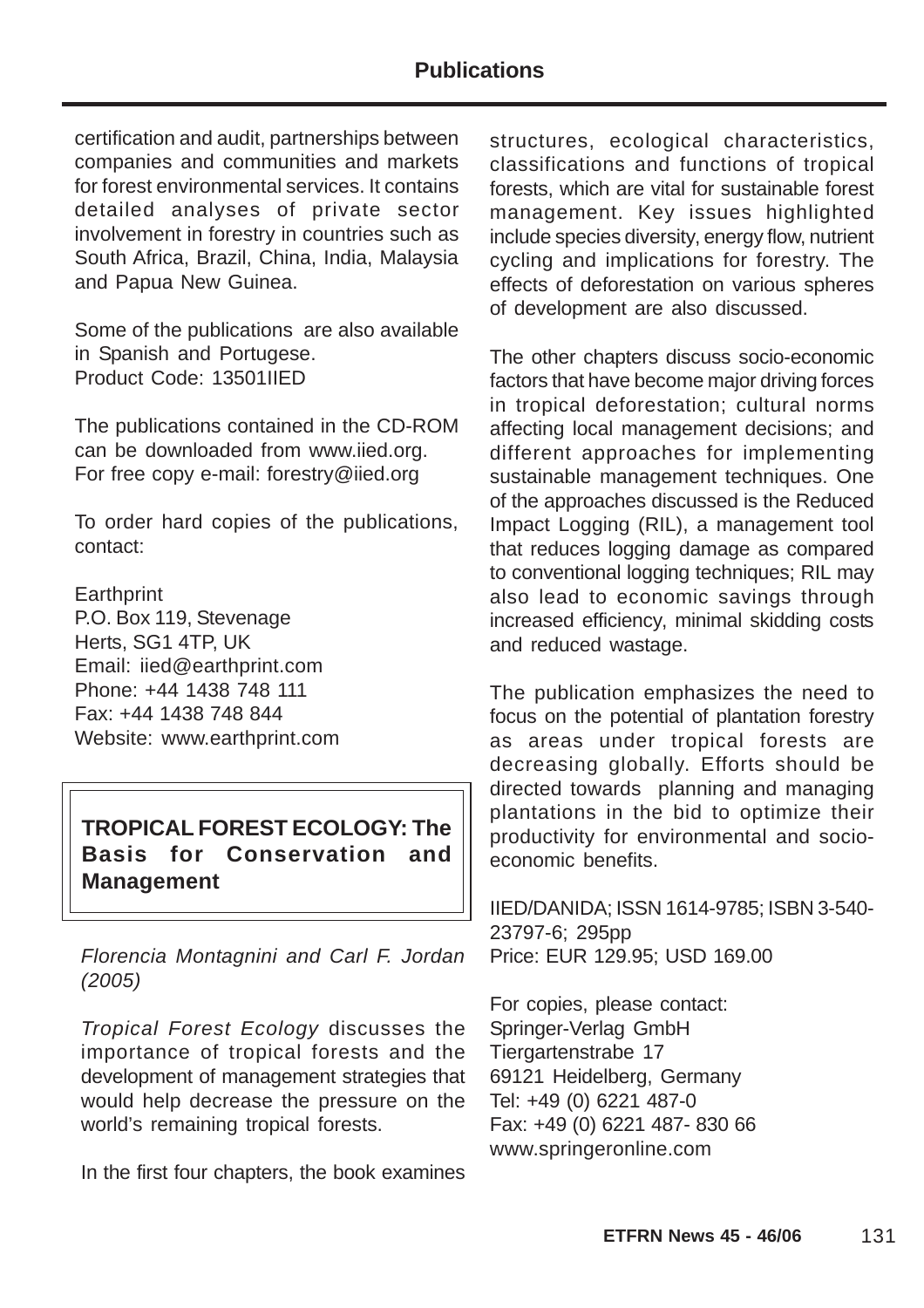# **Past issues of ETFRN News**

| 19    | General                                                                                         | Dec 1996             |
|-------|-------------------------------------------------------------------------------------------------|----------------------|
| 20    | Tropical Forest Research in Africa                                                              | <b>July 1997</b>     |
| 21    | Sustainable Forest Management                                                                   | Sept/Oct 1997        |
| 22    | <b>Research Priorities</b>                                                                      | Dec 1997             |
| 23    | South East Asia                                                                                 | Mar- May 1998        |
| 24    | Sustainable Forest Management                                                                   | Jun-Aug 1998         |
| 25    | Mediterranean Forest and Tree Resources                                                         | Sept-Nov 1998        |
| 26    | <b>Climate Change</b>                                                                           | Dec 98 - Feb 99      |
| 27    | Latin America                                                                                   | Mar-May 1998         |
| 28    | Arid and Semi Arid Areas                                                                        | Summer 1999          |
| 29    | <b>Biodiversity</b>                                                                             | Autumn-Winter 1999   |
| 30    | <b>Participatory Forest Management</b>                                                          | Spring-Summer 2000   |
| 31    | <b>Countries with Low Forest Cover</b>                                                          | Autumn-Winter 2000   |
| 32    | <b>Non-Timber Forest Products</b>                                                               | Winter 2000-001      |
| 33    | <b>Forests and Water</b>                                                                        | Spring-Summer 2001   |
| 34    | Biotechnology                                                                                   | Autumn 2001          |
| 35    | Innovative Financing Mechanisms for<br><b>Conservation and Sustainable Forest</b><br>Management | Winter 2001-2002     |
| 36    | <b>Forest Resources Assessment</b>                                                              | Spring - Summer 2002 |
| 37    | <b>Forest Use and Soil Quality</b>                                                              | Winter 2002/03       |
| 38    | <b>Mountain Forests</b>                                                                         | Spring-Summer 2003   |
| 39/40 | Globalisation, localisation and tropical forest<br>management                                   | Autumn/Winter 2003   |
| 41/42 | <b>National Forest Programmes</b>                                                               | Autumn 2004          |
| 43/44 | Forests and conflicts                                                                           | Winter 2004-2005     |
|       | Issues 19 -44 are available online at http://www.etfrn.org/etfrn/resource/news.html             |                      |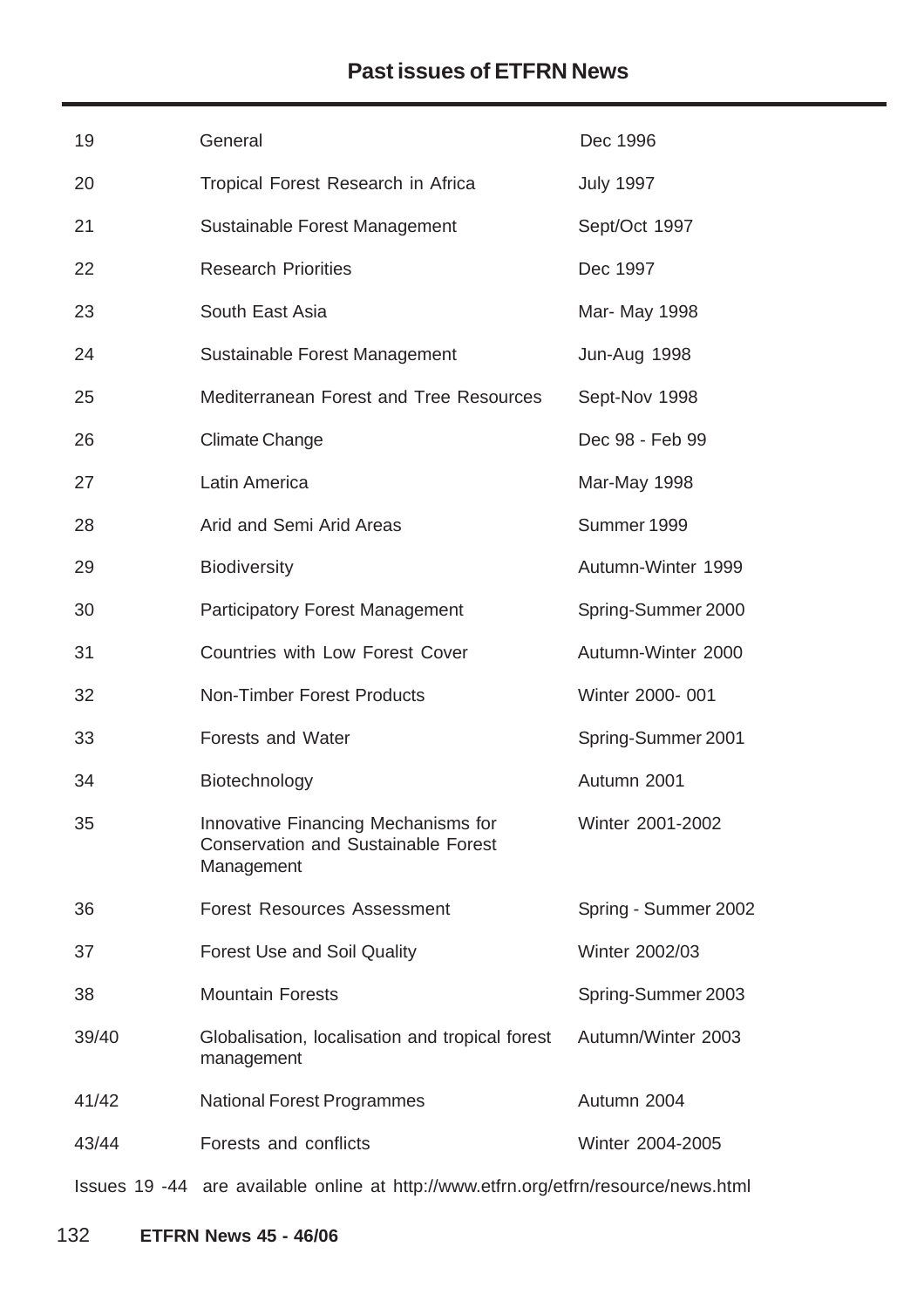| Austria            | Institut für Waldökologie, Universität für Bodenkultur Wien, Peter Jordan Str. 82, 1190<br>Vienna. Phone: +43 1 476544100, Fax: +43 1 4797896, E-mail: glatzel@woek.boku.ac.at,<br>Website: www.oeaw.ac.at/kef/englishframe.htm Contact: Prof Dr Gerhard Glatzel                         |
|--------------------|------------------------------------------------------------------------------------------------------------------------------------------------------------------------------------------------------------------------------------------------------------------------------------------|
| <b>Belgium</b>     | CIS/BIO, Federal Office for Scientific, Technical & Cultural Affairs, Wetenschapsstraat 8,<br>1000 Brussels. Phone: +32 2 23835 70, Fax: +32 2 2305912, E-mail: deca@belspo.be,<br>Website: www.belspo.be, Contact: Brigitte Decadt                                                      |
| <b>Denmark</b>     | Royal Veterinary and Agricultural University, Forest & Landscape, Hoersholm Kongevej<br>11, DK-2970 Hoersholm. Phone: +45 35 281735, Fax: +45 35 281517, E-mail: sl@kvl.dk,<br>Website: http://www.sl.kvl.dk/?lang=en& Contact: Christian Pilegaard Hansen                               |
| <b>Finland</b>     | Viikki Tropical Resources Institute, PO Box 28, 00014 University of Helsinki, Helsinki.<br>Phone: +358 9 19158643, Fax: +358 9 19158646, E-mail: olavi.luukkanen@helsinki.fi,<br>Website: http://honeybee.helsinki.fi/tropic/, Contact: Prof Olavi Luukkanen, Riikka Otsamo              |
| <b>France</b>      | ECOFOR, 6 rue du Général Clergerie, 75116 Paris Phone: +33 1 53 70 21 81, Fax: +33 1<br>53 70 21 54, E-mail: bernard.riera@gip-ecofor.org, Website: www.gip-ecofor.org/etfrn<br>Contact: Bernard Riéra                                                                                   |
| Germany            | Federal Research Centre for Forestry and Forest Products, Institute for World Forestry,<br>Leuschnerstr. 91, 21031 Hamburg. Phone: +49 40 73962146, Fax: +49 40 73962299, E-mail:<br>j.m.schroeder@holz.uni-hamburg.de, Website: www.bfafh.de Contact: Jobst-Michael Schroeder           |
| <b>Greece</b>      | Ministry of Rural Development and Food, Directorate General of Forests and Natural<br>Environment 31, Chalkokondyli Street, GR - 10164 Athens. Website: www.etfrn.org/etfrn/<br>greece Contact: Nikolas Efstathiadis                                                                     |
| <b>Ireland</b>     | COFORD, Arena House, Arena Road, Sandyford, Dublin 18. Phone:+353 1213 0725, Fax:<br>+353 1213 0611, E-mail: eugene.hendrick@coford.ie, Website: www.coford.ie Contact:<br>Eugene Hendrick                                                                                               |
| <b>Italy</b>       | Instituto Sperimentale per la Selvicoltura, via delle Cascine 1, 50144, Firenze. Phone: +39<br>055 360061, Fax: +39 055 362034, E-mail: giovanni.preto@poste.it, Website: www.etfrn.it<br>Contact: Giovanni Preto                                                                        |
| <b>Netherlands</b> | Tropenbos International, PO Box 232, 6700 AE Wageningen. Phone: +31 317 495500, Fax:<br>+31 317 495520, E-mail: tropenbos@tropenbos.org, Website: www.tropenbos.org<br>Contact: René Boot                                                                                                |
| <b>Norway</b>      | Agricultural University of Norway, Dept of Forest Sciences, PO Box 5044, 1432 Aas.<br>Phone: +47 64 948916, Fax: +47 64 948890, E-mail: prem.sankhayan@isf.nlh.no, Website:<br>www.etfrn.org/etfrn/norway/norway.htm Contact: Prem Sankhayan                                             |
| <b>Portugal</b>    | Instituto Piaget - CIERT Av. João Paulo II, Lote 544, 2.º 1900 - 726 Lisboa. Phone: +218 316<br>500 Fax: +218 316 504 E-mail: etfrn.rs@clix.pt, rsardinha@lisboa.ipiaget.org, Website:<br>http://home.kqnet.pt/id006240/ Contact: Prof Dr Raul M de A Sardinha                           |
| <b>Spain</b>       | CIT-INIA, Carretera de la Coruna Km7, 28040 Madrid. Phone: +34 91 347 37 50, Fax: +34<br>91 3471472 Website: www.etfrn.org/etfrn/spain/ Contact: Dr Alejandro Lopez de Roma                                                                                                              |
| <b>Sweden</b>      | Department of Forest Ecology, Swedish University of Agricultural Science, 901 83 Umeå.<br>Phone: +46 90 7866617, Fax: +46 90 786 9299, E-mail: Anders.Malmer@sek.slu.se, Website:<br>http://www.sek.slu.se/ShowPage.cfm?OrgenhetSida_ID=1515 Contact: Dr Anders Malmer                   |
| <b>Switzerland</b> | Eidgenössische Technische Hochschule Zürich, Groupe de foresterie pour le<br>développement, c/o Department Wald- und Holzforschung, 8092 Zürich. Phone: +41 1<br>6323214, Fax: +41 1 6321033, E-mail: sorg@fowi.ethz.ch Website: www.fowi.ethz.ch/<br>etfrn Contact: Dr Jean-Pierre Sorg |
| <b>UK</b>          | UK Tropical Forest Forum, c/o Royal Botanic Gardens Kew, Richmond, Surrey TW9 2AB. E-mail:<br>j.thornback@btinternet.com, Website: www.forestforum.org.uk Contact: Jane Thornback                                                                                                        |
| <b>EC Contact</b>  | European Commission, DG Research, Rue de la Loi 200, 1049 Brussels. Phone: +32 2<br>2994204, Fax: +32 2 2966252, E-mail: Nicole.Riveill@cec.eu.int Website:<br>http://<br>europa.eu.int/comm/research Contact: Prof Nicole Riveill                                                       |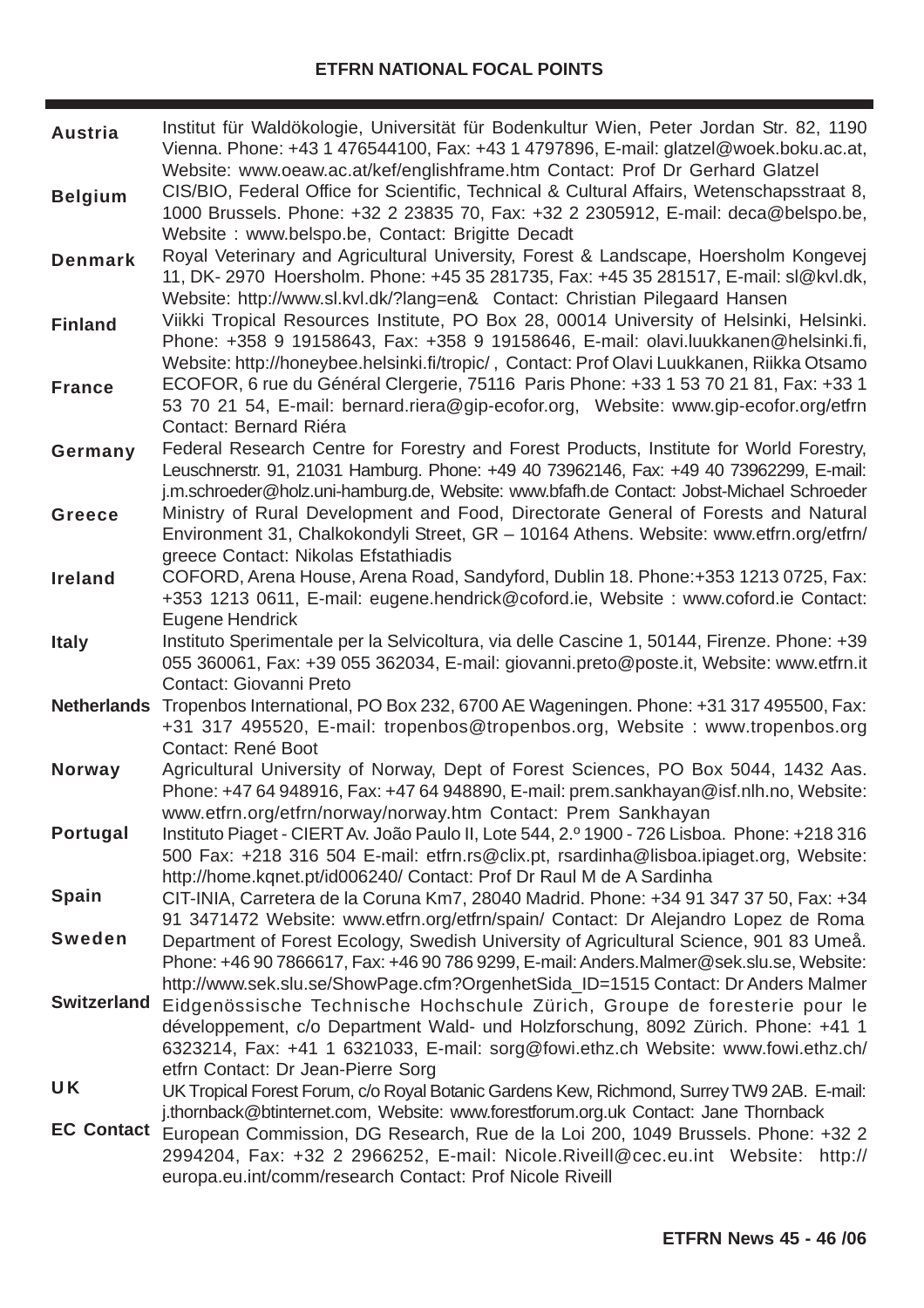The European Tropical Forest Research Network is a network of European organisations and researchers involved in forest research in the tropics, sub tropics and Mediterranean.

For further information on ETFRN, please contact your National Focal Point (see inside back cover) or the Coordination Unit (address below).

> **European Tropical Forest Research Network c/o Tropenbos International PO Box 232 6700 AE Wageningen The Netherlands Phone: +31 317 495516 Fax: +31 317 495521 E-mail: etfrn@etfrn.org http://www.etfrn.org**

ETFRN News is a publication of the European Tropical Forest Research Network. It is printed on 100% recycled paper and has a circulation of 4,000 copies.

Texts may be reproduced for non-commercial purposes, citing the source.

This publication is an output from a project partly funded by the United Kingdom Department for International Development (DFID) for the benefit of developing countries. The views expressed are not necessarily those of DFID. ZF0210 - Forestry Research Programme.

Contributions to the ETFRN News are always welcome.

Theme for the next issue:

**Forests and the Millennium Development Goals**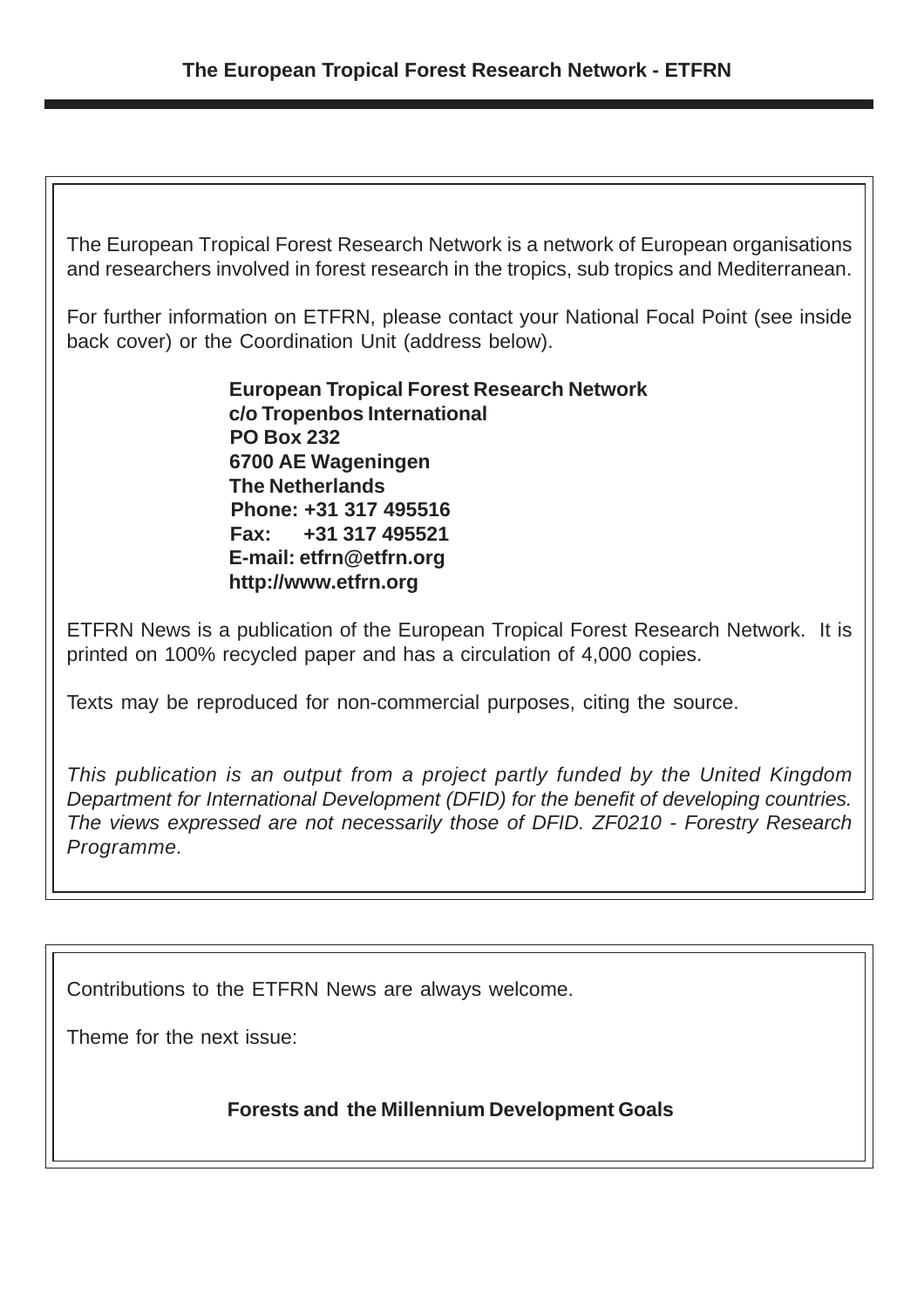Also on the ETFRN Homepage at: http://www.etfrn.org/etfrn/resource/frames/agenda.html Main Sources: Invitations or announcements received by the ETFRN CU or the Tropenbos Foundation; ITTO Tropical Forest Update; IUFRO Newsletter

#### **January 2006**

| 30 January-<br>2 February | Wetlands, Water and Livelihoods<br>Workshop                                        | Kemi Awoyinka, Maria Stolk<br>Wetlands International,                                                                                                                                                                                                                                                 |
|---------------------------|------------------------------------------------------------------------------------|-------------------------------------------------------------------------------------------------------------------------------------------------------------------------------------------------------------------------------------------------------------------------------------------------------|
|                           | St. Lucia, KwaZulu-Natal, South<br>Africa                                          | Wetlands, Water and Livelihoods<br>Secretariat<br><b>PO Box 471</b><br>6700 AL, Wageningen, The Netherlands<br>Phone: +31 317 478854<br>Fax: +31 317 478850<br>Email: wetlands.livelihoods@wetlands.org<br>http://www.wetlands.org                                                                    |
| February 2006             |                                                                                    |                                                                                                                                                                                                                                                                                                       |
| $13 - 24$                 | Sixth Session of the United Nations<br>Forum on Forests (UNFF6)<br>New York, USA   | <b>UN Forum on Forests Secretariat</b><br><b>United Nations</b><br>Department of Economics and Social<br>Affairs<br>One UN Plaza, Room DC1-1245<br>NY 10017, New York, USA<br>Phone: +1 212 963 3401<br>Fax: +1 917 367 3186<br>E-mail: unff@un.org<br>http://www.un.org/esa/forests/<br>session.html |
| <b>March 2006</b>         |                                                                                    |                                                                                                                                                                                                                                                                                                       |
| $1 - 2$                   | The Sustainability Challenge<br>Toronto, Canada                                    | Jean-Pierre Kiekens<br>ForestLeadership<br>Phone: +1 514 274 4344<br>E-mail: info@ForestLeadership.com<br>http://www.ForestLeadership.com/                                                                                                                                                            |
| $5 - 10$                  | <b>International Precision Forestry</b><br>Symposium<br>Stellenbosch, South Africa | Pierre Ackermann<br>Stellenbosch University<br>Department of Forest and Wood Science<br><b>Forest Engineering</b>                                                                                                                                                                                     |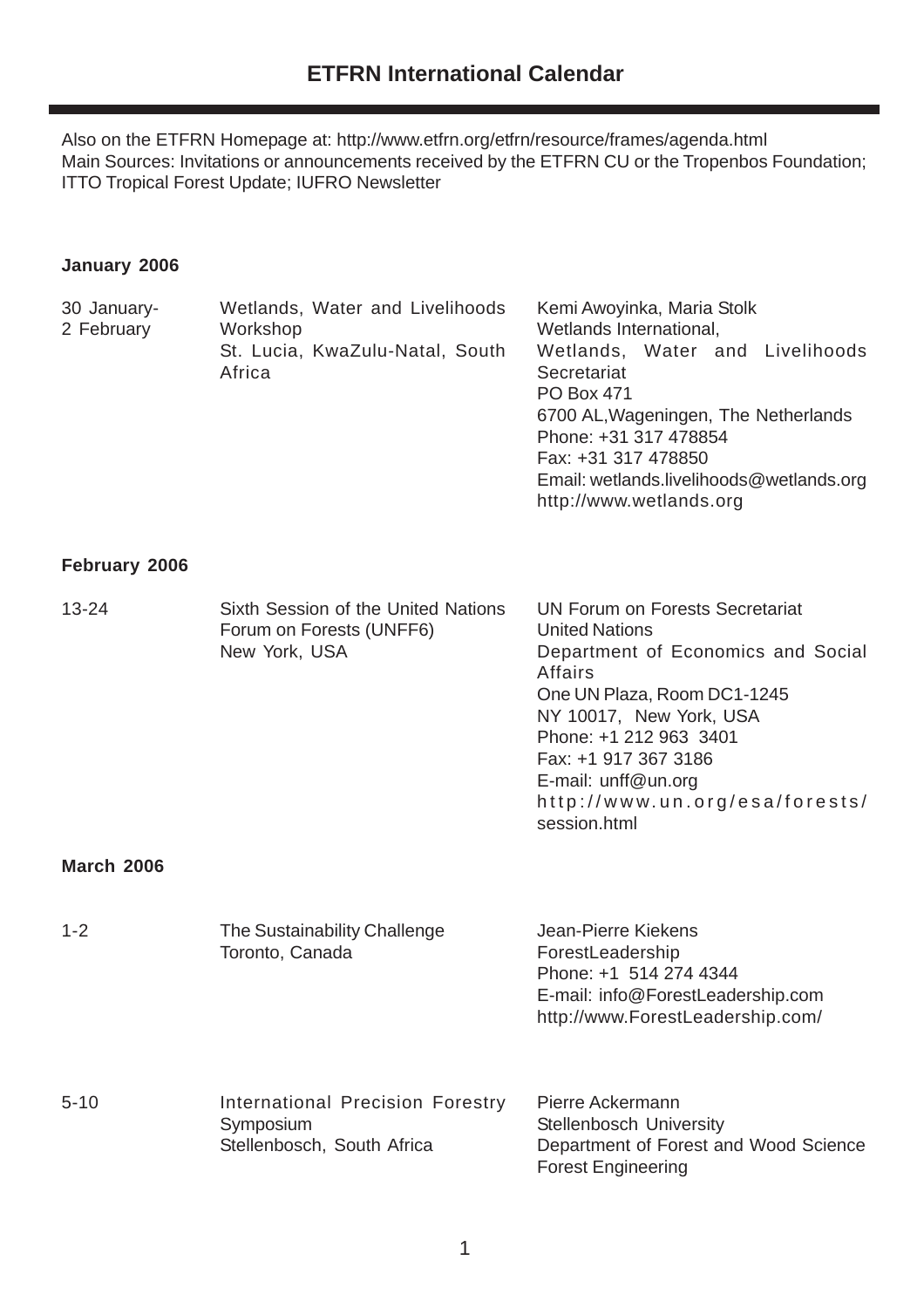# **ETFRN International Calendar**

|           |                                                                                                                                        | Private Bag XI<br>7602 Matieland, South Africa<br>Email: packer@sun.ac.za<br>http://academic.sun.ac.za/forestry/<br>pf2006/                                                                                                                                                                |
|-----------|----------------------------------------------------------------------------------------------------------------------------------------|--------------------------------------------------------------------------------------------------------------------------------------------------------------------------------------------------------------------------------------------------------------------------------------------|
| $6 - 8$   | Practice Change for Sustainable<br>Communities: Exploring Footprints,<br>Pathways and Possibilities<br>Beechworth, Victoria, Australia | Happenings Australia Pty Ltd<br>Australasia-Pacific Extension Network<br>Suite 4, Level 1, 14 Queens Road<br>Vic 3004, Melbourne, Australia<br>Phone: +61 3 9866 6288<br>Fax: + 61 3 9866 6313<br>E-mail: event@happenings.com.au<br>http://www.apen.org.au/events/2006conf                |
| $7 - 9$   | <b>Towards Sustainable Livelihoods</b><br>and Ecosystems in Mountainous<br>Regions<br>Chiang Mai, Thailand                             | The Uplands Program (SFB 564)<br><b>Chiang Mai University</b><br>50200 Chiang Mai, Thailand<br>E-mail: uplands@loxinfo.co.th<br>http://www.TheUplandsProgram.net.ms                                                                                                                        |
| $7 - 9$   | Planning for the Future: Climate<br>Change, Greenhouse<br>Gas<br>Inventories & Clean Energy Linkages<br>San Francisco, California, USA | Amy Klaus<br>Air & Waste Management Association<br>Phone +1 412 232-3444 ext. 3119<br>E-mail: aklaus@awma.org<br>http://www.awma.org/                                                                                                                                                      |
| $15 - 17$ | <b>World Congress on Communication</b><br>for Development (WCCD)<br>Rome, Italy                                                        | <b>Chris Morry</b><br>Communication Initiative, World Bank's<br>Development Communication Division, FAO<br>E-mail: cmorry@comminit.com<br>http://www.comminit.com                                                                                                                          |
| $16 - 22$ | World Water Forum: Local Actions<br>for a Global Challenge<br><b>Mexico City, Mexico</b>                                               | Rafael Lopez<br>4th World water Forum Secretariat<br>Av. Insurgentes Sur No. 2416, 4th floor<br>04320 Mexico City, Mexico<br>Phone: +52 55 51 74 44 80 / 81<br>Fax: +52 55 5174 44 75<br>E-mail:<br>feedback@worldwaterforum4.org.mx<br>http://www.worldwaterforum4org.mx/<br>home/cuartow |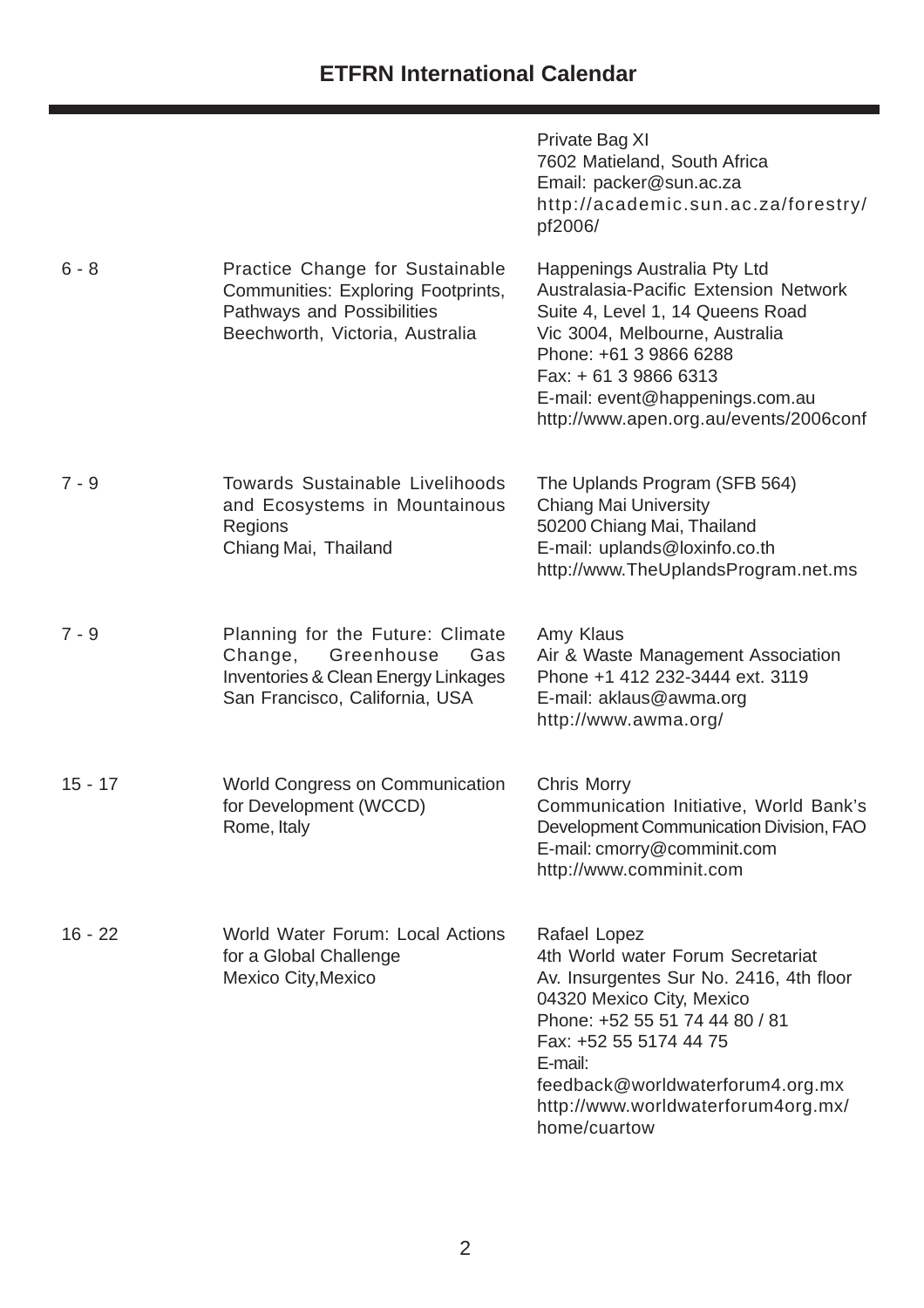# **ETFRN International Calendar**

| $22 - 24$             | GTZ Symposium: Relevance of<br>Genetically Modified Crops in<br>Developing Countries.<br>Bonn, Germany                  | Katharina Yanez<br><b>GTZ</b><br>E-mail: katharina.yanez@gtz.de                                                                                                                                                                           |
|-----------------------|-------------------------------------------------------------------------------------------------------------------------|-------------------------------------------------------------------------------------------------------------------------------------------------------------------------------------------------------------------------------------------|
| 26 March -<br>2 April | The DISCCRS II symposium: Climate<br>Change<br>Pacific Grove, California, USA                                           | <b>Susan Weiler</b><br><b>DISCCRS, Whitman College</b><br><b>Whitman College</b><br>WA 99362, Walla Walla, USA<br>Phone: +1 509 527 5948<br>Fax: +1 509 527 5961<br>E-mail: disccrs@whitman.edu<br>http://aslo.org/phd.html               |
| <b>April 2006</b>     |                                                                                                                         |                                                                                                                                                                                                                                           |
| $3 - 7$               | Managing Forest Ecosystems: The<br><b>Challenges of Climate Change</b><br>Palencia, Spain                               | <b>Felipe Bravo</b><br>Email: iufro2006@palencia.uva.es                                                                                                                                                                                   |
| $7 - 8$               | Conservation and the Agricultural<br>Frontier: integrating forests and<br>agriculture in the tropics, New<br>Haven, USA | Yale ISTF Conference<br>c/o Tropical Resource Institute<br>Yale School of Forestry and Environmental<br><b>Studies</b><br>210 Prospect Street,<br>New Haven, CT 06511, USA<br>Website: http://www.yale.edu/istf/<br>E-mail: istf@yale.edu |
| $17 - 21$             | 21st session of the Asia-Pacific<br><b>Forestry Commission</b><br>Dehradun, India                                       | <b>Patrick Durst</b><br>FAO Regional Office for Asia and the<br>Pacific<br>39 Phra Atit Road<br>10200 Bangkok, Thailand<br>Phone: +66 2 697-4319<br>Fax: +66 2 697 4445<br>Email: patrick.durst@fao.org                                   |
| $23 - 30$             | <b>Brazil Forest Study Tour III</b><br>Curitiba, Porto Seguro                                                           | <b>Mark Willhite</b><br>World Forest Investment, Inc.<br>Fax: +1 503 695 6419<br>E-mail: mark@worldforestinvestment.com<br>http://www.worldforestinvestment.com/                                                                          |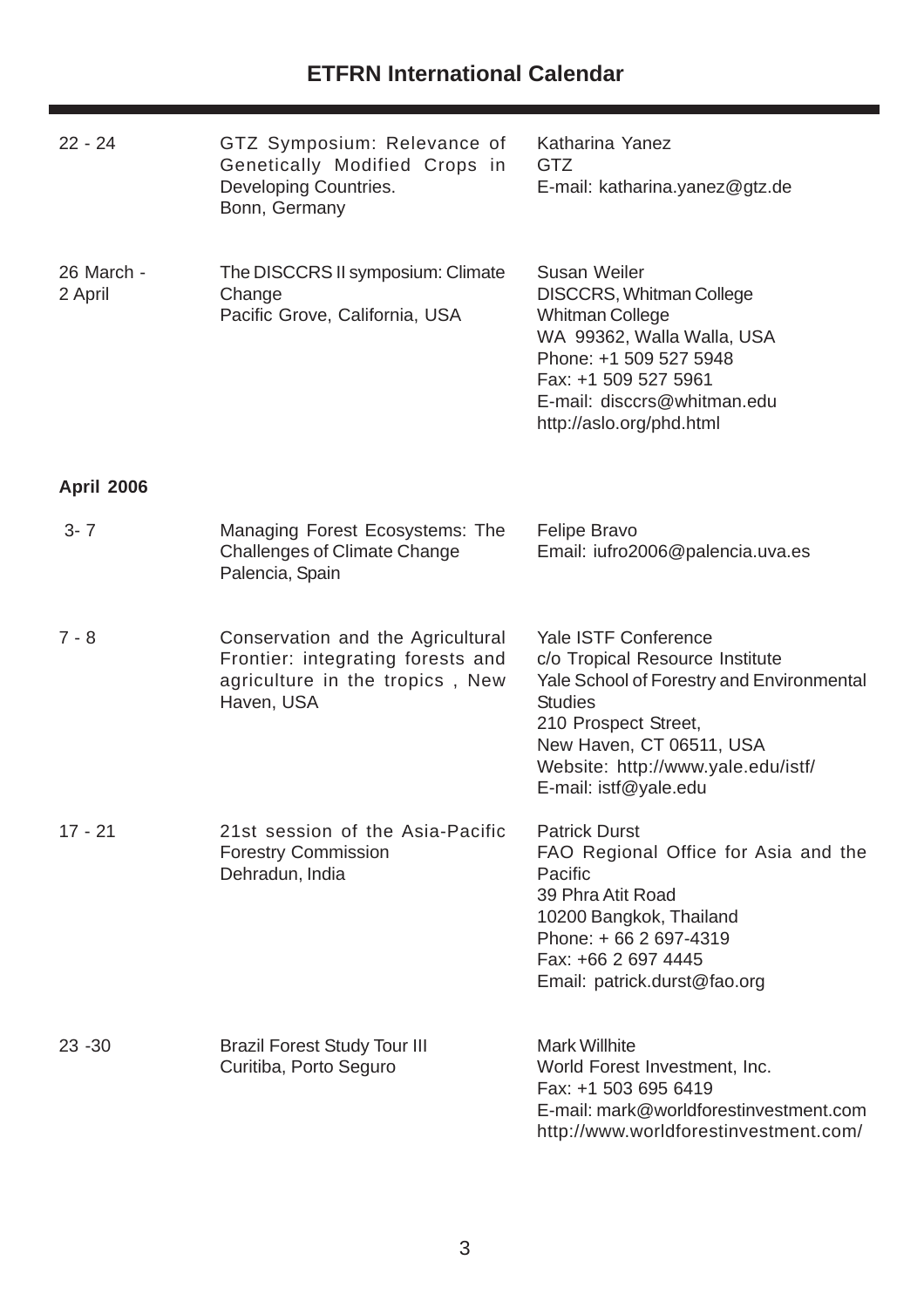#### **May 2006**

| $9 - 12$         | Climate Change Technology -<br>Engineering Opportunities and<br>Challenges in the 21st<br>Century<br>Ottawa, Canada | <b>Engineering Institute of Canada</b><br>1895 William Hodgins Lane<br>K0A 1L0 Carp, Ontario, Canada<br>Phone: + 1 613 839 1108<br>Fax: +1 613 839 1406<br>Email: EICCC2006@ieee.org<br>http://www.CCC2006.ca/ |
|------------------|---------------------------------------------------------------------------------------------------------------------|----------------------------------------------------------------------------------------------------------------------------------------------------------------------------------------------------------------|
| $10 - 12$        | 3rd Annual Carbon Expo<br>Cologne, Germany                                                                          | <b>Robert Dornau</b><br>Conference Director<br><b>ETA/World Bank</b><br>Phone +41 79 689 22 42<br>Fax +41 22 839 31 81<br>E-mail: donau@carbonexpo.com<br>http://www.carbonexpo.com/                           |
| <b>June 2006</b> |                                                                                                                     |                                                                                                                                                                                                                |
| $8 - 10$         | <b>Hydrological Sciences for Managing</b><br>Water Resources in the Asian<br>Developing World<br>Guangzhou, China   | Dr. Tao Jiang & Ms. Yang<br>Centre of Water Resources<br>and<br><b>Environmental Research</b><br>E-mail: eesjt@zsu.edu.cn<br>http://cwre.zsu.edu.cn/mwra/                                                      |
| <b>July 2006</b> |                                                                                                                     |                                                                                                                                                                                                                |
| $9 - 15$         | 18th World Congress of Soil Science<br>Philadelphia, USA                                                            | <b>18WCSS Registration</b><br>Soil Science Society of America<br>677 S. Segoe Road<br>Madison, WI 53711<br>Phone: 608-273-8095<br>Fax: 608-273-2021<br>www.19wcss.org                                          |
| August 2006      |                                                                                                                     |                                                                                                                                                                                                                |
| $8 - 10$         | Forest and Water in a Changing<br>Environment<br>Beijing, China                                                     | Ms Meiyang Wang<br>Chinese Academy of Forests (CAF)<br>Division of International Cooperation                                                                                                                   |

Phone: +86 10 62889090 Fax: +86 10 62884229

E-mail: mwang@forestry.ac.cn

http://www.caf.ac.cn/fwce/fwce\_e.cfm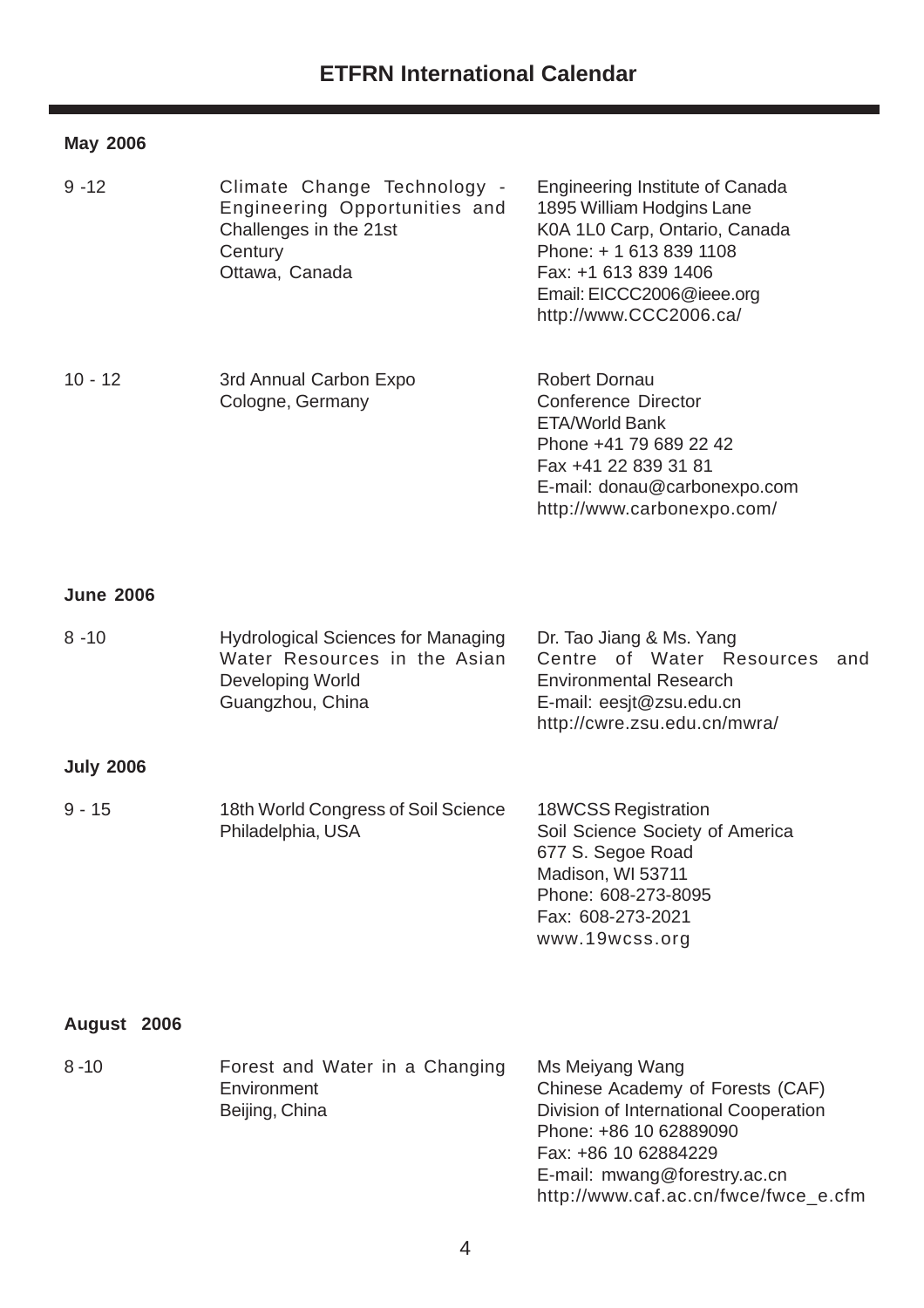#### **September 2006**

| $5 - 9$      | Forest<br>Governance<br>and<br>Decentralization<br>Yogyakarta, Indonesia                                                                                                    | <b>Thomas Enters</b><br>FAO Regional Office for Asia and the<br>Pacific<br>38 Phra Atit Road<br>10200 Bangkok, Thailand<br>Phone: +66 2 697- 4328<br>Fax: +66 2 697 - 4445<br>E-mail: thomas.enters@fao.org                                                             |
|--------------|-----------------------------------------------------------------------------------------------------------------------------------------------------------------------------|-------------------------------------------------------------------------------------------------------------------------------------------------------------------------------------------------------------------------------------------------------------------------|
| $26 - 27$    | Conference: Patterns and<br>Processes in Forest Landscape:<br>Consequences of Human<br>Management (IUFRO Division<br>8.01.03 Landscape Ecology)<br>Locorotondo, Barl, Italy | Dr. Raffaele Lafortezza<br>Dip. Science delle Produzioni Vegetali,<br>University of Bari<br>Via Amendola 165/A<br>70126, Bari, Italy<br>Phone: +39 080 544 3023<br>Fax: +39 080 544 2976<br>E-mail: r.lafortezza@agr.uniba.it<br>www.greenlab.uniba.it/events/iufro2006 |
| October 2006 |                                                                                                                                                                             |                                                                                                                                                                                                                                                                         |
| $2 - 6$      | Managing Forests for Poverty<br>Reduction: capturing opportunities in<br>forest harvesting and wood<br>processing for the benefit of the poor<br>Ho Chi Minh City, Vietnam  | <b>Thomas Enters</b><br>FAO Regional Office for Asia and the<br>Pacific<br>39 Phra Atit Road<br>10200 Bangkok, Thailand<br>Phone: + 66 2 697 - 4328<br>Fax:+ 66 2 697 4445<br>E-mail: thomas.enters@fao.org                                                             |
| $10 - 13$    | Sustainable Forest Management<br>with Fast Growing Plantations<br>(IUFRO 4.04.02)<br>Charleston, South Carolina, USA                                                        | <b>Chris Goulding</b><br>Ensis, New Zealand<br>E-mail: chris.goulding@ensisjv.com<br>www.ncsu.edu/feop/iufro_plantations                                                                                                                                                |
| $22 - 26$    | <b>IUFRO Working Group 2.08.03:</b><br>Improvement and Culture of<br>Eucalyptus<br>Durban, South Africa                                                                     | <b>Gill Slaughter</b><br><b>Turners Conferences</b><br>PO Box 1935<br>Durban 4000<br>South Africa<br>Phone: +27 31 3321451<br>Fax: +27 31 3686623<br>E-mail: info@iufrodurban.org.za<br>www.iufro.durban.org.za                                                         |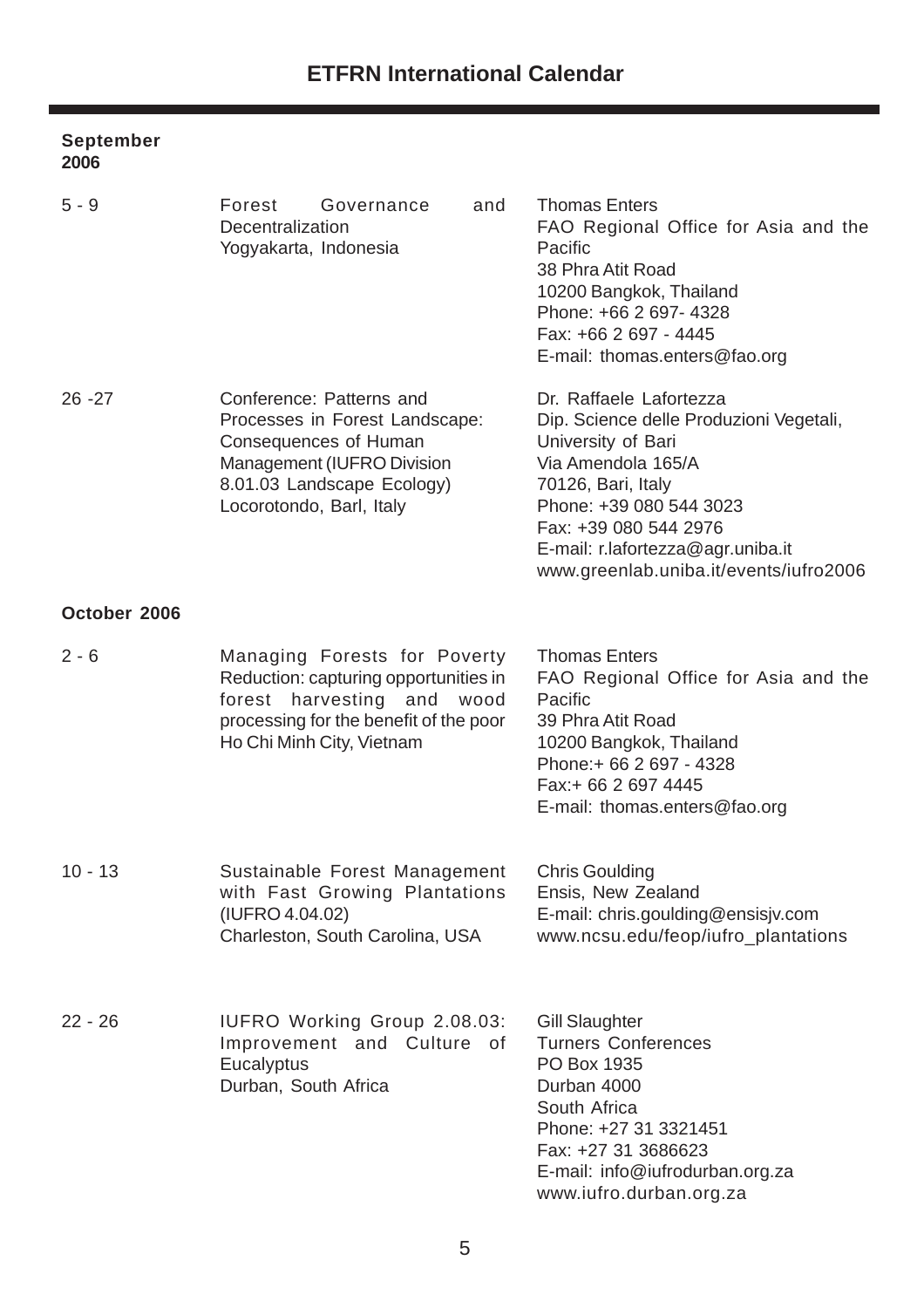# **COURSES**

#### **February 2006**

| $8 - 10$                 | Impact assessment: How do we<br>know we are making the difference?<br>London, UK                               | Training and Logistics Administrator<br>International NGO Training and Research<br>Centre<br>PO Box 563<br>OX2 6RZ, Oxford. UK<br>Phone: +44 1865 263 040<br>Fax: +44 1865 201 851<br>E-mail: training@intrac.org<br>http://www.intrac.org/                                                                           |
|--------------------------|----------------------------------------------------------------------------------------------------------------|-----------------------------------------------------------------------------------------------------------------------------------------------------------------------------------------------------------------------------------------------------------------------------------------------------------------------|
| 27 February - 7<br>April | Agroforestry Trees of the Drier<br>with<br>World<br>Tropics<br>Forest<br><b>Resources</b><br>Bangor, Wales, UK | <b>CAZS Natural Resources</b><br>University of Wales, Bangor<br><b>Deiniol Road</b><br>Bangor LL57 2UW<br>Gwynedd, Wales, UK<br>Phone: +44 (0)1248 382346<br>Fax. +44 (0)1248 364717<br>E-mail. CAZS@bangor.ac.uk<br>http://www.cazs.bangor.ac.uk/<br>Teaching_and_training/Course%20Info<br>%202005_06/aftd_si06.pdf |
| 27 February - 7<br>April | Agroforestry Trees of the Drier<br>Tropics with Soil and Water<br>Conservation<br>Bangor, Wales, UK            | <b>CAZS Natural Resources</b><br>E-mail. CAZS@bangor.ac.uk<br>http://www.cazs.bangor.ac.uk/Teaching<br>_and_training/Course%20Info%202005_<br>06/aftd_swc06.pdf                                                                                                                                                       |
| <b>May 2006</b>          |                                                                                                                |                                                                                                                                                                                                                                                                                                                       |

| 1May - 2 June | <b>Formulating Successful Project</b> | Ms. Wendie Klieverik                     |
|---------------|---------------------------------------|------------------------------------------|
|               | Proposals for Energy, Environment     | University of Twente                     |
|               | and Climate Change                    | Department of Technology and Sustainable |
|               | Enschede, The Netherlands             | Development                              |
|               |                                       | <b>PO Box 217</b>                        |
|               |                                       | 7500 AE, Enschede, The Netherlands       |
|               |                                       | Phone: +31 (0)53 489 3545                |
|               |                                       | Fax: +31 (0)53 489 3087                  |
|               |                                       | E-mail: cstm-courses@bbt.utwente.nl      |
|               |                                       | http://www.bbt.utwente.nl/leerstoelen.nl |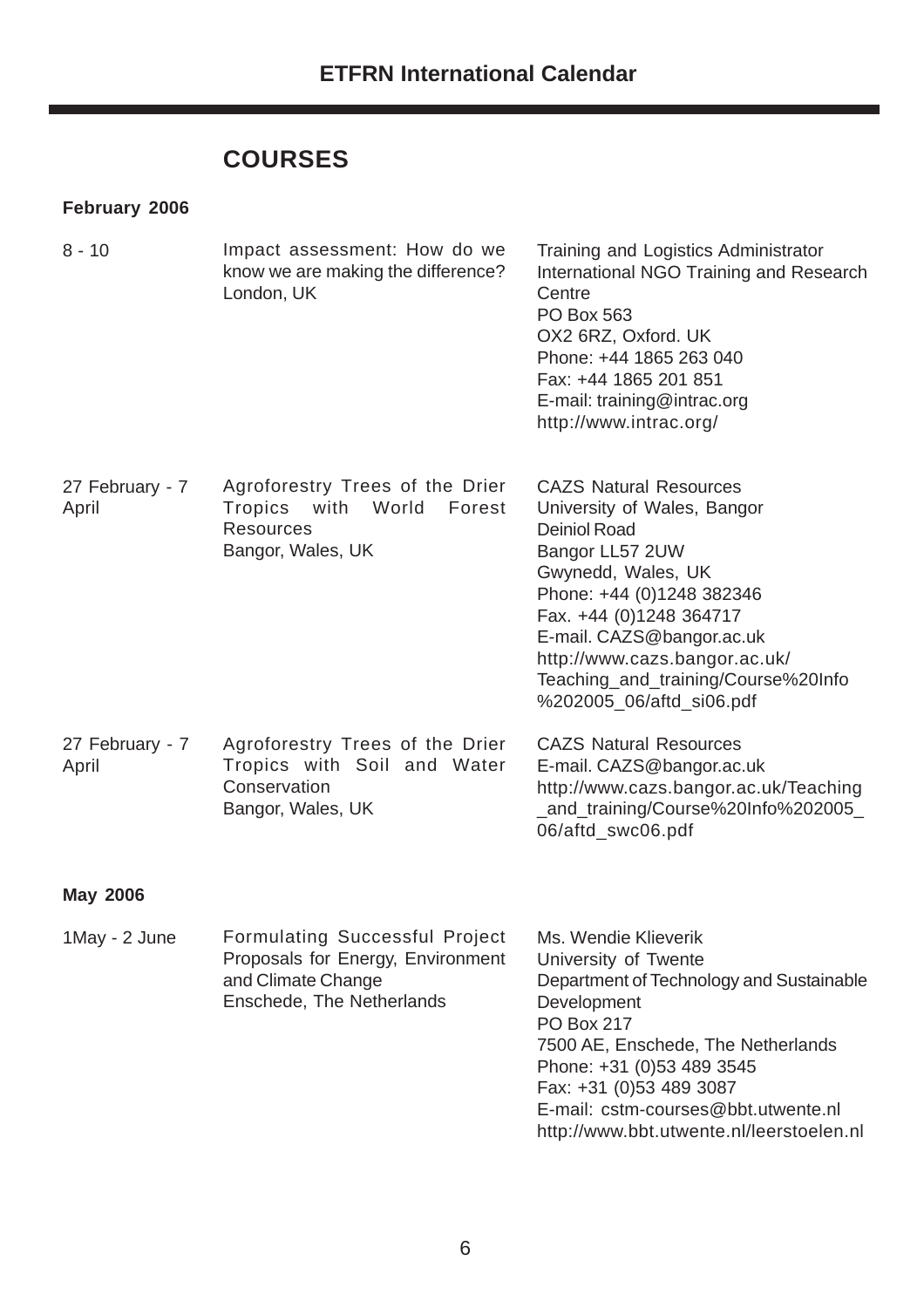| $8 - 26$                 | International Training of Trainers on<br>Wetland Management: facilitating of<br>multi-stakeholders processes and<br>curriculum development (ICWM-TOT)<br>Wageningen, The Netherlands | <b>Esther Koopmanshap</b><br>International Agricultural Centre (IAC),<br>Wageningen UR<br>PO Box 88<br>6700 AB Wageningen<br><b>The Netherlands</b><br>Phone: +31 317 495251<br>Fax: +31 317 495395<br>E-mail: Esther.koopmanschap@wur.nl<br>http://www.iac.wur.nl/iac/courses/<br>applform_88_05_2006.cfm |
|--------------------------|--------------------------------------------------------------------------------------------------------------------------------------------------------------------------------------|------------------------------------------------------------------------------------------------------------------------------------------------------------------------------------------------------------------------------------------------------------------------------------------------------------|
| 29 May - 10<br>June      | <b>Forest Policy Short Course</b><br>Bangkok, Thailand                                                                                                                               | <b>Thomas Enters</b><br>FAO Regional Office for Asia and the<br>Pacific<br>39 Phra Atit Road<br>10200 Bangkok, Thailand<br>Phone: +66 2 697 4328<br>Fax: +66 2 697 4445<br>E-mail: thomas.enters@fao.org                                                                                                   |
| <b>June 2006</b>         |                                                                                                                                                                                      |                                                                                                                                                                                                                                                                                                            |
| $12 - 16$                | Second Latin-America Short Course<br>on Biological Control of Weeds<br>Managua, Nicaragua                                                                                            | Dr. Julio Medal<br>University of Florida (USA) & Universidad<br>Nacional Agraria (Nicaragua)<br>E-mail: medal@ifas.ufl.edu<br>http://biocontrol.ifas.ufl.edu/materials/<br>corsonic06.p                                                                                                                    |
| 25 June - 1 July<br>2006 | Computable General Equilibrium<br>Modeling in Environmental and<br><b>Resource Economics</b><br>Venice, Italy                                                                        | Ms Angela Marigo<br>Fondazione Eni Enrico Mattei<br>Phone: +39 41 2711468<br>Fax: +39 41 2711461<br>angela.marigo@feem.it<br>http://www.feem.it/ess06                                                                                                                                                      |
| September<br>2006        |                                                                                                                                                                                      |                                                                                                                                                                                                                                                                                                            |

| 1 September | MSc one-year course:            | Fax: +1 212 854 9896                   |
|-------------|---------------------------------|----------------------------------------|
| 2006 - 15   | Climate Science and Policy, New | E-mail: climatesociety@ei.columbia.edu |
| August 2007 | York, USA                       | http://www.columbia.edu/cu/            |
|             |                                 | climatesociety                         |